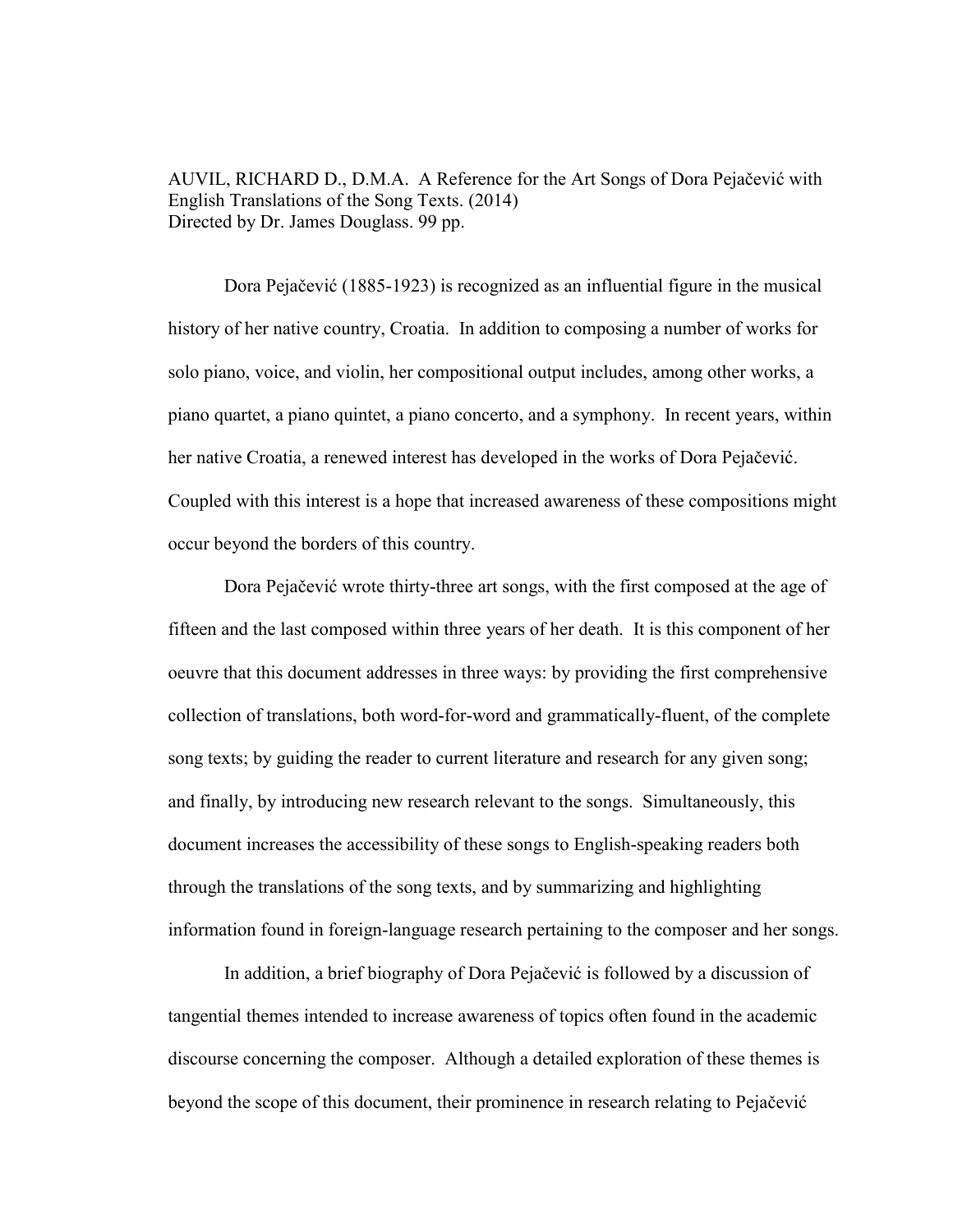renders a brief exploration of them essential to a thorough introduction of the composer. Finally, to assist readers with further research, an index of Pejačević's known compositions is provided.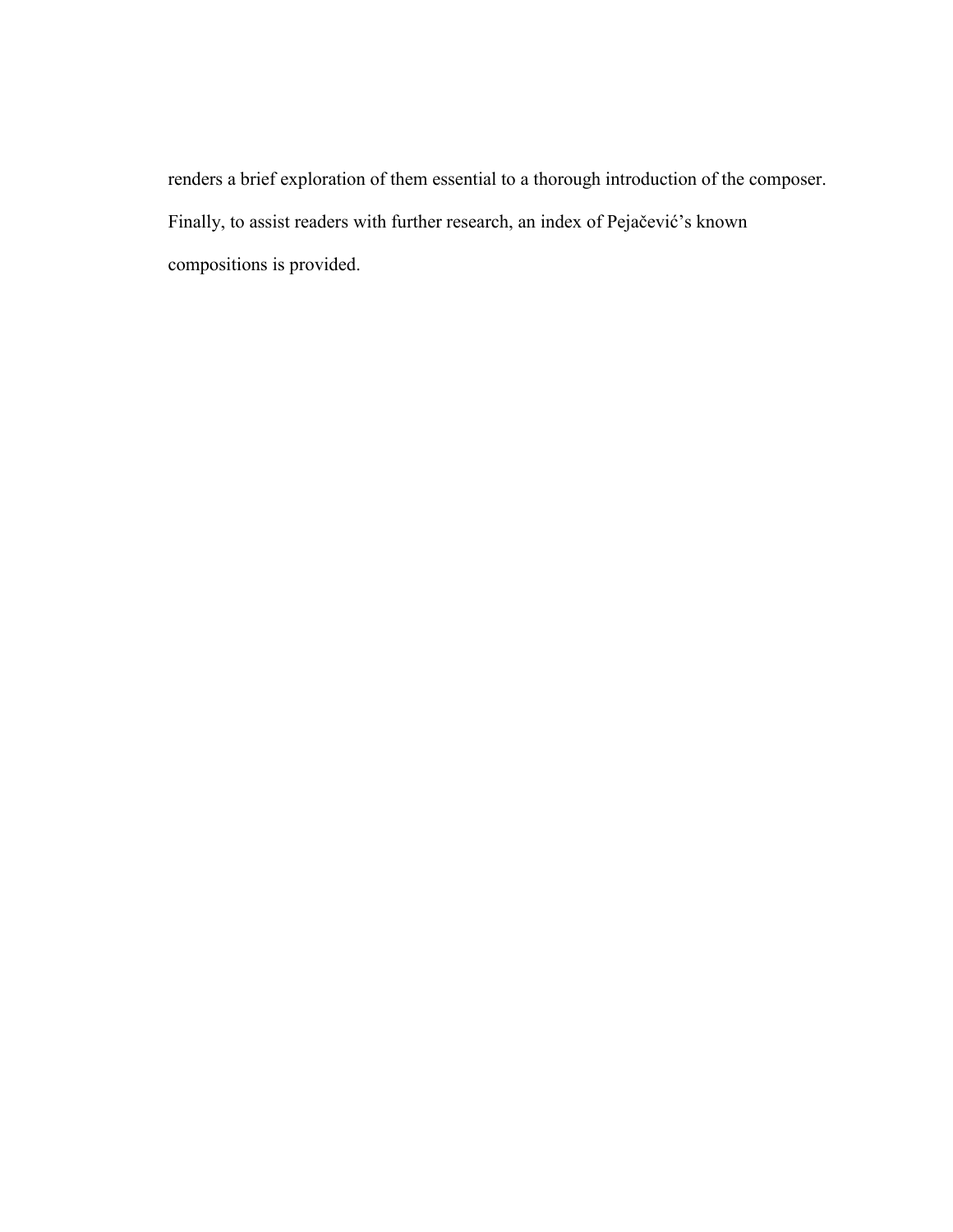# A REFERENCE FOR THE ART SONGS OF DORA PEJAČEVIĆ

### WITH ENGLISH TRANSLATIONS

# OF THE SONG TEXTS

by

Richard D. Auvil

A Dissertation Submitted to the Faculty of The Graduate School at The University of North Carolina at Greensboro in Partial Fulfillment of the Requirements for the Degree Doctor of Musical Arts

> Greensboro 2014

> > Approved by

Committee Chair

 $\overline{\phantom{a}}$  , and the set of the set of the set of the set of the set of the set of the set of the set of the set of the set of the set of the set of the set of the set of the set of the set of the set of the set of the s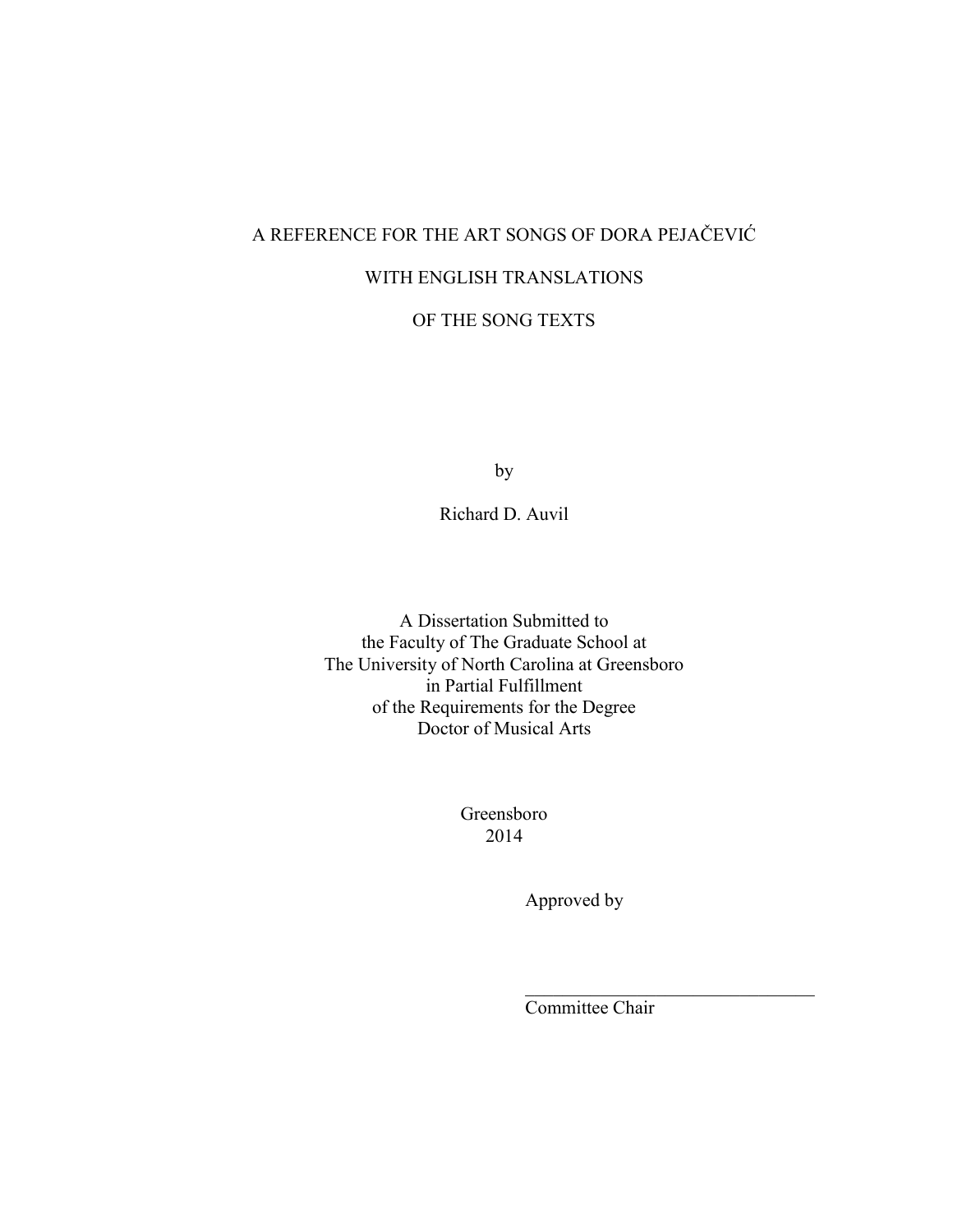## APPROVAL PAGE

 This dissertation has been approved by the following committee of the Faculty of The Graduate School at The University of North Carolina at Greensboro.

Committee Chair \_\_\_\_\_\_\_\_\_\_\_\_\_\_\_\_\_\_\_\_\_\_\_\_\_\_\_\_\_\_\_\_\_

Committee Members \_\_\_\_\_\_\_\_\_\_\_\_\_\_\_\_\_\_\_\_\_\_\_\_\_\_\_\_\_\_\_\_\_

\_\_\_\_\_\_\_\_\_\_\_\_\_\_\_\_\_\_\_\_\_\_\_\_\_\_\_\_\_\_\_\_\_

 $\overline{\phantom{a}}$  , and the set of the set of the set of the set of the set of the set of the set of the set of the set of the set of the set of the set of the set of the set of the set of the set of the set of the set of the s Date of Acceptance by Committee

 $\overline{\phantom{a}}$  , which is a set of the set of the set of the set of the set of the set of the set of the set of the set of the set of the set of the set of the set of the set of the set of the set of the set of the set of th Date of Final Oral Examination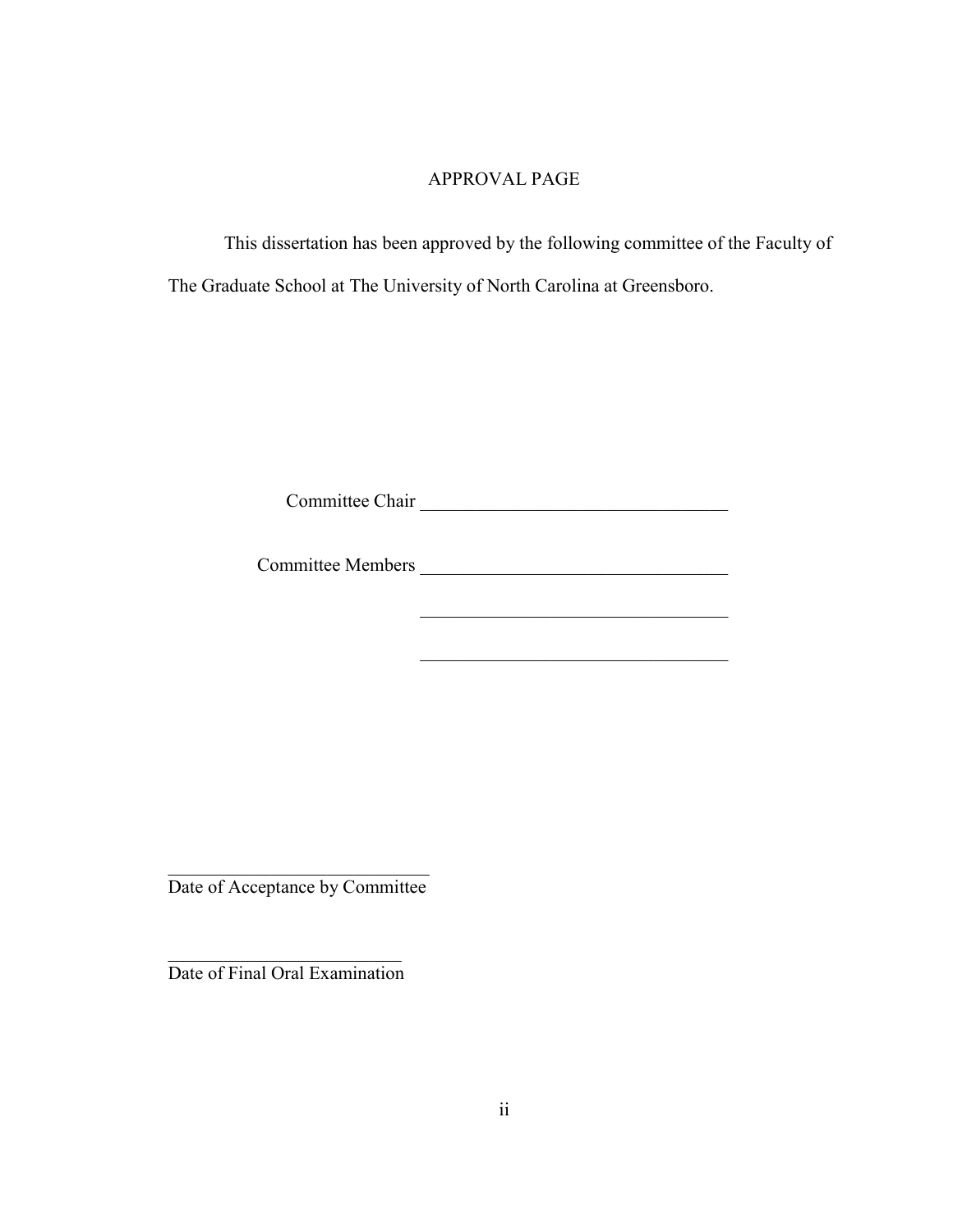#### ACKNOWLEDGEMENTS

I would like to thank my Doctoral Advising Committee, Andrew Willis, Guy Capuzzo, and Robert Wells, for their effort and time in assisting me with this project. Special thanks is due to Elizabeth Keathley for guiding me towards multiple outlets appropriate for presenting my research on Dora Pejačević both at UNCG and in Croatia itself. I would especially like to thank the chair of my committee, James Douglass, for the time that he has invested in not only this project, but my doctoral studies as a whole.

In Croatia, I would like to thank Eva Kirchmeyer-Bilić for introducing me to Dora Pejačević and for her continued friendship thereafter, Davor Merkaš of the Croatian Music Information Center for his resourcefulness, and Jasna Jurković of the *Zavičajni Muzej Našice* for the kindness and hospitality that she showed me during my trip to the composer's hometown. I wish to thank my good friend and collaborative partner, Joann Martinson for sharing her ideas and for performing these songs with me.

Finally, I would like to thank my family, especially my wife, Elizaveta Morshina Auvil, who assisted me in studying the German language whether related to this project or not, and my father, Richard Sterling Auvil, for being the original catalyst of my musical studies.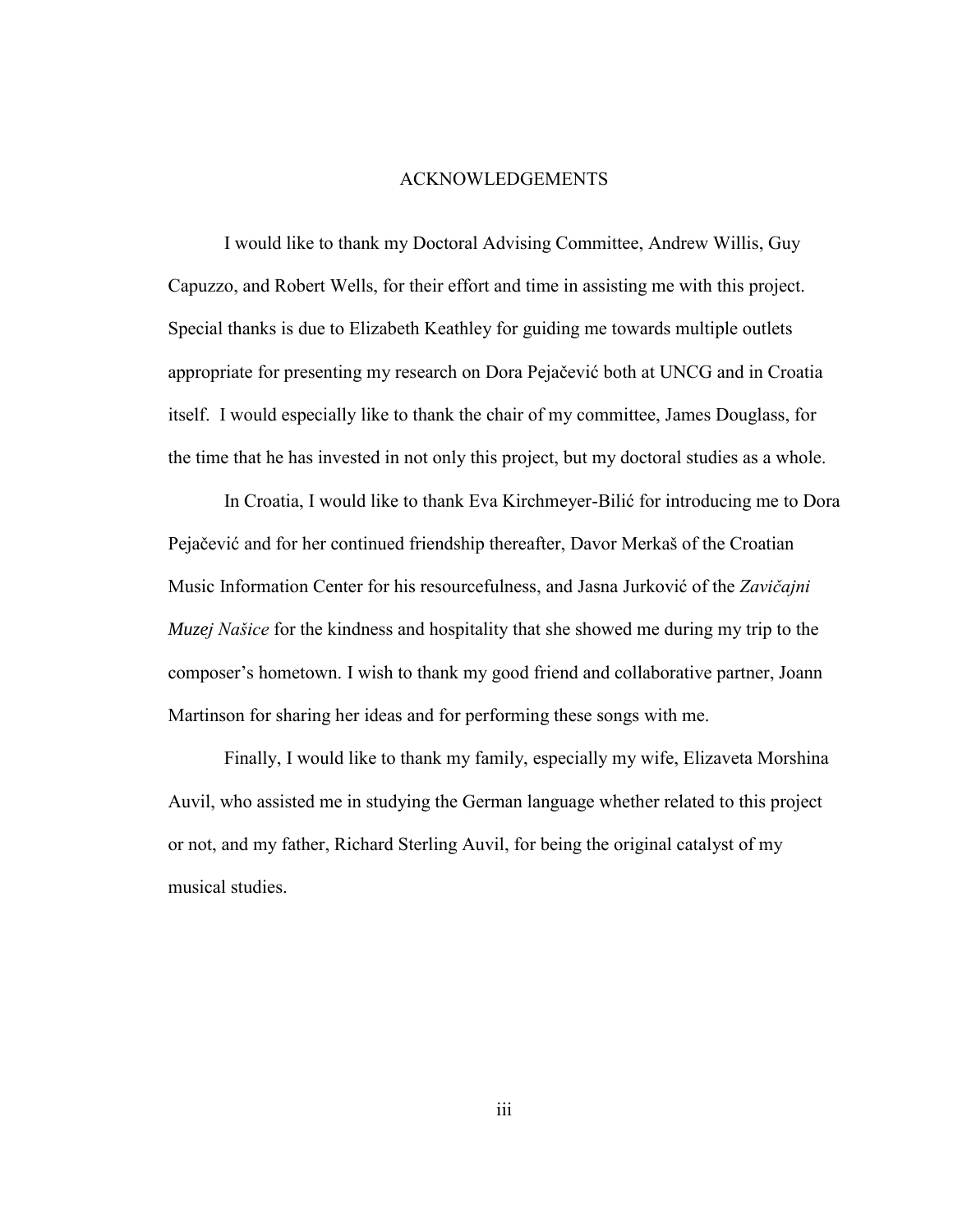# TABLE OF CONTENTS

| <b>CHAPTER</b> |                                                                                       |  |
|----------------|---------------------------------------------------------------------------------------|--|
| $\mathbf{I}$   |                                                                                       |  |
|                | II. DORA PEJAČEVIĆ, COMPOSER: BIOGRAPHICAL                                            |  |
|                |                                                                                       |  |
| III.           | THE PEJAČEVIĆ ART SONGS: REPERTOIRE,<br>PRESENTATION, AND PRINCIPLES OF TRANSLATION18 |  |
|                | IV. THE PEJAČEVIĆ ART SONGS: TRANSLATIONS                                             |  |
|                |                                                                                       |  |
|                |                                                                                       |  |
|                |                                                                                       |  |
|                |                                                                                       |  |
|                |                                                                                       |  |
|                |                                                                                       |  |
|                |                                                                                       |  |
|                |                                                                                       |  |
|                |                                                                                       |  |
|                |                                                                                       |  |
|                |                                                                                       |  |
|                |                                                                                       |  |
|                |                                                                                       |  |
|                |                                                                                       |  |
|                |                                                                                       |  |
|                |                                                                                       |  |
|                |                                                                                       |  |
|                |                                                                                       |  |
|                |                                                                                       |  |
|                |                                                                                       |  |
|                |                                                                                       |  |
|                |                                                                                       |  |
|                |                                                                                       |  |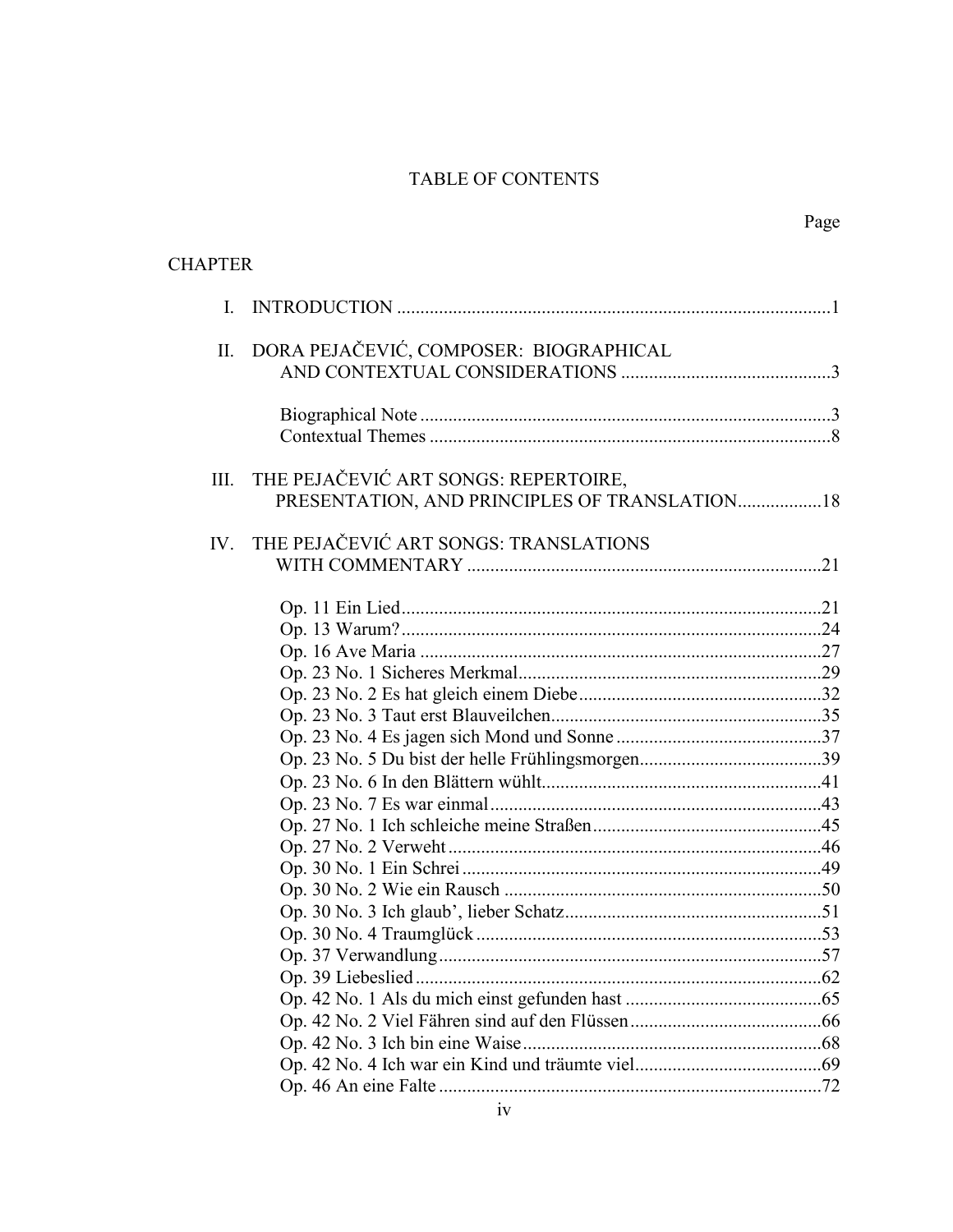| 97 |
|----|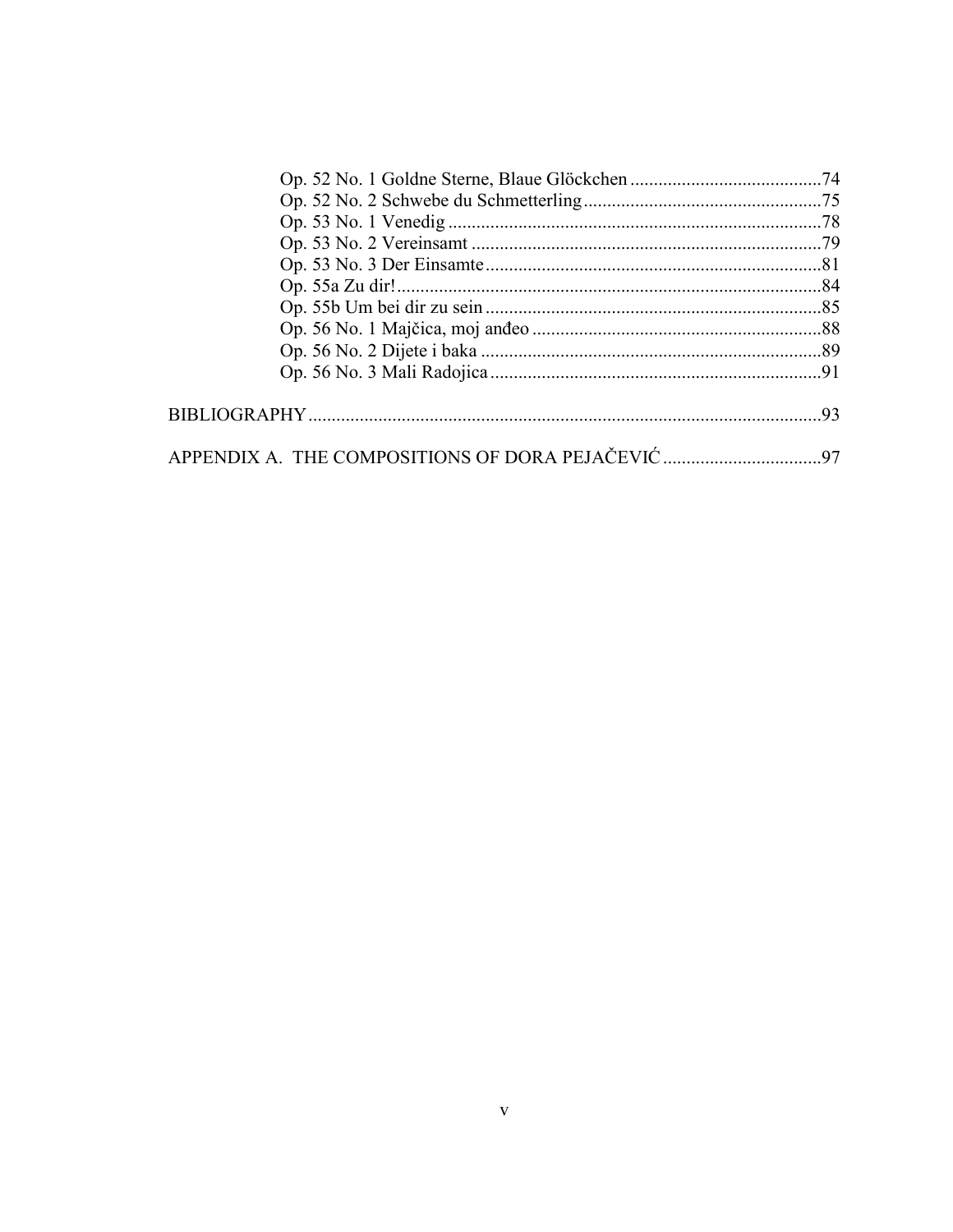### **CHAPTER I**

#### **INTRODUCTION**

Dora Pejačević, a composer active during the years surrounding World War I, defies historical classification on multiple levels. Although born and raised in Croatia, her social circles later in life were primarily Austrian, thus creating ambiguity in relation to national identity. Athough a member of a family in the upper echelons of society, she wished to dissociate herself from the ruling elite, thereby resisting classification based on social standing. Indeed, the composer herself took great pride in individuality and viewed herself as independent of any social class or homeland.<sup>1</sup> These feelings were logical in light of the political climate during her lifetime, as she witnessed the end of the Austro-Hungarian Empire and the creation of Yugoslavia.

From the restlessness caused by this personal and political instability, Dora Pejačević produced fifty-eight compositions during her thirty-seven year lifespan. These ranged from works for solo piano and violin, to works for larger chamber ensembles and orchestra. She also wrote thirty-three art songs, the first written at the age of fifteen and the last composed within three years of her death. The regularity with which she returned to this genre makes these works valuable in any examination of her musical development. It is this component of her oeuvre that this document addresses. The document is divided into two parts. The first contains a brief biography of Dora Pejačević, followed by a

<sup>&</sup>lt;sup>1</sup> See page eighty-five of this document.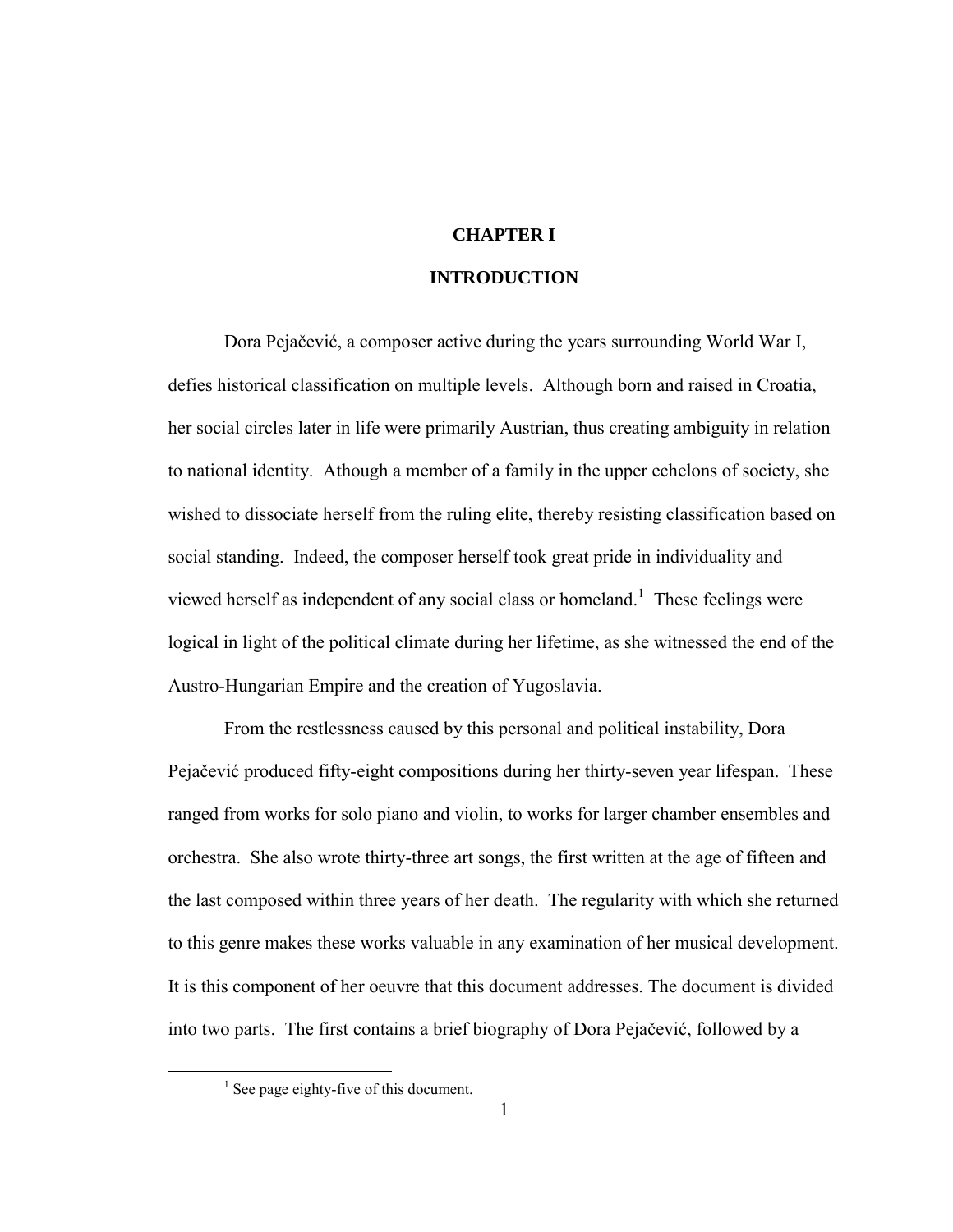discussion of contextual themes intended to increase awareness of topics often found in the academic discourse concerning the composer. The second is an examination of her thirty-three art songs. This includes the first comprehensive collection of translations, both word-for-word and grammatically-fluent, of the complete song texts, a summary of current research relating to each song, and the presentation of new research relating to particular songs.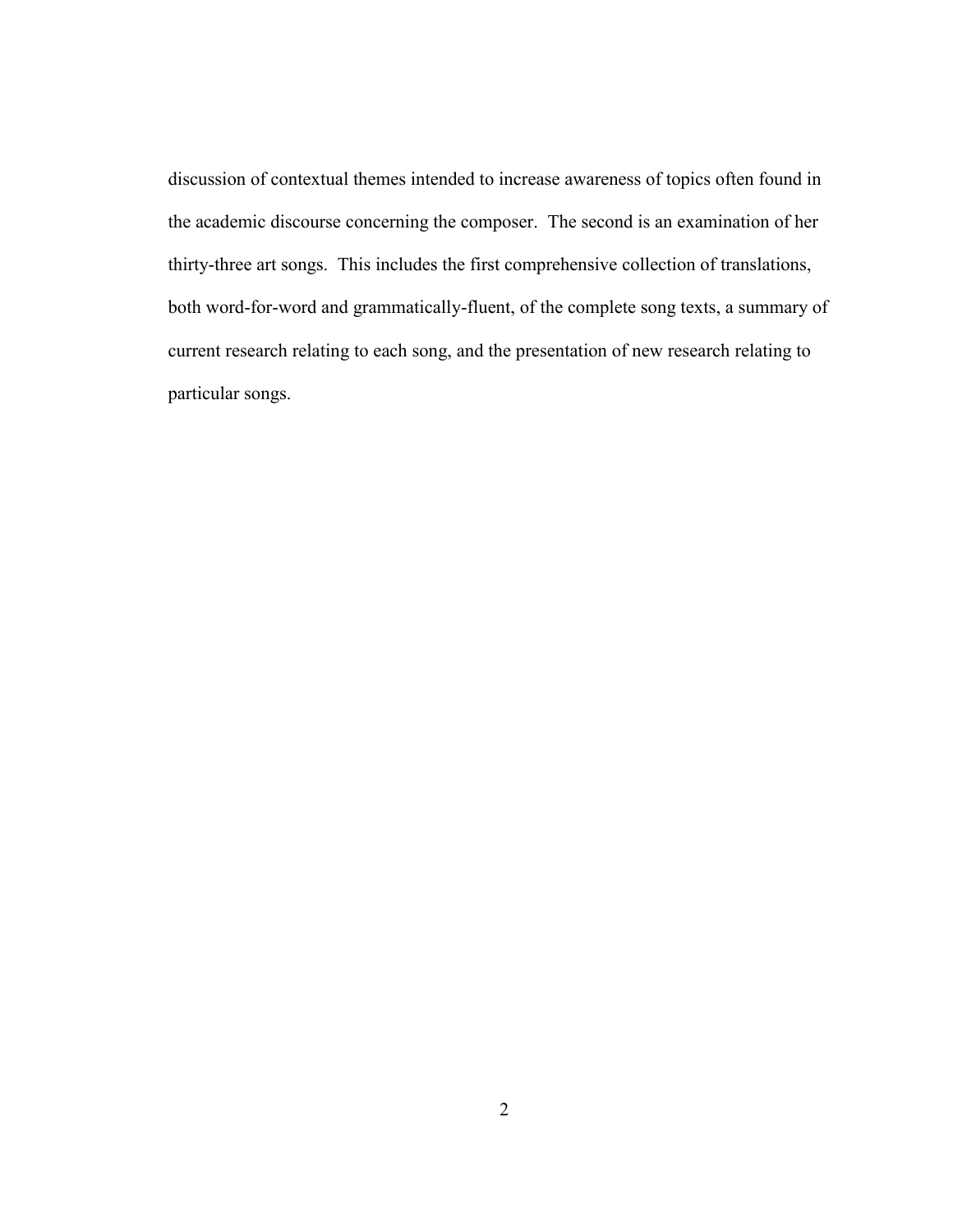#### **CHAPTER II**

### **DORA PEJAČEVIĆ, COMPOSER: BIOGRAPHICAL AND CONTEXTUAL CONSIDERATIONS**

#### **Biographical Note**

Dora Pejačević  $(1885-1923)^2$  was one of a number of Croatian composers who, at the turn of the century, "laid the foundations of new Croatian music which…was based upon the highest European artistic criteria."<sup>3</sup> Indeed, various biographical details, including connections to the Austro-Hungarian Empire, Austrian social circles, and influential German musical personages, mark Pejačević as a link between Croatia and German-speaking Europe not only musically, but culturally and socially as well.<sup>4</sup>

During her lifetime, Dora Pejačević was influenced by a variety of profound historical events including World War I, the end of the Austro-Hungarian Empire and the establishment of Yugoslavia. She witnessed these events from the upper echelons of society. Her grandfather Ladislav, and her father Teodor, were important figures in

 $2$  Born Maria Teodora Paulina Pejačević according to the baptimisal certificate produced five days after her birth. See Elena Ostleitner, *"Dora, Sie, Die Lieder, Sie, Die Töne Hat." Die Kroatische Komponistin Dora Pejačević (1885-1923)* (Kassel: Furore, 2001), 10.

<sup>3</sup> See Svanibor Pettan, ed., *Music, Politics, and War: Views from Croatia* (Zagreb: Institute of Ethnology and Folklore Research, 1998), 84, for an extended discussion of this idea.

<sup>&</sup>lt;sup>4</sup> An idea often encountered in writings concerning Pejačević. One such example is found in Dora Pejačević, *Pet Minijatura: za violinu i klavir* (Five Miniatures: for violin and piano), ed. Koraljka Kos (Zagreb: Ars Croatica, 1985), ix, which states "*Ponikla u srcu Slavonije gdje se panonska ravnica susreće s* blagim obroncima Krndije i Papuka, Dora Pejačević širi svoje umjetničke horizonte preko nepreglednih slavonskih šuma do najjačih kulturnih centara srednje Europe." (Originating in the heart of Slavonia where the Pannonian plain meets the gentle hills of Krndije and Papuka, Dora Pejačević extended her artistic horizons from the vast Slavonic forest to the strongest cultural centers of Central Europe.)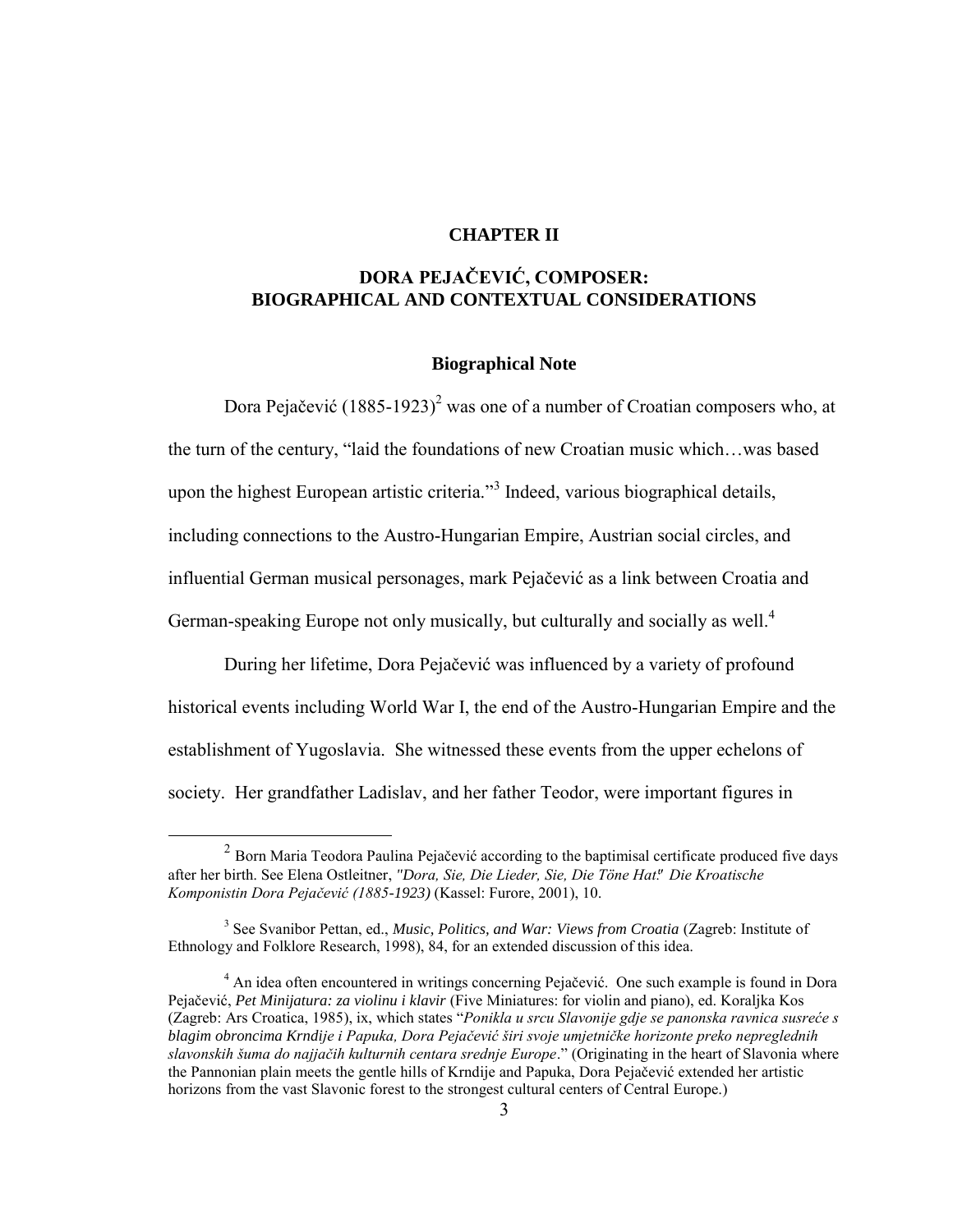Croatian politics.<sup>5</sup> This particular line of the Pejačević family, centered in the town of Našice, was quite wealthy, having built a fortune through the exploitation of the Slavonian oak forests. <sup>6</sup> Part of their wealth included the Pejačević castle in Našice<sup>7</sup>, the place where the composer resided during her developmental years. Even after moving to Germany in 1907, Dora would make frequent return trips to the Pejačević castle. Her mother, Lilla Vay de Vaya was a Hungarian baroness, and a figure who provided an atmosphere conducive to the development of her daughter's talents. Lilla was "an extremely talented singer...[and] a gifted pianist." She was also well-known as "an organizer of numerous amateur performances<sup>8</sup>...and as a patroness of many societies and institutions."<sup>9</sup> Dora's mother was concerned with the development of her daughter's talent, and she was critical in introducing Dora to Károly Noszeda, the man largely considered to be Dora's first official music teacher.<sup>10</sup>

 $\overline{a}$ 

.

<sup>5</sup> Ivo Goldstein, *Croatia: A History* (Montreal: McGill-Queen's University Press, 1999), 103, contains a description of her father's work with the Croat-Serb Coalition.

<sup>&</sup>lt;sup>6</sup> Koraljka Kos, *Dora Pejačević* (Zagreb: Muzički Informativni Centar Kocertne Direkcije Zagreb, 1998), 23.

 $^7$  The building now serves as a museum, see *The Našice Native Museum*, http://www.mdc.hr/nasice/en/index.html (accessed August 27, 2013).

<sup>&</sup>lt;sup>8</sup> It must be mentioned that, sharing a program with Lilla Pejačević during one of these "amateur" performances from 1899 was Stefi Geyer, the dedicatee of Béla Bartók's Violin Concerto. See Zdenka Veber, ed. *Dora Pejačević: 1885-1923* (Našice: SIZ kulture i tehničke kulture, 19 7), 31

<sup>&</sup>lt;sup>9</sup> Quotes taken from "Zaboravljena Majka Dore Pejačević Lilla Grofica Pejačević" (The Forgotten Mother of Dora Pejačević – The Countess Lilla Pejačević)" from Zdenka Veber, ed. *Dora Pejačević: 1885-1923* (Našice: SIZ kulture i tehničke kulture, 19 7), 32.

 $10$  Ibid., 31 shows a progam stating that the Hungarian organist Károly Noszeda, Dora Pejačević's first teacher, performed as a pianist in a recital with Lilla Pejačević.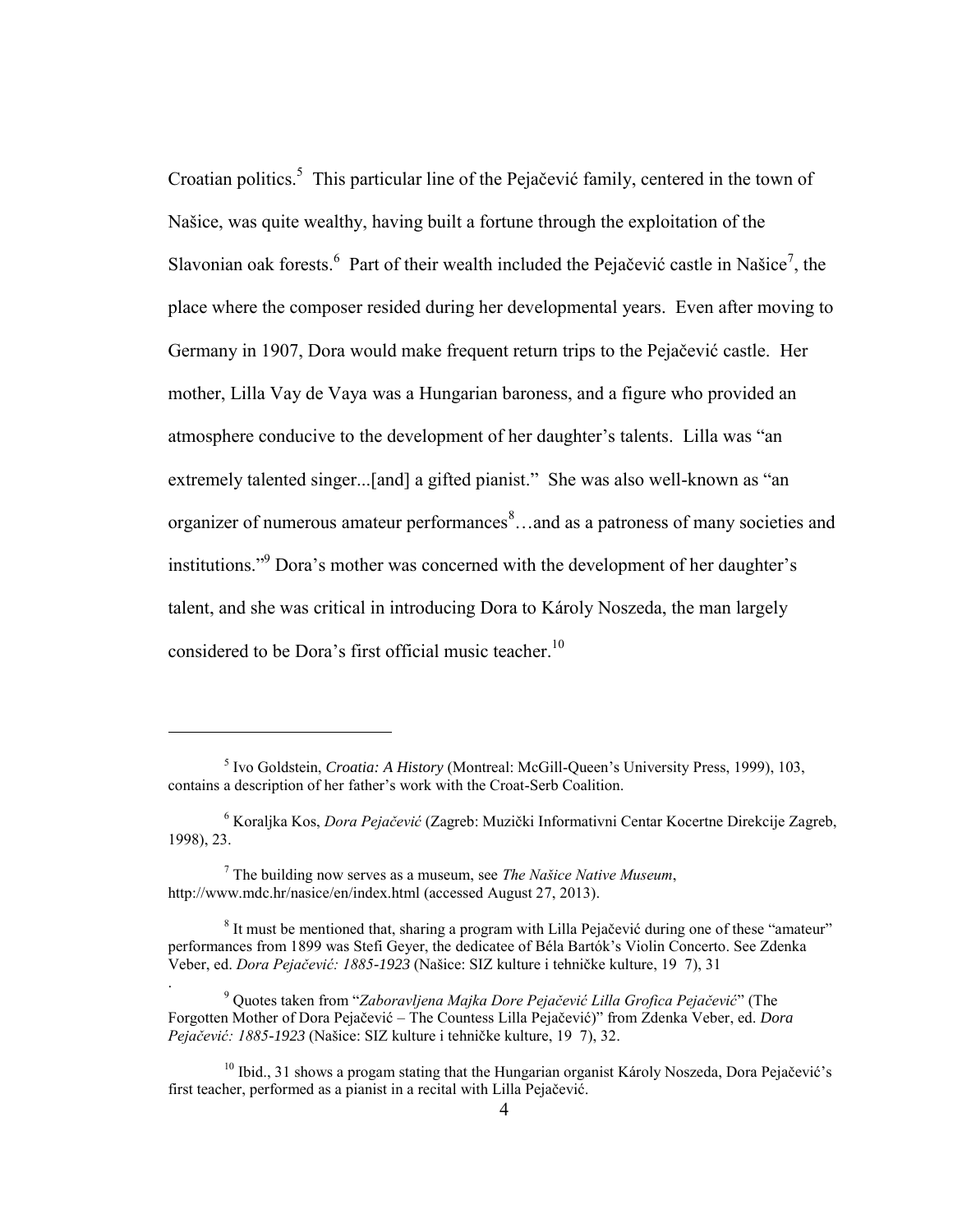In addition to fostering Dora's musical education, the Pejačević family made their daughter's general education a priority as well. The family hired a private tutor, the Governess Miss Davison, who was very influential to the composer. She had an excellent knowledge of foreign languages and her work with Dora in this respect facilitated the composer's study of a variety of German literature. They had a close relationship and Miss Davison remained with the composer as a travel companion for many years after formal studies had been completed.<sup>11</sup> Miss Davison and Dora Pejačević never lacked educational resources as the family library was filled with "world literature in the original languages, and works on philosophy, musicology, and travel."<sup>12</sup> The composer kept a diary of books that she had read from 1902 until her death. Included in the lists within her diary are works by "Goethe, Schiller, Kant, Schopenhauer, Shakespeare, studies about Wagner and current writings about politics."<sup>13</sup>

Dora Pejačević's desire for an enhanced musical education eventually led her away from her hometown of Našice. In 1907, she traveled to Dresden to continue her studies in this city as well as other cultural centers within Germany. In Dresden, she studied counterpoint and composition with the German-born English pianist and composer Percy Sherwood, as well as violin with Henri Petri, a Dutch violinist who taught at the Dresden Conservatory until 1912. Travels within Germany permitted

<sup>&</sup>lt;sup>11</sup> Elena Ostleitner, "Dora, Sie, Die Lieder, Sie, Die Töne Hat." Die Kroatische Komponistin Dora Pejačević *(1885-1923)* (Kassel: Furore, 2001), 18.

<sup>&</sup>lt;sup>12</sup> Koraljka Kos, *Dora Pejačević* (Zagreb: Muzički Informativni Centar Kocertne Direkcije Zagreb, 199), 63.

 $13$  Ibid.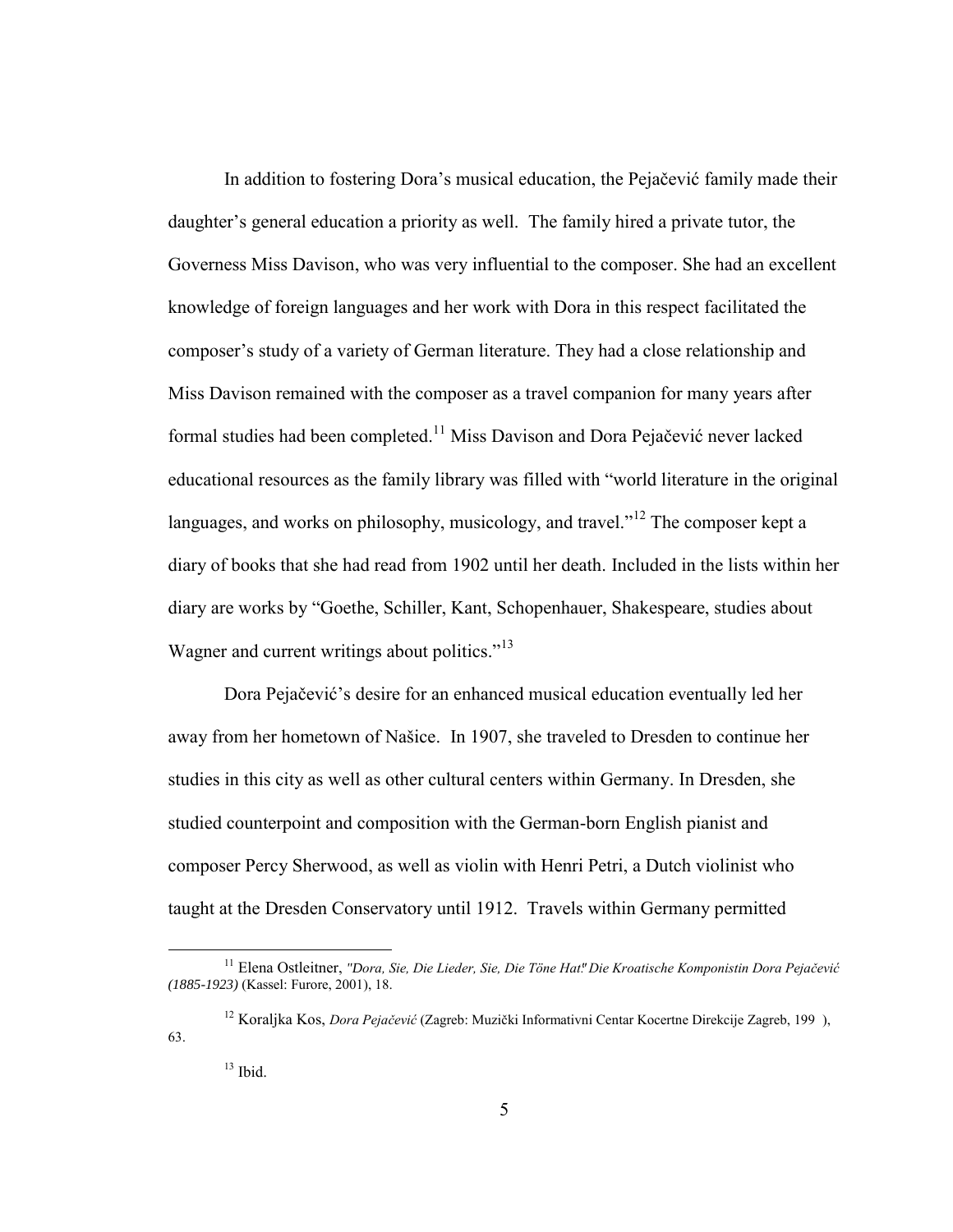meetings with the Munich-based composer Walter Courvoisier.<sup>14</sup> Residing in Germany also allowed her to begin to establish connections with other musicians who would help increase awareness of her compositions. For example, the pianist Alice Ripper, who lived in Munich until 1919, was a frequent performer of Pejačević's works as well as a friend of the composer. $15$ 

During this same time, a network of friends and acquaintances vital to Pejačević's artistic development was beginning to form. In 1896, the Pejačević family became acquainted with a family of similar social standing by the name of Nádherný in Merano, Italy. Dora Pejačević and the Baroness Sidonie Nádherný von Borutin often travelled together and visited one another and Sidonie Nádherný once referred to the composer as her "best, truest, and dearest friend."<sup>16</sup> One of their most common meeting places was the Janovice Castle located in the Czech Republic (then Bohemia). It was here in Janovice, at the time a popular meeting place for artists, that Dora Pejačević developed friendships that were to become major influences on her artistic and intellectual development during her later years.<sup>17</sup> In 1914, through Sidonie Nádherný, Pejačević

<sup>&</sup>lt;sup>14</sup> Elena Ostleitner, *"Dora, Sie, Die Lieder, Sie, Die Töne Hat." Die Kroatische Komponistin Dora Pejačević (1885-1923)* (Kassel: Furore, 2001), 20.

 $15$  Ibid. 21.

<sup>16</sup> Written in a letter to Rainer Maria Rilke pertaining to the death of the composer, "*Dora Pejacsevich, mein bester, treuester, liebster Freund u. zugleich ein seltener Mensch, ist gestorben*!" as mentioned in: Koraljka Kos, "Dora Pejačević und Rainer Maria- Rilke." *International Review of the Aesthetics and Sociology of Music* 43, no.1 (June 2012): 16.

 $17$  The biographical information presented, although found in a variety of sources, is largely a drawn from the German text: Elena Ostleitner, *"Dora, Sie, Die Lieder, Sie, Die Töne Hat" Die Kroatische Komponistin Dora Pejačević (1885-1923)* (Kassel: Furore, 2001), 23.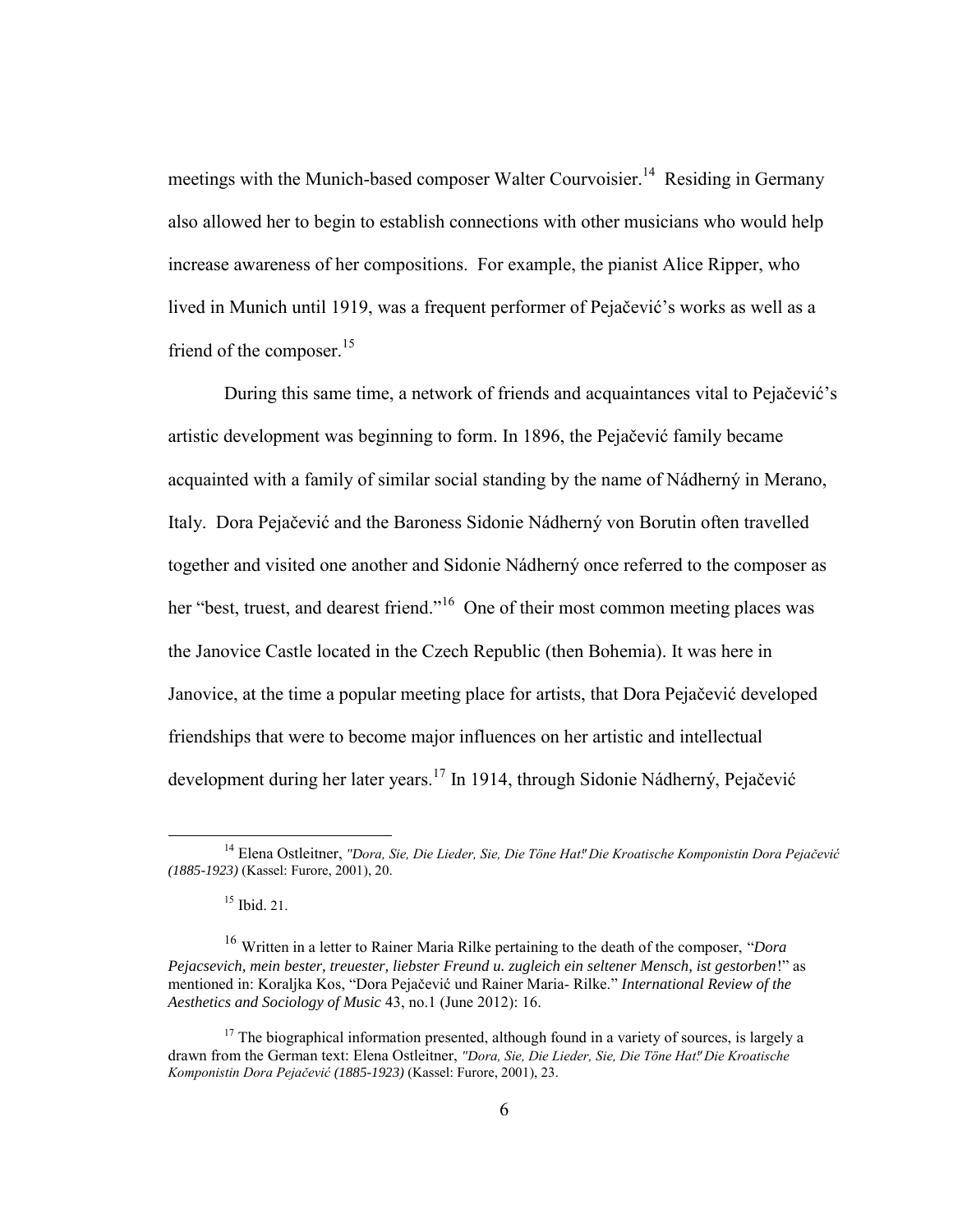developed a friendship with the prominent satirist Karl Kraus,<sup>18</sup> whose criticism of the media, German and Austrian politics, and culture in general was widely known in artistic, literary, and political circles of the time.<sup>19</sup> Events in the lives of Sidonie Nádherný, Kraus, and Pejačević would inspire the composer to set two of Kraus's texts.<sup>20</sup> In fact, Kraus would present one of these songs to Arnold Schoenberg in  $1916$ <sup>21</sup> Through Karl Kraus and Sidonie Nádherný, Pejačević would also come to know the writer Rainer Maria Rilke, another figure whose character and work inspired Pejačević (five of his texts are found in her art song oeuvre).<sup>22</sup> Rilke attempted to find a suitable libretto for an opera that would be composed by her, a project that never came to fruition.<sup>23</sup>

Another member of this social circle was a friend named Rosa Lumbe-Mladota. Letters written between the composer and Lumbe-Mladota are critical sources detailing the inner thoughts and feelings of Dora Pejačević. For example, although she was born into what many might consider a fortunate social standing, Dora Pejačević's aristocratic

<sup>&</sup>lt;sup>18</sup> For a deeper exploration of the relationship between Karl Kraus and Sidonie Nádherný, the reader should consult: Karl Kraus and von B. S. Nádherny, *Briefe an Sidonie Nádherný Von Borutin* : *1913-1936* (M nchen: K sel, 197 ).

<sup>19</sup> The influence of Karl Kraus on Austrian culture is explored in depth in: Edward Timms, *Karl Kraus, Apocalyptic Satirist: Culture and Catastrophe in Habsburg Vienna* (New Haven, Conn: Yale University Press, 1986).

<sup>&</sup>lt;sup>20</sup> For details, see the discussion of Pejačević's Op. 36 and Op. 6 later in this document.

<sup>21</sup> See discussion of *Verwandlung* later in this document.

<sup>22</sup> Koraljka Kos. "Dora Pejačević und Rainer Maria- Rilke" *International Review of the Aesthetics and Sociology of Music* 43, no.1 (June 2012): 3-22. documents all of the correspondence relevant to this connection. Specifics extracted from this article are found later in this document within individual discussions of relevant songs.

<sup>&</sup>lt;sup>23</sup> This letter can be read in its entirety in the article: Koraljka Kos, "Dora Pejačević und Rainer" Maria- Rilke" *International Review of the Aesthetics and Sociology of Music* 43, no.1 (June 2012): 15.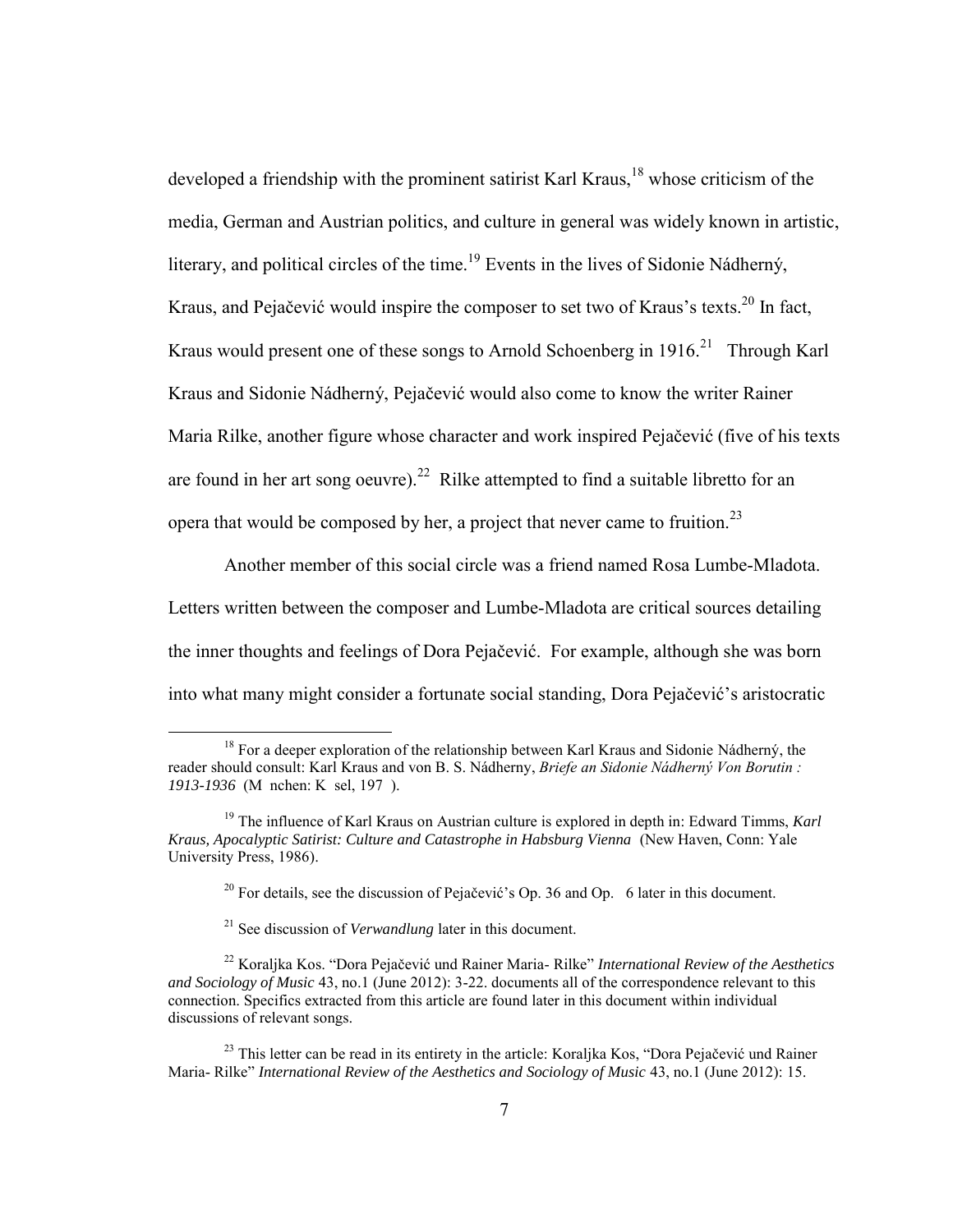surroundings often conflicted with other intellectual ideals that she espoused. A letter to Rosa Lumbe-Mladota written in 1920 expresses this inner tension:

I do not at all understand how one *can* live without work – but how many people can do just that!, particularly the "high" aristocrats. I think that it is because of *this unnaturalness* that I despise them…The majority of the men and the young people were aware and still are today of no other and higher purpose in life than "poker" and "bridge"; after experiencing a four-year world war and being confronted with universal misery such as has never been, they are incapable of any other thoughts and are *only* excited when *they* are threatened with losing part of their fortune…But it is true that I *do not* hold with members of my class…<sup>24</sup>

Rosa Lumbe-Mladote became the sister-in-law of Dora Pejačević after the composer's marriage to Otto von Lumbe in 1921. The composer and her new husband resided in both Dresden and Munich. Dora's life ended on March 5, 1923, shortly after the birth of the couple's son, Theo (born January 30, 1923), due to renal failure. According to her wishes, the composer was buried in her hometown of Našice just outside of the Pejačević family crypt. $25$  Her burial site is marked by a gravestone topped with a bust of the composer bearing the inscription "DORA" and the words "*Ruhe nun*," words found within her Op. 53 songs to texts of Friedrich Nietzsche.

### **Contextual Themes**

 Dora Pejačević showed signs of apprehension concerning her imminent death and, in a letter to her husband dated October 29, 1922, asked him to care for their child

<sup>&</sup>lt;sup>24</sup> As translated in Koralika Kos, *Dora Pejačević* (Zagreb: Muzički Informativni Centar Kocertne Direkcije Zagreb, 1998), 109.

 $25$  Ibid., 179.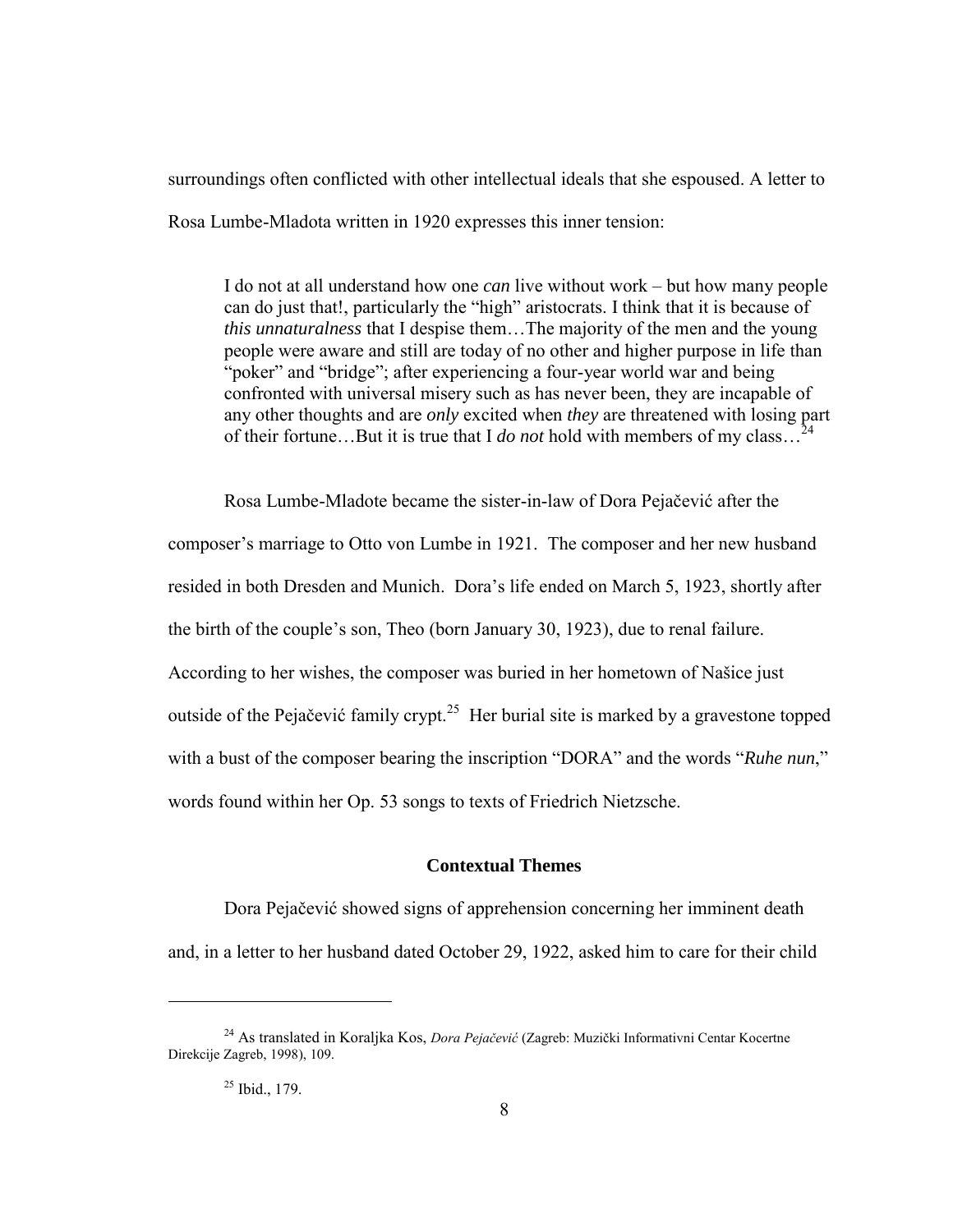should she not be around to assist him. Keenly aware that those of different genders could face different life opportunities, Dora stressed that her husband should allow their child to freely develop any talents and stressed that he, "should behave in the same way whether a boy or girl is in question; every talent, every genius demands *identical* concern – gender must not come into question here." $^{26}$ 

Existing scholarly literature concerning Dora Pejačević contains numerous thought-provoking observations and statements relating to the idea of gender. The composer herself acknowledged a relationship between gender and musical development and this topic continues to be welcomed in the academic discourse related to the composer. In fact, the dedication of the Croatian-language biography about Pejačević, to this date the most comprehensive, is "to women who do not renounce their creativity."<sup>27</sup> An article on "The Personality of Dora Pejačević in Light of the Most Recent Psychological Research of the Musicality in Childhood and Adolescence"<sup>28</sup> contains numerous statements concerning issues of gender. First, that "the development of young Dora Pejačević as an important female composer is…comparable to the development of her male colleagues." Second, that "it seems that Dora Pejačević is among the androgyne personalities in that she united both female and male characteristics in her person though

<sup>&</sup>lt;sup>26</sup> Koraljka Kos, *Dora Pejačević* (Zagreb: Muzički Informativni Centar Kocertne Direkcije Zagreb, 199), 171.

<sup>&</sup>lt;sup>27</sup> Koralja Kos, *Dora Pejačević* (Zagreb : Jugoslavenska akademija znanosti i umjetnosti, Razred za muzičku umjetnost: Muzikološki zavod Muzičke akademije u Zagrebu, 1982) v.

<sup>&</sup>lt;sup>28</sup> The article "Ličnost Dore Pejačević u Svjetlu Najnovih Psihološki Istraživanja Muzikalnosti u Doba Djetinjstva i Adolescencije" is found in Zdenka Veber, ed. Dora Pejačević: 1885-1923 (Našice: SIZ kulture i tehničke kulture, 19 7), 33-41.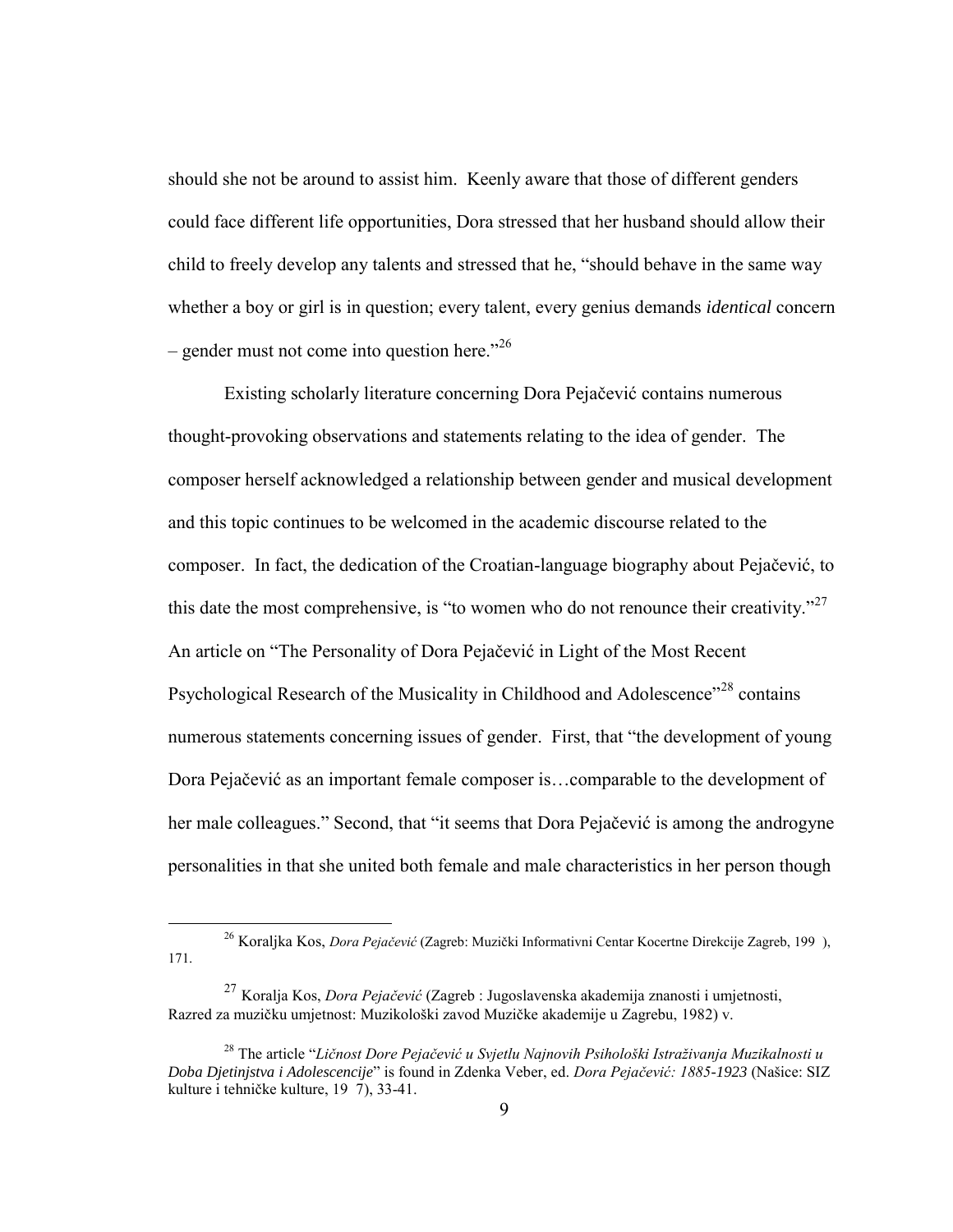those masculine characteristcs dominated the female for some time." Finally, "Dora Pejačević seems to have had a double nature – a woman with a male soul…and this caused a deep conflict in her."<sup>29</sup> Topics associated with blurred gender lines were raised by a member of Pejačević's own social circle as well. Karl Kraus, with a hint of jealousy as to the closeness of the relationship between Dora Pejačević and Sidonie Nádherný, assumed that the composer's interest in the Hungarian countess was erotic as well as friendly. Sidonie Nádherný sent letters between the composer and herself to Karl Kraus to show that their relationship was platonic, but this did not placate him. He sent copies of the letters to a handwriting expert who, trying to calm Karl Kraus decided, "it may be that it is sensual...but markedly lesbian, it is not."<sup>30</sup>

Another topic that permeates existing academic discourse concerning Dora Pejačević is the relationship between the political state of Croatia and reception of her music, both during and after her life.The works of Dora Pejačević have not always been an integral part of the Croatian musical canon. An introduction found in the 1977 edition of her *Sonata for Cello and Piano*, Op. 35 states that, in Croatia, music by the composers Bersa, Dobronić, Gotovac, Odak, and Baranović is more or less well-known, while the works of Dora Pejačević have remained forgotten and unknown.<sup>31</sup> A similar statement is found in a summary from the 1985 edition of her solo songs: "Of aristocratic descent, she

<sup>29</sup> Ibid. 40-41.

<sup>&</sup>lt;sup>30</sup> This discussion from Elena Ostleitner, *"Dora, Sie, Die Lieder, Sie, Die Töne Hat." Die Kroatische* Komponistin Dora Pejačević (1885-1923) (Kassel: Furore, 2001), 23.

<sup>&</sup>lt;sup>31</sup>Dora Pejačević, *Sonata Za Violončelo i Klavir, Op. 35*, ed. Milan Nagy, (Zagreb: Izdanja Muzikološkog Zavoda Muzičke Akademije, 1977), iii.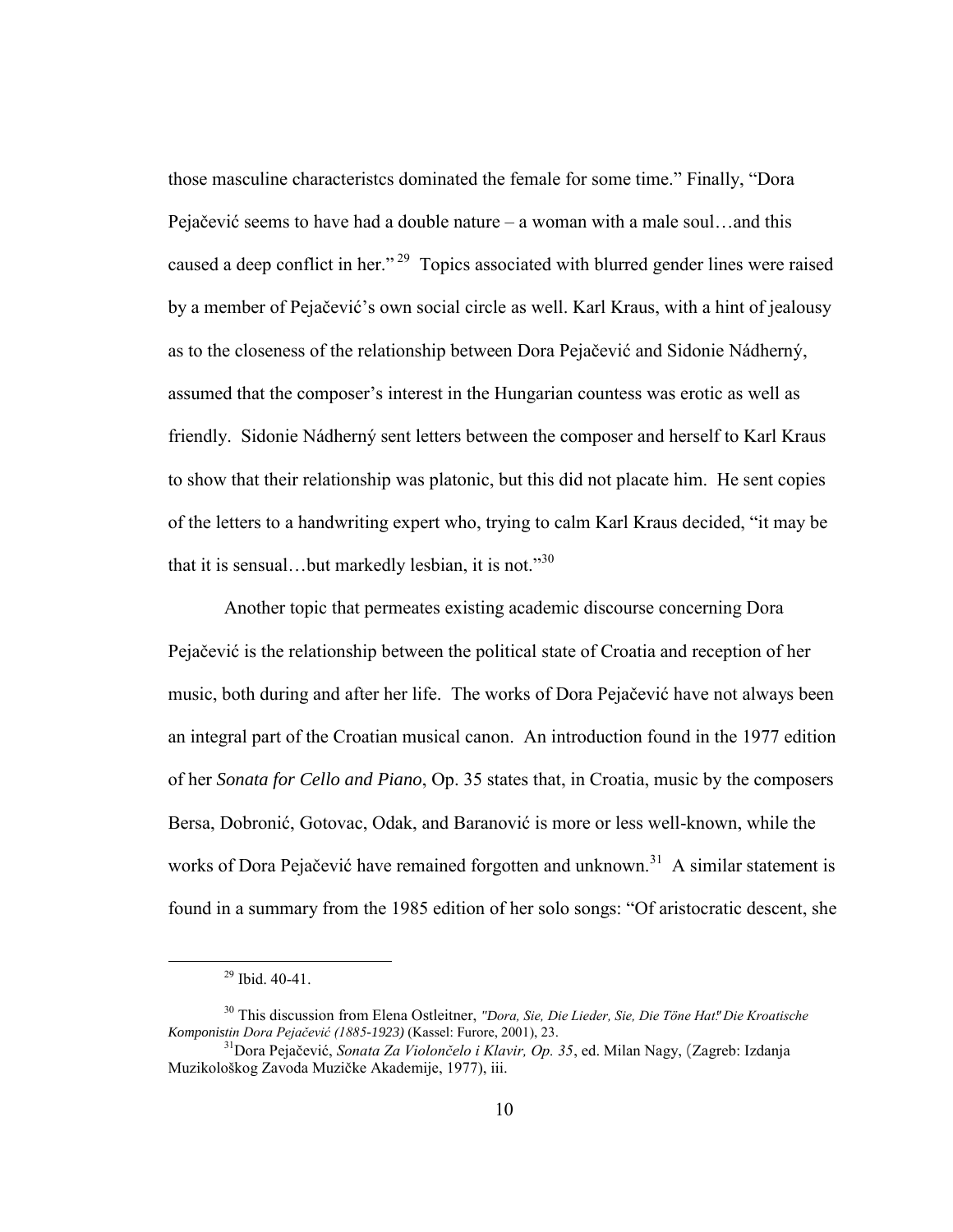gained her musical education in Zagreb, Dresden and Munich. Many of her compositions have been published and performed in Vienna, Budapest, Dresden, Munich, Stockholm and elsewhere, whereas in her homeland she has been less recognized, or has almost fallen into oblivion."<sup>32</sup> Another reference to her music's near-disapperance states that "one of the composers whose works the contemporary Croatian musicology has saved from oblivion is Dora Pejačević."<sup>33</sup> By examining the political state of Croatia during the compositional life of Dora Pejačević we can establish a logical explanation of the reason her works nearly fell into obscurity within her home country.

 Due to Dora Pejačević's affiliation with Austrian cultural figures such as Karl Kraus, and the fact that her compositional style descended from the traditions of German romanticism, the reception of her works closely paralleled Croatian attitudes toward the countries associated with this tradition. During her lifetime, a movement toward constructing a Croatian political identity increasingly distinct from the controlling forces of the Austro-Hungarian Empire was developing in reaction to increased Hungarian control.<sup>34</sup> In 1883, a Hungarian, Count Károly Khuen Hédervary, was appointed to lead Croatia and stifle the aggression and protests that were developing within Croatia. Gerrymandering was employed to ensure Hungarian rule, and important political

<sup>32</sup> Dora Pejačević, *Solo Pjesme (Lieder)*, ed. Koraljka Kos, (Croatia: Ars Croatica, 1985), xvi.

<sup>&</sup>lt;sup>33</sup> Dora Pejačević, *Sonata Za Violončelo i Klavir, Op. 35*, ed. Milan Nagy, (Zagreb: Izdanja Muzikološkog Zavoda Muzičke Akademije, 1977), ii.

<sup>34</sup> Ivo Goldstein, *Croatia: A History* (Montreal: McGill-Queen's University Press, 1999), 91-93, describes Franz Joseph's efforts to create stability in Hungarian-Croatian relations, Hungarian acts in defiance of legal terms, and how a Croatian national movement against Hungary developed from these actions.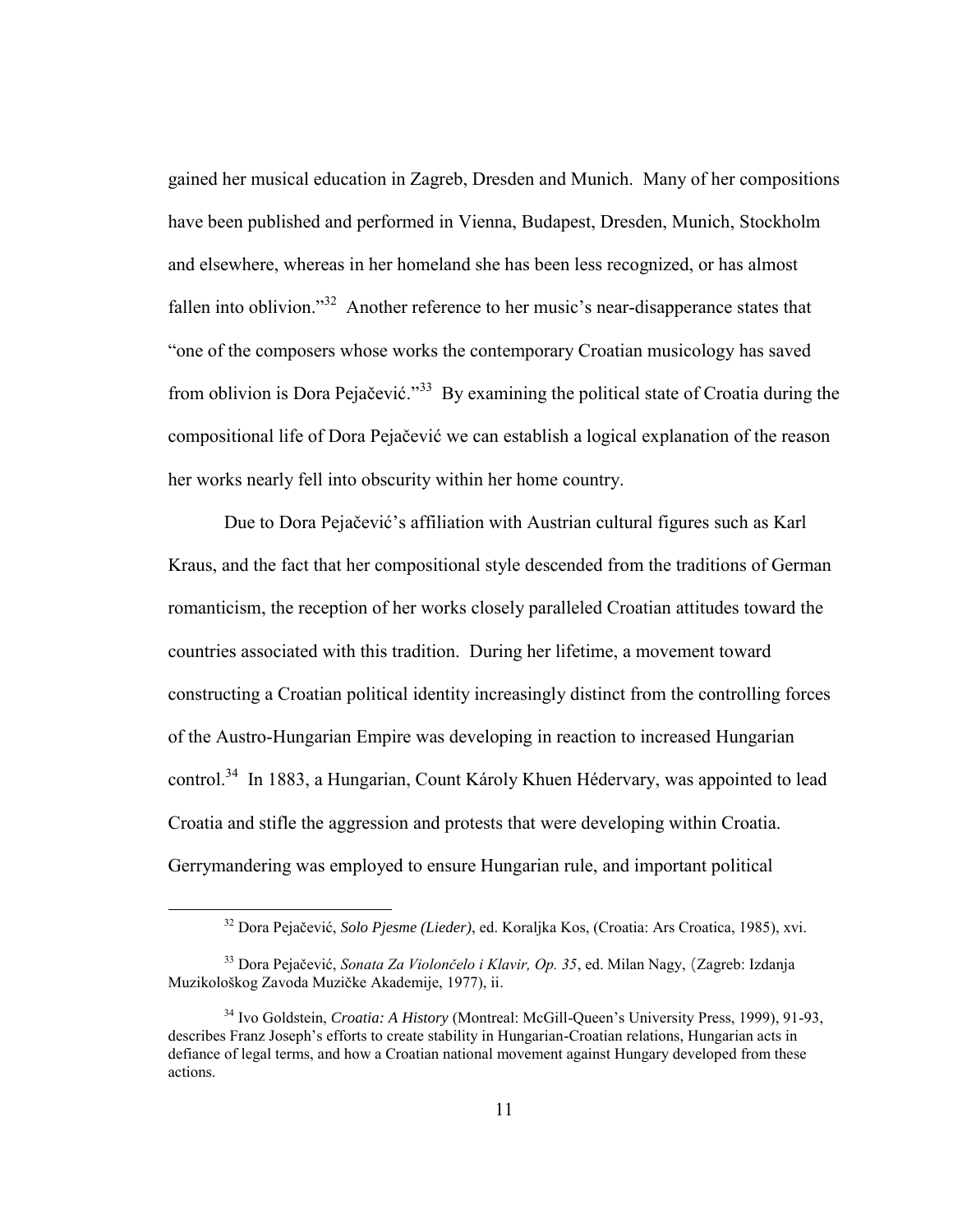documents were transferred, in secret, from Zagreb to Budapest. The increasing anger toward Austro-Hungarian rule continued to build and was on public display in 1895, when Franz Joseph opened the Croatian National Theater in Zagreb. The event inspired a group of students to burn the Hungarian flag in the center of the city marking an important turning point in the political history of Croatia.<sup>35</sup>

 The act of protest during the opening of the Croatian National Theater also demonstrated that "the movement [towards a Croatian identity distinct from Austro-Hungarian rule] had spread to literature, art and culure, and life in general."<sup>36</sup> The tensions inherent in the political situation in Croatia during this time were reflected in the arts including the music of Dora Pejačević. In Croatian vocal music, "music with German lyrics was consistently avoided."<sup>37</sup> It is revealing to note the character of the compositions surrounding Pejačević's songs in an anthology of Croatian art song meant to be representative of different time periods.<sup>38</sup> "Moja dika" (My Glory/ Honor/ Reputation) by Ivan Zajc incorporates a folk-like enthusiastic shout into the Croatian text, "Oje oj! Oje oj!" It is closely followed by another nationalistic work, "Domovini i ljubavi" (Fatherland and Love). A song by Blagoje Bersa places additional linguistic markings in the title to help other Croatian speakers pronounce it as close to the original

<sup>&</sup>lt;sup>35</sup> Ibid., 96-99 is the source of events leading up the burning of the Hungarian flag. Further details can be found there.

<sup>36</sup> Ibid., 99.

<sup>&</sup>lt;sup>37</sup> Zdravko Blažeković, 'Music in Zagreb between Croatian, Hungarian and Austrian politics (1860-1 3)' *History of European Ideas* 16 (1993): 671-676.

<sup>38</sup> Lidija Horvat-Dunjko, ed., *Ljuven sanak: Izabrane pjesme za glas i glasovir*, (Zagreb: Music Play, 2004).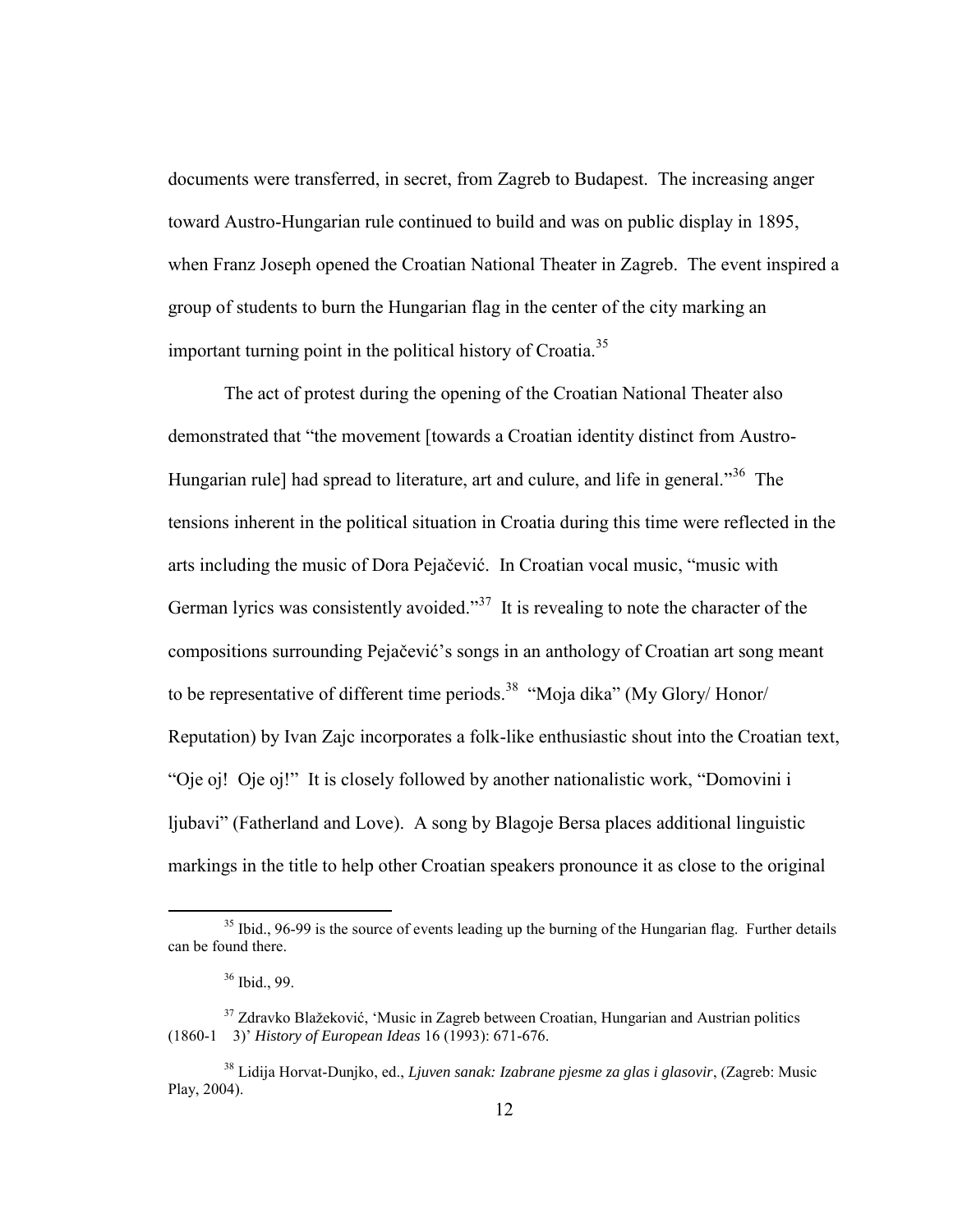dialect as possible. Another song uses a colloquial pronunciation of the Croatian word for "homeland" and incorporates syllables from folk music in an effort to draw from a Croatian tradition. Even in this modern edition of songs from 200 , Do ra Pejačević's texts are printed only in Croatian in spite of the fact that the poem used for the song "Zašto?" (Why?) was originally written by Pejačević in German.

 In addition to a "musical rebellion" in vocal literature, other musical forms were shunned as well.<sup>39</sup> During a dance held for Croatian bourgeois and Austrian military officers, every Croat except one couple left the dance floor as a waltz began. $40$  There were also efforts to introduce a traditional dance known as the *kolo* into the ballroom to replace other European dance styles.<sup>41</sup> During a concert on November 22, 1871 that included both Croatian compositions and a Beethoven piano concerto, some of the audience began whistling during the beginning of the Beethoven.<sup>42</sup> A rising sense of nationalism coupled with Dora Pejačević's image as a member of the Austro-German artistic circle, contributed to her works being ignored within her home country.

Over a century later, during the conflict sparked by Slobodan Milošević's rise to power in Serbia, a new sense of nationalism developed in Croatia that would begin to reverse Dora Pejačević's exclusion from the Croatian musical canon. Aggression was no

<sup>&</sup>lt;sup>39</sup> See Zdravko Blažeković "The Shadow of politics on North Croatian Music of the Nineteenth Century", pp. 65-78 in Svanibor Pettan, ed. *Music, Politics, and War: Views from Croatia* (Zagreb: Institute of Ethnology and Folklore Research).

<sup>40</sup> Zdravko Blažeković, 'Music in Zagreb between Croatian, Hungarian and Austrian politics (1860-1 3)' *History of European Ideas* 16 (1993): 671.

<sup>41</sup> Svanibor Pettan, ed. *Music, Politics, and War: Views from Croatia* (Zagreb: Institute of Ethnology and Folklore Research), 71.

 $42$  Ibid., 675.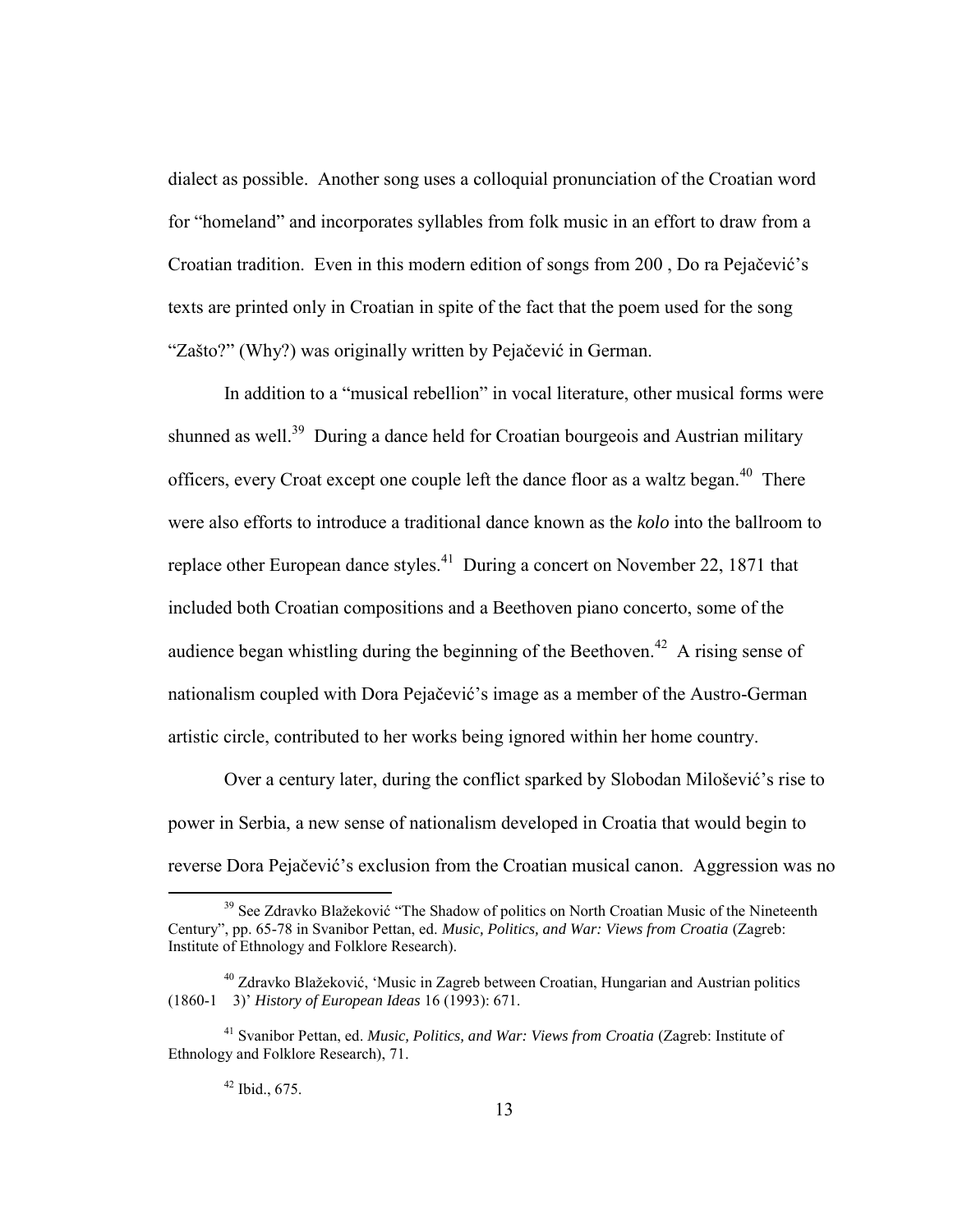longer directed toward countries such as Austria, Hungary, and Germany, but rather within Yugoslavia itself toward Serbia. Increasing pressure from Milošević that threatened a Croatian sense of identity caused Croatians to vote in their 1990 election for a leader who promised the strongest defense of their national sovereignty. The winner, Franjo Tuđman, demonstrated a high level of hostility toward Serbia and Jews: "All people are equal in Croatia, but it must be clear who is the host and who the guest…Some say that my wife is Serbian or Jewish – I am happy to say that she is neither Serbian nor Jewish."<sup>43</sup>

 Anti-Serbian sentiments alone do not fully account for a political climate in Croatia that was beneficial for recognition of the music of Dora Pejačević, but combined with events that influenced Croatia to look more favorably towards and identify with other European countries, an environment more conducive to acceptance of the composer's music began to emerge. The election of Franjo Tuđman marked the fall of communism and an increased identification with European countries. Croatians believed that if a conflict broke out with Serbia it would pit European democratic countries against Serbian communism.<sup>44</sup> After the end of communism in Croatia, the German foreign minister strongly promoted recognition of Croatian and Slovenian independence even though other countries hesitated to agree.<sup>45</sup> The culture influential to the art of Dora Pejačević was no longer marked as the enemy.

<sup>43</sup> Ivo Goldstein, *Croatia: A History* (Montreal: McGill-Queen's University Press, 1999), 210.

 $44$  Ibid., 215.

 $45$  Ibid., 238.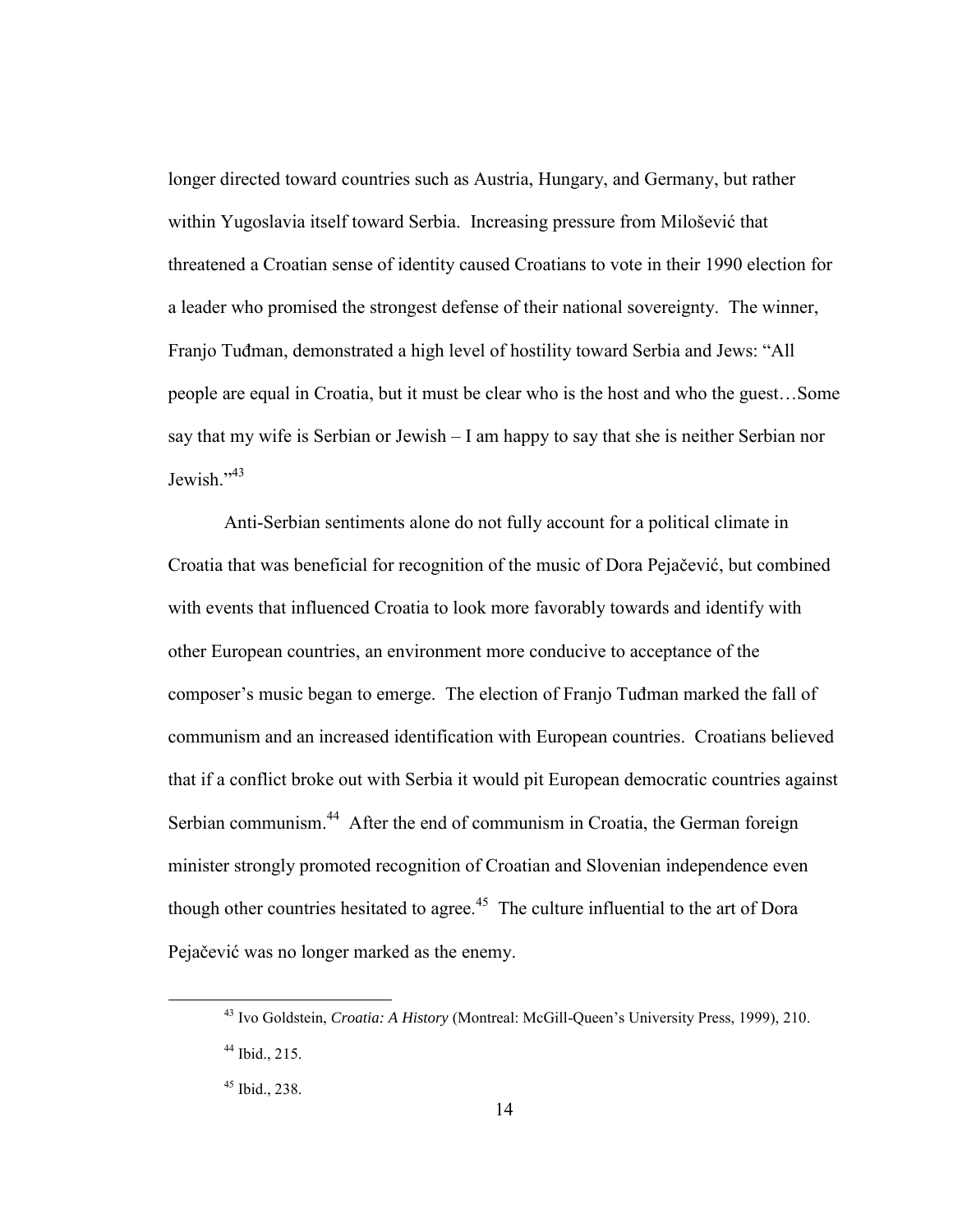A brief analysis of statements made about the compositions of Dora Pejačević in anthologies published before and after the fall of communism in Croatia lends support to the above argument. Statements found in publications before the fall of communism frequently attempt to associate her compositions with Croatia. Comments found in a collection of the solo songs of Pejačević try to downplay the European influence within her works in a variety of ways. A statement at the end of the introduction is almost apologetic in tone. "In spite of its basis in the European musical traditions of the  $19<sup>th</sup>$ century, Dora Pejačević's music does not lack the echo of Slavonic musical heritage.<sup>46</sup> A justification of the importance of her works to the Croatian musical canon is found in a 1977 publication of her cello sonata, whose introduction states, "– her numerous compositions (5 in num ber) include several Croatian 'firsts' – such as the first piano concerto, the first sonata for cello and piano, the first piano quartet and quintet."<sup>47</sup> These statements tend to stress the importance of her works to Croatia while neglecting to mention their nature as products of an Austro-Hungarian cultural circle.

These kinds of commentaries in anthologies suggest a shift in attitude toward democratic European countries during the conflict with Serbia, marking increased respect for the compositions of Pejačević. The problem of German affiliation is still noted in 1985 in an edition of her art songs which states, "however, to the present day, her music is tainted with attributes of a lack of nationalism; a woman follower of the late German

 $46$  Ibid., xvi.

<sup>&</sup>lt;sup>47</sup> Dora Pejačević, *Sonata Za Violončelo i Klavir, Op. 35*, ed. Milan Nagy, (Zagreb: Izdanja Muzikološkog Zavoda Muzičke Akademije, 1977), iii.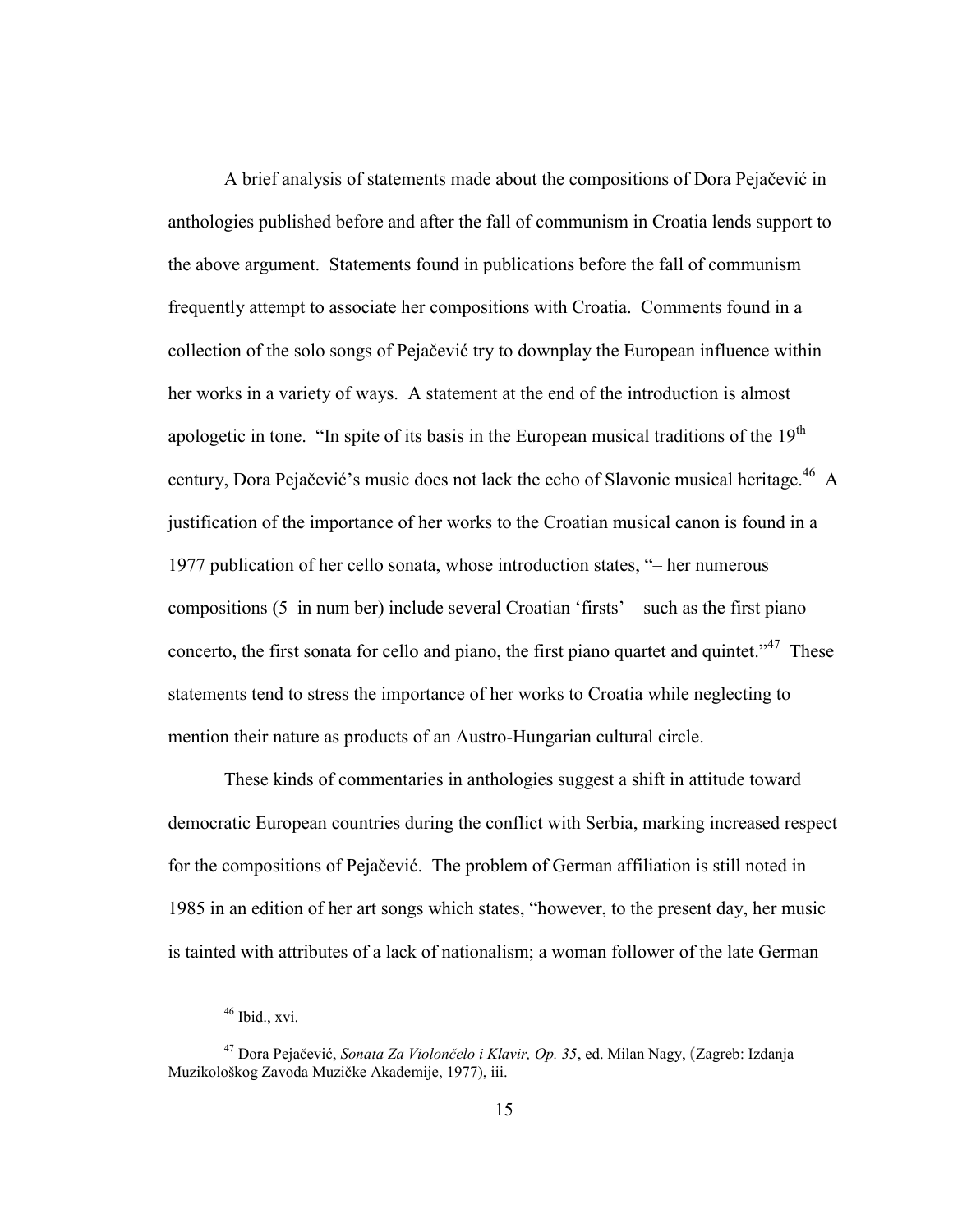romantics."<sup>48</sup> The tone is markedly different in recent writings such as this comment from a recent 2005 publication, "among her spiritual brethren were…Rainer Maria Rilke, Karl Kraus and other leading figures in the European cultural scene of the day." Further, "her late Romantic idiom enriched with impressionist harmonies, Expressionist stylistic resources, and lavish orchestral tones made Dora Pejačević a true child of the European *fin-de-siècle*, and her work developed parallel with European Modernist trends in literature and Art Nouveau in the visual arts."<sup>49</sup> At this date, the writer feels no need to disguise the artistic influences in her life. Such comments are completely antithetical to the resentment towards "the cumbersome formal language of Austro-German high culture" that caused her works to be initially excluded from the Croatian musical canon.

The changing sentiments toward the music of Dora Pejačević suggested above did lead to a resurgence of public awareness of her music within Croatia.<sup>50</sup> But knowledge of her music outside of her home country remains limited. This document is intended to assist in the introduction of Pejačević's music to non-Croatian audiences by making her art songs more accessible to English-speaking readers. Many of the song texts have never been translated into English and most of the current research pertaining to the art songs, outside of this document, exists only in German and Croatian. The following is

<sup>48</sup> Dora Pejačević, *Solo Pjesme (Lieder)*, ed. Koraljka Kos, (Croatia: Ars Croatica, 1985), xvi. Translation mine.

<sup>49</sup> Dora Pejačević, *Glasovirske Minijature (Piano Miniatures)*, ed. Koraljka Kos, (Zagreb : Muzički informativni centar Koncertne direkcije, 2005), xxxiii.

<sup>&</sup>lt;sup>50</sup> Koraljka Kos, *Dora Pejačević* (Zagreb: Muzički Informativni Centar Kocertne Direkcije Zagreb, 1998), 11-13.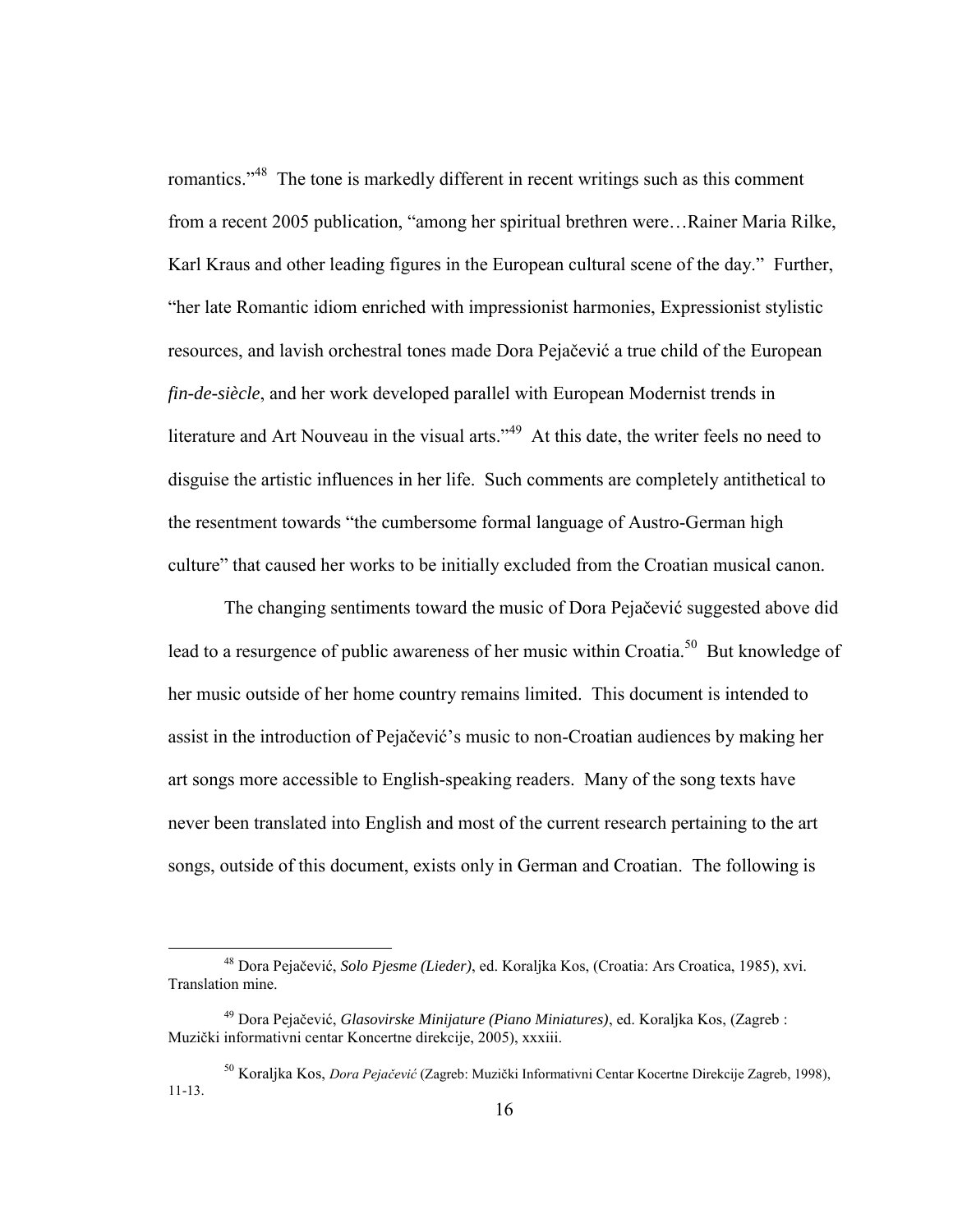the first comprehensive guide to the thirty-three art songs of Dora Pejačević meant primarily for the English-speaking reader.<sup>51</sup>

<sup>&</sup>lt;sup>51</sup> Those interested in exploring this repertory can order scores through the Croatian Music Information Center (http://www.mic.hr). A recording of the complete art songs exists as *Dora Pejačević Lieder*, Ingeborg Danz, Corg Garben, CPO, 2012.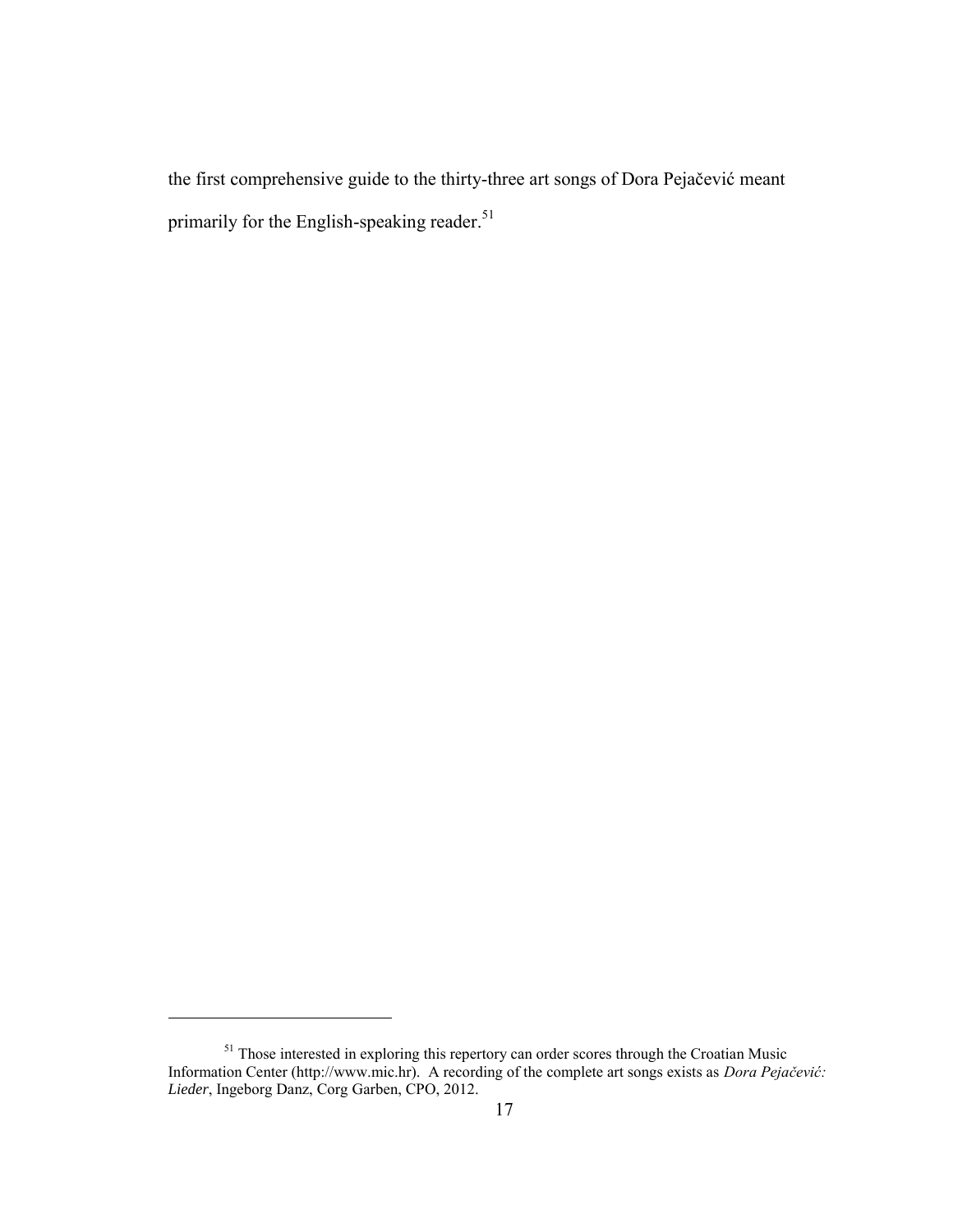#### **CHAPTER III**

### **THE PEJAČEVIĆ ART SONGS: REPERTOIRE, PRESENTATION, AND PRINCIPLES OF TRANSLATION**

Of the thirty-three songs of Dora Pejačević, thirty are settings of German texts while three are settings of Serbian texts. In the 19 5 publi cation of Pejačević's songs,  $52$ all of the original German texts are paired with a Croatian translation and the three Serbian texts are paired with German translations. The translations, completed by Antun Petrušić, are meant to be suitable for performance. In the 2009 publication of the songs,  $53$ all of the original German texts are paired with a new Croatian translation, while the Serbian texts stand alone.<sup>54</sup> These new Croatian translations were written by Ante Stamać and, like those of the 1985 publication, are meant to be suitable for performance. A single resource that provides English translations of the complete song texts does not exist.

 The following is a presentation of the complete texts of the songs of Dora Pejačević. Each song text is presented individually by opus number in an order corresponding to the above-mentioned publications. An organization by opus number necessitates particular groupings of individual songs of which the reader should be

<sup>52</sup> Dora Pejačević, *Solo Pjesme (Lieder)*, ed. Koraljka Kos, (Croatia: Ars Croatica, 1985).

<sup>&</sup>lt;sup>53</sup> Dora Pejačević, *Dora Pejačević: Songs*, (Zagreb: Croatian Music Information Center, 2009).

<sup>&</sup>lt;sup>54</sup> It is important to note that the Serbian texts are transcribed using the Latin alphabet in both editions of the songs. The original texts were produced with the Cyrillic alphabet.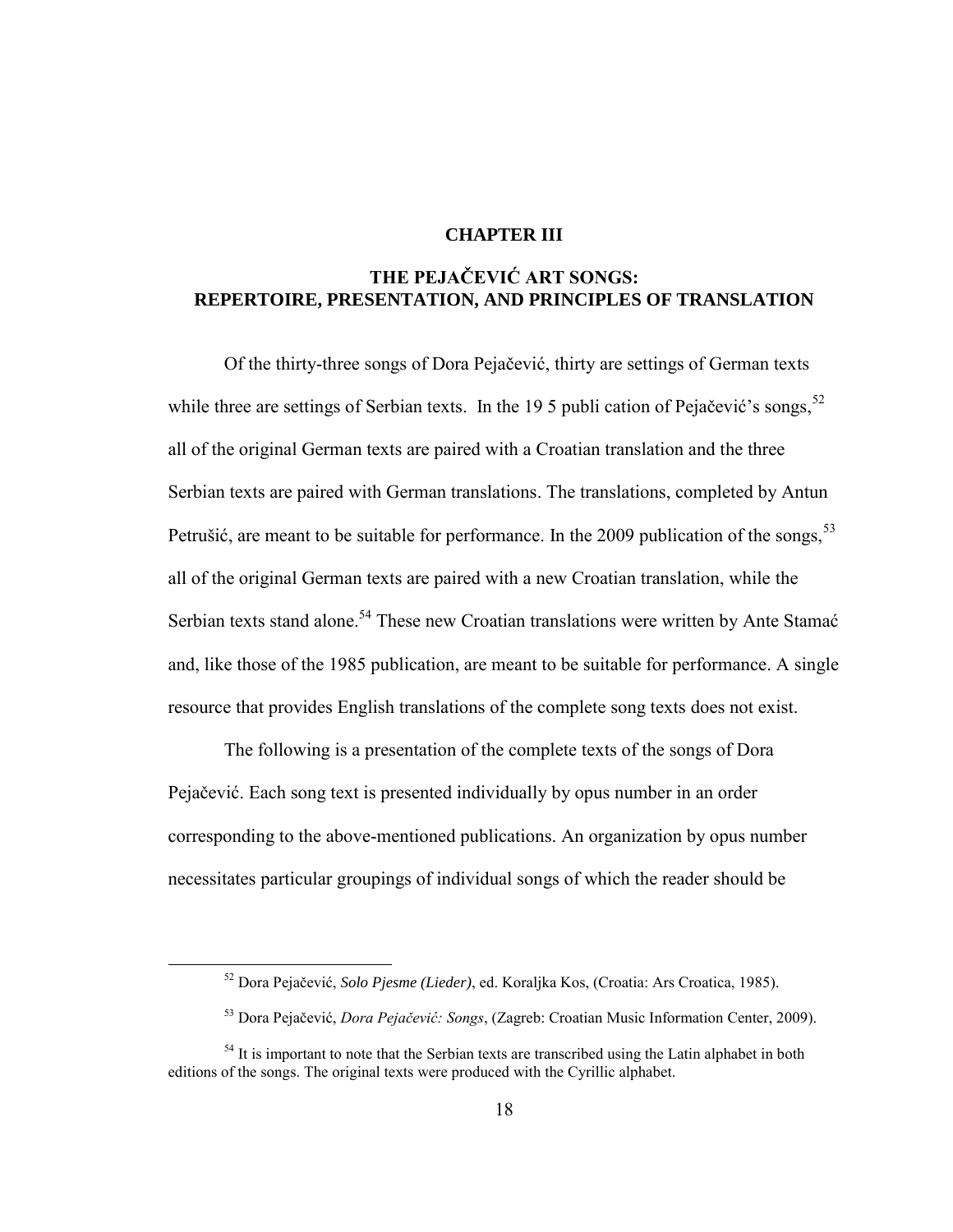aware.<sup>55</sup> Of the following collections of songs, only Op. 42, with texts by Rainer Maria Rilke, is considered a song cycle. Op.23 of Dora Pejačević is a collection of seven songs with texts by the poet Wilhelmine Wickenburg-Almásy. Four texts by Anna Ritter make up the collection of songs in Op. 30. The *Zwei Schmetterlingslieder* (Two Butterfly-Songs) of Op. 52 were considered a pair by the poet<sup>56</sup>, and for that reason, were probably intended to be performed as a pair by the composer herself. Three songs with texts by Friedrich Nietzsche make up Op. 53. Finally, the *Tri dječje pjesme* (Three Children's Songs) of Op. 56 are perfectly suited to be performed as a set, although each stands independently as well. Both Opp. 27 and 55 consist of a pair of unrelated songs.

In the following section, four items are presented for each of the songs of Dora Pejačević. First, the text is presented in its original language and format.<sup>57</sup> If a printed source for a given text can be found, it is mentioned. The original capitalization, punctuation, and line divisions are retained in this first presentation.

Secondly, a word-for-word translation is provided for each of the song texts. If multiple English words are needed in a translation of a given German or Serbian word, these words are connected by a hyphen. For example, below the German infinitive *singen*, the English translation would appear as "to-sing." The foreign language, in this

<sup>&</sup>lt;sup>55</sup> The following groups are readily seen if Appendix A, "The Compositions of Dora Pejačević," is referenced.

<sup>56</sup> Karl F. Henckell, *Mein Lied* (Berlin: Bard, Marquardt & Co, 1906), 22.

 $57$  The Serbian texts are presented as they appear in the Pejačević song collections, namely, using the Latin alphabet. The reader may follow any references to publications of the poetry in its original alphabet presented later in the document.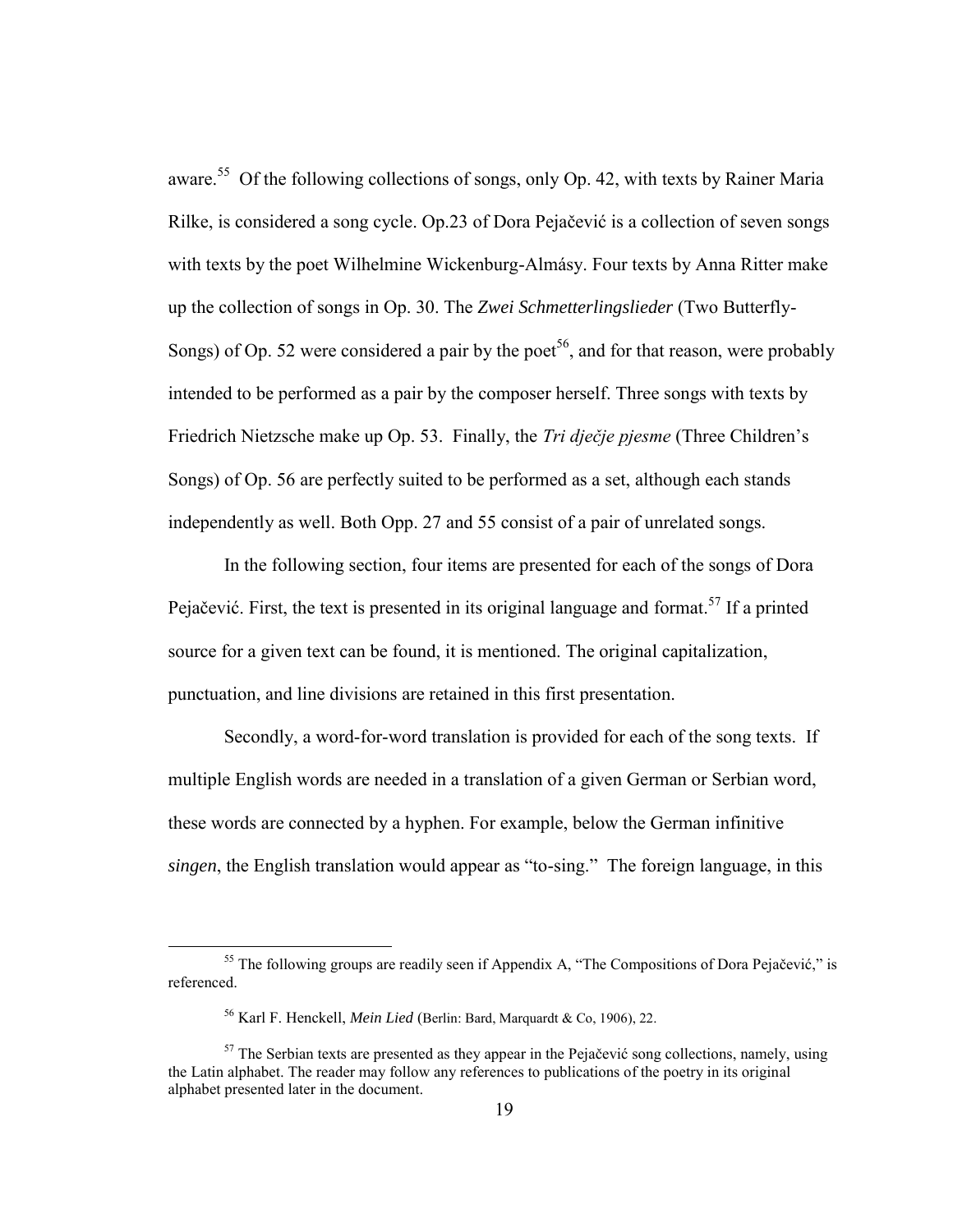section, is the text as it appears in the 2009 publication of the songs of Dora Pejačević. If it differs from the original setting of the poem in any way, this is noted.

Thirdly, a grammatically-fluent English translation of the text is presented in the form of a third line beneath the word-for-word translation. Unlike the Croatian translations of the German texts found in the two editions of the composer's songs, the English translations in this document are not meant to be optional texts for performance, but instead meant to be resources for presenting the meaning of the text to English speakers. They are constructed with a priority towards accuracy and structural integrity leaving aesthetic quality and poetic fluidity to be secondary concerns. Although these are all original translations (with the exception of the *Ave Maria*), alternative English translations of certain song texts do exist and are referenced. If another English translation was referenced during the production of the one original to this document, it is noted. If an English translation was discovered after the production of the one original to this document, this is also noted. Differences between the two translations will be discussed. When an alternate English translation is not noted, it signifies that the author believes an optional translation does not exist. Nevertheless, there might be English translations of particular texts of which the author is not aware.

 Finally, paired with the three presentations of any given song text (original language, word-for-word, and grammatically-fluent English translation) is a discussion of myriad topics related to the song itself. This includes, but is not limited to, topics such as historical connections between the composer and poet, the creation of the song text, and choices involved in construction of the word-for-word translation.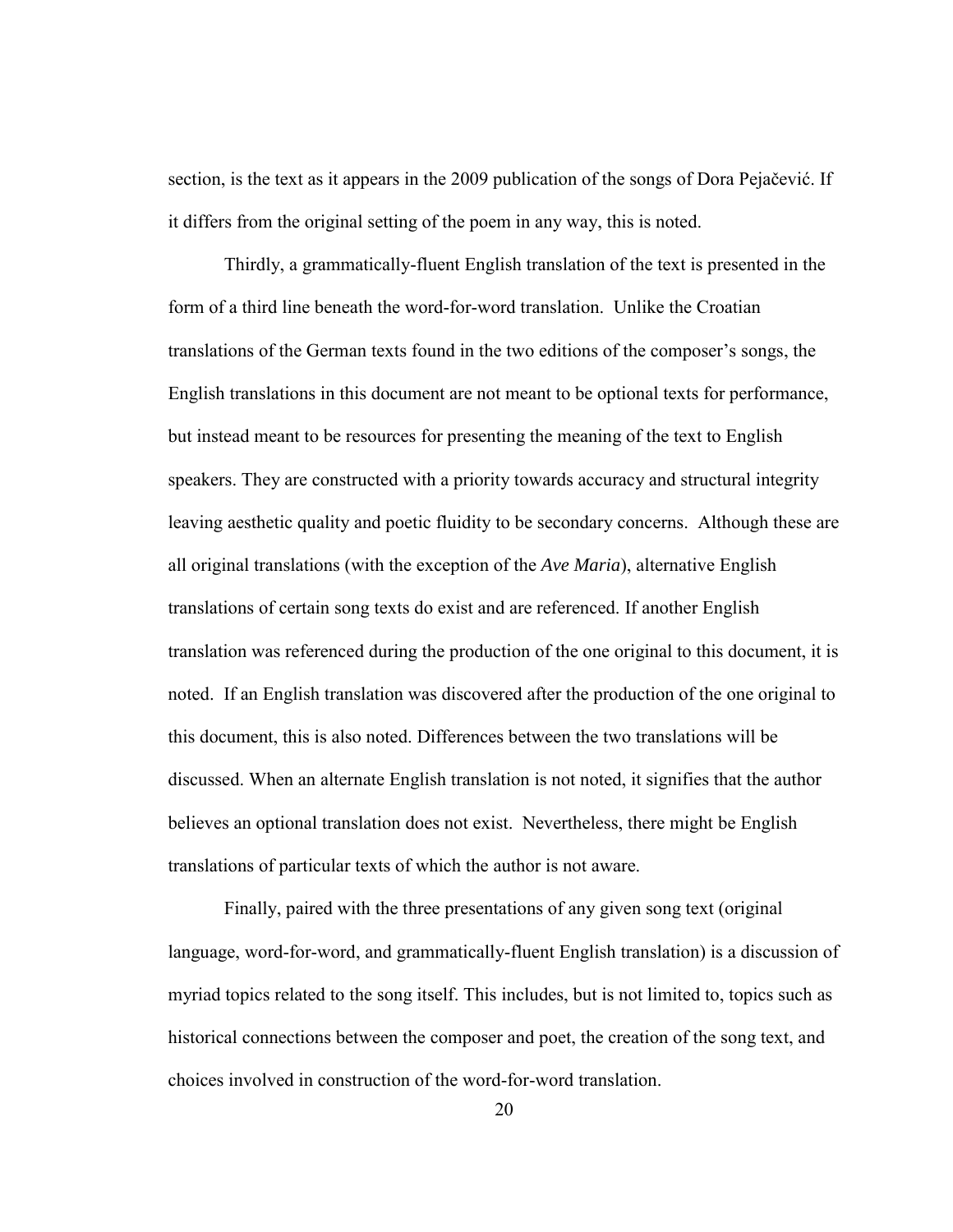#### **CHAPTER IV**

# **THE PEJAČEVIĆ ART SONGS: TRANSLATIONS WITH COMMENTARY**

#### **Op. 11 Ein Lied**

### *Ein Lied<sup>58</sup> Paul Wilhelm*

*Ich habe ein Lied gesungen, Das hat so munter geschallt. Nun ist es längst verklungen, In trübe Nacht verhallt.*

*Nur manchmal will's mir scheinen, Als hört' ich's bang und schwer Wie ein verstohl'nes Weinen Aus weiter Ferne her.*

**Ein Lied** A Song

Ich hab<sup>59</sup> ein Lied gesungen das hat so munter geschallt. Nun ist es I have a song sung that has so joyfully rang-out. Now is it I sang a song that joyously rang out. Now it has long since faded away,

längst verklungen in trübe Nacht verhallt. Nur manchmal will's mir scheinen, long faded in cloudy night trailed-off. Only sometimes wants-it to-me to-appear trailed off into the cloudy night. Only occasionally does it seem to me,

<sup>58</sup> Paul Wilhelm, *Gedichte*, (München, Müller, 1913), 58.

<sup>59</sup> Original poem contains the complete word *habe.*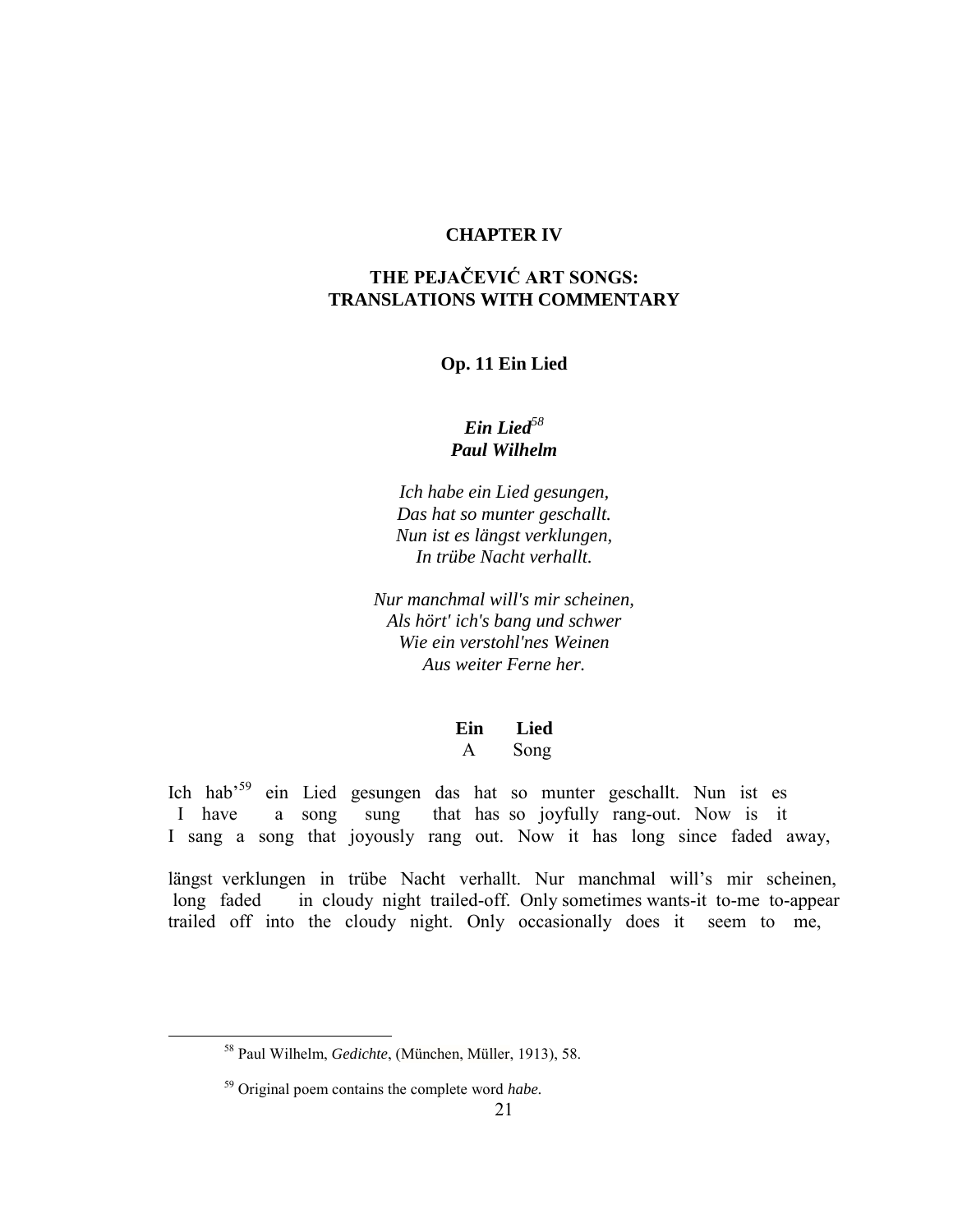als h rt' ich's bang und schwer wie ein verstohl'nes Weinen aus weiter as heard I-it anxious and heavy like a furtive crying from farther as if I heard it, anxious and grave, like a furtive crying out of the far

Ferne her. remoteness forth. reaches…

 $\overline{a}$ 

Chronologically, this is the first of Dora Pejaćević's songs, written in 1900 at the age of fourteen or fifteen.<sup>60</sup> The current state of scholarly material makes it difficult to establish a relationship between the author of this text, Paul Wilhelm, and Dora Pejačević. He is not mentioned in the Croatian language biography of the composer. Furthermore, he is only mentioned once in a comprehensive list of poets set by Pejačević in the introductory material of the 2009 song publication and again in a similar manner in the more modern Croatian-English biography.<sup>61</sup> A single piece of biographical information concerning the poet can be found in the Croatian introductory material of the 19 5 publi cation of Pejačević's songs. Here the years of his birth and death are provided and it is said that he is "representative of Viennese modernity, a member of the literary society 'Iduna' and a founder of the literary society 'Splitter."<sup>62</sup> Contributing to the elusiveness of information concerning this poet is the fact that Paul Wilhelm is a

 $60$  The 2009 edition of Pejačević's songs indicates the year(s) of composition for each selection.

<sup>&</sup>lt;sup>61</sup> See Koralka Kos, *Dora Pejačević*, 1982 and 1998 in the bibliography for the two biographies mentioned.

<sup>62</sup> See Dora Pejačević, *Solo Pjesme: Lieder*, (Croatia: Ars Croatica, 1985) x. Curiously this information is not provided in the accompanying German translation of the introductory material. "*predstavnika bečke moderne...*" Translation mine.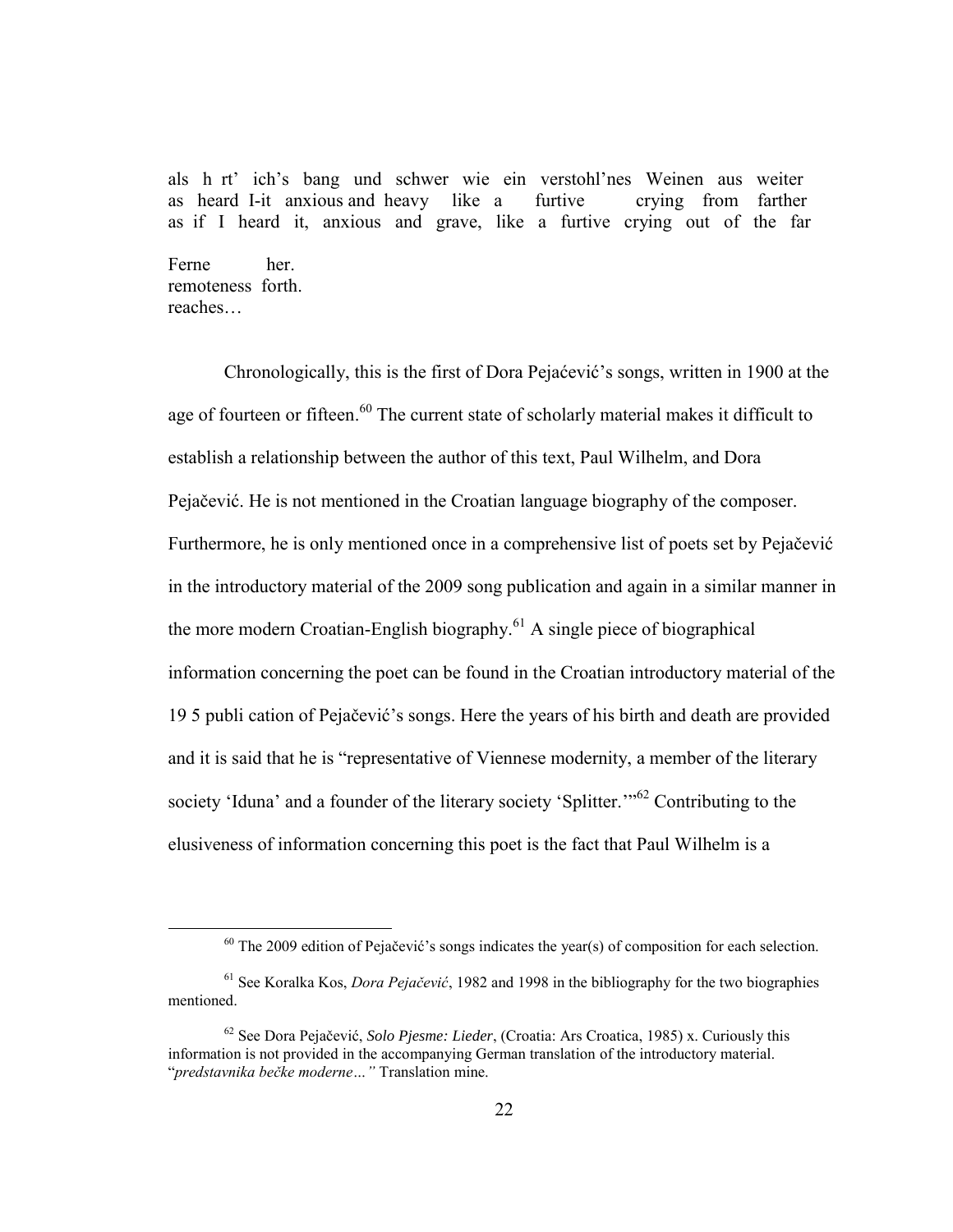pseudonym<sup>63</sup> for Wilhelm Dworaczek (1873-1916). This is not mentioned in any of the sources concerning Pejačević's songs, and it is helpful for establishing some form of link between the composer and the poet.

Once the existence of a pseudonym is recognized, enough facts emerge to permit speculation upon the circumstances under which Pejačević discovered this particular poem. As discussed above, Pejačević had contact with many leading Austrian cultural figures through her close friend Sidonie Nádherný, one of the most influential being the writer Karl Kraus<sup>64</sup> (1874-1936), and it is not unlikely that Dworaczek, himself an Austrian writer, was part of similar social circles. Another acquaintance made through Sidonie Nádherný was the Austrian writer, Rainer Maria Rilke. Correspondence between Rainer Maria-Rilke and Dora Pejačević is well-documented.<sup>65</sup> Wilhelm Dworaczek and Rainer Maria-Rilke studied together at an academy in Linz and developed a relationship strong enough that one scholar felt the need to mention that Rilke's strong praise of one of Dworaczek's book was not simply the result of obligation due to the personal connection between the men.<sup>66</sup>

<sup>63</sup> Curiously, his real name was found handwritten on the title page of a copy of his *Gedichte* at Princeton University helping this document's author continue exploration of the poet.

<sup>64</sup> Dora Pejačević, *Glasovirske Minijature (Piano Miniatures)*, ed. Koraljka Kos, (Zagreb : Muzički informativni centar Koncertne direkcije, 2005), xxxiii.

<sup>65</sup> Koraljka Kos, "Dora Pejačević und Rainer Maria- Rilke," *International Review of the Aesthetics and Sociology of Music* 43, no. 1 (June 2012): 3-22.

<sup>66</sup> George C. Schoolfield. *Young Rilke and His Time*, (Rochester, N.Y: Camden House, 2009), 161.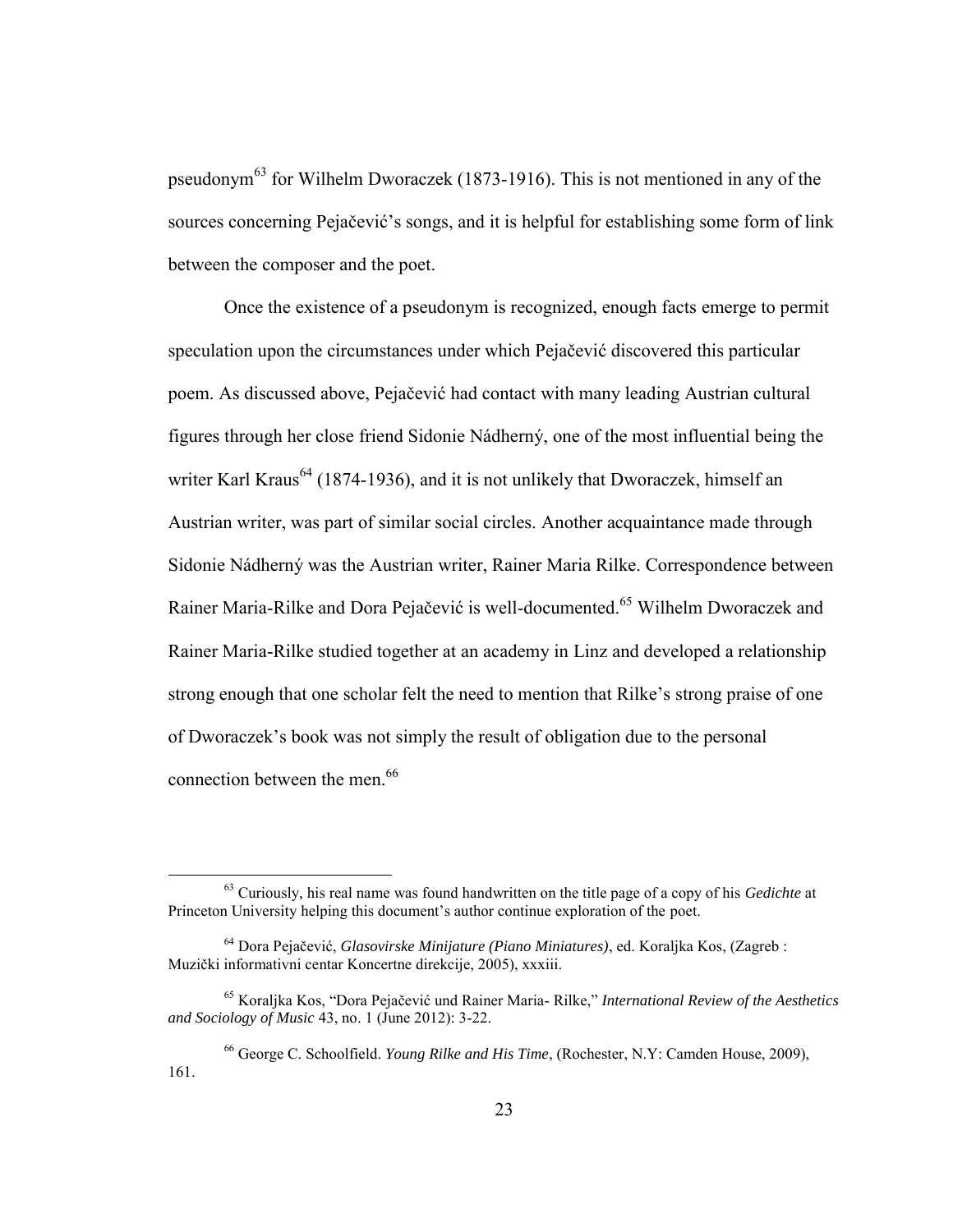Whether Sidonie Nádherný knew of this text through Kraus or Rilke and later presented it to Pejačević is not known. But an introduction of this text to the composer through personal connections is a more likely reason for Pejačević's use of this text than the popularity of the poem itself. Mention of this particular poem in any resource is rare. A piece of information can be found in a publication appearing one year before Pejačević set the text. The poem "Ein Lied" by a Paul Wilhelm is mentioned in the journal *Die Gesellschaft* in which a critic references "other poems [from a publication] that did not appear significant enough to [him]." It is one of a group of poems that he "found quite banal $^{1,67}$ 

 There are only two differences between the original poem and the text as set in the most recent edition of Dora Pejačević's songs. The first, a minor detail, concerns a comma after the word *gesungen*. It is present in the original poem but is missing in the song publication. The second difference is the composer's choice of the apocopated *ab'* to replace the word *habe* found in the first line of the original poem.

#### **Op. 13 Warum?**

### *Warum? Dora Pejačević*

*Warum willst Du's mir nicht glauben, Daß gerne ich dich hab? Die Dornen will ich tragen Von Rosen, die ich dir gab.*

<sup>67</sup>See M. G. Conrad and Arthur Seidl, *Die Gesellschaft* 15, no. 4 (Dresden: E. Pierson, 1899), 421. "Bei anderen wieder fand ich Gedichte, bei mir nicht bedeutend genug erschienen...ich recht banal finde." Translation mine.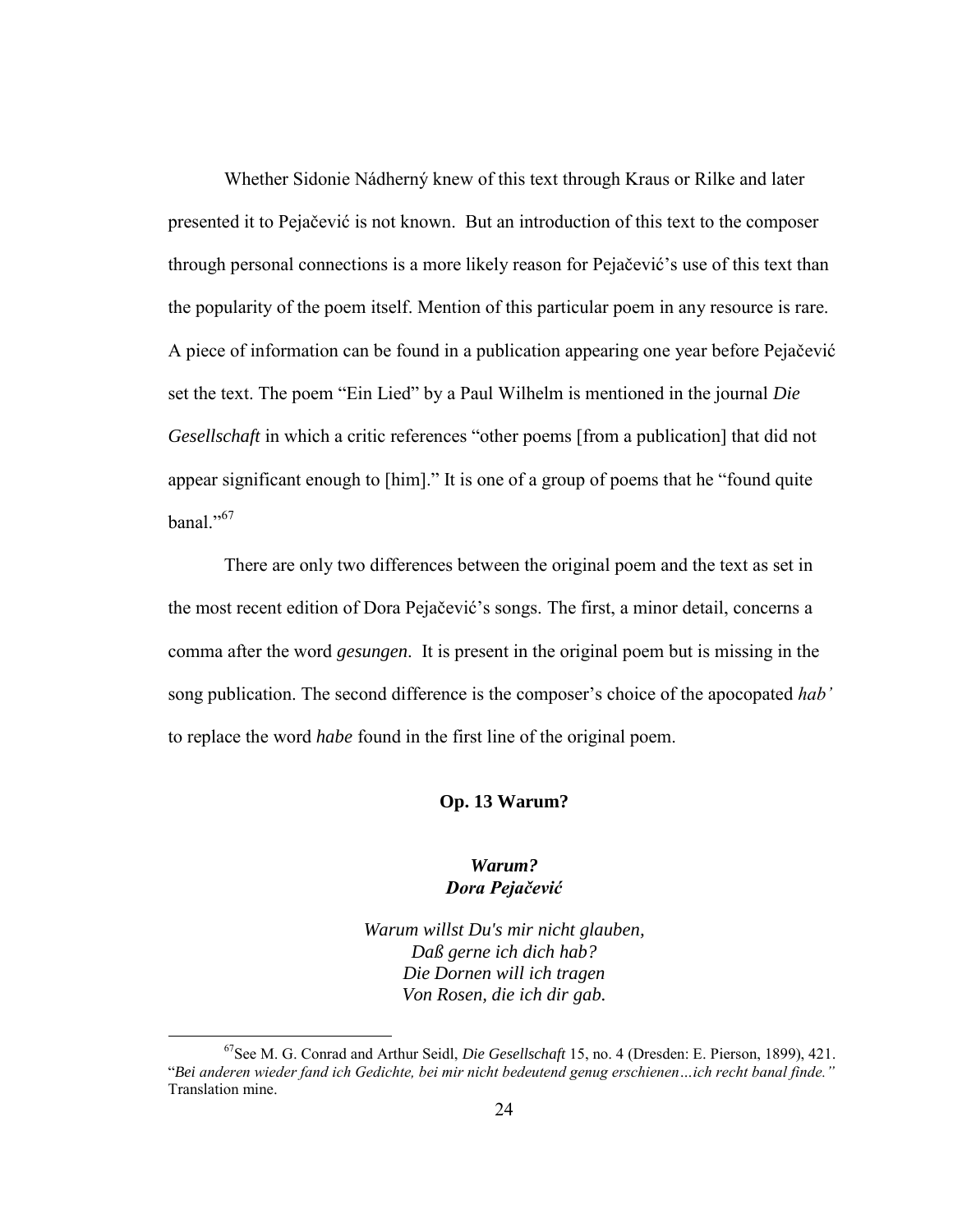*Und vom Wege, den wir gehen, Will räumen ich jeden Stein. Warum willst Du's nicht glauben, Daß mein Herz gehöret dein?*

### **Warum?**

#### Why?

Warum willst Du's mir nicht glauben daß gerne ich dich hab? Die Why will you-it of-me not believe that gladly I you have? The (Why do you not believe me, that I am so fond of you? I will wear the

Dornen will ich tragen von Rosen die ich dir gab. Und vom Wege den thorns will I wear of-the roses that I you gave. And from-the path that thorns of the Roses I gave to you. I want to clear every stone from the path

wir gehen will räumen ich jeden Stein. Warum willst Du's nicht glauben, we walk will clear-off I every stone. Why will you-it not believe, upon which we walked. Why do you not believe me, that my heart

daß mein Herz gehöret dein? that my heart belongs-to yours? belongs to yours?)

 $\overline{a}$ 

This is the only one of Dora Pejačević's songs containing a text written by the composer herself. Scholarly materials on the composer or her songs do not discuss this particular work in any great detail. It is usually mentioned as one of her early compositions without further elaboration. For example, in the introductory material of the most recent edition of her songs, the early works are described as "…musical language [that] is conventional and appealing, moving along the beaten paths."<sup>68</sup> One sentence of this thorough introduction is dedicated to this song in particular, calling it a "brief and

<sup>&</sup>lt;sup>68</sup>Dora Pejačević, *Dora Pejačević: Songs* (Zagreb: Croatian Music Information Center, 2009) xxxi.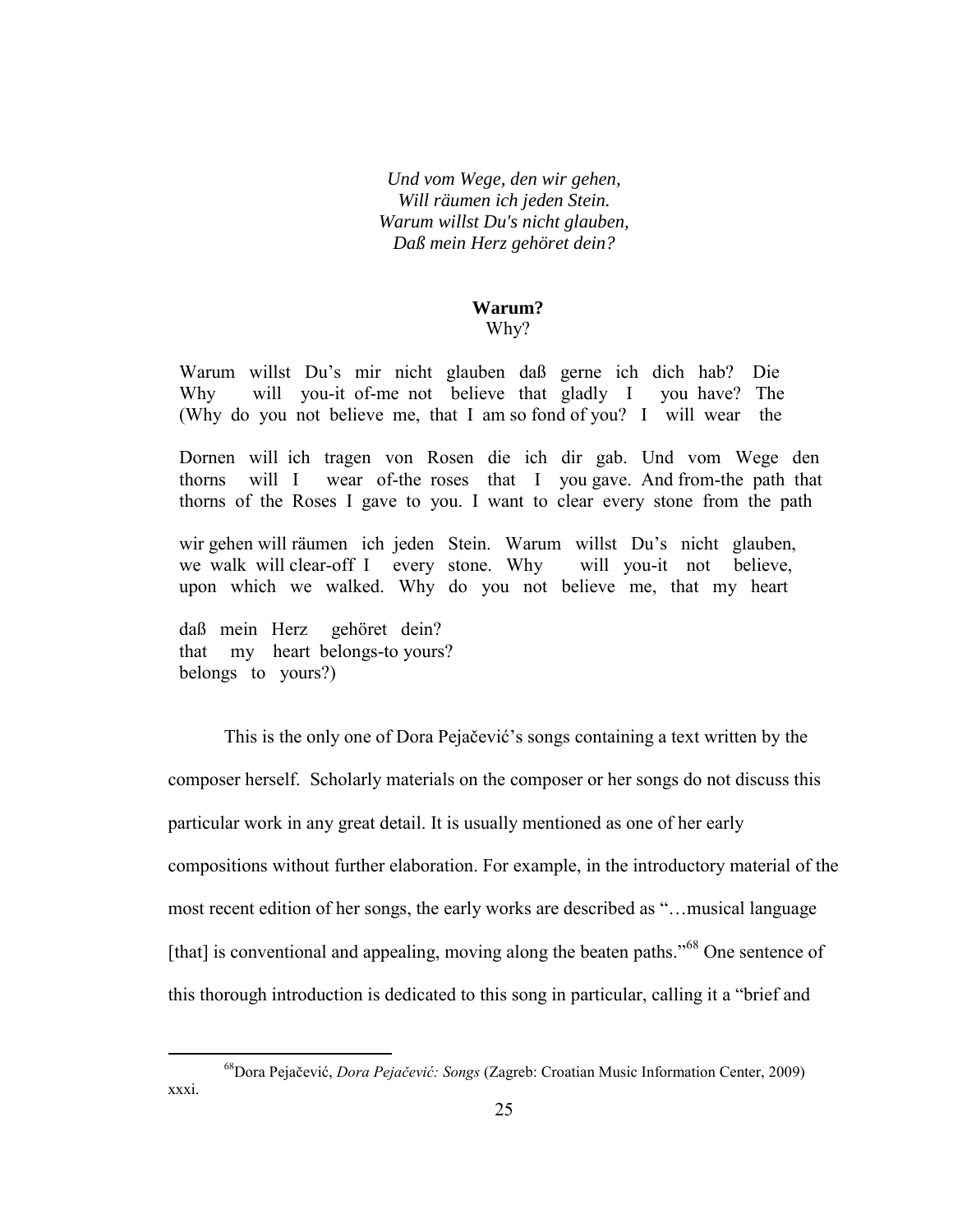striking miniature, announcing a series of similar works."<sup>69</sup> Her early works are discussed in a similar manner in the Croatian-English biography of Pejačević. They are considered, "the attempts of a still undeveloped youthful personality, more an indication of what was to come than creative works in themselves."<sup>70</sup>

 In spite of these statements, the fact that this is the composer's only song with a self-produced text may hold importance beyond that of a simple factual statement. Curiously, 1902 marks the year when the composer "systematically confronted the strict forms of chamber and orchestral music." Starting at this time, "she produced, on average, one major work every year."<sup>71</sup> Pejačević seemed to be composing one unique work for any given instrumentation, before moving on to a different instrumentation. This song was composed in 1903. Since both text and music were products of her own inspiration, it might have served as a landmark composition (a thoroughly-composed art song per se, both in text and music) before she proceeded on the path of systematically composing other instrumental forms. Although hypothetical, if true, it could help explain why she did not return to setting her own texts again.

 $\overline{a}$ 

21.

 $69$ Ibid.

<sup>&</sup>lt;sup>70</sup> Koraljka Kos, *Dora Pejačević* (Zagreb: Muzički Informativni Centar Kocertne Direkcije Zagreb, 199),

 $71$  Ibid.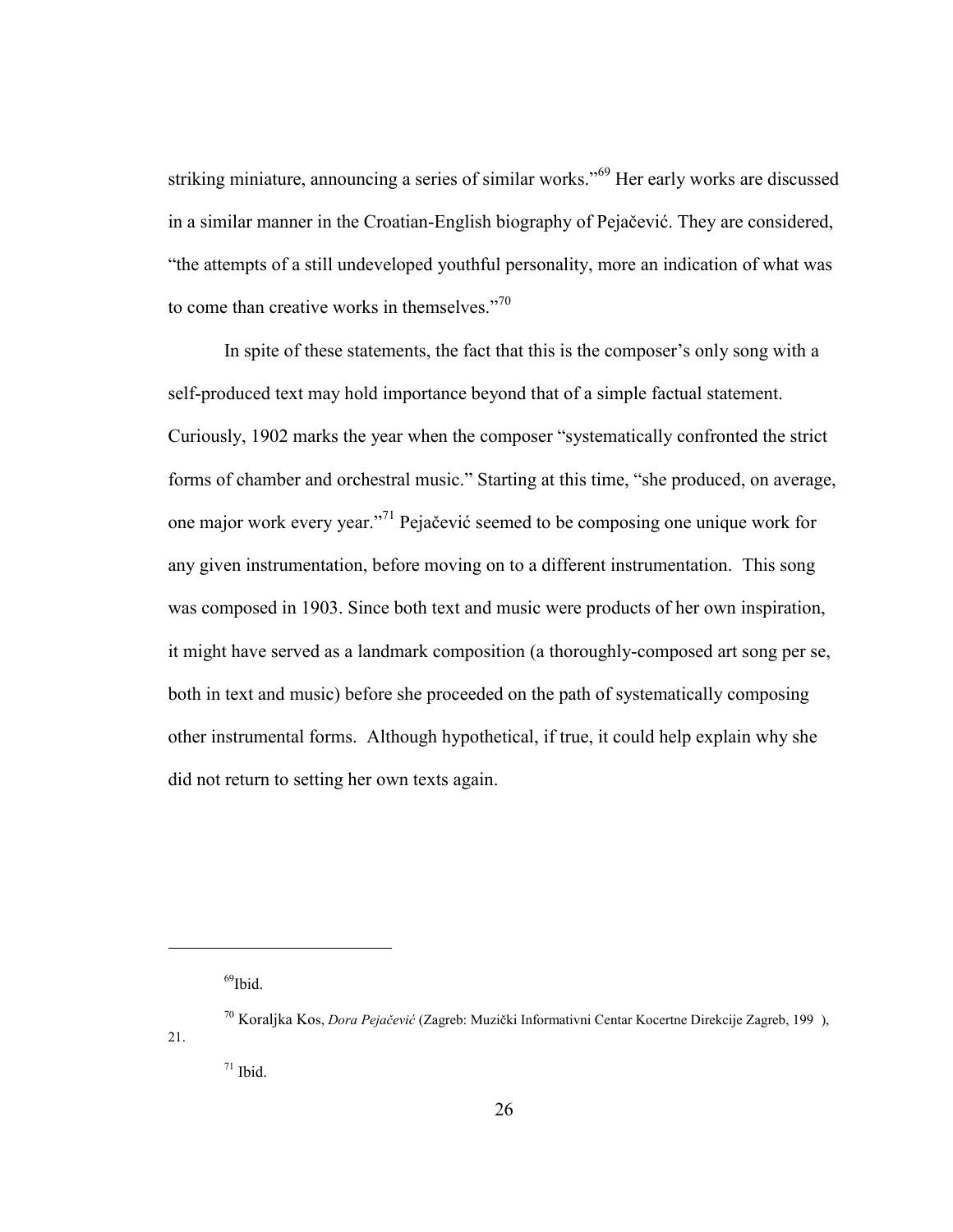#### **Op. 16 Ave Maria**

# *Ave Maria<sup>72</sup>*

*Ave Maria, gratia plena, Dominus tecum, Benedicta tu in mulieribus, et benedictus fructus ventris tui, Jesus. Sancta Maria, Mater Dei, ora pro nobis peccatoribus, nunc et in hora mortis nostrae.* 

#### **Ave Maria** Hail Mary

Ave Maria, gratia plena, Dominus tecum, Benedicta tu in mulieribus, et Hail Mary grace full-of, Lord with-you, Blessed you among women, and Hail Mary, full of grace, the Lord is with thee. Blessed are you among women,

benedictus fructus ventris tui, Jesus. Sancta Maria, Mater Dei, ora pro nobis blessed fruit of-womb your, Jesus. Holy Mary, Mother of-God, pray for us and blessed is the fruit of your womb, Jesus. Holy Mary, mother of God, pray

peccatoribus, nunc et in hora mortis nostrae. Amen. sinners, now and in hour of-death our. Amen. for us sinners, now and at the hour of our death. Amen.

 $\overline{a}$ 

The "Ave Maria" of Dora Pejačević is a youthful work composed before

"Warum?" despite having a higher opus number. Although written during her teenage

years, this work is quite important in respect to the entirety of her song output. Two of

the composer's songs, this "Ave Maria" and "Verwandlung" (Op. 37) are written for

violin, voice, and organ. The musical characteristics of the two songs are quite similar.<sup>73</sup>

One scholar describes both pieces as having "a sound concept inspired by ceremonial

 $72$  This text is presented in the form that has been spoken, according to one scholar, "over centuries" in Western Christendom." See Jaroslav Pelikan, *Mary Through the Centuries*, 14.

<sup>73</sup> See Dora Pejačević, *Songs* 2009, XXXI. "*Ave Maria*…came into being, anticipating through its character and ensemble the later *Verwandlung*."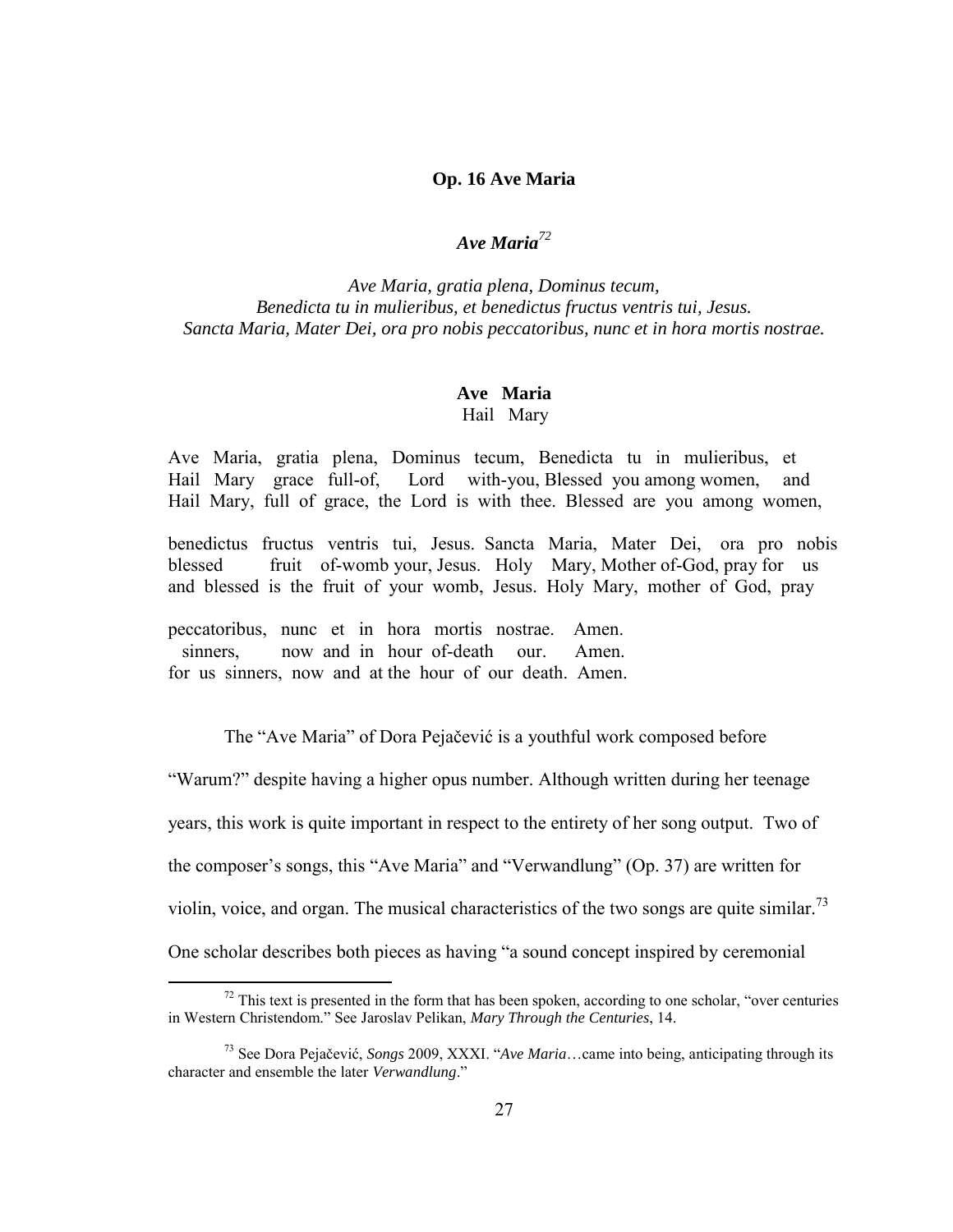use."<sup>74</sup> It might be assumed that because these two works have such a similar musical character, that the character of the text is also similar. This is not true, and the differing nature of the texts that seems to suggest the possibility that the differences between the compositions may be a microcosm of the larger evolution of her musical development.<sup>75</sup>

 Whereas the text of the *Ave Maria* takes the form of a humble request, the text of *Verwandlung* is much bolder, directly addressing a force of nature with questions. Whereas the *Ave* Maria is taken directly from the Christian religion, the spirituality inherent in the text of *Verwandlung* is significantly more abstract, with the only mention of God preceded by the indirect article *ein*. <sup>76</sup> Finally, the closing line of *Verwandlung*, "[The Earth] alone knows about sacrifice and tears," seems particularly bold when juxtaposed against a prayer directed to Mary, the Mother of Christ. The text of *Verwandlung* at first seems out of place in a composition that, like the A*ve Maria*, is marked by "a tendency towards calm devoutness."<sup>77</sup> It is possible that after gaining more compositional, and life, experience since the writing of her A*ve Maria*, Dora Pejačević returned to the violin, voice, and organ instrumentation once more to demonstrate an

<sup>&</sup>lt;sup>74</sup> See Koralja Kos, *Dora Pejačević*, 19 2, 5. "*U oba je slučaja zvukovna* ... *svečanom namjenom.* "Tanslation mine.

<sup>75</sup> To compare texts, see the discussion of *Verwandlung*, Op. 37 later in this document.

<sup>76</sup> Ibid., *ein Gott* 

<sup>&</sup>lt;sup>77</sup> Dora Pejačević, *Dora Pejačević: Songs* (Zagreb: Croatian Music Information Center, 2009) XXXIII.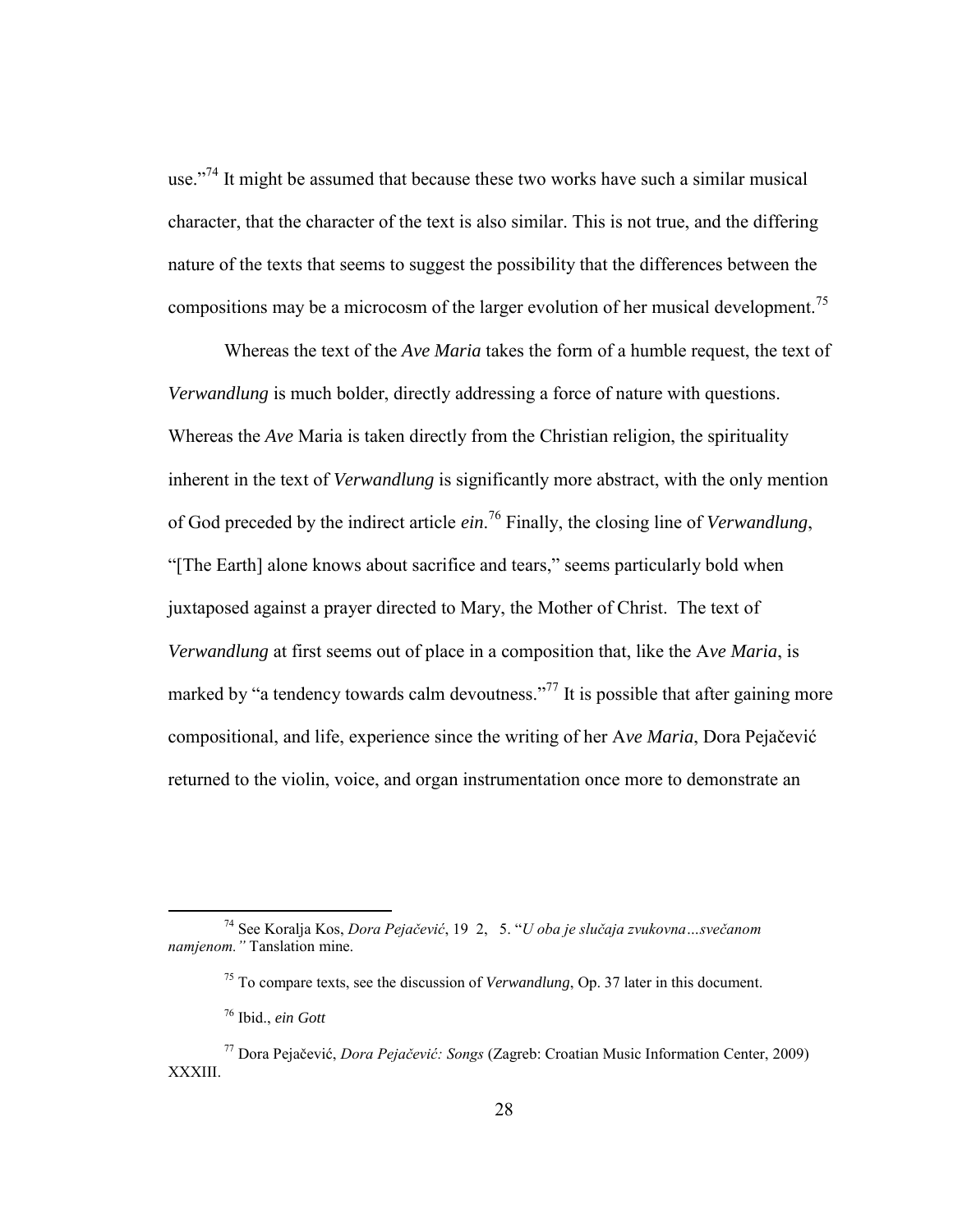increased awareness that maximum philosophical and musical complexity often underlies music that appears outwardly calm and solemn.<sup>78</sup>

#### **Op. 23 No. 1 Sicheres Merkmal**

# **Sicheres Merkmal***<sup>79</sup>* **Wilhelmine Wickenburg - Almásy**

*Ich blickte hinaus zum Fensterlein Beim Morgensonnenstrahl, Da sah durch die Scheiben die Liebe herein Zum allerersten Mal!*

*Den lächelnden Blick, so warm und weich, Ich sah ihn noch nie vorher Und doch - wie kam's? - ich wußt' es gleich, Daß es die Liebe wär'!*

*Doch ließ ich noch eine kleine Frist Geschlossen das Fensterlein, Ich wußte, wenn es die Liebe ist, So schlägt sie die Scheiben ein!*

> **Sicheres Merkmal** A Definite Sign

Ich blickte hinaus zum Fensterlein beim Morgensonnenstrahl, da sah durch I looked out the small-window by-the morning-sun's-ray, there saw through I glanced out of the little window by the rays of the morning sun, and there through

die Scheiben die Liebe herein zum allererstenmal! Den lächelnden Blick so The panes the love here-into for-the very-first-time! The smiling look so the panes I saw love for the very first time! A cheerful view, so

<sup>78</sup> For more on the ceremonial aspect of *Verwandlung*, see Op. 37 later in this document.

<sup>79</sup> Wilhelmine Wickenburg-Almásy, *Letzte Gedichte* (Wien: C. Gerold, 1890) 54.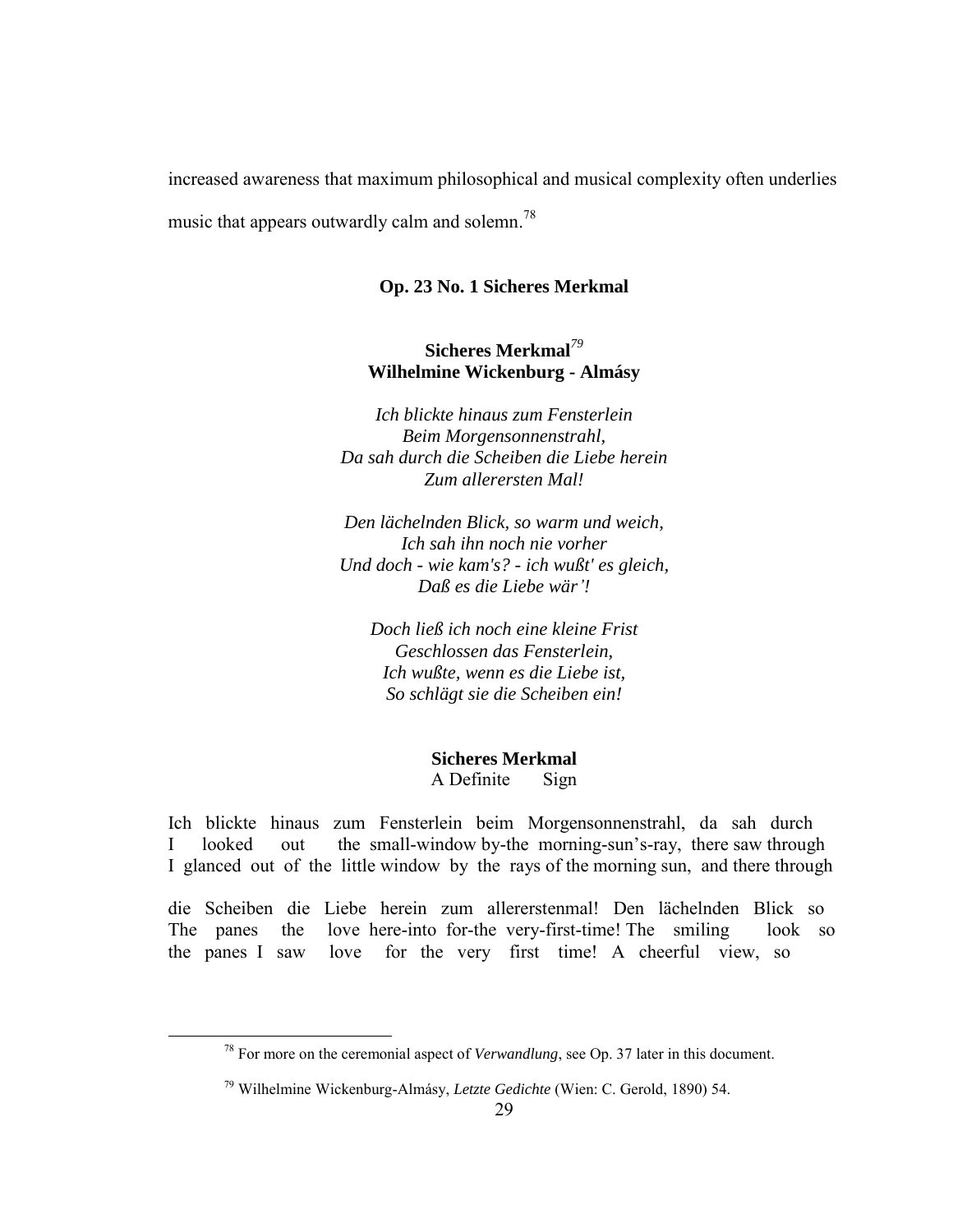warm und weich, ich sah ihn noch nie vorher, und doch, wie kam's, ich warm and soft, I saw it never before, and yet, how-is-it, I warm and soft, I never saw it before, and yet – how was it?  $- I$ 

wußt es gleich, daß es die Liebe wär! Doch ließ ich noch eine kleine knew it right-away, that it the Love was! But left I still a little knew right away, it was love! But I left the window closed

Frist geschlossen das Fensterlein. Ich wußste, wenn es die Liebe ist, so time closed the small-window. I knew, if it the love is, so a little while longer. I knew that, if it was love, it would

schlägt sie die Scheiben ein<sup>80</sup>! Smash-in it the window! smash the window in!

 $\overline{a}$ 

 As with many of Dora Pejačević's early songs, information on the seven songs of Op. 23 with texts by Wilhelmine Wickenburg-Almásy is quite limited. A primary reason behind this lack of discussion is the fact the the Wickenburg-Almásy texts do not hold a very high standing in the literary world. In the 2009 edition of the composer's songs, it is said that, "These solo songs exceed by far the level of Wilhelmine Wickenburg – Almásy's poems."<sup>81</sup> Similar sentiments appear in the English-language biography, "Here the solo song far outgrows the sentimental plane of Wilhelmine Wickenburg-Almásy's poetry original [*sic*]."<sup>82</sup> Criticism of this poetry is not a recent trend as demonstrated by

<sup>80</sup> This remaining *ein* relates to the *schlägt* four words prior. It is the prefex of the separable prefix verb *einschlagen* meaning "to knock in," or "to smash in." Readers who desire a review of this grammatical structure should consult Heimy Taylor and Werner Haas *German: A Self-Teaching Guide, Second Edition*  (John Wiley and Sons Inc.: Hoboken, NJ, 2007) 96. For the remainder of the document, only a simple reminder of the infinitive of the separable-prefix verb will be given.

<sup>&</sup>lt;sup>81</sup> Dora Pejačević, *Dora Pejačević: Songs* (Zagreb: Croatian Music Information Center, 2009) XXXI.

<sup>&</sup>lt;sup>82</sup> Koraljka Kos, *Dora Pejačević* (Zagreb: Muzički Informativni Centar Kocertne Direkcije Zagreb, 1998), 35.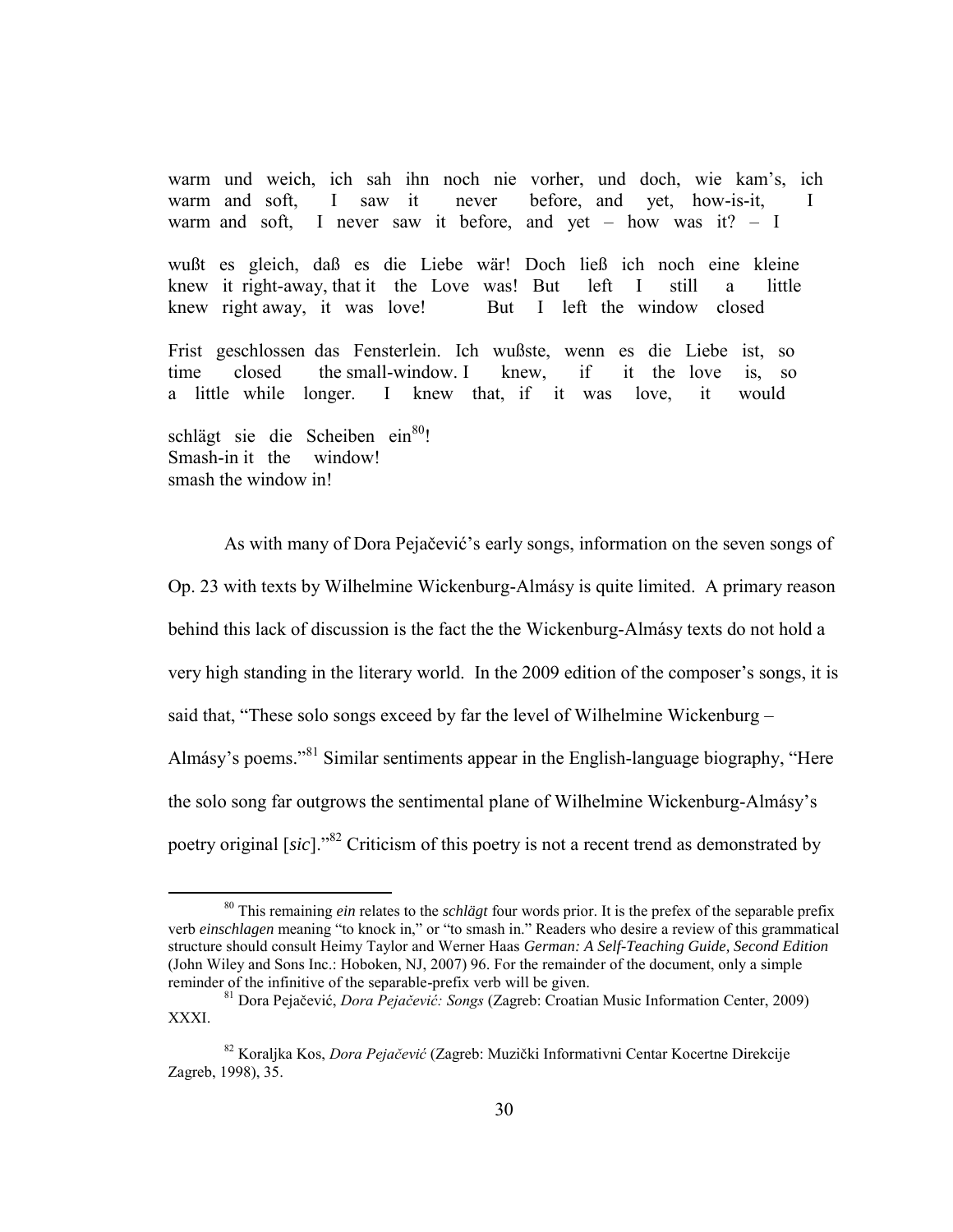the comment in the 19 2 e dition of the songs referring to the "conventional and average love-verses" of Almásy.<sup>83</sup> Ironically, it is an increased focus on the texts themselves that suggests a large-scale structure underlying the seven songs in this opus that is not mentioned in any of the existing research on Pejačević.

 All of the Wickenburg-Almásy texts set by Dora Pejačević can be found in a single publication of the author's poems.<sup>84</sup> Of the seven texts set by Pejačević as Op. 23, the five interior texts, numbers two through six, all come from an unfinished narrative constructed of thirty-one poems called "*Lieder-Cyklus: Margarethe und Oswald*." Although the first and last texts from Op. 23 were not chosen from the poet's *Lieder-Cyklus*, an argument can be made that their content suggests they were selected by the composer to perfectly frame the interior songs. "*Sicheres Merkmal*," the first song in the opus, discusses looking out a window and seeing love for the very first time. In "*Es war einmal*," the final song of the opus, the speaker tells of a past full of joy that will never return again. Based on their texts, the outer songs of the opus show evidence of being hand-selected to provide an appropriate introduction and conclusion to the love-related texts of the interior songs.

 A few textual details differ between the setting of the song and the original format of the poem. Although possibly due to typographical errors, the original texts show a comma after the word *Blick* and no comma after the word *vorher*, while the latest edition

<sup>83</sup> Dora Pejačević, *Solo Pjesme (Lieder)*, ed. Koraljka Kos, (Croatia: Ars Croatica, 1985), xi. The original Croatian reading, "kovencionalne i prosječne ljubavne stihove Wilhelmine Wickenburg-Almásy."

<sup>84</sup> This would be Wilhelmine Wickenburg-Almásy, *Letzte Gedichte* (Wien: C. Gerold, 1890). Footnotes referencing the individual page numbers for each poem can be found beside the titles of the respective songs in a manner consistent with footnote seventy-nine.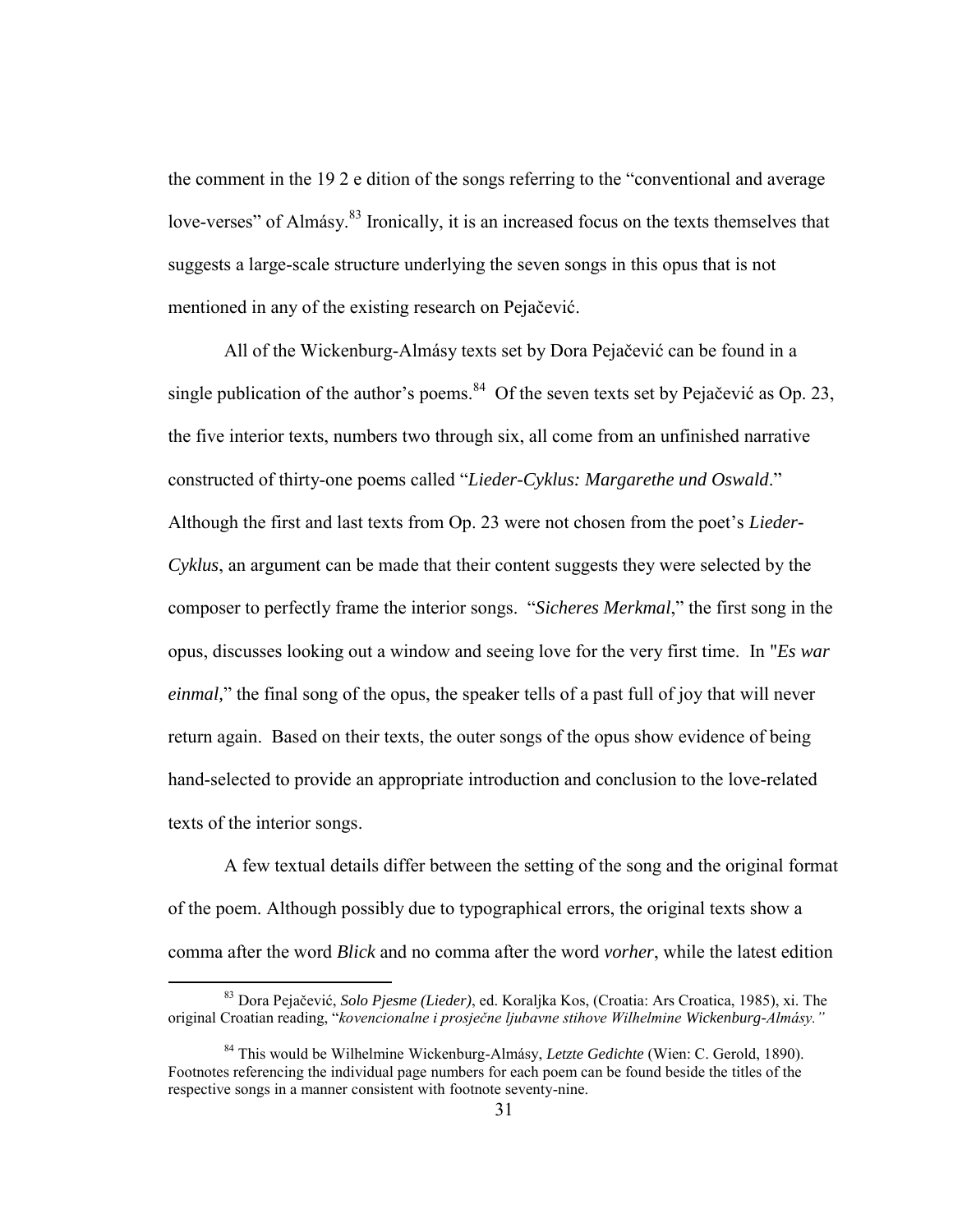of Pejačević's songs displays the exact opposite. Also, the period after "*geschlossen das Fensterlein*" shown in the song publications is a comma in the original poem. Finally, a punctuation difference occurs in the line, "*und doch, wie kam's, ich wußt' es gleich*." This appears in the original poem as "*und doch – wie kam's? – ich wußt' es gleich*."

### **Op. 23 No. 2 Es hat gleich einem Diebe**

# **Es hat gleich einem Diebe<sup>85</sup> Wilhelmine Wickenburg - Almásy**

*Es hat gleich einem Diebe In's Herz mir für und für Sich eingeschlichen die Liebe Und still geschlossen die Thür.*

*Doch will sie mit ängstlichem Sorgen Gehütet sein und versteckt Und vor den Menschen verborgen, Wo keiner sie entdeckt.*

*Ich darf nicht an Feiertagen Zum hellen, festlichen Kleid Vor aller Augen sie tragen, Am Hals, ein geld'nes Geschmeid!*

*Nein, unter'm Mieder drinnen Und tiefer noch, in der Brust Muß ich verbergen mein Minnen Und seine Qual und Lust.*

*Doch auf den Wangen glüht es Und zuckt um die Lippen leis, Und aus den Augen sprüht es Dem Einen, der es weiß!*

<sup>85</sup> Wilhelmine Wickenburg-Almásy, *Letzte Gedichte* (Wien: C. Gerold, 1890), 5.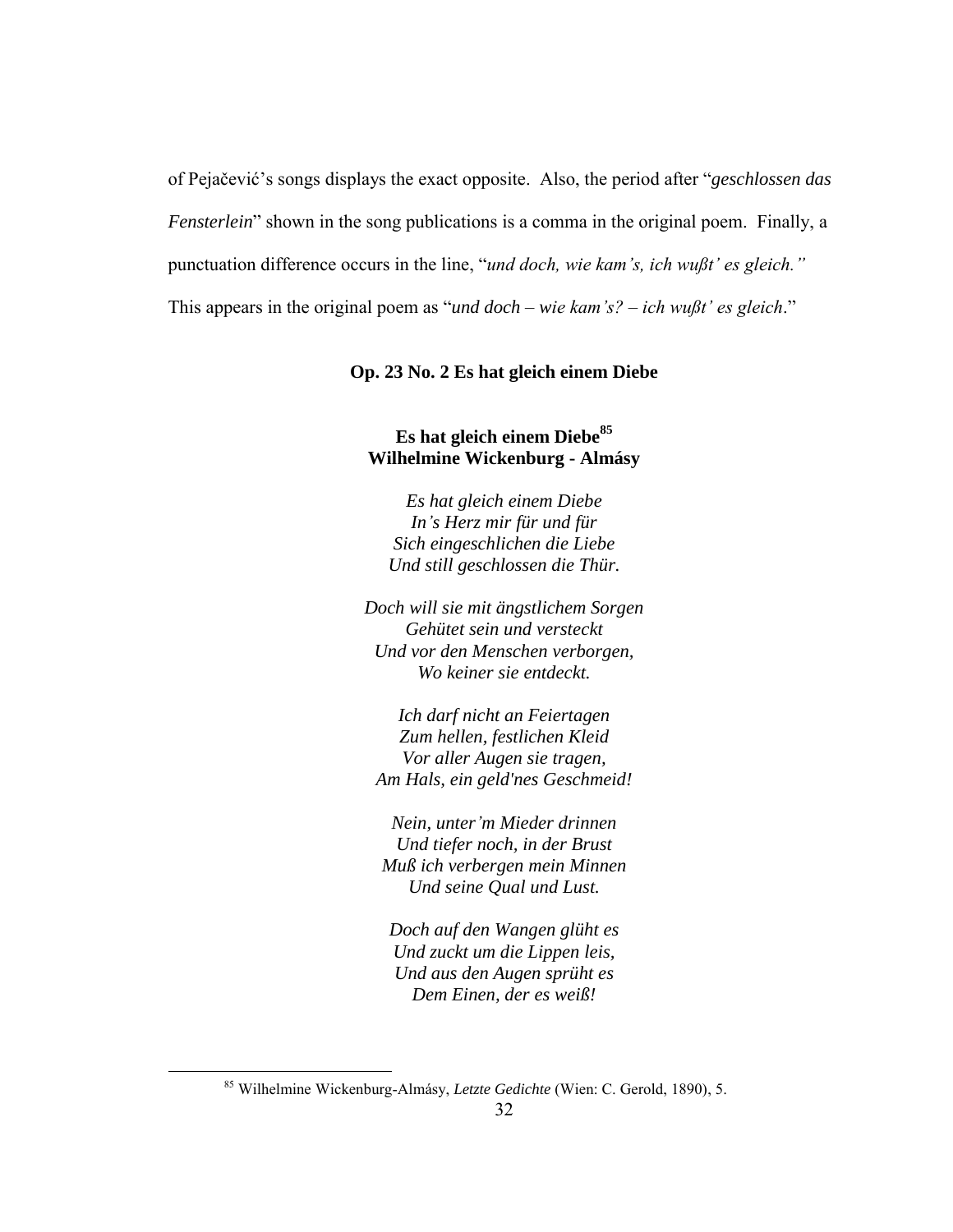### **Es hat gleich einem Diebe**

It is like a Thief

Es hat gleich einem Diebe ins Herz mir für und für sich eingeschlichen It has like a thief in-the heart to-me (forever and ever) crept-in Like a thief, love crept into my heart and silently closed the door,

Die Liebe und still geschlossen die Tür. Doch will sie mit ängstlichem the love and silently closed the door. But wants it with anxious forever and ever. Yet it wants, worrying anxiously, to be

Sorgen gehütet sein und versteckt und vor den Menschen verborgen, wo worries guarded to-be and hidden and from the people concealed where guarded and hidden, concealed from people where nobody can

Keiner sie entdeckt, wo keiner sie entdeckt. Ich darf nicht an Feiertagen nobody it discovers, where nobody it discovers. I am-allowed not on holidays detect it, where nobody can detect it. On holidays, I must not wear

Zum hellen festlichen Kleid vor aller Augen sie tragen, am Hals ein To bright festive clothes for all eyes them wear, around neck a bright festive clothing for all eyes to see, nor a golden trinket

Güld'nes Geschmeid. Nein, unterm Mieder<sup>86</sup> drinnen und tiefer noch in der Gold necklace. No, beneath-the blouse inside and deeper still in the around my neck. No, inside my blouse, and deeper still within

Brust muß ich verbergen mein Minnen und seine Qual und Lust. Doch auf Chest must I hide my love and its pain and pleasure. But on my breast, I must hide my love and its pain and joy. But on my

Den Wangen glüht es und zuckt um die Lippen leis, aus den Augen sprüht The cheeks glows it and twitches around the lips gently, and from-the eyes springs cheeks it glows, and twitches gently on my lips, and sparkles within my eyes

 $\overline{a}$ <sup>86</sup> Mieder does not translate exactly as "blouse." For those interested in seeing this exact garment, distinctive of Germany and Austria of the 18<sup>th</sup> and 19<sup>th</sup> centuries, the book Melissa Leventon, *What People Wore When: A Complete Illustrated History of Costume from Ancient Times to the Nineteenth Century for Every Level of Society*. (New York: St. Martin's Griffin, 2008), 235.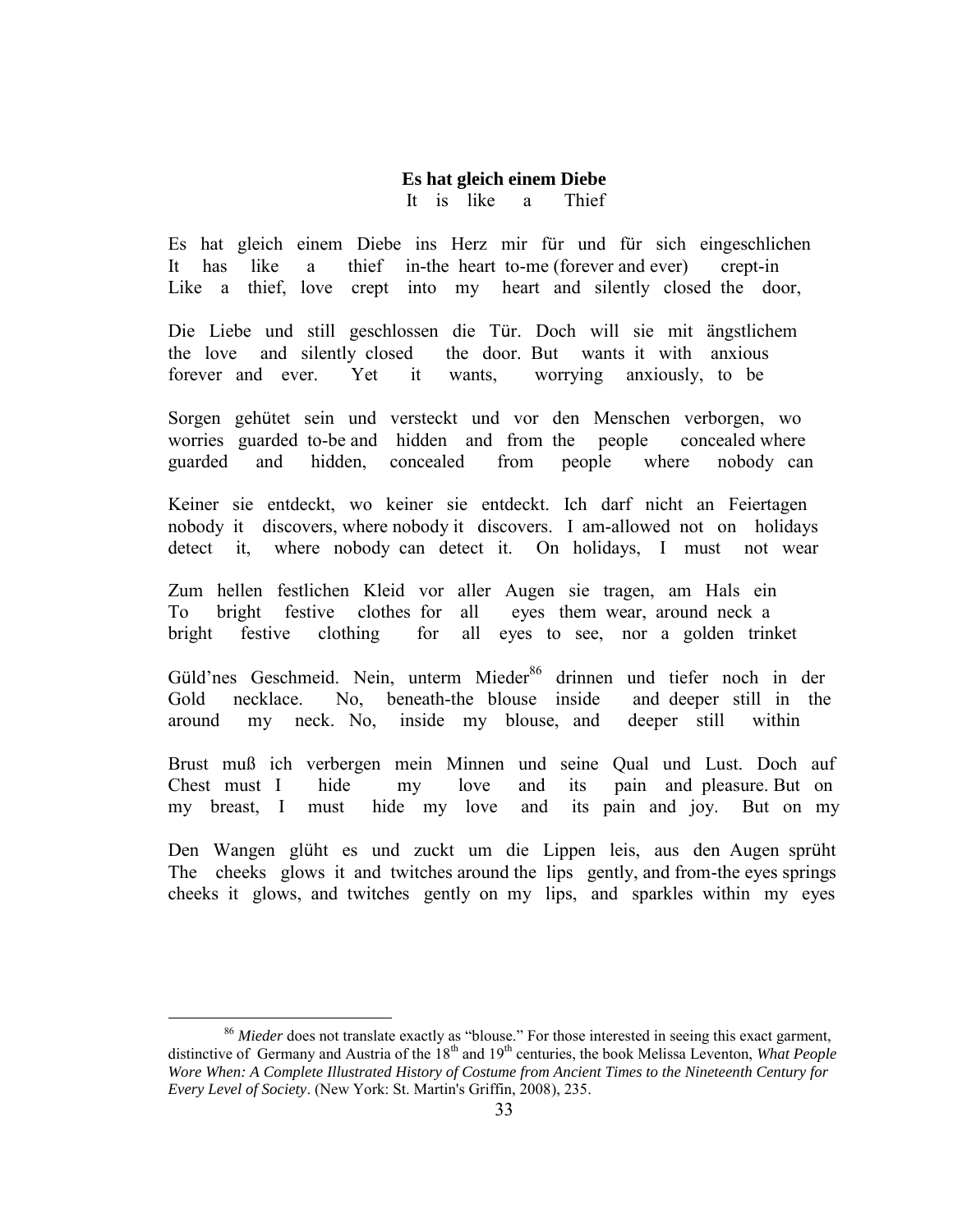Es dem Einen, der es weiß! It to-the one, who it knows! for the one who knows its presence.)

 $\overline{a}$ 

Although the information most relevant to the interior songs of the seven-song Op. 23 is presented in the discussion of Op. 23 No. 1, aspects of this second song necessitate discussion of an important topic concerning the texts, namely, textual differences arising due to the linguistic changes from the time of publication of the poem (1 90 ) until the publication of Pejačević's songs (19 a t the earliest). In Op. 23 No. 2 in particular, there are a variety of differences between the text of the original poetry and the text as it appears in both editions of the songs of Pejačević. Here the "*In's*" beginning line two of the original poetry appears as *"ins*" in the song publications, the apostrophe being used in the original as an indication of the abbreviated "*in das*" from which both versions of the word are derived. A similar difference occurs in the first line of the third stanza where the original "*unter* 'm" appears as "*unterm*" in the song, both being derived from "*unter dem.*" This type of difference is not limited to contractions as the last word of the first stanza "*Thür*" demonstrates when compared to the spelling in the song publication "*Tür.*" 87 Although these differences in spelling and appearance have minimal affect on musical interpretation, they can be critical to further research into a particular song text. For example, a spelling difference in a title could complicate a search for an

<sup>&</sup>lt;sup>87</sup> Readers interested in confirming historical spellings of German words can consult a dictionary such as Johannes Ebers, *Vollstandiges Worterbuch Der Englischen Sprache Fur Die Deutschen: Nach Den Neuesten Und Besten Hulfsmitteln Mit Richtig Bezeichneter Aussprache Eines Jeden Wortes Bearbeitet Von Johannes Ebers*. (Leipzig: 1793. bey Johann Gottlob Immanuel Breitkopf, Sohn und Compagnie, 1793).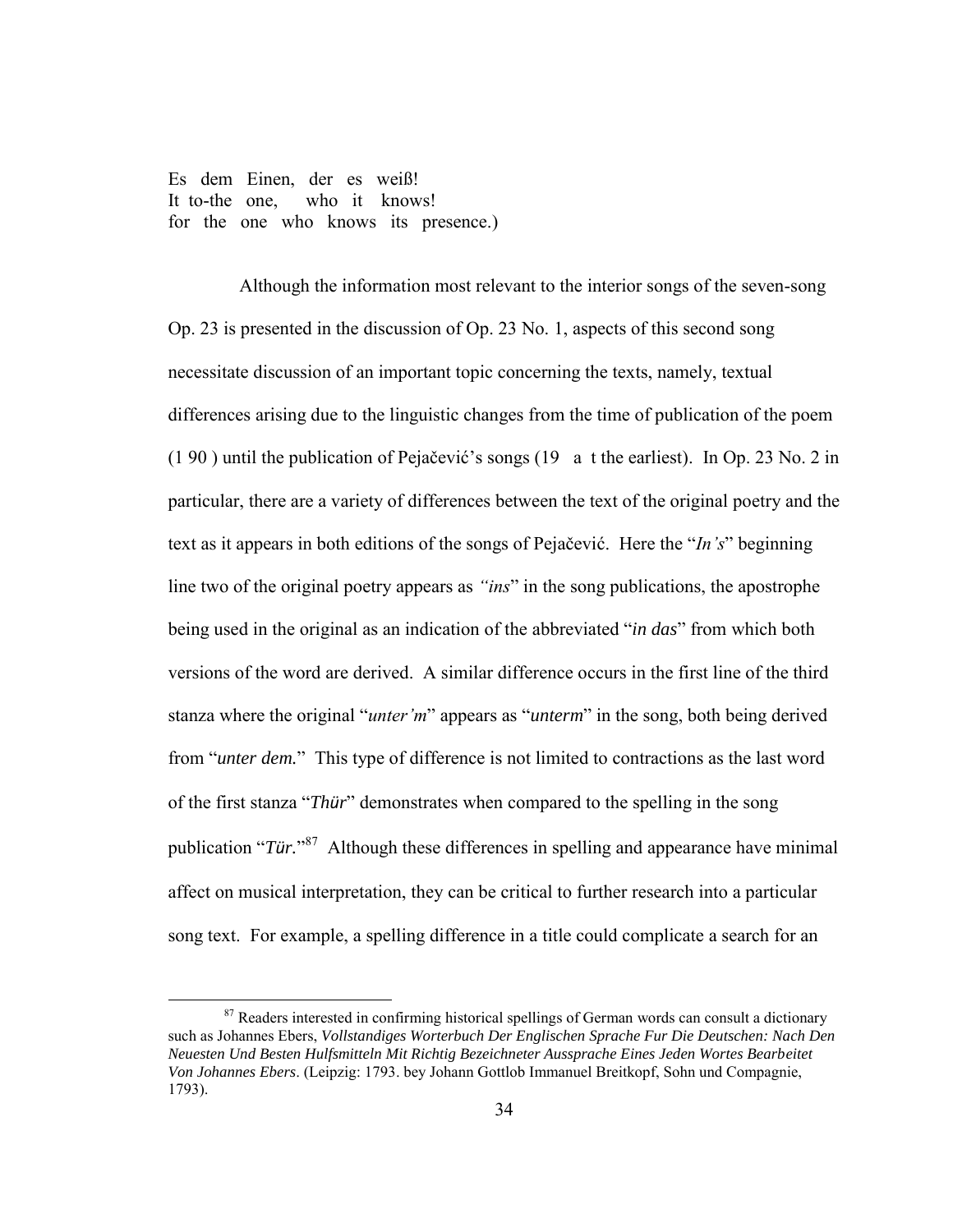original publication of a particular poem.<sup>88</sup> The only other textual difference between the original poem and Pejačević's setting in relation to poetic structure is the composer's choice to repeat the phrase "*wo keiner sie entdeckt*" appearing as the final line of the second stanza in the original poem.

The composer Bertha von Brukenthal also set this particular text to music. Her composition and Pejačević's share the same dedicatee, the Countess Melanie Pálffy-Almásy. Further research is needed to establish any possible connections between Bertha von Brukenthal and Dora Pejačević through the common historical figure of Melanie Pálffy-Almásy.

### **Op. 23 No. 3 Taut erst Blauveilchen**

# **Thaut<sup>89</sup> erst Blauveilchen<sup>90</sup> Wilhelmine Wickenburg - Almásy**

*Thaut erst Blauveilchen aus dem Schnee, Dann zog in's Land der März – Empfindet's doppelt Lust und Weh, Dann zog die Lieb' in's Herz!* 

*Schwankt an dem Strauch der Rosen Zier, Dann glüht die Sommerzeit: Es brachte keiner noch, gleich dir, Mir solche Seligkeit!*

<sup>88</sup> See discussion of Op. 23 No. 3 for an example of such a title.

<sup>89</sup> The title of the poem as originally published uses the older spelling "*Thaut*" in the title.

<sup>90</sup> Wilhelmine Wickenburg-Almásy, *Letzte Gedichte* (Wien: C. Gerold, 1890), 31.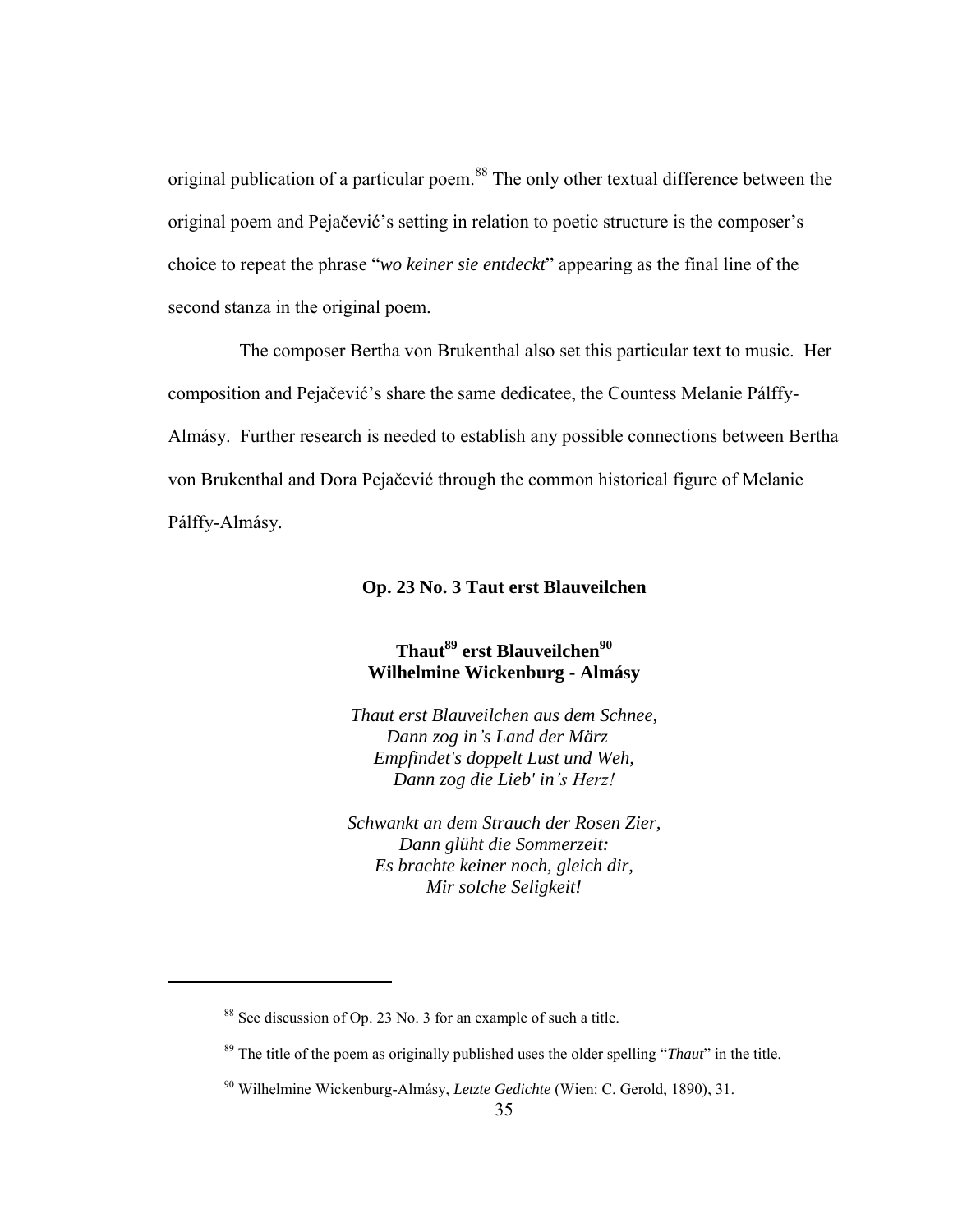*Reift im Geheg die blaue Schleh', Dann kam der Herbst heran: Es hat mir keiner noch so weh, So weh wie du getan.*

#### **Thaut erst Blauveilchen**

Thawed first blue-violets

Taut erst Blauveilchen aus dem Schnee, dann zog ins Land der März, Thawed first blue-violets out-of the snow, then moved in-the land the March, The first blue-violets thawed out of the snow, then March moved into the land,

empfindet's doppelt Lust und Weh, dann zog die Lieb' ins Herz. Schwankt perceives it double pleasure and pain, then moved the love into-the heart. Shakes the perception of joy and pain is doubled, then love moved into the heart. Roses

an dem Strauch der Rosen Zier, dann glüht die Sommerszeit, es brachte on the bush of-the roses ornamental, then glows the summertime, it brought flower, quivering on their bushes, then the summertime glows. But nothing brought

keiner noch, gleich dir, mir solche Seligkeit! Reift im Geheg die blaue nothing however, equal-to you, to-me such happiness! Ripened in bramble the blue me such happiness as you! The blue blackthorn-fruit ripened

Schleh'<sup>91</sup>, dann kam der Herbst heran, es hat mir keiner noch so weh, so blackthorn-fruit, then came Autumn approaching, it has me nothing however so grieved, in the bramble, and then Autumn approached. But it did not hurt me as much, not

weh wie du getan. so hurt as you did. as much as you did.)

 $\overline{a}$ 

In addition to the information presented in the discussion of Op. 23 No. 1

concerning this opus in its entirety, this particular song contains differences in

<sup>&</sup>lt;sup>91</sup> "*Schleh*" is an apocopated form of *Schlehdorn*, or *Schlehendorn* a fruit native to particular areas of Europe. It is known as "blackthorn" or "sloe" in English with the scientific name of *prunus spinosa*. For more information see Jules Janick and Robert E. Paull, *The Encyclopedia of Fruit & Nuts*. (Wallingford, UK: CABI North American Office, 2008), 731.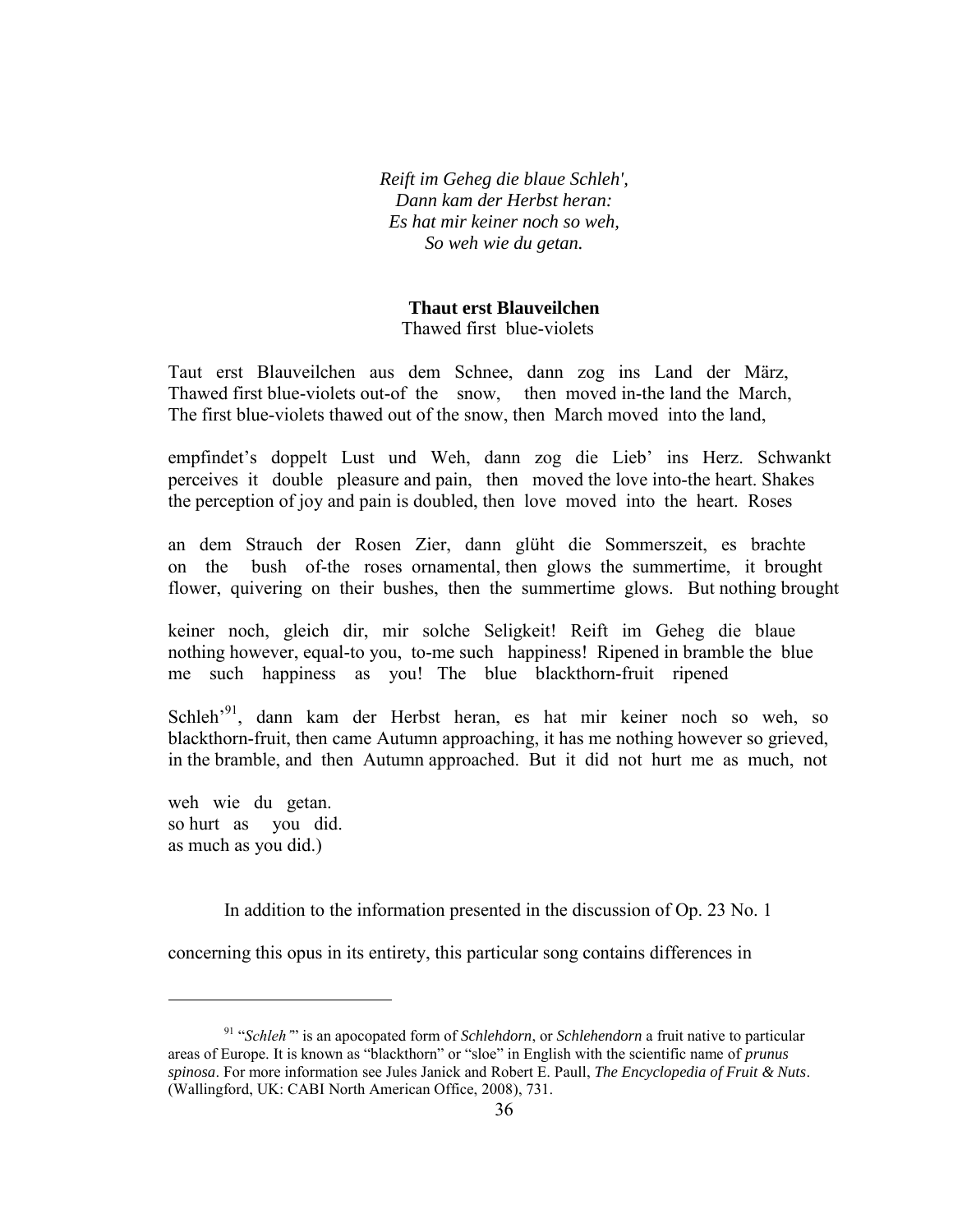punctuation with the original text that could be relevant to musical interpretation. After "*März*" in the second line of the poem, the original text contains a dash while the song publications contain a comma. Referencing Wilhelmine Wickenburg-Almásy's *Letzte Gedichte* (or scanning the seven texts printed in this document) quickly demonstrates the poet's use of the exclamation mark as a structural element, adding emphasis to particular stanzas. The original poem shows an exclamation mark after the word "*Herz*" ending the first stanza instead of the period shown in the song publications. There are commas in the song publications after the words "*Sommerszeit*" (second stanza, second line) and "*heran*" (final stanza, second line). These are colons in the original publication of the poem.

#### **Op. 23 No. 4 Es jagen sich Mond und Sonne**

### **Es jagen sich Mond und Sonne<sup>92</sup>**

*Es jagen sich Mond und Sonne Und holen sich niemals ein, Du bist meines Lebens Wonne Und wirst doch ewig nicht mein!*

*Es löschen die Sonnenstrahlen Das silberne Mondenlicht - In zitternden Liebesqualen Verbleicht mir das Gesicht!*

*Doch wird mein Herz auch nimmer Von seinen Wunden heil, Um keiner Freude Schimmer Ist mir mein Leiden feil!*

<sup>92</sup> Wilhelmine Wickenburg-Almásy, *Letzte Gedichte* (Wien: C. Gerold, 1890), 17.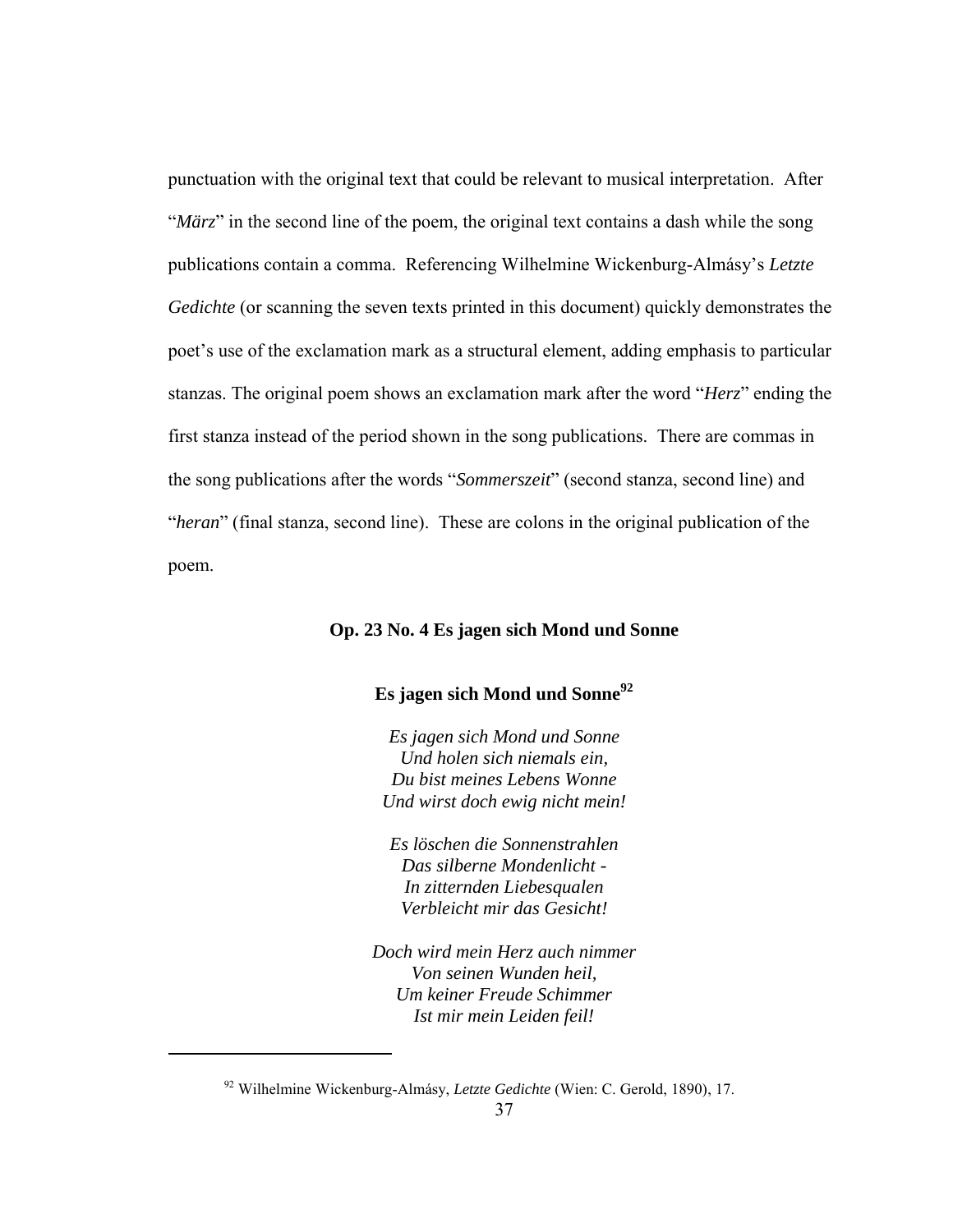*Und legte all' seine Sterne Der Himmel zu Füßen mir, Ich blies' es zurück in die Ferne Und sehnte mich lieber nach dir!*

### **Es jagen sich Mond und Sonne** There chase each-other Moon and Sun

Es jagen sich Mond und Sonne und holen sich niemals  $\sin^{93}$ , du bist There chase each-other moon and sun and catch each-other never, you are The moon and the sun chase each other and neither ever catches the other. You are

meines Lebens Wonne und wirst doch ewig nicht mein. Es löschen die my life's joy and will-be yet ever not mine. It extinguish the my life's joy and yet you will never be mine. The sun's rays extinguish

Sonnenstrahlen das silberne Mondenlicht, in zitternden Liebesqualen verbleicht sun's – rays the silver moonlight, in trembling love's-torment fades the silver moonlight, as within the trembling torment of love, my face

mir das Gesicht, in zitternden Liebesqualen verbleicht mir das Gesicht. Doch to-me the face, in trembling love's-torment fades to-me the face. Yet pales, as within the trembling torment of love, my face pales. Yet my

wird mein Herz auch nimmer von seinen Wunden heil, um keiner Freude will my heart also never from its wounds heal, to no joyful heart will never heal from its wounds, there isn't any joyful shimmering

Schimmer ist mir mein Leiden feil, um keiner Freude Schimmer ist mir mein shimmering is to-me my suffering for-sale, to no joyful shimmering is to-me my for which I would sell my pain, there isn't any joyful shimmering for which

Leiden feil. Und legte all' seine Sterne der Himmel zu Füßen mir, ich blies' suffering for-sale. And laid all its stars the heaven at feet mine, I would-blow I would sell my pain. If all of the stars of heaven were laid at my feet, I would blow

<sup>93</sup> This *ein* relates to *holen* three words prior in the separable prefix verb *einholen* meaning "to catch up with."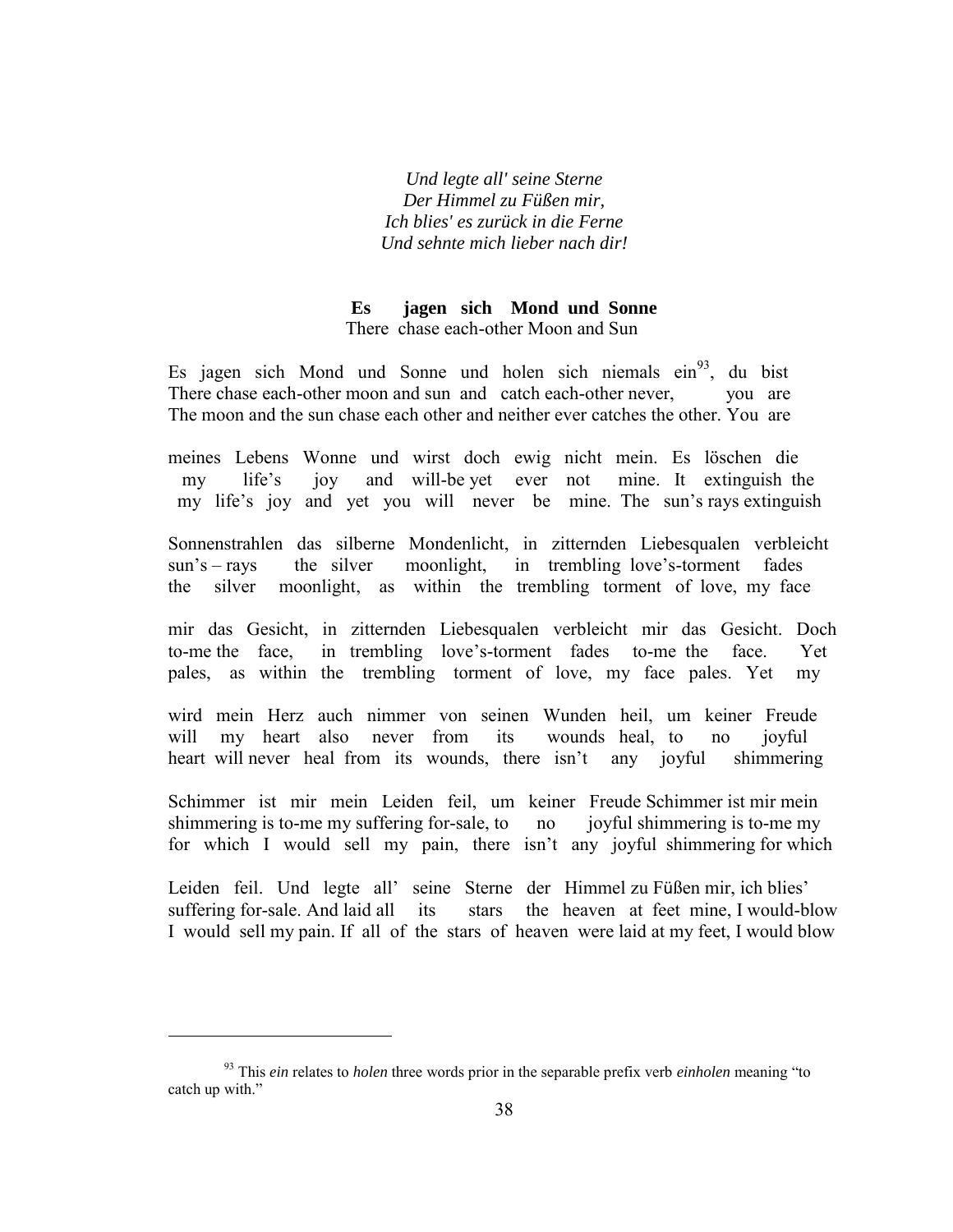sie zurück in die Ferne und sehnte mich lieber nach dir. them back in the distance and long me rather for you. them back into the distance and prefer to long for you.)

 In addition to the comments made in the discussion of Op. 23 No. 1 that related to the entire opus, differences in punctuation and structure exist between the original setting of the poem and the setting as it appears in the editions of Pejačević's songs. As has been seen in the other settings of Wilhelmine Wickenburg – Almásy's texts, the poet's use of punctuation for structural purposes has been lost. A dash should appear after "*Mondenlicht*" (second line, second stanza) instead of the comma in the song publications. Also, the finals words of each stanza of the original poem end with exclamation marks as compared to the periods found in the song setting. It should be noted that the last lines of the second and third stanzas are repeated in Pejačević's setting of the text.

### **Op. 23 No. 5 Du bist der helle Frühlingsmorgen**

# **Du bist der helle Frühlingsmorgen<sup>94</sup> Wilhelmine Wickenburg - Almásy**

*Du bist der helle Frühlingsmorgen, Der Leben schenkt mit seiner Huld, Ich bin die Blume, still verborgen Und harre deiner in Geduld.*

*Ich zitt're sehnend dir entgegen In dumpfer Qual, in stillem Leid, Bis du mit deiner Liebe Segen*

<sup>94</sup> Wilhelmine Wickenburg-Almásy, *Letzte Gedichte* (Wien: C. Gerold, 1890), 14.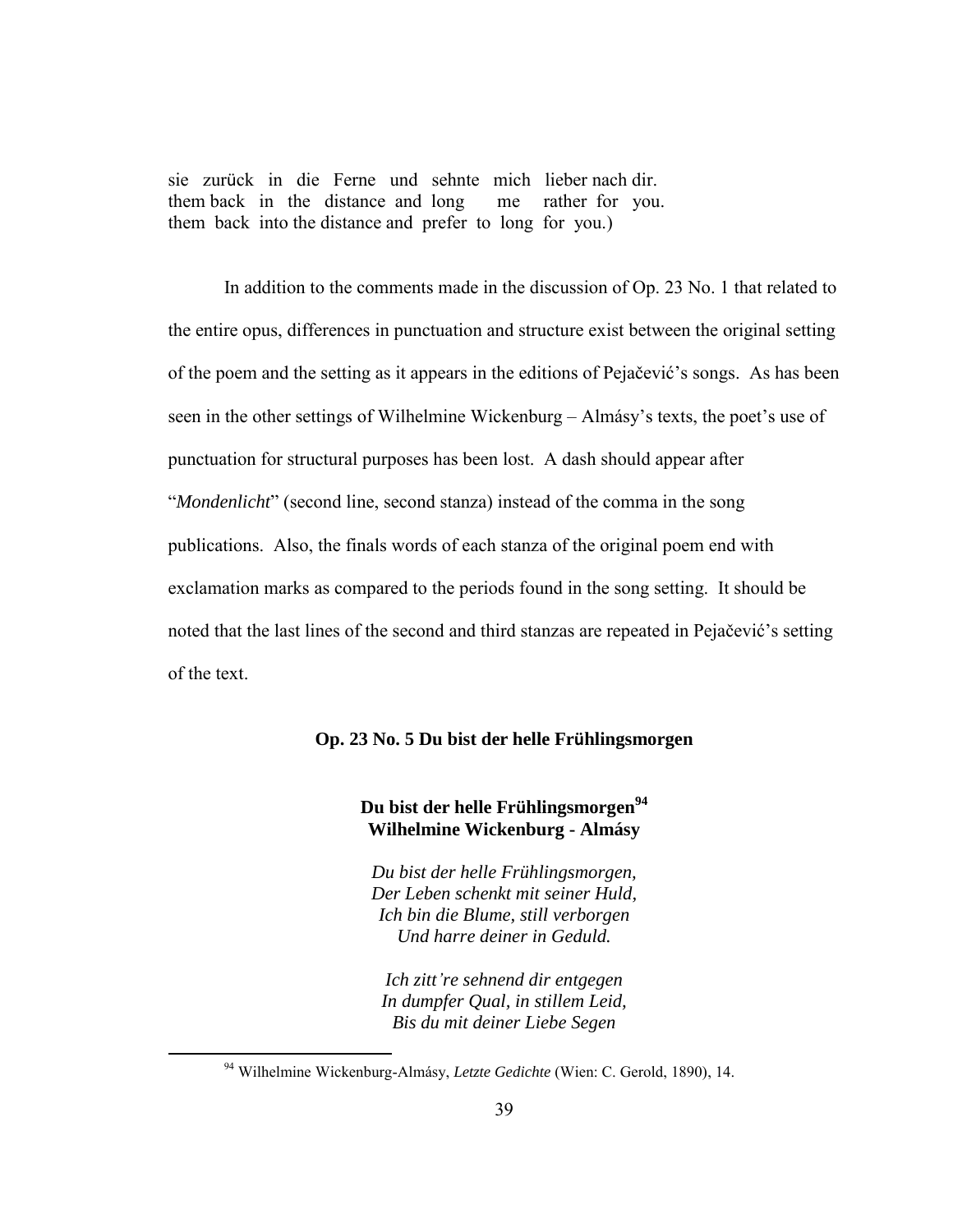*Es wandeln willst in Seligkeit! Und wie mit strömenden Gewalten Der Frühling kommt zu seiner Zeit, So magst du als mein Schicksal walten – Komm' wann du willst - ich bin bereit!*

### **Du bist der helle Frühlingsmorgen**

You are the clear spring-morning

Du bist der helle Frühlingsmorgen, der Leben schenkt mit seiner Huld. Ich You are the clear spring-morning, that life gives with its grace. I (You are the clear spring morning, that gives life with its grace. I

bin die Blume still verborgen und harre deiner in Geduld. Ich zitt're am the flower silently hidden and waiting for-you in patience. I tremble am the flower, silently hidden, patiently waiting for you. Leaning towards

Sehnend dir entgegen in dumpfer Qual, in stillem Leid, bis du mit deiner longingly you towards in dull agony, in quiet sorrow, until you with your you, I tremble longingly in dull agony, in quiet sorrow, until, with the blessing of

Liebe Segen es wandeln willst in Seligkeit! Und wie mit strömenden Love's blessing it to-change want into bliss! And how with pouring your love, you change these feelings into bliss! And as Spring, with flowing

Gewalten der Frühling kommt zu seiner Zeit, so magst du als mein forces the Spring comes to its time, so may you as my forces comes in its time, so may you reign as

Schicksal walten, komm wann du willst, ich bin bereit! destiny reign, come when you want, I am ready! my destiny, come when you want, I am ready!

 In addition to the comments made concerning the entirety of Op. 23 earlier, this particular text shows three differences in punctuation between the original poetry and the setting as it appears in the Pejačević song publications. The original text shows a period after "*Huld*" (stanza one, line two) while the song shows a comma. After the words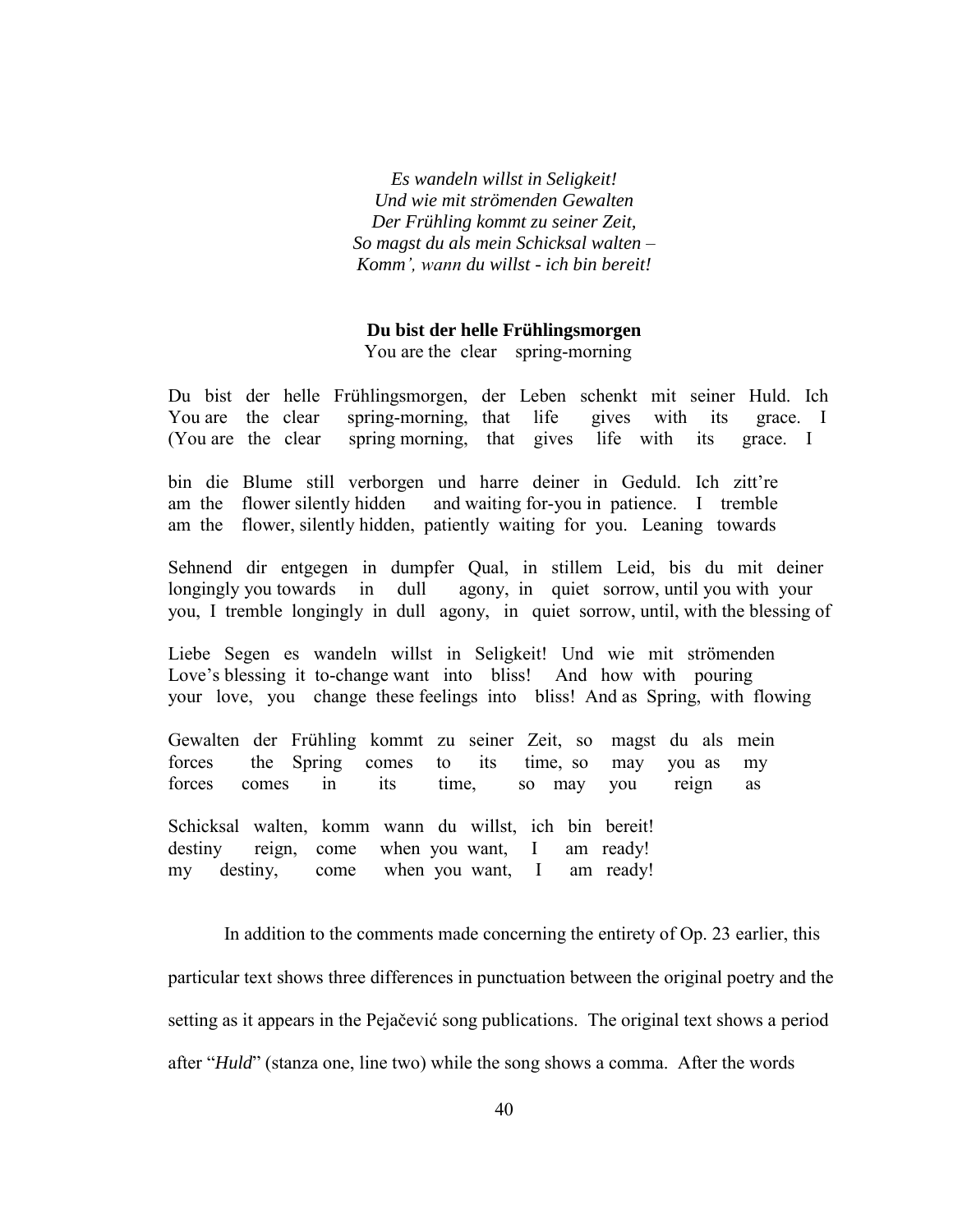"*walten*" (final stanza, line three) and "*willst*" (final line, fourth word) the original poetry shows dashes instead of the commas that appear in the song publications.

### **Op. 23 No. 6 In den Blättern wühlt**

## **In den Blättern wühlt<sup>95</sup> Wilhelmine Wickenburg - Almásy**

*In den Blättern wühlt, in dem Walde spielt Sommerwind! Und er lacht dazu, nach der Morgenruh Wie ein lustig Kind!*

*Aber später dann, wenn der Frost im Tann Durch die Zweige schoß, Ist kein Blatt mehr fest, und im Laubgeäst Ist der Schrecken los!*

*In der Frühlingszeit war das Herzeleid Mir ein Kinderspiel, - Nun erzittert matt mir das Herz, ein Blatt am erfrorenen Stiel!*

> **In den Blättern wühlt** In the leaves burrows

In den Blättern wühlt in dem Walde spielt Sommerwind! Und er lacht dazu In the leaves burrows in the forest plays summer-wind! And it laughs then In the leaves, it burrows, in the forest, it plays, the summer wind! And its laughter

nach der Morgenruh wie ein lustig Kind. Aber später dann, wenn der after the mornings-peace like a merry child. But later then, when the breaks through the peace of morning like a merry child! But later, when the

Frost im Tann durch die Zweige schoß, ist kein Blatt mehr fest, und im frost in-the pine-forest through the branches shoots, is no leaf anymore firm, and in-the frost in the pines shoots through the branches, there is no leaf strong enough, and among

<sup>95</sup> Wilhelmine Wickenburg-Almásy, *Letzte Gedichte* (Wien: C. Gerold, 1890), 32.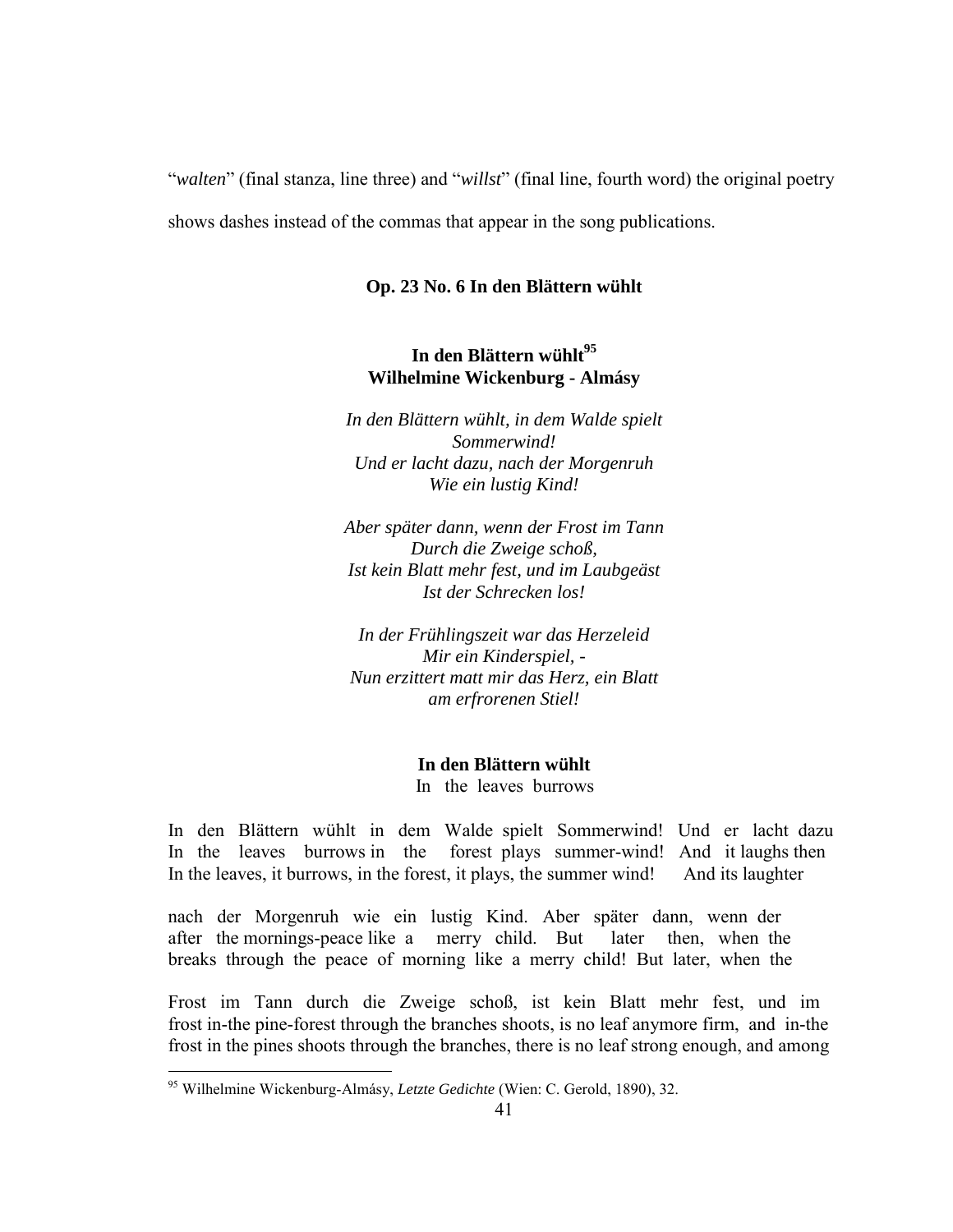Laubgeäst ist der Schrekken los! In der Frühlingszeit war das Herzeleid mir branches is the terror released! In the springtime was the heart's-sorrow to-me the tree branches, terror is released! In the springtime, the heart's sorrow was like

ein Kinderspiel, nun erzittert matt mir das Herz, ein Blatt am erfrorenen Stiel! a children's-game, now trembles weakly to-me the Heart, a leaf on-a frozen stem! a childish game to me. Now my heart trembles like a leaf on a frozen stem!

 In addition to earlier comments concerning the entire opus, differences in punctuation exist between this original poem and the setting as found in the published editions of Pejačević's songs. Readers who have referenced other songs within this opus are familiar with Wickenburg -Almásy's distinctive use of punctuation for structural purposes, especially the dash and the exclamation mark. Other than the lack of two commas found in the original poem (after the fourth word of the poem "*wühlt*" and "*dazu*" in the second stanza), this particular text setting follows the original punctuation quite closely. The song publications show a comma after "*Kinderspiel*" (final stanza, line two) without the following dash found in the original poem, and the original exclamation mark after "*Kind*" (last word, first stanza) is replaced with a period in the song publications. Beyond this, the other exclamations marks distinctive of this poet's writing are retained. This is unusual for songs in this opus as can be seen when this discussion is compared to that of earlier songs such as "*Es jagen sich Mond und Sonne,*" Op. 23 No. , where none of the exclamation marks are retained.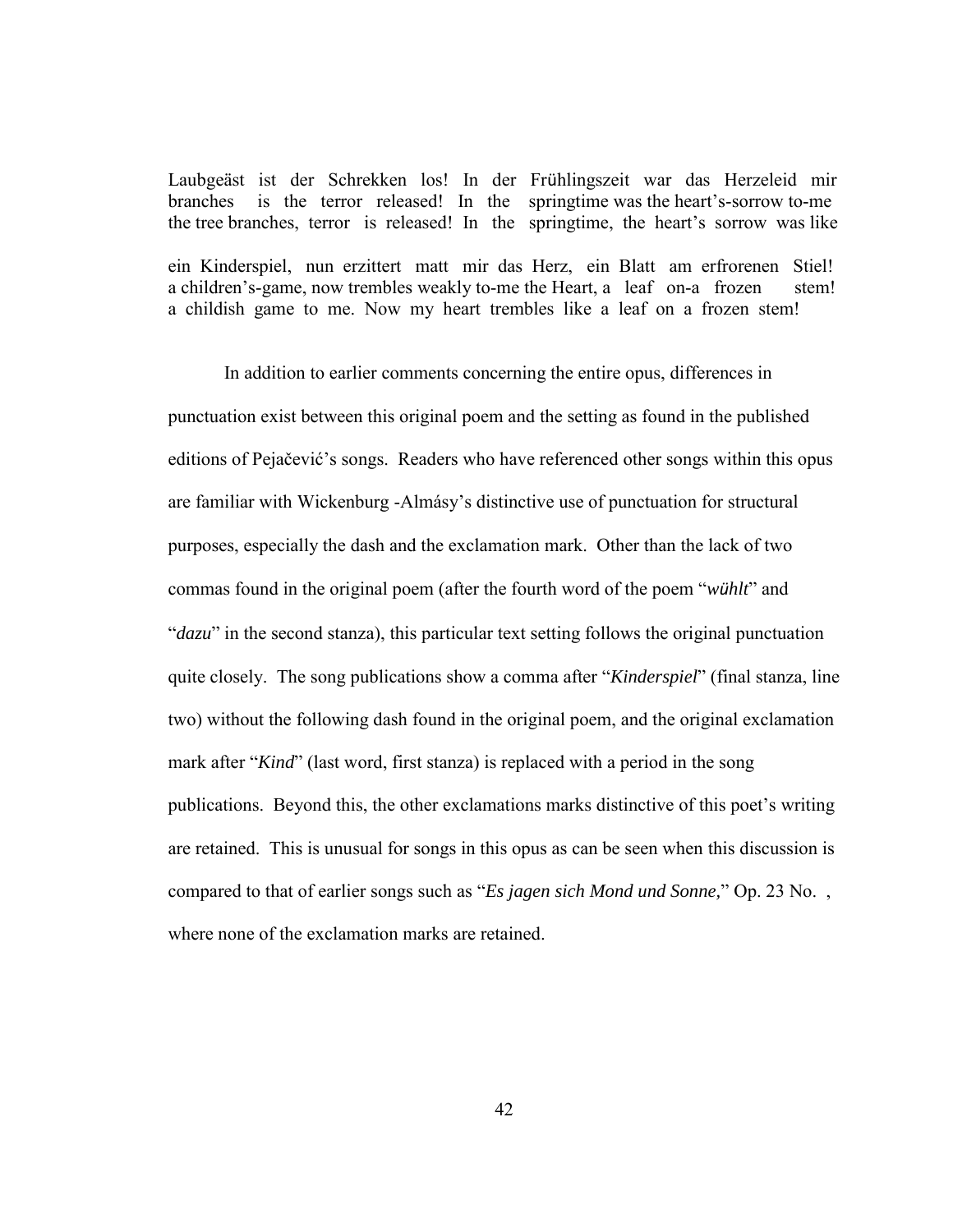### **Op. 23 No. 7 Es war einmal**

### **"Es war einmal"<sup>96</sup> Wilhelmine Wickenburg - Almásy**

*"Es war einmal", so spricht die Märchenfrau, Und aus vergang'ner Zeiten Dämmergrau Reicht sie der Kinderschaar Die gold'nen Schätze dar!*

*Auch ich erzähl' in trüber Einsamkeit Mir schöne Mären aus vergang'ner Zeit Und sprech' in Sehnsuchtsqual Ganz leis: Es war einmal!*

*Es war einmal und wird nicht wieder sein! O Lust und Kraft, o Sang und Sonnenschein! Ihr winkt von ferne her, Ein Märchen und nicht mehr!*

> **Es war einmal** Once upon a time $97$

"Es war einmal", so spricht die Märchenfrau<sup>98</sup>, und aus vergang'ner Zeiten "Once upon a time", so speaks the storyteller, and out-of past times "Once upon a time,"…so speaks the storyteller, and from the gray twilight

<sup>96</sup> Wilhelmine Wickenburg-Almásy, *Letzte Gedichte* (Wien: C. Gerold, 1890), 64.

<sup>&</sup>lt;sup>97</sup> The literal translation of "*es war einmal*" is more accurately "it was once." But the "Once upon a time" common to fairy tales has been chosen to better relate to character of the *Märchenfrau* mentioned in the first line of the poem. See the following note for mention of this personage.

<sup>&</sup>lt;sup>98</sup> "Märchenfrau" is translated as "storyteller". For a more direct understanding of the word, one may wish to investigate an incredibly influential *märchenfrau*, Dorothea Viehmann, who was the source for many of the fairy tales made famous by the Brothers Grimm. See Bernhard Lauer, *Dorothea Viehmann Un ie e G i M c en Un Wi klic keit* (Kassel: Br der-Grimm-Ges, 1997.)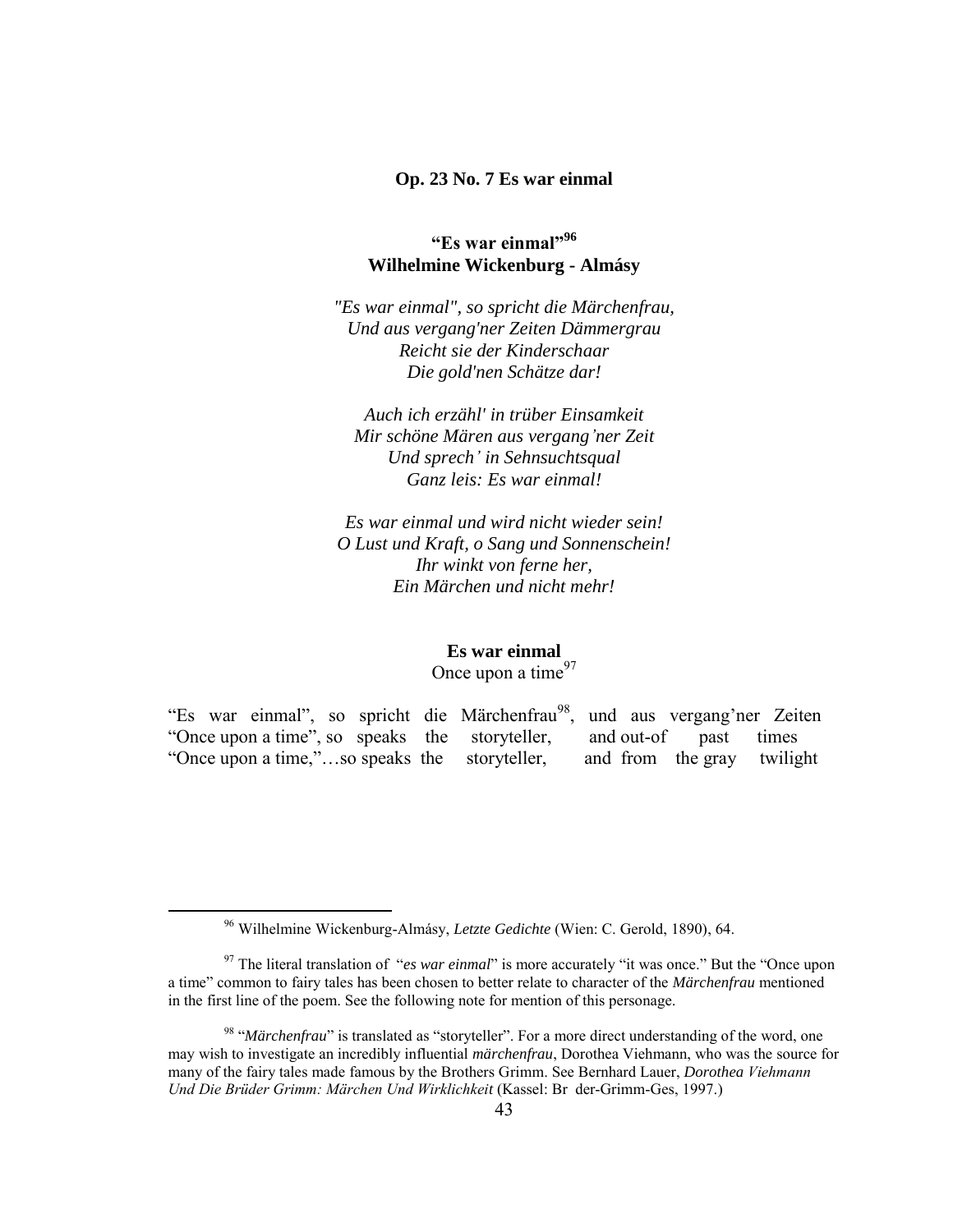Dämmergrau reicht sie der Kinderschar die goldnen Schätze dar<sup>99</sup>. Auch ich twilight presents she to the group-of-children the golden treasures. Also I of bygone times, she presents golden treasures to the group of children. I also

erzähl' in trüber Einsamkeit mir sch ne Mären aus vergang'ner Zeit und tell in gloomy solitude to-me beautiful tales from past time and tell myself, in gloomy solitude, beautiful tales from a bygone time and

sprech' in Sehnsuchtsqual ganz leis: "Es war einmal". Es war einmal und speak in pain-of-longing quite softly: "Once upon a time". Once upon a time and speak, very quietly, with the pain of longing: "Once upon a time." Once upon a time and

wird nicht wieder sein. O Lust und Kraft, o Sang und Sonnenschein, ihr will never again be. Oh joy and strength, oh song and sunshine, you never to be again. Oh joy and strength, oh song and sunshine, you

winkt von ferne her, ein Märchen und nicht mehr. beckon from a-distance to-here, a fairytale and nothing more. beckon from a distance, a tale and nothing more.

 $\overline{a}$ 

Throughout discussion of the opus<sup>100</sup>, the original poems have differed from the text as set by Dora Pejačević in two primary ways: the appearance of antiquated spellings and differences in punctuation, particularly the exclamation marks frequently used by Wilhelmine Wickenburg-Almásy at the end of lines and stanzas. There is only one spelling difference in "*Es war einmal*." The word "*Kinderschaar*" in the third line of the original poem appears as "*Kinderschar*" in the song publications. Yet the poet's use of exclamation marks is avoided in this song setting more so than in any of the others. In

<sup>99</sup> This *dar* relates to the the former *reichen* to create the seperable prefix verb whose infinitive form is *darreichen*.

 $100$  See earlier discussion of Op. 23 No. 1 on page thirty-two for notes concerning the relationship of this text, its place in the works of Wickenburg-Almásy, and its place as the final text used in this particular opus.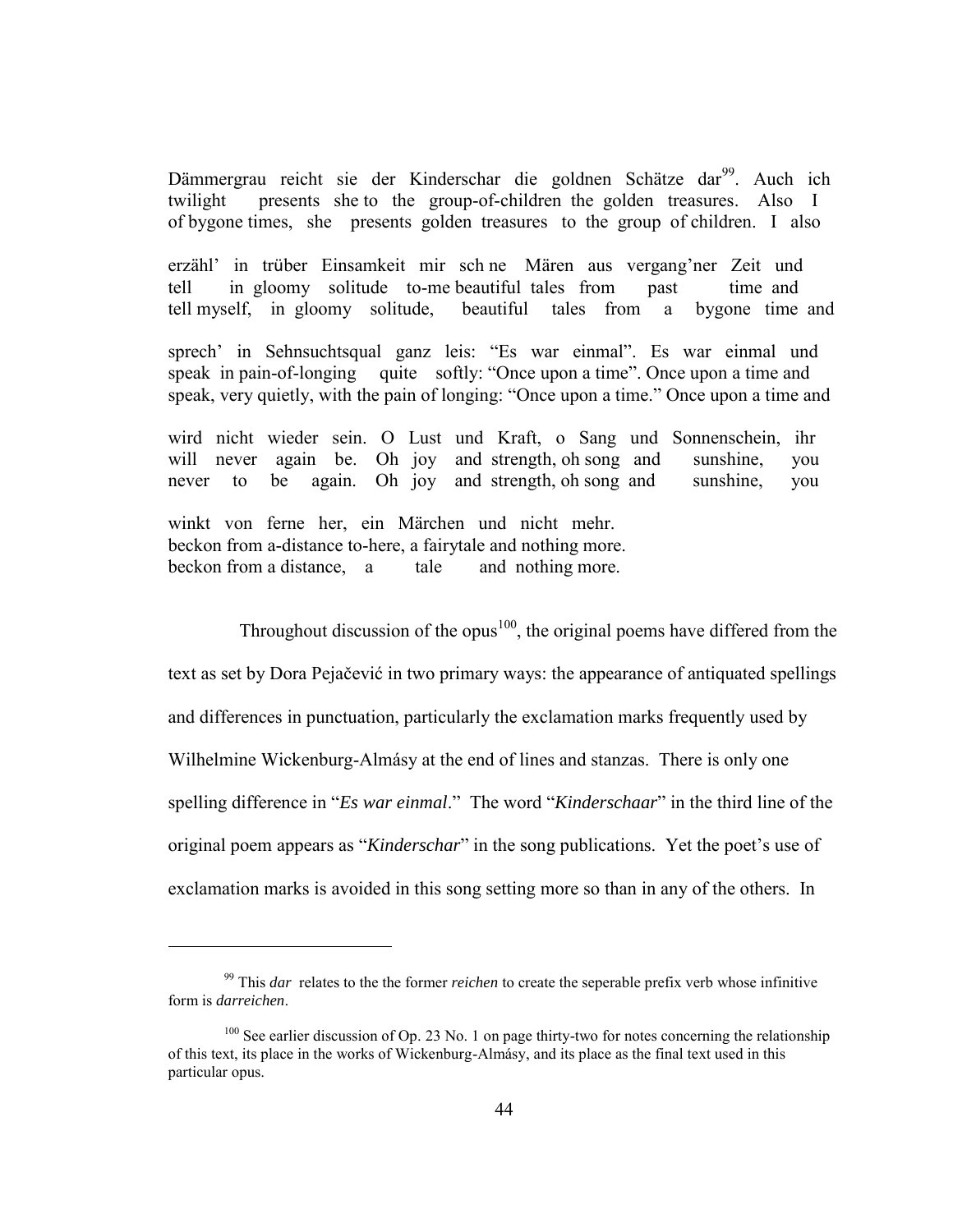the original poem, each of the first two stanzas ends with an exclamation mark. In the final stanza, Wickenburg-Almásy applies the exclamation mark to three out of the four lines (the third line is not an independent thought and is followed by a comma). This choice of punctuation is not found in the song publications with the exclamation marks being replaced by periods.

#### **Op. 27 No. 1 Ich schleiche meine Straßen**

## **Ich schleiche meine Straßen<sup>101</sup> Wilhelmine Wickenburg-Almásy**

*Ich schleiche meine Straßen Mit müdem Fuß einher, Sie dehnt sich ohne Maßen, Das Ränzel wird mir schwer.*

*Doch hab' ich d'rin geborgen Kein Silber und kein Gold, Nur meine stillen Sorgen Hab' ich darein gerollt.*

*Ob mir der Himmel blaue, Ob ich im Nebel geh' – Ich weiß nicht, was ich schaue, Nur daß ich dich nicht seh'!*

#### **Ich schleiche meine Straßen**

I creep-along my street

Ich schleiche meine Straßen mit müdem Fuß einher, sie dehnt sich ohne I creep my street with tired feet along, it stretches itself without I drift along my street with tired feet, it stretches without

<sup>101</sup> Wilhelmine Wickenburg-Almásy, *Letzte Gedichte* (Wien: C. Gerold, 1890), 33.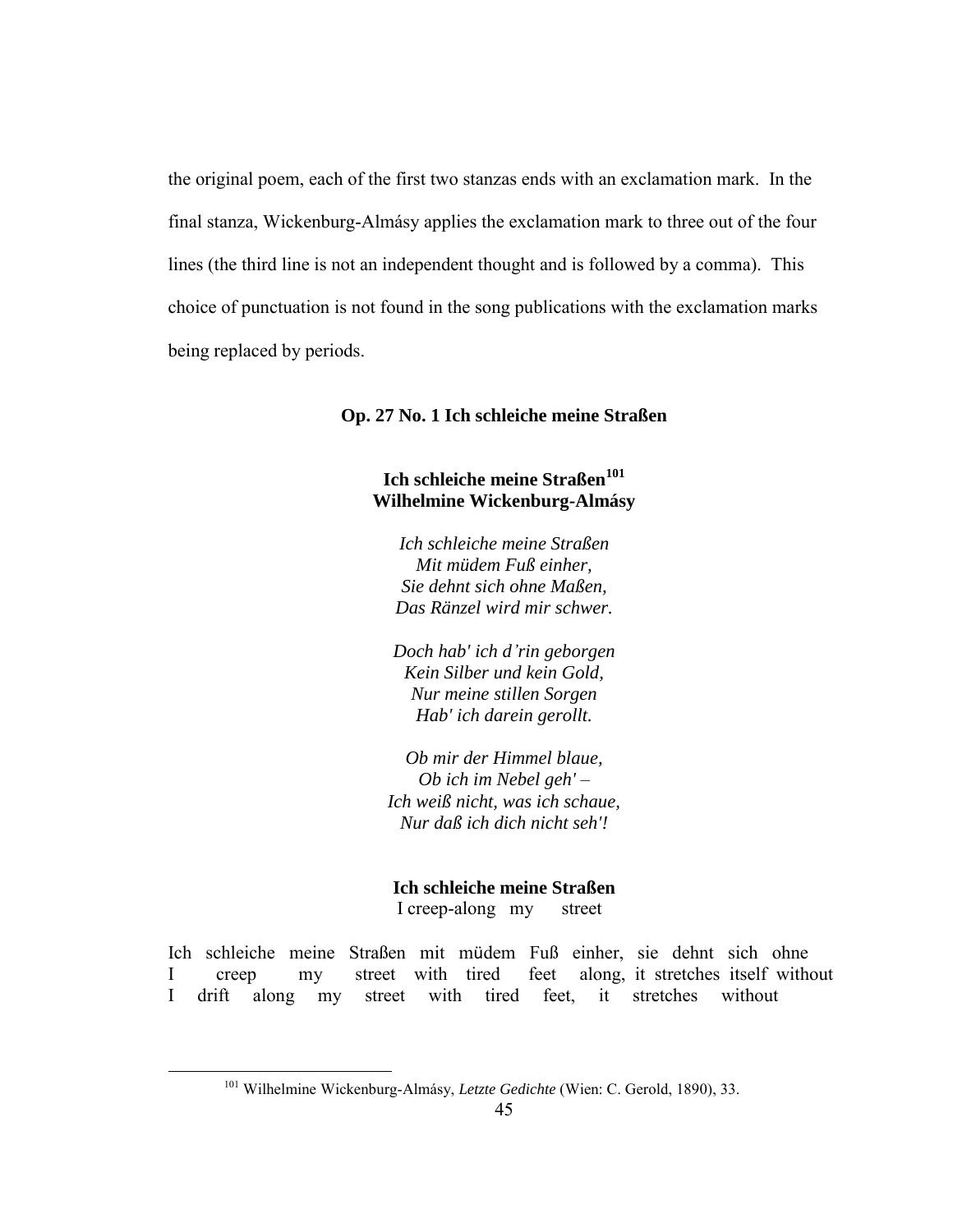Maßen, das Ränzel wird mir schwer. Doch hab' ich drin geborgen kein measure, the knapsack is to-me heavy. But have I in-it hidden no measure, my knapsack is heavy. Yet inside it, I have hidden no

Silber und kein Gold, nur meine stillen Sorgen hab' ich darein gerollt, silver and no gold, only my quiet worries have I into-it rolled, silver and no gold, only my silent worries have been rolled into it,

hab' ich darein gerollt. Ob mir der Himmel blaue, ob ich im Nebel geh', have I into-it rolled. Whether to-me the heaven blue, whether I in fog go, have been rolled into it. Whether the sky is blue, whether I journey into fog,

ich weiß nicht was ich schaue, nur daß ich dich nicht seh! I know not what I behold, only that I you not see! I know not what I'm looking at, only that I do not see you!

#### **Op. 27 No. 2 Verweht**

### **Verweht Ernst Strauss**

*Kennst du den Platz am Wiesenrain Unterm Marienbild? Dort las ich seinen kleinen Brief Der all mein Glück enthielt. Ich las ihn wohl an hundertmal Mit strahlendem Gesicht. Es zogen schwere Wolken auf, Mein Auge sah es nicht. Ich blickte starr und weltentfernt Auf jedes Liebeswort. Da trug ein Windstoß jäh und keck, Das weiße Blättchen fort. Herr Sturm, du windiger Gesell, Bist wirklich ein Prophet. Was in dern kleinen Briefchen stand, Der Wind hat es verweht!*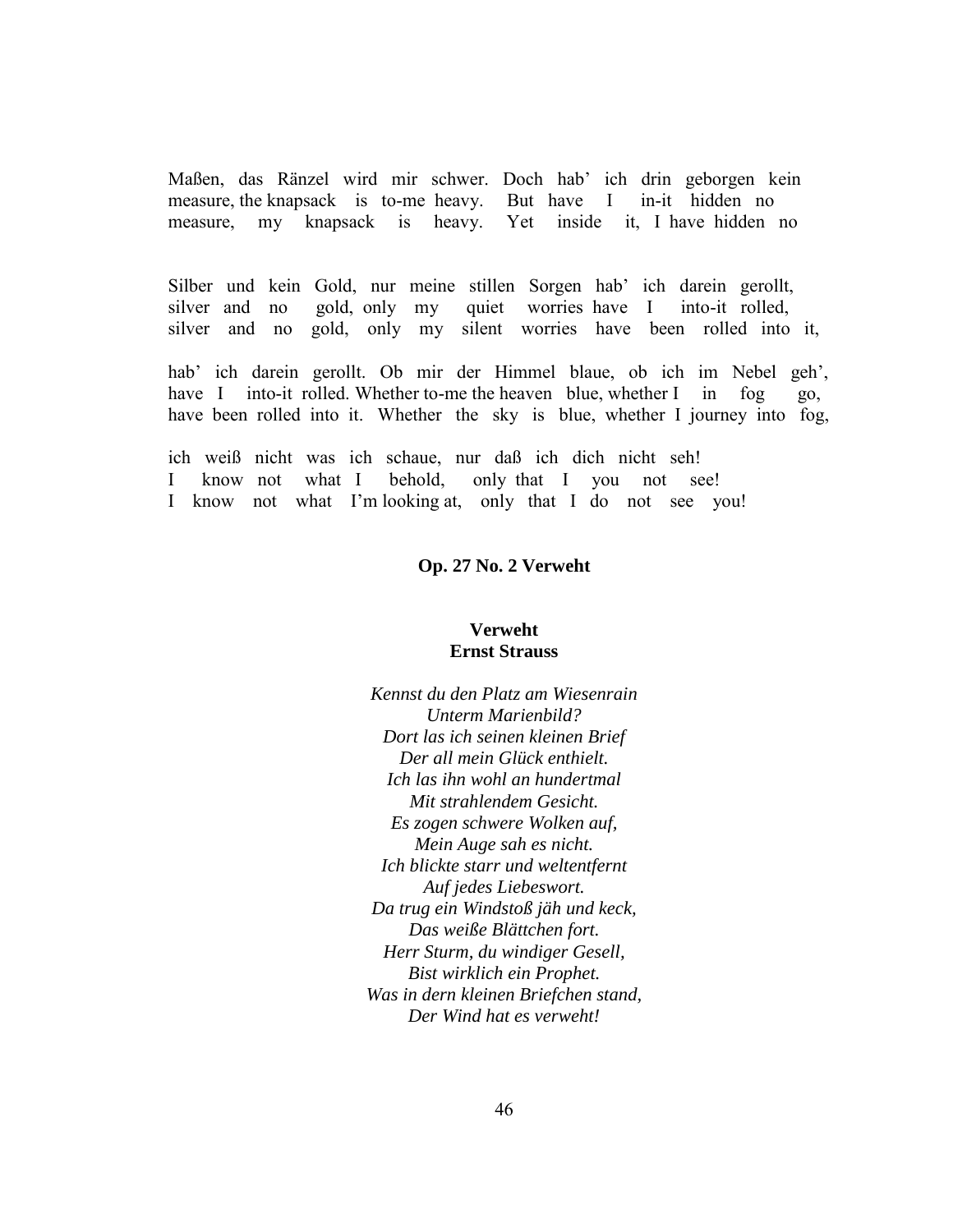# **Verweht**

### Carried-away

Kennst du den Platz am Wiesenrain unterm Marienbild? Dort las ich seinen Know you a place on Wiesenrain under-the icon-of-Mary? There read I his (Do you know the place on Wiesenrain, under the icon of Mary? There I read his

kleinen Brief, der all mein Glück enthielt. Ich las ihn wohl an hundertmal small letter that all my happiness contained. I read it probably a hundred times small letter that contained all my happiness. I probably read it a hundred times,

mit strahlendem Gesicht. Es zogen schwere Wolken auf<sup>102</sup>, mein Auge sah with beaming face. There drew-up heavy clouds, my eyes saw my face beaming. Heavy clouds gathered, my eyes did not

es nicht. Ich blickte starr und welt entfernt auf jedes Liebeswort. Da trug it not. I looked fixedly and world far-away on every word-of-love. As carried see them. I stared transfixed, and worlds-away, on every word of love. Then suddenly

ein Windstoß jäh und keck, das weiße Blättchen fort! Herr Sturm, du a gust-of-wind suddenly and boldly, the white little-page away! Mr. Storm, you and boldly, a gust of wind carried the little white page away! Oh Storm, you

windiger Gesell, bist wirklich ein Prophet. Was in dem kleinen Briefchen windy companion, you-are really a prophet. What in the small little-letter windy companion, you really are a prophet. What was contained in that small little

stand, der Wind hat es verweht! stood, the wind has it carried-away! letter, the wind really has carried away!

The two songs that make up Dora Pejačević's Op. 27, "*Ich schleiche meine* 

*Straßen*" and "*Verweht*," are rarely discussed in the existing research concerning the

composer. They are not mentioned in the English-Croatian biography of the composer.<sup>103</sup>

<sup>102</sup> This *auf* relates to the the former *zogen* to create the seperable prefix verb whose infinitive form is *aufziehen*.

<sup>&</sup>lt;sup>103</sup> Kos, *Dora Pejačević*, 1998.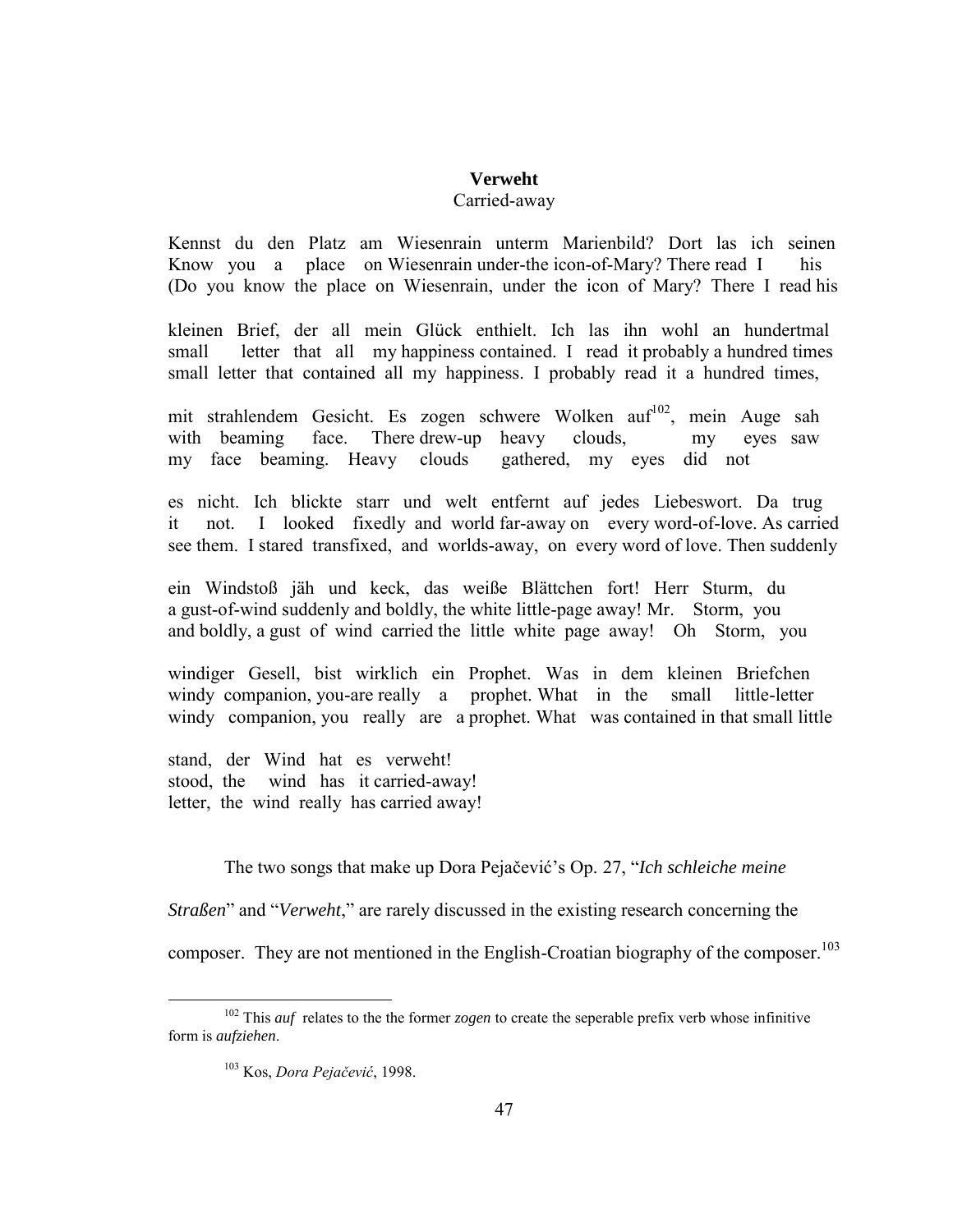They are mentioned in passing in one sentence of the introductory material in the first edition of the composer's songs: "Since the two songs of Op. 27 do not demonstrate anything significantly new, this opus should not be dwelt on, and then to the four songs of op. 30...<sup>"104</sup> The more recent edition of the composer's songs mentions a date of composition (1909) for the pieces and presents the idea that the pair might be linked by the contrasting general atmosphere present between them. This contrast is can be seen in the titles of the songs alone with the verb *schleichen* of "*Ich schleiche meine Straßen*" meaning creeping, slinking, or crawling along, and the title word of "*Verweht*" indicating a blowing away by the wind.<sup>105</sup>

 The reason for the limited discussion of this opus in current scholarship probably lies in the fact that any attempts at starting an exploration from a primary source are currently not possible. The Pejačević family donated manuscripts and autographs to the Croatian Music Institute meaning that nearly all of Dora Pejačević's works are centered in one location.<sup>106</sup> The two songs of Op. 27 are among the few compositions for which no autograph can be found. $107$ 

<sup>104</sup> Dora Pejačević, *Solo Pjesme (Lieder)*, ed. Koraljka Kos, (Croatia: Ars Croatica, 1985), xiii. The original Croatian reading, "Budući da Dvije pjesme op. 27 ne donose ništa bitno novoga..."

<sup>&</sup>lt;sup>105</sup> Dora Pejačević, *Dora Pejačević: Songs* (Zagreb: Croatian Music Information Center, 2009) XXXII.

<sup>&</sup>lt;sup>106</sup> Koralika Kos, *Dora Pejačević* (Zagreb: Muzički Informativni Centar Kocertne Direkcije Zagreb, 199), 19-20.

<sup>&</sup>lt;sup>107</sup> Koralja Kos, *Dora Pejačević* (Zagreb : Jugoslavenska akademija znanosti i umjetnosti, Razred za muzičku umjetnost: Muzikološki zavod Muzičke akademije u Zagrebu, 1982), 192.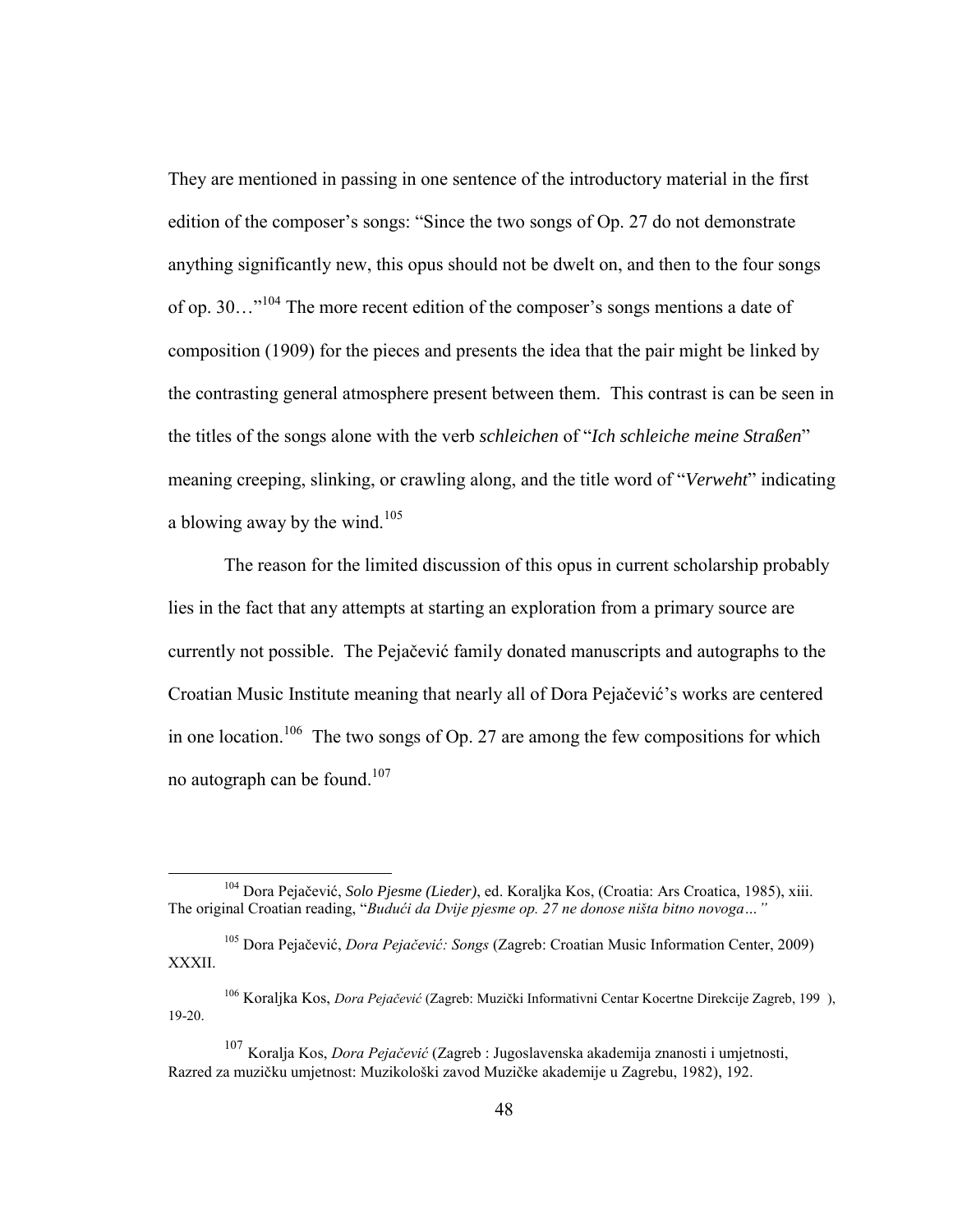The first of the two songs is a setting of a Wilhelmine Wickenburg-Almásy poem and, as with the songs of Op. 23, there are minor details between the original text and the setting as it appears in the song publications. These differences concern spelling and punctuation. With regard to modern spellings, the "*d'rin*" of the original text (first line, second stanza) is printed as "*drin*" in the song publications. Concerning differences in punctuation, the dash after "geh" (second line of the final stanza) is replaced by a comma in the song publications. Finally, the composer chose to repeat the final line of the second stanza "hab' ich darein gerollt."

#### **Op. 30 No. 1 Ein Schrei**

# **Ein Schrei<sup>108</sup> Anna Ritter**

*Einst, als du mich küßtest im lachenden Mai, Da blühten die Linden, die Nachtigall sang, Vom Felde her kam ein verlorener Klang Wie Glockengeläut - o wir seligen Zwei.<sup>109</sup>*

*Der Sommer zog blühend und glühend vorbei. Nun ist es so schaurig, so öde im Wald, Der Himmel so blaß und die Nächte so kalt, Und durch die Versunkenheit gellt's wie ein Schrei.*

<sup>108</sup> Anna Ritter, *Gedichte von Anna Ritter* (Leipzig: A.G. Liebeskind, 1898), 45.

 $109$  The removal of the dash from this line is the only difference between the poem as published compared to the text as set by the composer. The dash, although not present, is replaced by the first significant rest in the vocal part up to that point.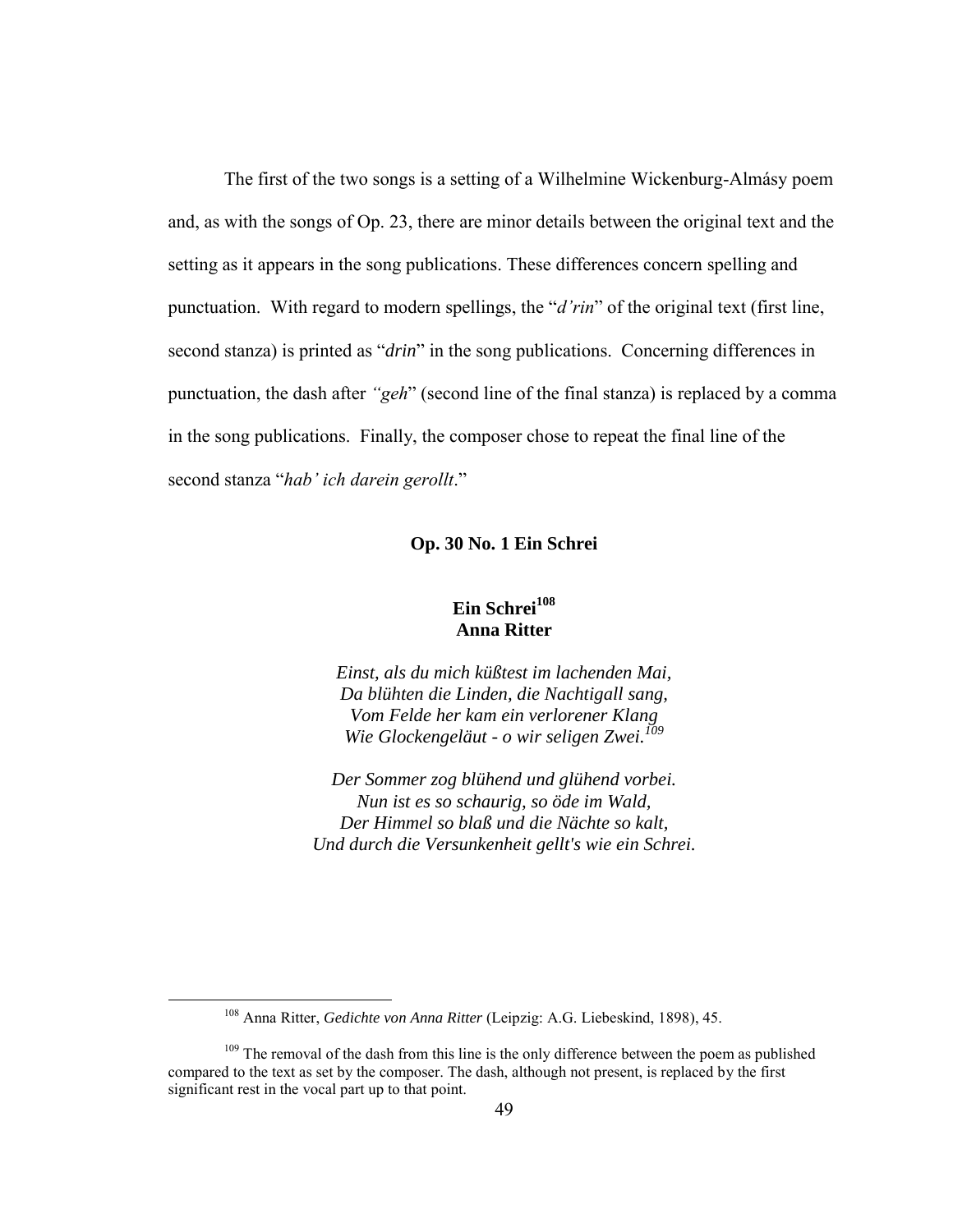#### **Ein Schrei** A Scream

Einst, als du mich küßtest im lachenden Mai, da blühten die Linden, die Once, when you me kissed in-the laughing May, there bloomed the lindens, the Once when you kissed me, in the laughing month of May, the lindens blossomed and the

Nachtigall sang, vom Felde her kam ein verlorener Klang wie Glokkengeläut nightingale sang, from-the field forth came a lost sound like bells-ringing nightingale sang, from the field a lost sound came forth like the ringing of bells,

O wir seligen Zwei. Der Sommer zog blühend und glühend vorbei. Nun Oh we blessed two. The summer went blooming and glowing past. Now Oh how blessed we were. The summer, blooming and glowing, has passed. Now

ist es so schaurig, so öde im Wald, der Himmel so blaß und die Nächte is it so dreadful, so desolate in-the forest, the heaven so pale and the nights it is so dreadful and desolate in the forest, the sky so pale and the nights

So kalt, und durch die Versunkenheit gellt's wie ein Schrei. So cold, and through the contemplative-silence rings-it like a scream. So cold, and through the all-consuming silence, a scream is resounding.

 $\overline{a}$ 

### **Op. 30 No. 2 Wie ein Rausch**

# **Wie ein Rausch…***<sup>110</sup>* **Anna Ritter**

*Wie ein Rausch ist deine Liebe, Deine Küsse wie der Wein - Trank ich mich an deinen Lippen Selig satt, so schlaf ich ein.<sup>111</sup>*

<sup>110</sup> Anna Ritter, *Gedichte von Anna Ritter* (Leipzig: A.G. Liebeskind, 1898), 28. The ellipsis attached to the title of this poem is present in the publication from 1898, but is not present in the Pejačević song publications.

<sup>111</sup> Concerning this stanza, the dash after "*Wein*" and the period after the final word "*ein*" are not present in the song publications. The dash is replaced by a period. The period after "*ein*" is removed entirely causing the sentence to continue into the second stanza.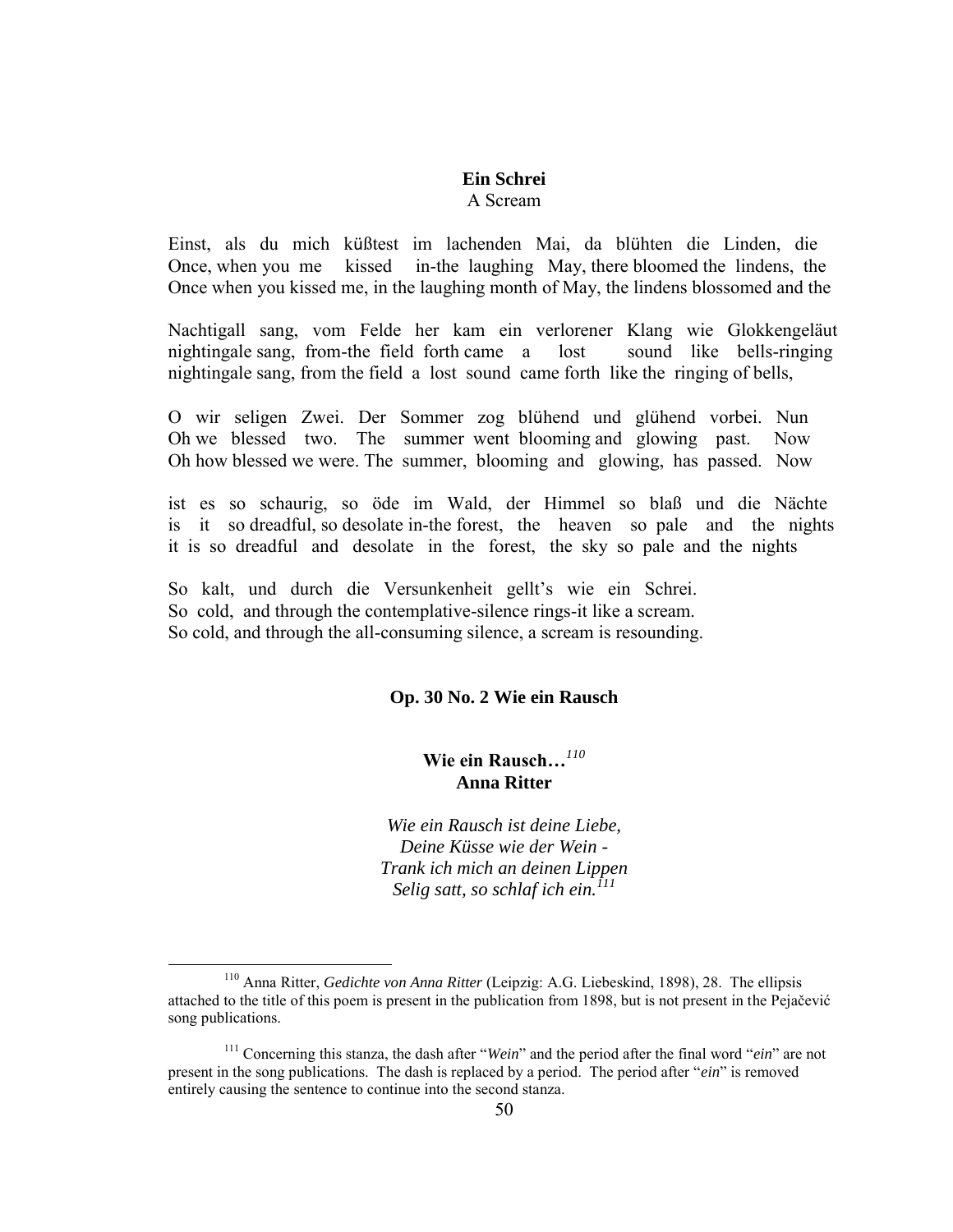*Und dein Arm ist meine Wiege, Heimlich singst du mir ein Lied, Daß ein Glanz von Glück und Liebe Noch durch meine Träume zieht.*

### **Wie ein Rausch**

Like intoxication

Wie ein Rausch ist deine Liebe, deine Küsse wie der Wein. Trank ich Like an intoxication is your love, your kisses like the wine. Drank I Your love is like intoxication, your kisses like wine. I

mich an deinen Lippen selig satt, so schlaf ich ein. 112 und dein Arm ist myself at your lips blissfully full, so fall-asleep I. And your arm is become drunk on your lips and, blessedly satisfied, I fall asleep. And your arm is

meine Wiege, Heimlich singst du mir ein Lied, daß ein Glanz von Glück my cradle, secretly sing you to-me a song, so-that a shine from happiness my cradle, you secretly sing me a song, so that the shining of love and happiness

und Liebe noch durch meine Träume zieht. and love still through my dreams pulls. still runs through my dreams.

 $\overline{a}$ 

### **Op. 30 No. 3 Ich glaub', lieber Schatz**

### **Ich glaub', lieber Schatz<sup>113</sup> Anna Ritter**

*Unter den blühenden Linden – Weißt du's noch? Wir konnten das Ende nicht finden, Erst küßtest du mich, Und dann küßte ich dich –*

<sup>112</sup> This *ein* relates to the preceding *schlafen* as a separable prefix verb *einschlafen* meaning "to fall asleep."

<sup>113</sup> Anna Ritter, *Gedichte von Anna Ritter* (Leipzig: A.G. Liebeskind, 1898), 16.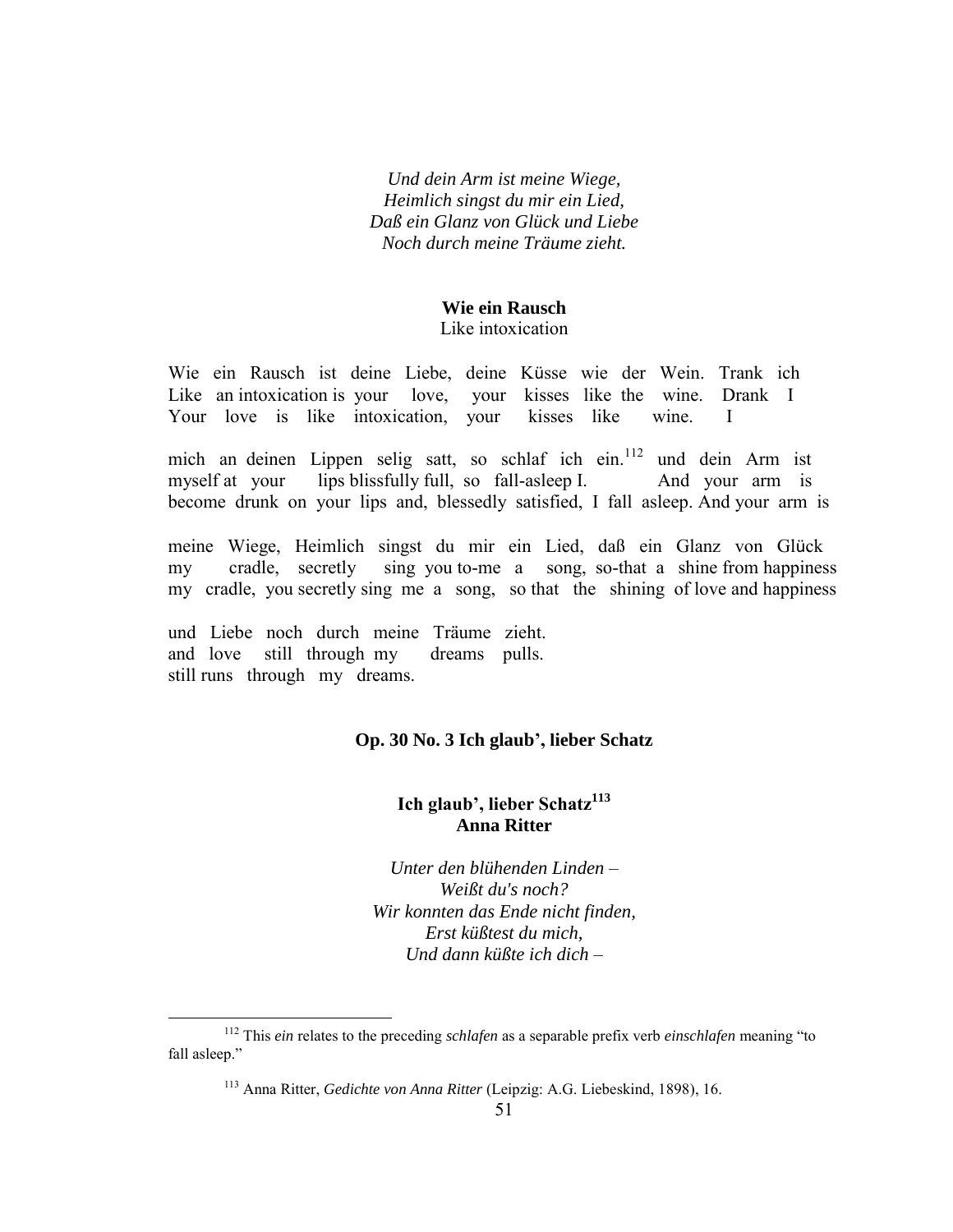*Ich glaub', lieber Schatz, es war Sünde, Aber süß, aber süß war es doch!*

*Der Vater rief durch den Garten – Weißt du's noch? Wir schwiegen ... der Vater kann warten! Erst küßtest du mich, Und dann küßte ich dich: Ich glaub', lieber Schatz, es war Sünde, Aber süß, aber süß war es doch.*

> **Ich glaub', lieber Schatz** I believe, dear treasure

Unter den blühenden Linden, weißt du's noch? Wir konnten das Ende nicht Under the blooming Linden, know you-it still? We could the end not Under the blooming linden – do you remember? We couldn't find the

finden. Erst küßtest du mich, dann küßte ich dich, ich glaub', lieber Schatz, find. First kissed you me, then kissed I you, I believe, beloved treasure, end. First you kissed me, then I kissed you – I believe, dear treasure,

es war Sünde, aber süß, aber süß war es doch. Der Vater rief durch den it was sin, but sweet, but sweet was it anyway. The father cried through the that it was sin, but sweet, so sweet, it was! Father cried through the

Garten, weißt du's noch? Wir schwiegen, der Vater kann warten. Erst garden, know you-it still? We stayed-silent, the father can wait. First garden – do you remember? We stayed silent … father can wait! First

küßtest du mich, dann küßte ich dich. Ich glaub', lieber Schatz, es war kissed you me, then kissed I you. I believe, beloved treasure, it was you kissed me, then I kissed you – I believe, dear treasure, that it was

Sünde, aber süß, aber süß war es doch. sin, but sweet, but sweet was it anyway. sin, but sweet, so sweet, it was!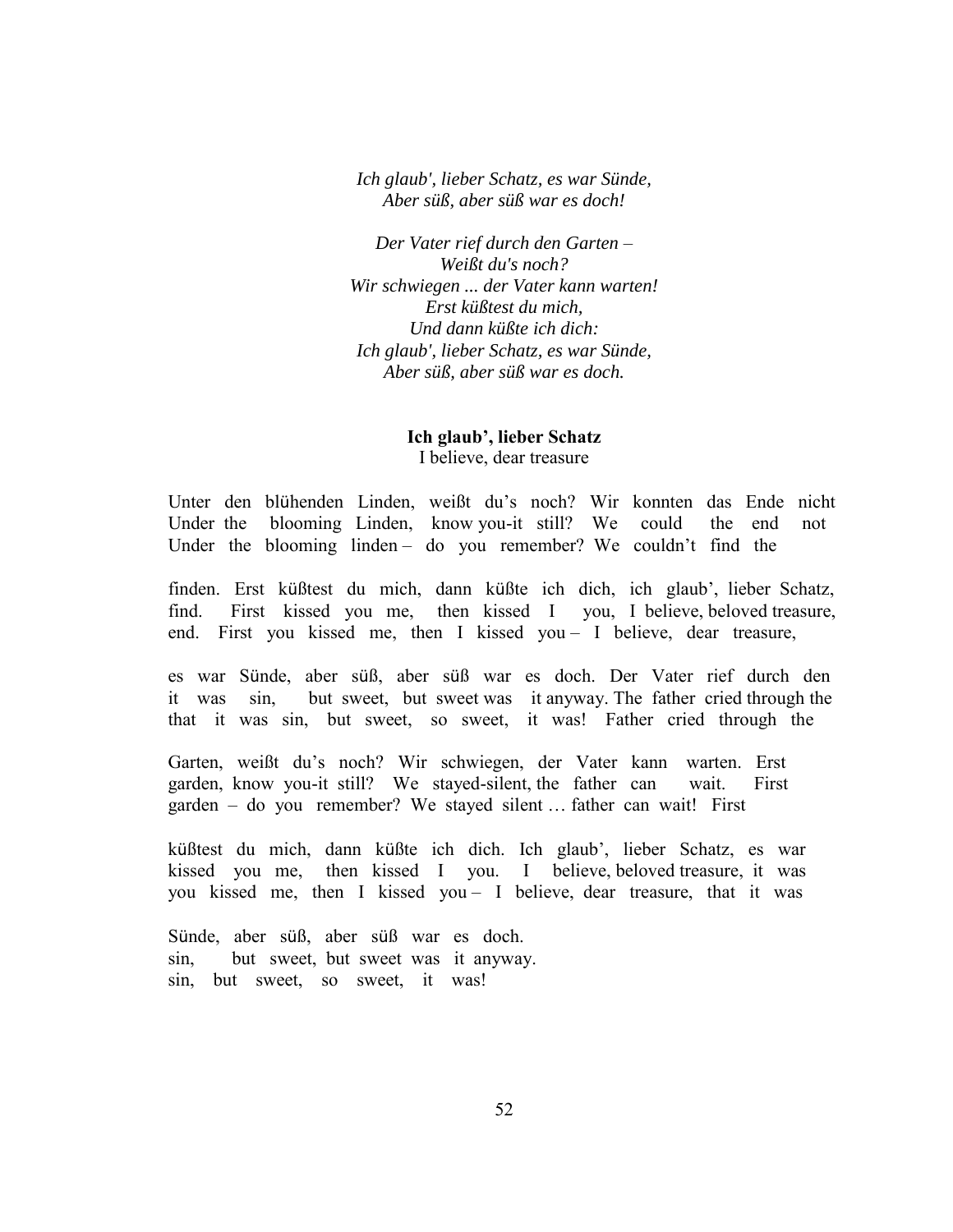#### **Op. 30 No. 4 Traumglück**

# **Traumglück<sup>114</sup> Anna Ritter**

*Und wenn du schläfst und träumst von mir Dann komm ich still gegangen Und leg' mein weinendes Gesicht An deine braunen Wangen. Und nehme scheu dein schlafend Haupt In meine beiden Hände Und denk, wir wären beide todt, Und Alles wär' zu Ende.*

> *Die Ahnung meiner Nähe hebt Dir wohl die trunk'nen Lider, Ich aber küsse sie dir zu Und gehe heimlich wieder.*

*Und wenn du morgens dann erwachst, Liegt wohl ein blasser Schimmer Von Traumglück und verweinter Lust Noch über deinem Zimmer.*

#### **Traumglück**

#### Happiness of a Dream

Und wenn du schläfst und träumst von mir, dann komm ich still gegangen And when you sleep and dream of me, then come I silently walking And when you sleep and dream of me then I come to you, silently walking,

und leg' mein weinendes Gesicht an deine braunen Wangen und nehme and lay my crying face on your brown cheeks and take and lay my crying face on your brown cheeks and shyly

<sup>114</sup> Anna Ritter, *Gedichte von Anna Ritter* (Leipzig: A.G. Liebeskind, 1898), 35-36.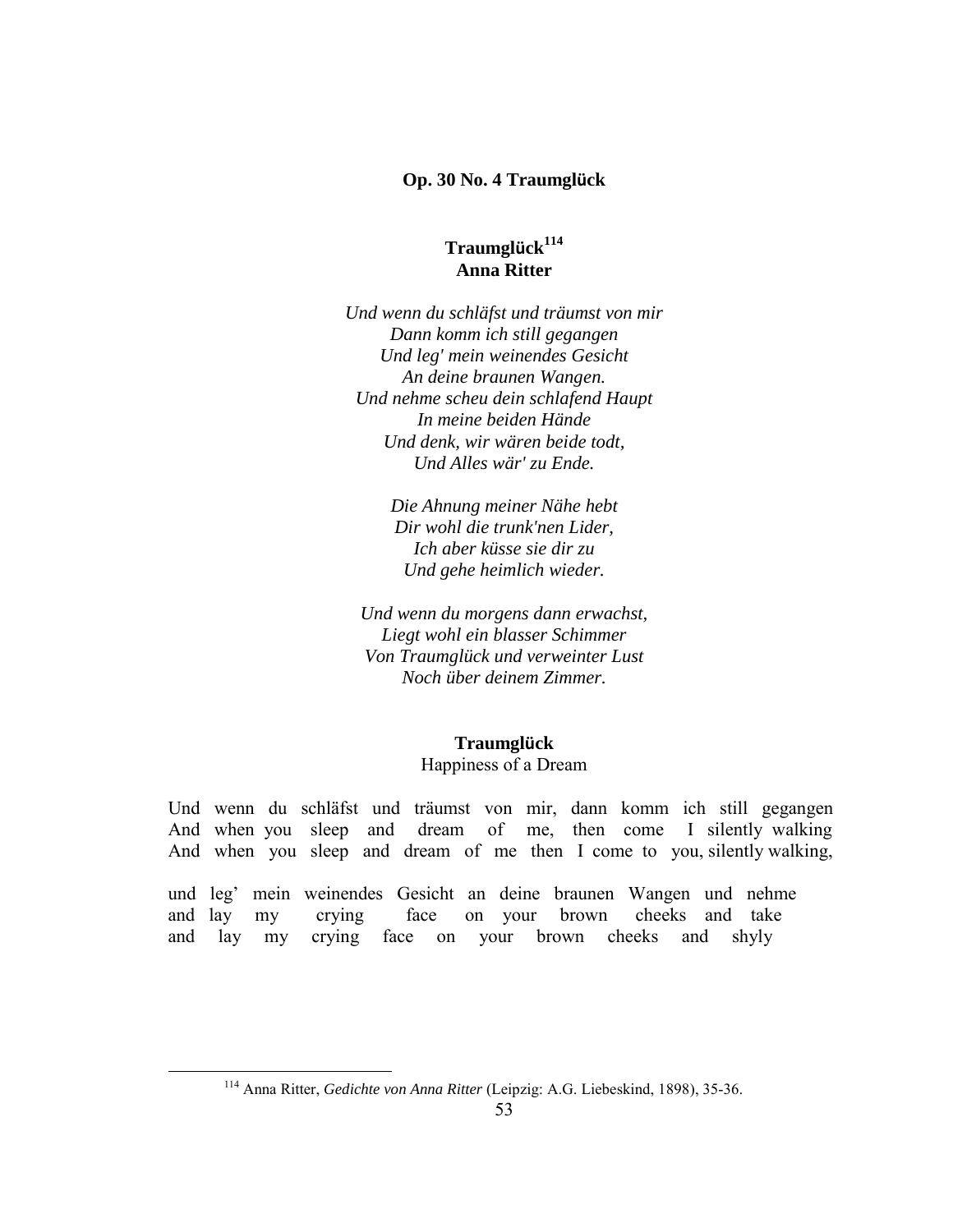scheu dein schlafend Haupt in meine beiden Hände und denk wir wären shyly your sleeping head in my both hands and think we were take your sleeping head in both of my hands and imagine that we

Beide tot und alles wär zu Ende. Die Ahnung meiner Nähe hebt dir wohl both dead and all was at-its end. The feeling of-my nearness lifts you well both might be dead, and all was at its end. The feeling of my nearness lifts your

die trunk'nen Lider, ich aber küsse sie dir zu und gehe heimlich wieder. the drunken eyelids, I but kiss them you for and go secretly again. eyelids, drunk with sleep, but I kiss them for you and leave secretly.

und wenn du morgens dann erwachst, liegt wohl ein blasser Schimmer von and if you in-morning then awake, lies indeed a pale glimmer of and in the morning, when you awake, a faint glimmer of

Traumglück und verweinter Lust noch über deinem Zimmer. happiness-of-a-dream and tearful pleasure still about your room. dreamt happiness and wept-over pleasure still about your room.

Like the two songs of Op. 27, there is a dearth of current researching concerning the four soungs of Op. 30. In fact, the rare problem of a lack of autograph manuscripts<sup>115</sup> is encountered in a study of these songs as well as the prior vocal opus. Of the four songs, an autograph only exists for Op. 30 No. 2, "*Wie ein Rausch*," and this one is incomplete.<sup>116</sup> Unlike, the two songs of Op. 27, however, other sources can help establish a relationship between the composer and her interaction with the Op. 30 texts, all by poet Anna Ritter.

<sup>&</sup>lt;sup>115</sup> See information connected to note 102.

<sup>&</sup>lt;sup>116</sup> Koralja Kos, *Dora Pejačević* (Zagreb : Jugoslavenska akademija znanosti i umjetnosti, Razred za muzičku umjetnost: Muzikološki zavod Muzičke akademije u Zagrebu, 1982), 192.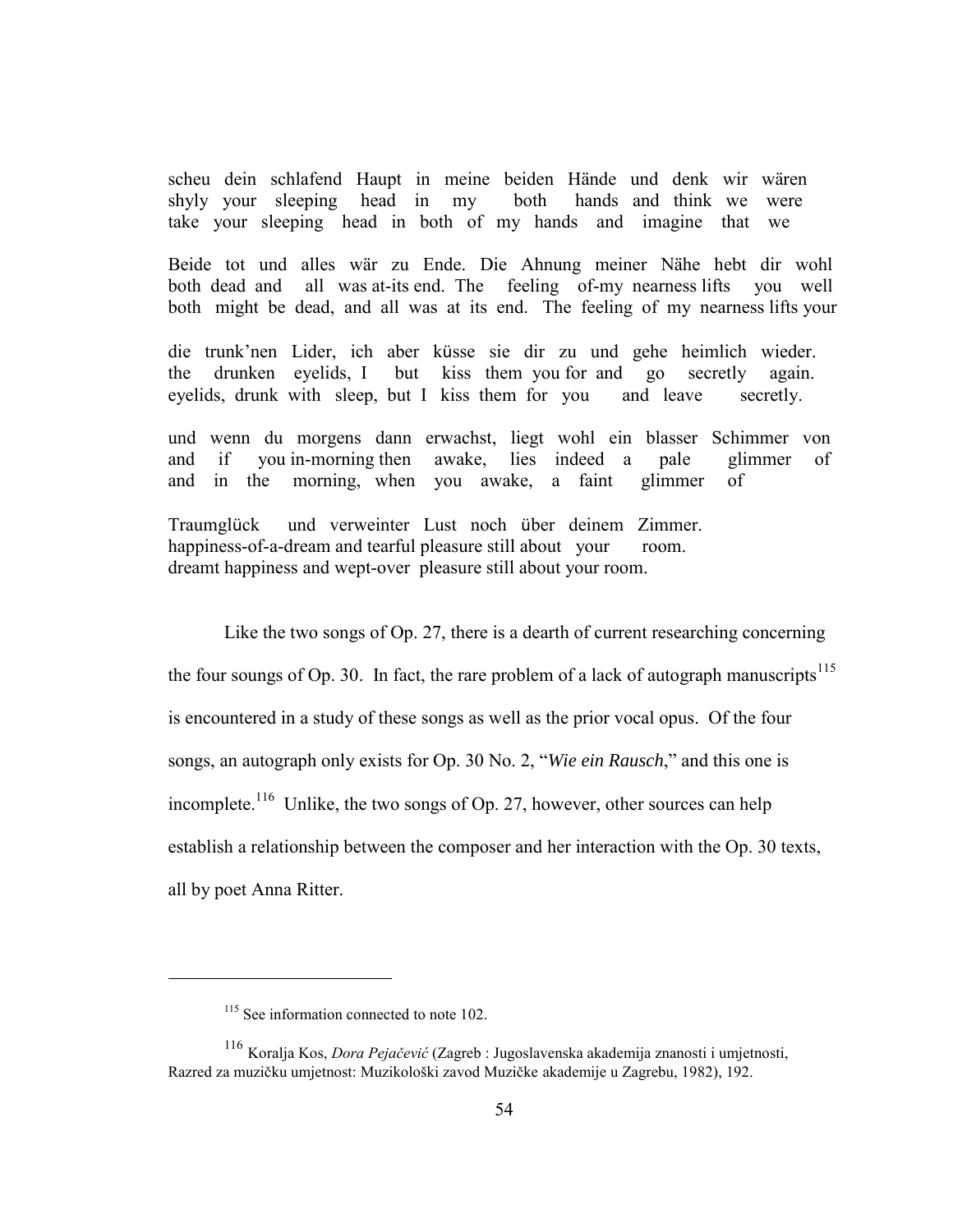Anna Ritter (1865-1921) was a German poet who also served on the editorial staff of a journal titled *Gartenlaube*. She wrote a variety of stories and poems for this magazine, and it is from these works that Dora Pejačević selected the four texts of her Op. 30.<sup>117</sup> In fact, the poems were entered by the composer into a journal of books that she had read. During the second half of 1911, along with Tolstoy's *War and Peace*, Dostoyevsky's *Crime and Punishment*, and other entries, the composer read a selection of poems by Anna Ritter than included the texts set as her Op. 30.<sup>118</sup>

 This particular opus marks a turning point in the musical characteristics of Dora Pejačević's art songs. Koralka Kos describes this as an abandonment of "the attractiveness of the melodic line, giving increasingly more importance to the piano part. At the same time, she used more care in the selection of texts for her vocal works, finding the strength to come to terms with poetically more powerful and exceptional verses."<sup>119</sup> According to the latest publication of her solo songs, these are the final compositions before her Op. 37 Verwandlung intiated "the beginning of an introspective phase within Dora Pejačević's vocal oeuvre."<sup>120</sup> This shift in compostional style corresponds with the start of World War I. Op. 30 marks the end of vocal works that Pejačević composed prior to the beginning of this war.

<sup>117</sup> Dora Pejačević, *Solo Pjesme (Lieder)*, ed. Koraljka Kos, (Croatia: Ars Croatica, 1985), xi.

<sup>&</sup>lt;sup>118</sup> Elena Ostleitner, *"Dora, Sie, Die Lieder, Sie, Die Töne Hat." Die Kroatische Komponistin Dora* Pejačević (1885-1923) (Kassel: Furore, 2001), 16.

<sup>&</sup>lt;sup>119</sup> Koraljka Kos, *Dora Pejačević* (Zagreb: Muzički Informativni Centar Kocertne Direkcije Zagreb, 199), 37-39.

<sup>&</sup>lt;sup>120</sup> Dora Pejačević, *Dora Pejačević: Songs* (Zagreb: Croatian Music Information Center, 2009) XXXII.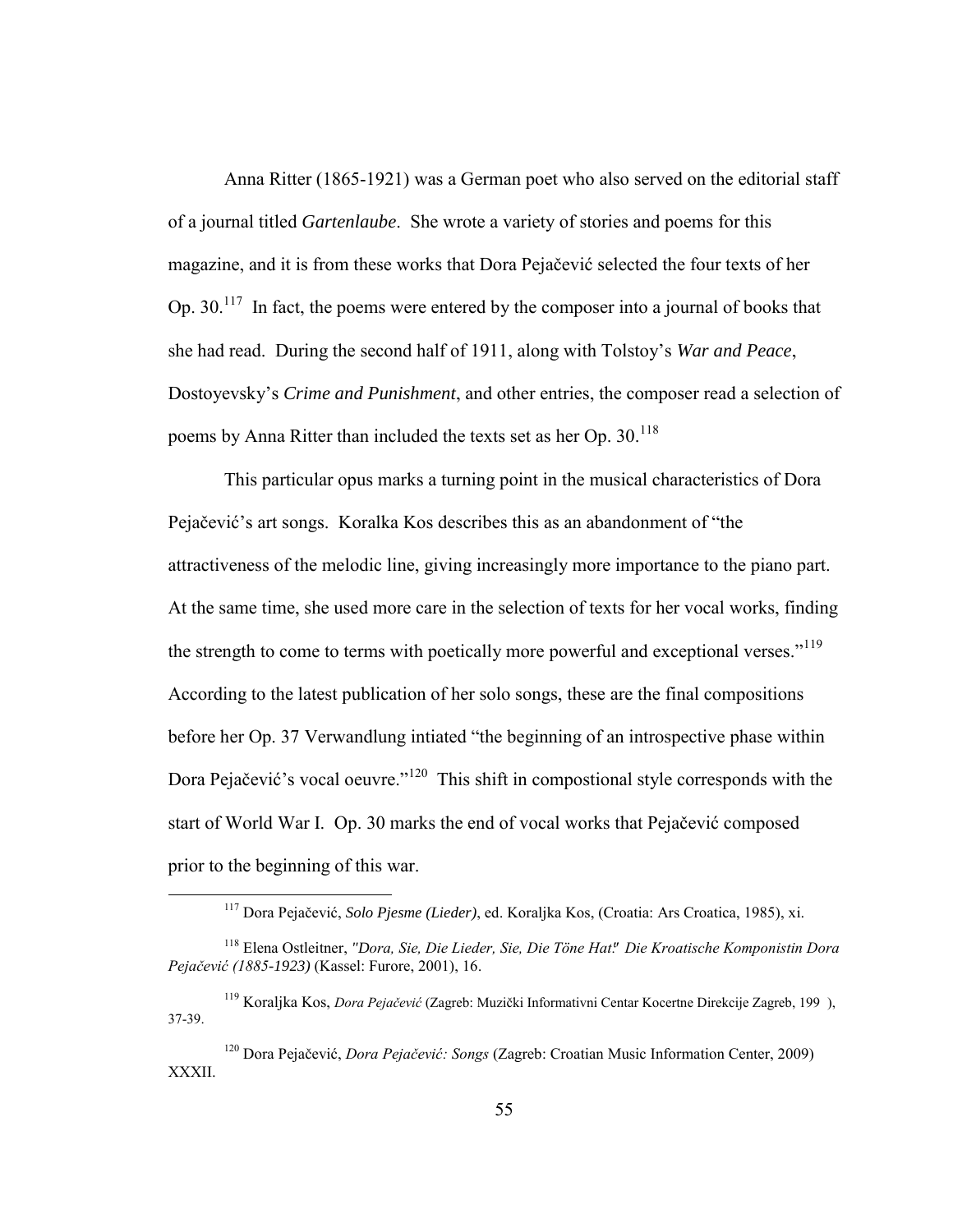As with earlier Pejačević songs, minor differences in original publications these Ritter poems and the settings as found in the Pejačević song publications occur within Op. 30 No. 3 and Op. 30 No. 4. Concerning the third song of this opus, the original text shows a dash after the words *Linden* (first line), *dich* (fifth line), and *Garten* (first line of the second stanza). The song publications replace these dashes with commas. Exclamation marks appear in the original text after the word *doch* (end of first stanza) and *warten* (third line of second stanza). These are periods in the song publications. The original text contains an ellipsis after *schwiegen* (third line of second stanza). Although this is replaced by a comma in the song publications, a sixteenth rest with a fermata appears at this moment. Two other notable differences include the transformation of an original colon into a comma after *dich* (prepenultimate line) and the removal of the word *und* found originally at the beginning of the fifth line of each stanza. An alternate English translation of this text can be found online.<sup>121</sup>

 With respect to the final song in this opus, there are five differences between the original setting of the poem and the setting as it appears in both of the publications of the complete songs of Pejačević. *Todt* is spelled as *tot* in the song publications (third line of the second stanza). The commas after this *todt*, as well as *denk* (same line), are missing in the song publications. Yet a comma that is present in the song publications, after *mir* (first line of poem), is not present in the original setting of the poem.

<sup>&</sup>lt;sup>121</sup> See the translation by Malcolm Wren, "I believe, dear treasure," The Lied, Art Song, and Choral Texts Archive, http://www.recmusic.org/lieder/get\_text.html?TextId=25017 (accessed September 25, 2013).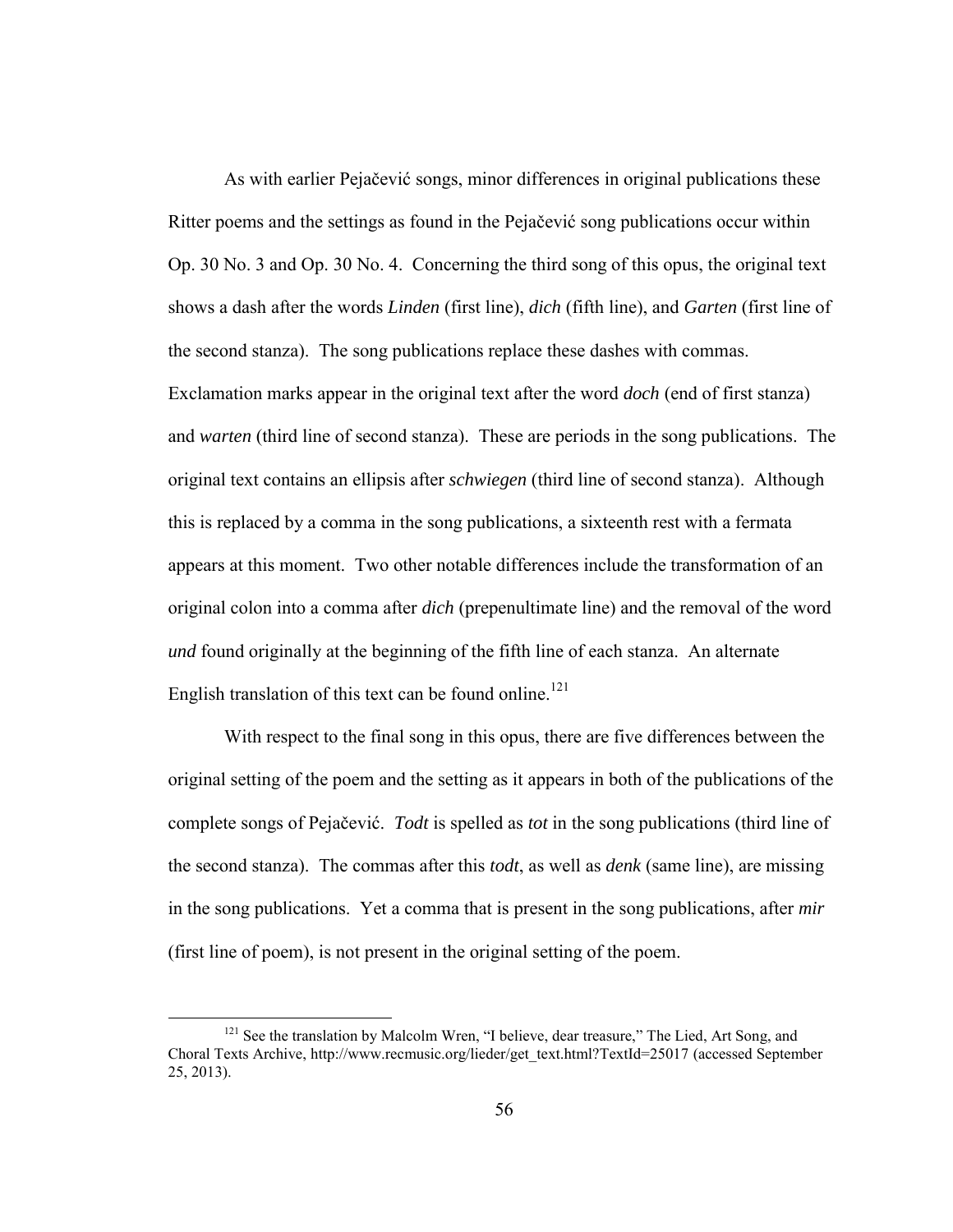### **Op. 37 Verwandlung**

# **Verwandlung<sup>122</sup> Karl Kraus**

*Stimme im Herbst verzichtend über dem Grab auf deine Welt, du blasse Schwester des Monds, süße Verlobte des klagenden Windes, schwebend unter fliehenden Sternen –*

*raffte der Ruf des Geist's dich empor zu dir selbst? nahm ein Wüstensturm dich in dein Leben zurück? Siehe, so führt ein erstes Menschenpaar wieder ein Gott auf die heilige Insel!*

*Heute ist Frühling. Zitternder Bote des Glücks, kam durch den Winter der Welt der goldene Falter. Oh knieet, segnet, hört, wie die Erde schweigt. Sie allein weiß um Opfer und Thräne.*

<sup>122</sup> Edward Timms, *Karl Kraus, Apocaplytpic Satirist: Culture and Catastrophe in Habsburg Vienna,* (New Haven, Conn.: Yale University Press, 1986), 260.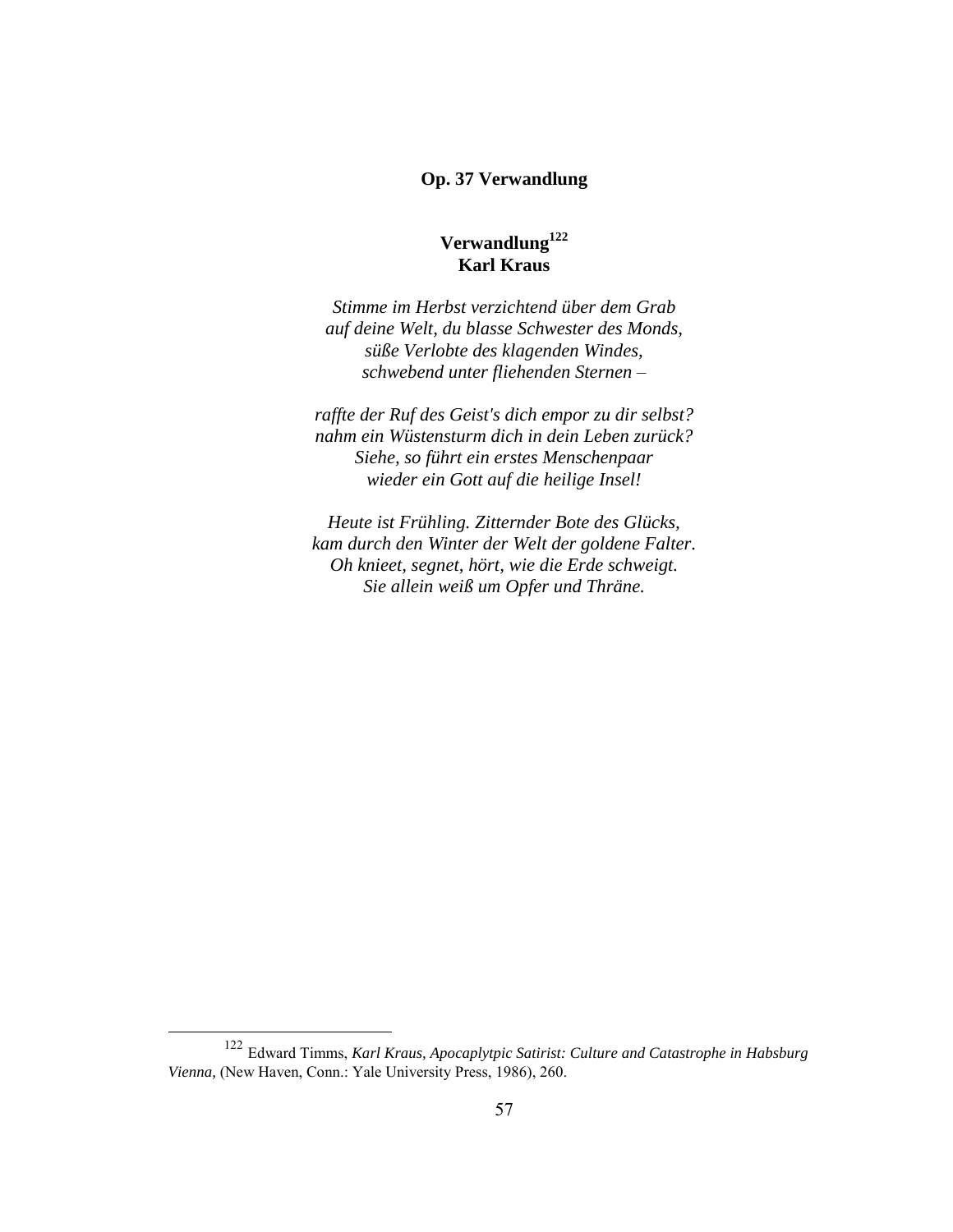### **Verwandlung**  $Transformation<sup>123</sup>$

Stimme im Herbst verzichtend über dem Grab auf deine Welt, du blasse Voice in Autumn renouncing upon the grave of your world, you pale Voice in Autumn, renouncing your world upon the grave, you pale

Schwester des Mond's,<sup>124</sup> süsse Verlobte des klagenden Windes, schwebend sister of-the moon, sweet betrothed of-the wailing wind, floating sister of the moon, sweet betrothed of the wailing wind, floating

unter fliehenden Sternen - rafte der Ruf des Geist's dich empor zu dir under fleeing stars – gathered the cry of-the spirit you upward to you under the fleeing stars – Is it the call of the Spirit gathering you upward unto

selbst? Nahm ein Wüstensturm dich in dein Leben zurück? Siehe, so führt yourself? Took a desert-storm you into your life back? Behold, so leads yourself? Did a desert storm take you back into your life? Behold, thus

ein erstes Menschenpaar wieder ein Gott auf die heilige Insel! Heute ist a first human-couple again a god upon the holy island! Today is a first human couple once again leads a god upon the holy island! Today is

Frühling. Zitternder Bote des Glück's, kam durch den Winter der Welt der Spring. Trembling messenger of happiness, came through the winter of-the world the Spring. Trembling messenger of happiness, a golden moth came through the winter of

goldene Falter. Oh knieet, segnet, hört wie der Erde schweigt. Sie allein golden moth. Oh kneel, bless, hear how the Earth is-silent. She alone the world. Oh kneel, bless, hear how the Earth is silent. She alone

weiß um Opfer und Thräne. knows about sacrifice and tears. knows about sacrifice and tears.

<sup>123</sup> An alternate English translation of this text can be found in Edward Timms, *Karl Kraus, Apocaplytpic Satirist: Culture and Catastrophe in Habsburg Vienna,* (New Haven, Conn.: Yale University Press, 1986), 260-1. A brief analysis of the poem appears after this translation.

<sup>124</sup> The song publications insert an apostrophe within *Monds* and *Glücks* (first line of third stanza), while eliminated the dash after *Sternen* (last word of first stanza) and the comma after *hört* (penultimate line).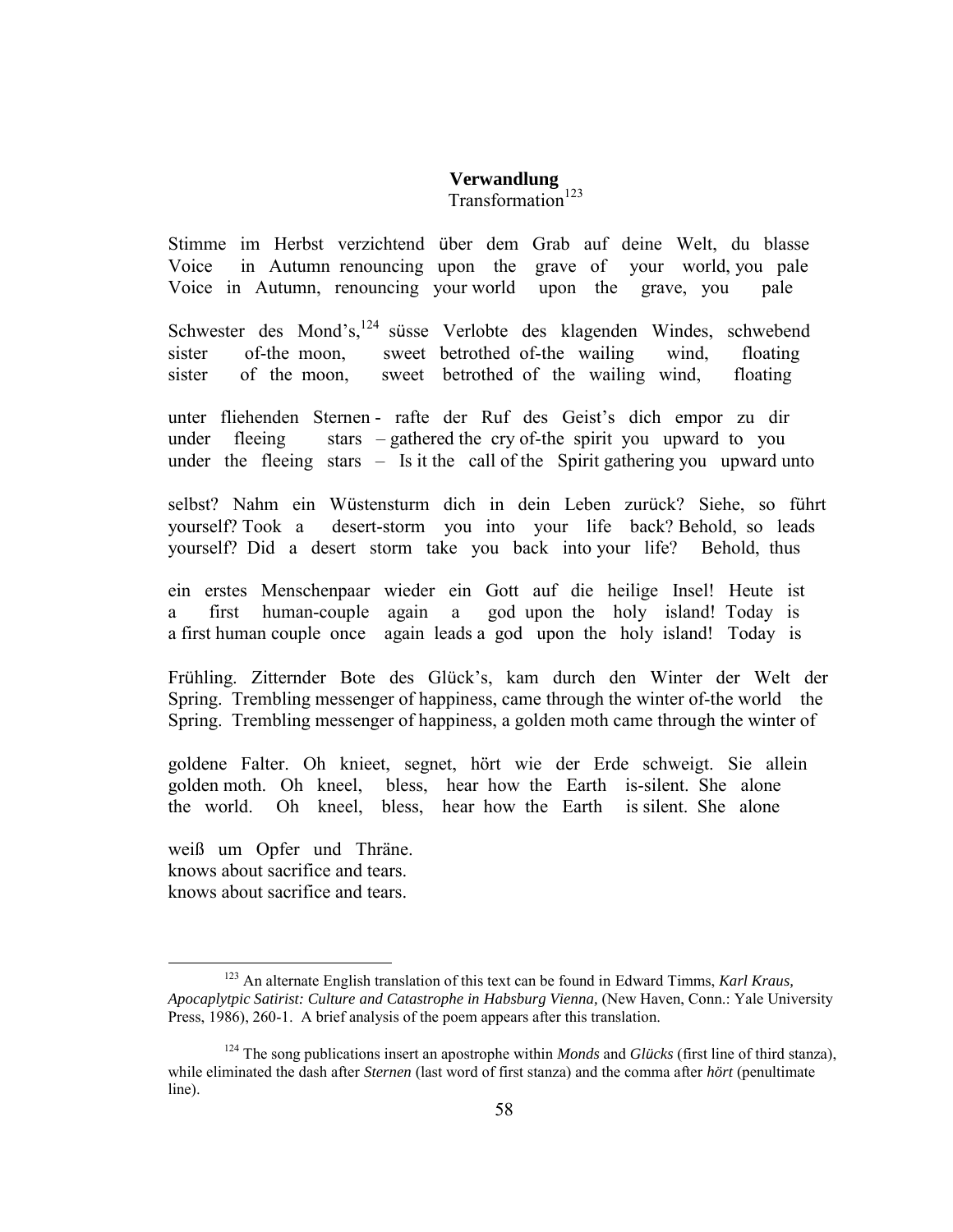"Verwandlung" marks a turning point in Dora Pejačević's art song output.<sup>125</sup> This indicates the beginning of what is sometimes referred to as the composer's "introspective phase," characterized by an intense search for free-verse poetry laden with symbolism. This search inspired a retreat from certain musical characteristics, such as a primary focus on the melodic line and strict formal structures. The sound of these works is often described as "meditative and somber."<sup>126</sup> The meaning of this comment is highlighted by an examination of a later orchestration of this song. Although the first version of *Verwandlung* was written for violin, voice, and organ, the song was later orchestrated in a way that maximized sounds in relatively lower registers. The bass-clarinet features prominently, as well as a horn quartet. Strings are present, but without violins.

 During this introspective phase, Pejačević gave great thought to the selection of her texts and, undoubtedly, Karl Kraus' poetry was certainly meant to be the focus of this particular composition. The manuscript of "*Verwandlung*" is the only of its kind in which the composer writes the poem itself in its entirety on the back of the front page.<sup>127</sup> Karl Kraus wrote this text for the occasion of the marriage of the Baroness Sidonie Nádherný von Borutin, a close friend of Dora Pejačević, to the Count Carlo Guicciardini.

<sup>&</sup>lt;sup>125</sup> See the discussion of Pejačević's setting of the "*Ave Maria*" earlier in this paper for a consideration of viewing these two voice/violin/organ works as types of landmarks in the composer's oeuvre.

<sup>&</sup>lt;sup>126</sup> See Dora Pejačević, *Dora Pejačević: Songs* (Zagreb: Croatian Music Information Center, 2009) XXXII, for the mention of the "introspective phrase" and the general attributes belonging to it. For those interested in an extended English-language discussion for how these attributes are embodied specifically in "*Verwandlung*," ibid., XXXIII should be consulted.

<sup>&</sup>lt;sup>127</sup> Koralika Kos, *Dora Pejačević* (Zagreb: Muzički Informativni Centar Kocertne Direkcije Zagreb, 199), 41.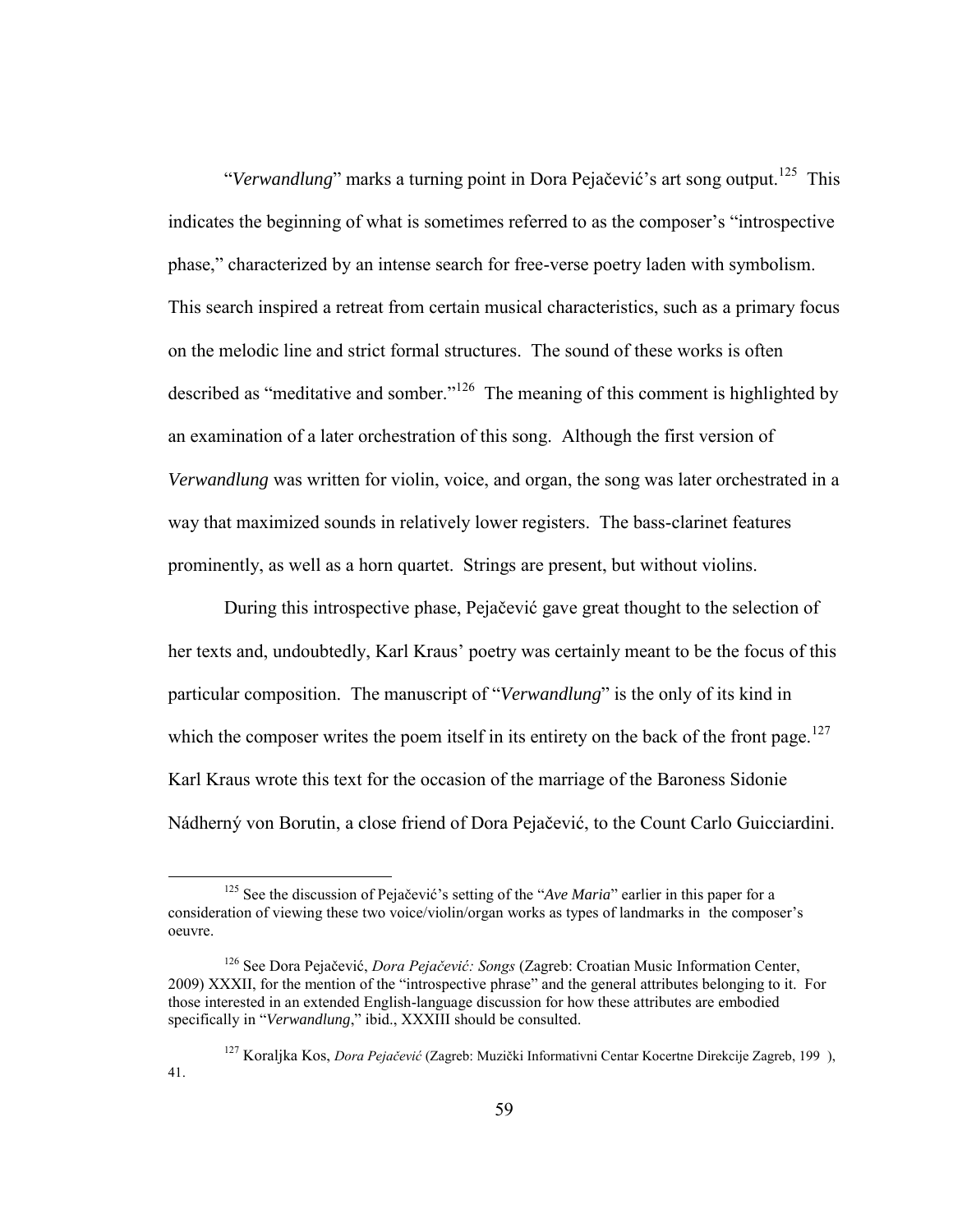Although the wedding was scheduled for May 6, 1915, it never came to fruition because the groom was called to military service.<sup>128</sup> Yet viewing the text in the context of a simple wedding gift removes layers of subtext that more appropriately reveal the poem to be an intimate symbol of the relationship of Karl Kraus and Nádherný, a relationship of which Pejačević was well aware.

 Kraus was romantically involved with Nádherný as many letters to the Baroness prove. He frequently worried that their relationship would be revealed as more than platonic and took efforts to disguise its romantic nature. As part of these efforts, he frequently changed the titles of his manuscripts of particular poems. "*Verwandlung*" was one of these poems, its name later changed to a simple "*Zu Sidis Hochzeit*" (For Sidi's Wedding).<sup>129</sup> Furthermore, the text of this particular poem references specific items relevant to the relationship between Kraus and Nádherný, a fact documented through their private correspondence. The *fliehenden Sternen* in the poem are a reference to the starry night when the two first met in the Prater section of Vienna. The *Insel* refers to a small island in the middle of a lake at Janovice where the two, along with Pejačević, spent a significant amount of time. The *Grab* is a reference to the death of Sidonie's brother Johannes on May 28, 1913 and the *Winter der Welt* is a reference to World War I.

<sup>&</sup>lt;sup>128</sup> Dora Pejačević, *Dora Pejačević: Songs* (Zagreb: Croatian Music Information Center, 2009), XXXII.

<sup>129</sup> Edward Timms, *Karl Kraus, Apocaplytpic Satirist: Culture and Catastrophe in Habsburg Vienna* (New Haven, Conn.: Yale University Press, 1986), 260.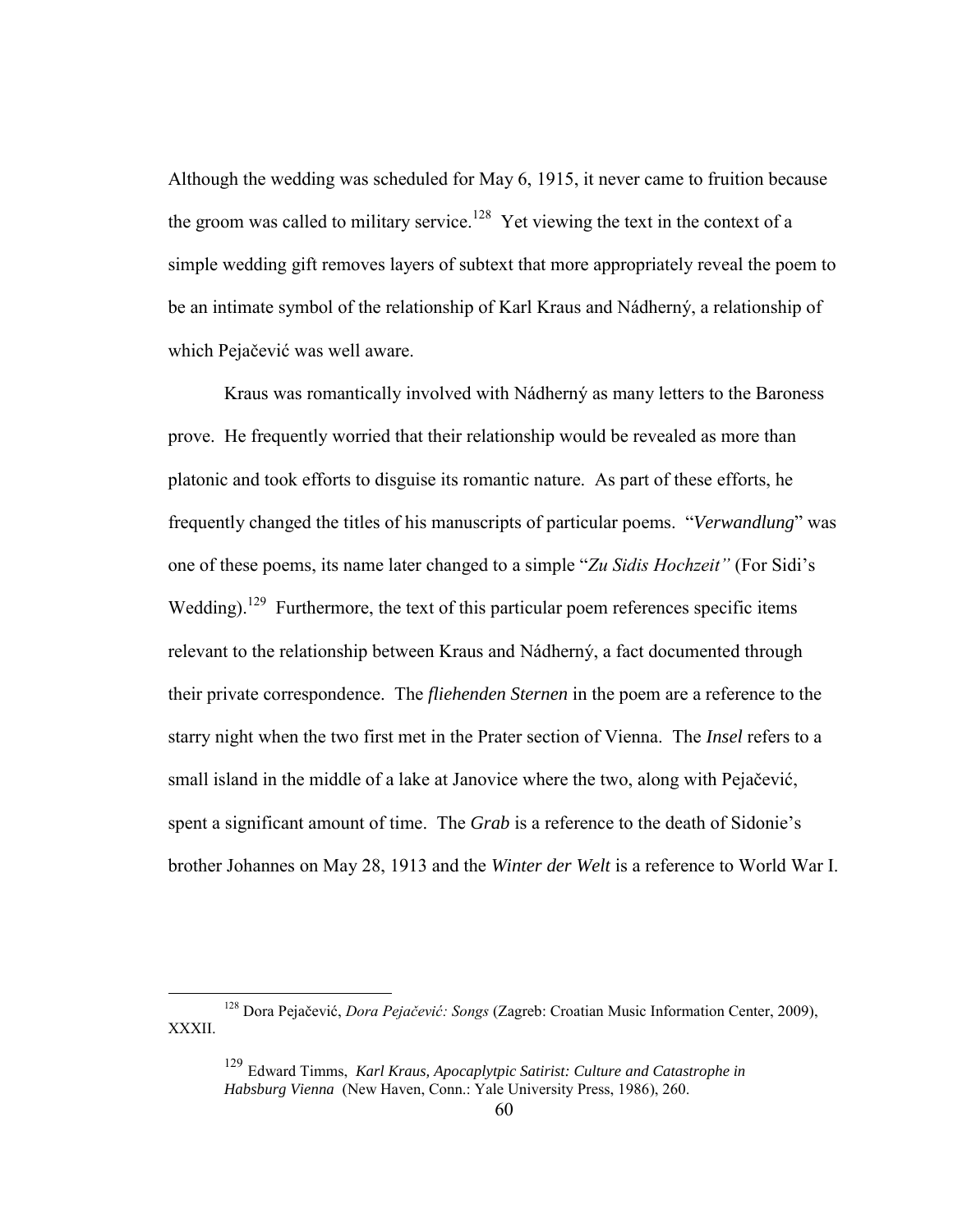Concerning the *Wüstensturm*, the first coneversation between Kraus and Sidonie concerned experiences that both had when visiting the desert.<sup>130</sup>

 Although Dora Pejačević's setting of "*Verwandlung*" would not be performed at the wedding for which it was intended, Kraus was still eager to present the composition to the public. He made the decision to have it performed during one of his literary evenings, gatherings of many of his followers and other Viennese intellectuals. He was obsessive about ensuring the success of this premiere. On November 13, 1916, he brought the composition to Arnold Schönberg to confirm that it was worthy of public performance. After expressing his surprise at the fact that a woman could create music, Schönberg expressed approval for the piece. Unfortunately, the performance would not occur. A variety of logistical problems, culminating in the inability to find a vocalist, would cause Kraus to cancel the performance. It would finally receive its premiere in its orchestrated version together with Pejačević's *Liebeslied*, Op. 39 on March 7, 1917 at the Croatian National Theater in Zagreb.<sup>131</sup>

<sup>&</sup>lt;sup>130</sup> Koraljka Kos, "'Verwandlung' Dore Pejačević sluhom Arnolda Sch nberga," *Muzikološki Zbornik* 43, no. 1 (2007): 137-146, is the source for this information concerning the poem itself as well as the following information related to the history behind it. Written in Croatian, the article may not be approachable to many readers. The reiteration of aspects of this article in this document allows Englishspeaking readers access to this information. Those wishing to explore further can consult the article itself, where much Kraus' letters can be read in German in the footnotes.

 $131$  Ibid. As mentioned before, some of the correspondence containing this information can be found in the original German in the footnotes of the cited article. Those wanting a broader perspective can view nearly all of the letters between Karl Kraus and Sidonie Nádherný von Borutin in Karl Kraus and von B. S. Nádherny, *Briefe an Sidonie Nádherný Von Borutin : 1913-1936* (M nchen: K sel, 197).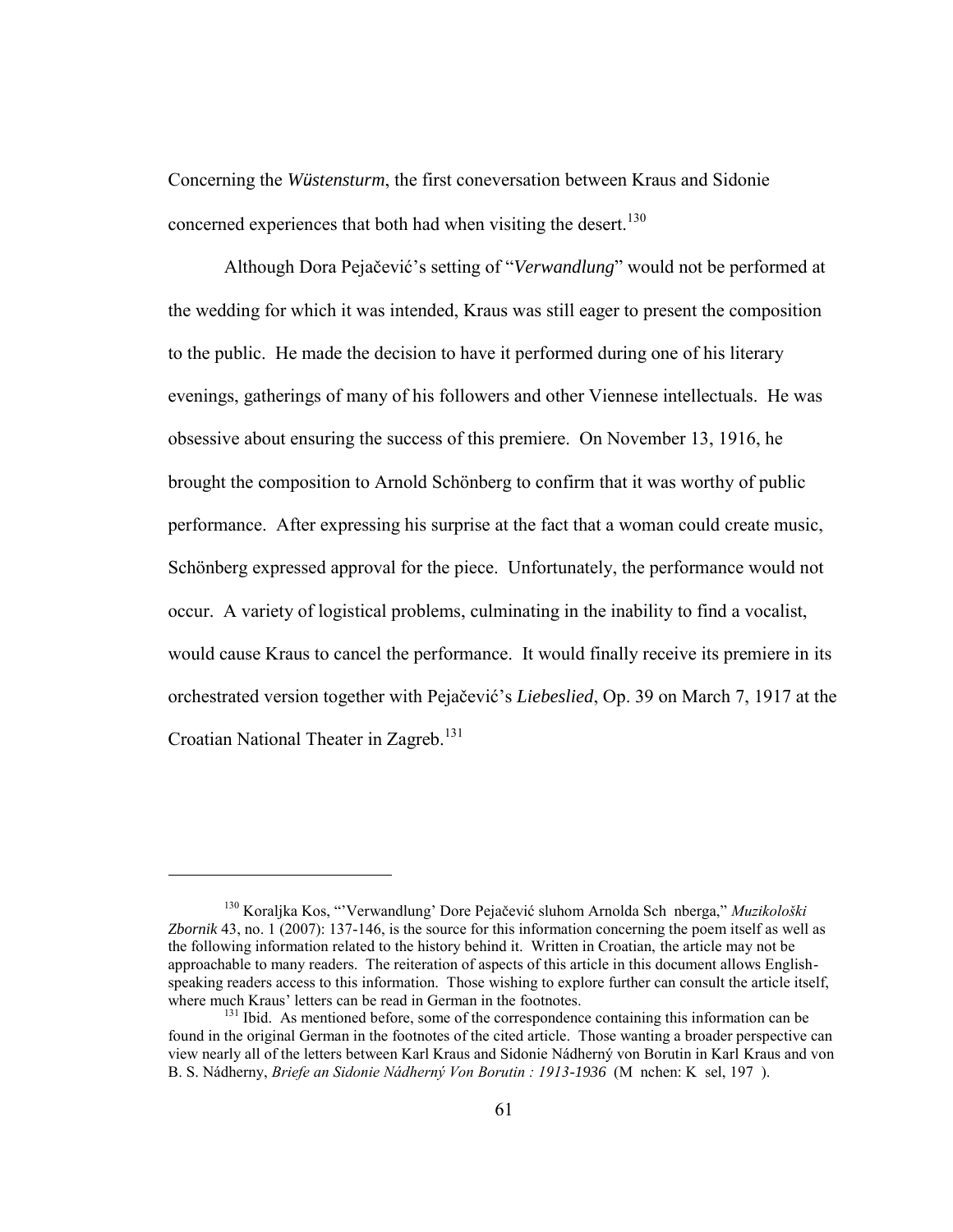#### **Op. 39 Liebeslied**

# **Liebeslied<sup>132</sup> Rainer Maria Rilke**

*Wie soll ich meine Seele halten, daß sie nicht an deine rührt? Wie soll ich sie hinheben über dich zu andern Dingen? Ach gerne möcht ich sie bei irgendwas Verlorenem im Dunkel unterbringen an einer fremden stillen Stelle, die nicht weiterschwingt, wenn deine Tiefen schwingen. Doch alles, was uns anrührt, dich und mich, nimmt uns zusammen wie ein Bogenstrich, der aus zwei Saiten eine Stimme zieht. Auf welches Instrument sind wir gespannt? Und welcher Geiger<sup>133</sup> hat uns in der Hand? O süßes Lied.*

# **Liebeslied**

# Love Song

Wie soll ich meine Seele halten, daß sie nicht an deine rührt? Wie soll How should I my soul keep, that it not on yours touch? How should How should I keep my soul so as not to touch yours? How should

ich sie hinheben über dich zu andern Dingen? Ach gerne möcht ich sie I it lift-up over you to other things? Ah, gladly would I it I carry it up over you onto other things? Ah, I would gladly store it

<sup>&</sup>lt;sup>132</sup> Rainer M. Rilke, and Stephen Cohn, *New Poems: A Bilingual Edition*, (Evanston, Ill: Northwestern University Press, 1998), 24. Rilke's texts have been translated into English numerous times. Although the translations for this document were made prior to consulting others, this book is to be recommended if the reader wants to consult an alternate translation of a given Rilke poem. An alternate translation of *Liebeslied* can be found on page 25.

<sup>133</sup> Pejačević changes the original *Geiger*, a violinist, to the more generic *Spieler*, any musician, literally "player."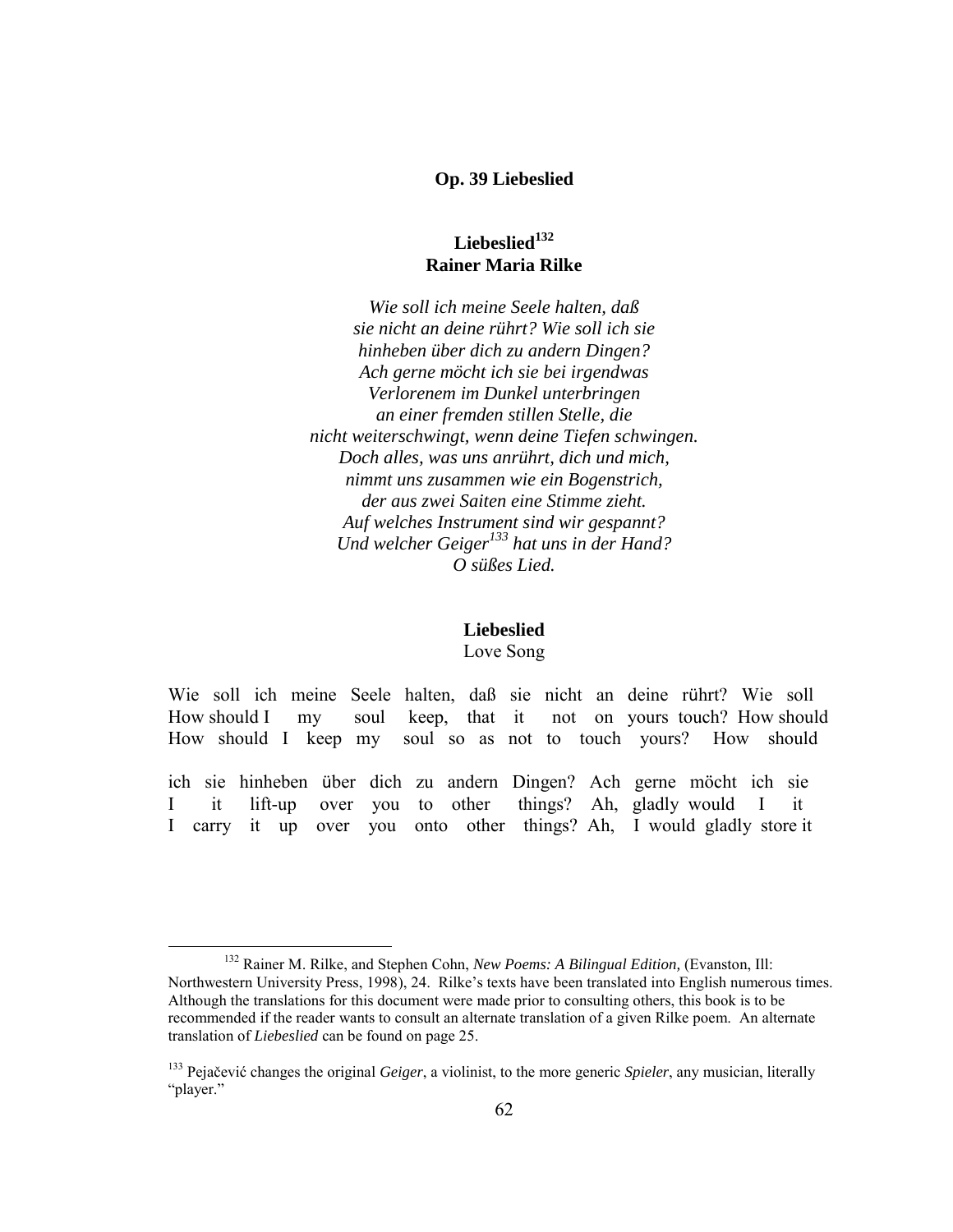bei irgendwas Verlorenem im Dunkel unterbringen an einer fremden stillen next-to something lost in-the darkness store in a foreign quiet next to something lost, in darkness, at a foreign, quiet,

Stelle, die nicht weiterschwingt, wenn deine Tiefen schwingen. Doch alles, location, that not further-vibrates when your depths vibrate. But all, place that doesn't resonate with the vibrating of your depths. But all

was uns anrührt, dich und mich, nimmt uns zusammen wie ein Bogenstrich, that us touches, you and me, draws us together like a bow-stroke, that touches us, you and me, draws us together like the stroke of a bow,

der aus zwei Saiten eine Stimme zieht. Auf welches Instrument sind wir that from two strings one voice draws. Upon which instrument are we that out of two strings draws one voice. Upon which instrument are we

gespannt? Und welcher Spieler hat uns in der Hand? O süsses Lied. stretched? And which player has us in the hand? Oh sweet song. stretched? And which player has us in the hand? Oh sweet song.

 Dora Pejačević's *Liebeslied* shares many similarities to her *Verwandlung*, Op. 37 in terms of historical background. Within the biographical material concerning the composer, four individuals are often mentioned as among those who frequented the castle at Janovice, namely the composer herself, Sidonie Nádherný von Borutin, Karl Kraus, and Rainer Maria Rilke. *Verwandlung* provided a glimpse of the interpersonal relationships between the first three of these individuals, but it is through *Liebeslied* that Rilke makes his appearance in Pejačević's art song oeuvre. In fact, the same event that served as the catalyst for the musical setting of Kraus' *Verwandlung*, the wedding of Sidonie Nádherný and an Italian count, was also the source for initial thoughts of collaboration between Rilke and Pejaćević.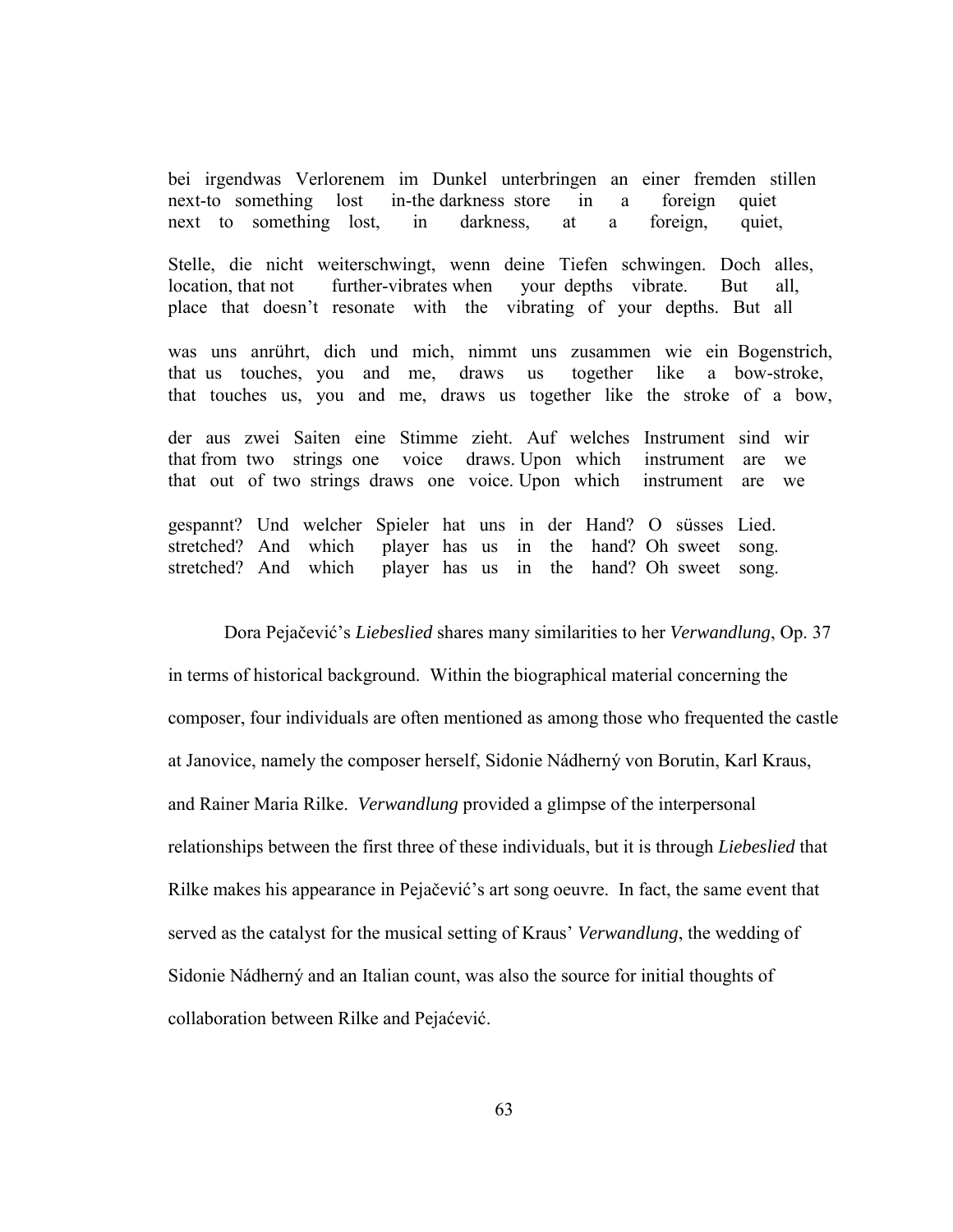The idea for a song scored for voice, violin, and organ (later realized as *Verwandlung*) to be used during Sidonie Nádherný's wedding ceremony was originally presented not to Kraus, but to Rilke. The Baroness wrote Rilke on March  $4<sup>th</sup>$ , 1915 asking he if could provide a text that Pejačević would use in the creation of a piece for the wedding ceremony. Although not a fan of musical settings of his poetry, Rilke responded on March 10<sup>th</sup> by telegram, with a poem titled *Strophen zu einer Fest-Musik*. Nevertheless, it was Karl Kraus' *Verwandlung* that would be chosen to be set to music by Pejačević for the ceremony. This decision was made between mid-March and mid-April. A letter from Sidonie Nádherný to Rilke dated April 8<sup>th</sup> praises Rilke's text and states that any musical setting by Pejačević would only serve to spoil the poetry. Although Rilke's *Strophen zu einer Fest-Musik* would never be set by Pejačević, the correspondence probably renewed her interest in setting the poet's work because her setting of *Liebeslied* was produced during the same year.<sup>134</sup>

 Drawing *Verwandlung* and *Liebeslied* closer together is the fact that the orchestrated versions of both songs received their premiere during the same concert on March 7, 1917 at the Croatian National Theater in Zagreb. It was this concert that introduced the orchestral art song into Croatian music, an event often credited to Pejačević.<sup>135</sup>

<sup>134</sup> Koraljka Kos, "Dora Pejačević und Rainer Maria- Rilke." *International Review of the Aesthetics and Sociology of Music* 43, no. 1 (June 2012): 8-10, is the source of this background information. By providing this English summary of the original German-language contents, this document aims to increase awareness of the information in a larger audience.

<sup>135</sup> Koraljka Kos, "Pejačević, Dora." In *Grove Music Online*. *Oxford Music Online*, http://www.oxfordmusiconline.com/subscriber/article/grove/music/44994 (accessed 26 July 2013).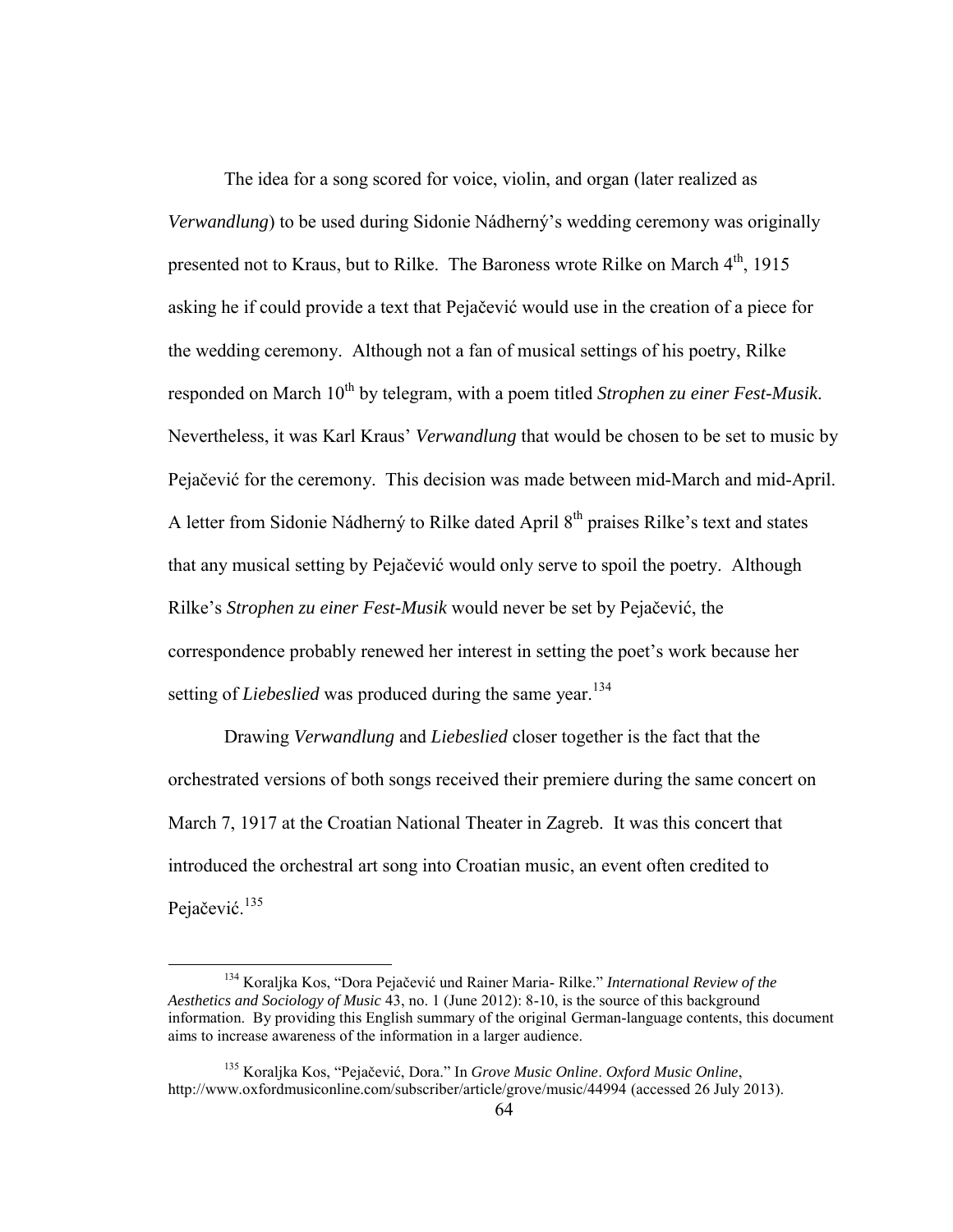#### **Op. 42 No. 1 Als du mich einst gefunden hast**

### **Als du mich einst gefunden hast<sup>136</sup> Rainer Maria Rilke**

*Als du mich einst gefunden hast, da war ich klein, so klein, und blühte wie ein Lindenast nur <sup>137</sup> still in dich hinein.*

*Vor Kleinheit war ich namenlos und sehnte mich so hin, bis du mir sagst, daß ich zu groß für jeden Namen bin:<sup>138</sup>*

*da fühl ich, daß ich eines bin mit Myrthe, Mai und Meer, und wie der Duft des Weines bin ich deiner Seele schwer...*

#### **Als du mich einst gefunden hast**

When you me once found had (When once you had found me)

Als du mich einst gefunden hast, da war ich klein, so klein, und blühte When you me once found had, then was I small, so small, and bloomed When once you had found me, then was I small, so small, and I bloomed

wie ein Lindenast so still in dich hinein. Vor Kleinheit war ich Namenlos like a linden-branch so quietly in you within. Before smallness was I without-name quietly within you, like a linden branch. In smallness I was nameless

<sup>136</sup> Rainer Maria Rilke, *Sämtliche Werke, Vol. 1*, (Frankfurt am Main: Insel Verlag, 1955), 169.

<sup>137</sup> Pejačević changes this *nur* to *so* in her setting of the text.

<sup>&</sup>lt;sup>138</sup> The colon ending this line is replaced by a period in the Pejačević setting. In the following stanza, the ellipsis is replaced by a period as well.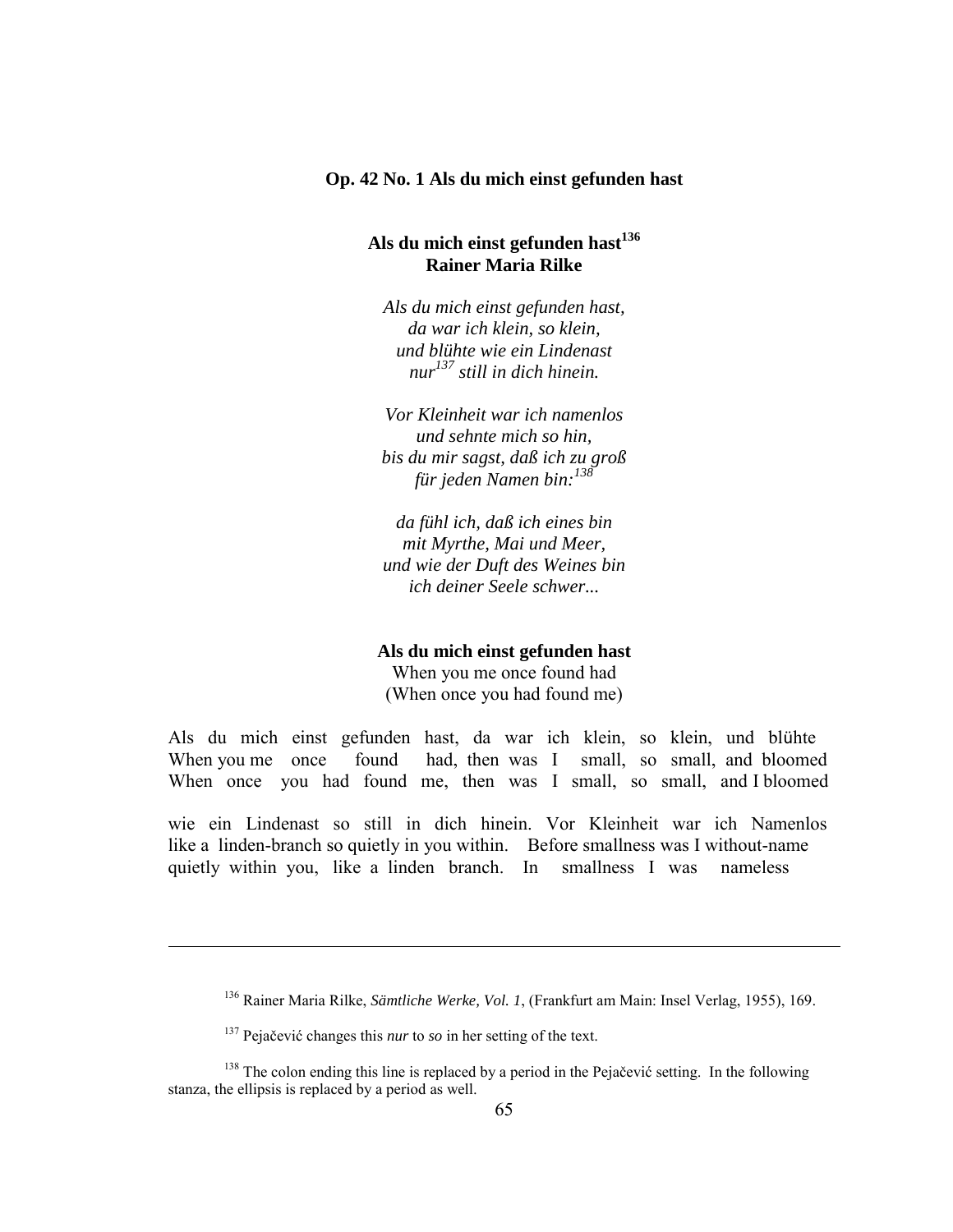und sehnte mich so hin, bis du mir sagst, daß ich zu groß für jeden and longed me so along, until you to-me said, that I too great for any and in great longing, until you said to me that I was too great for any

Namen bin. Da fühl' ich, daß ich eines bin mit Myrthe, Mai und Meer name am. Since feel I, that I one am with myrtle, May, and sea name. Since then I feel that I am one with myrtle, May, and the sea,

und wie der Duft des Weines bin ich deiner Seele schwer. and like the scent of wine am I of-your soul heavy. and like the scent of wine, I am heavy of your soul.

## **Op. 42 No. 2 Viel Fähren sind auf den Flüssen**

# **Viel Fähren sind auf den Flüssen***<sup>139</sup>* **Rainer Maria Rilke**

*Viel Fähren sind auf den Flüssen, und eine bringt sicher ihn; aber ich kann nicht küssen, so wird er vorüberziehn. -*

*Draußen war Mai.*

*Auf unserer alten Kommode brannten der Kerzen zwei; die Mutter sprach mit dem Tode, da brach ihr die Stimme entzwei.*

*Und wie ich klein in der Stille stand, reichte ich nicht in das fremde Land, das meine Mutter bange erkannt, ragte nur bis zum Bettesrand, fand allein ihre blasse Hand, von der ich Segen bekam.*

<sup>139</sup> Rainer Maria Rilke, *Sämtliche Werke, Vol. 1*, (Frankfurt am Main: Insel Verlag, 1955), 169-70.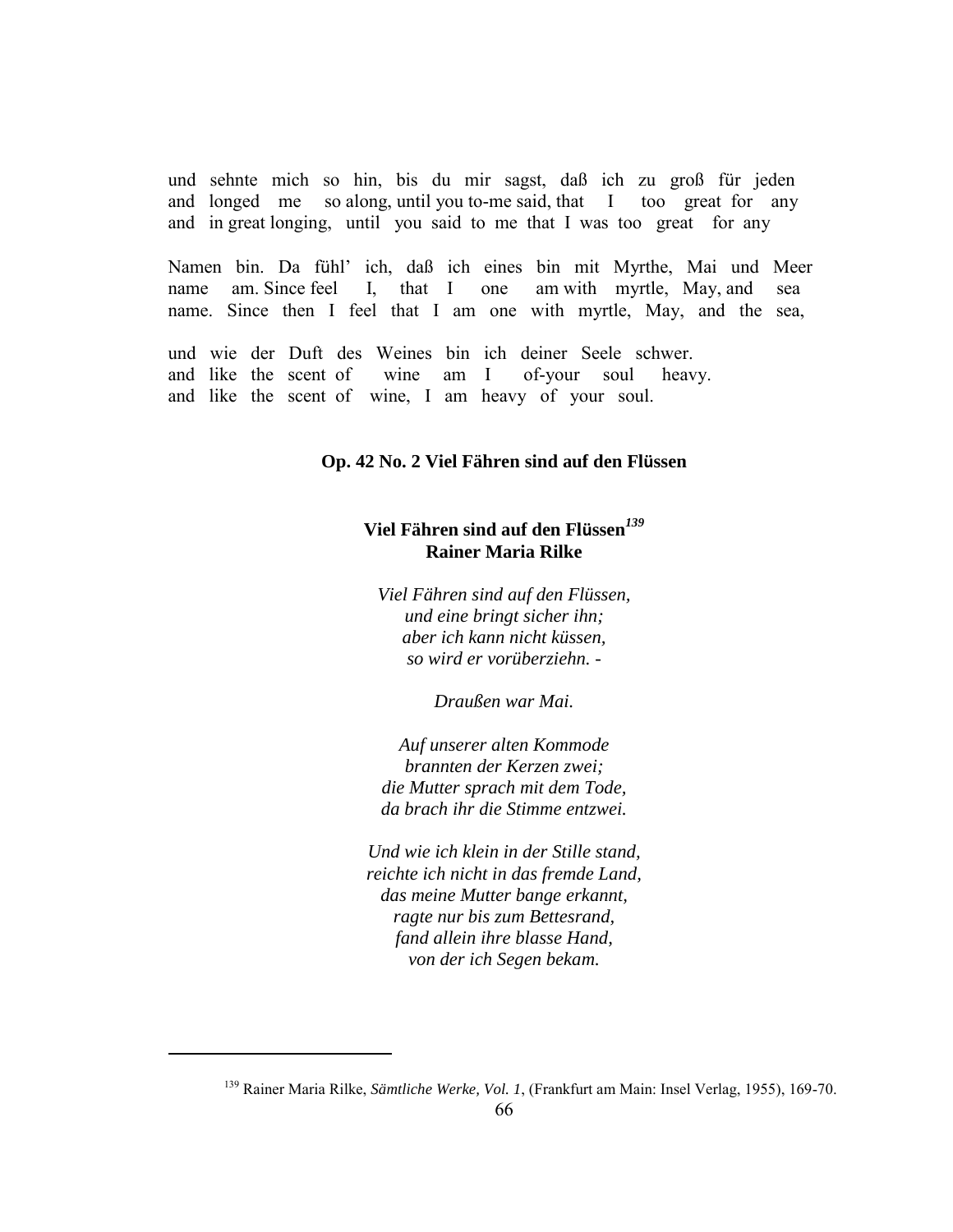*Aber der Vater, von Wahnsinn wund, riß mich hoch an der Mutter Mund, der mir den Segen nahm.*

#### **Viel Fähren sind auf den Flüssen**

Many ferries are on the rivers

Viel Fähren sind auf den Flüssen, und eine bringt sicher ihn; aber ich kann Many ferries are on the rivers, and one brings certainly him; but I can Many ferries are on the rivers, and one is surely bringing him; but I cannot

nicht küssen, so wird er vorüberziehn. Draussen war Mai. Auf unserer alten not kiss, so will he pass-by. Outside was May. Upon our old kiss him, he will pass by. Outside it was May. Upon our old

Kommode brannten der Kerzen zwei; die Mutter sprach mit dem Tode, da dresser burned of-the candles two; the mother spoke with the Death, as dresser burned two candles; Mother spoke with death and

brach ihr die Stimme entzwei. Und wie ich klein in der Stille stand, reichte broke her the voice in-two. And how I small in the silence stood, reached her voice broke into pieces. And how I stood, small, in the silence, I

ich nicht in das fremde Land, das meine Mutter bange erkannt, ragte nur I not in the distant land, that my mother anxiously perceived, sticking only could not reach the foreign land that my mother anxiously perceived, sticking only

bis zum Bettesrand, fand allein ihre blasse Hand, von der ich Segen bekam. up to bed-edge, took only her pale hand, from which I blessing received. to the edge of the bed, I but took her pale hand from which I received a blessing.

aber der Vater, von Wahnsinn wund riß mich hoch an der Mutter Mund, But the father, from madness wounded dragged me up to the mother's mouth, But Father, mad with grief, dragged me up to my mother's mouth,

der mir den Segen nahm. that of-me the blessing took. which took the blessing from me.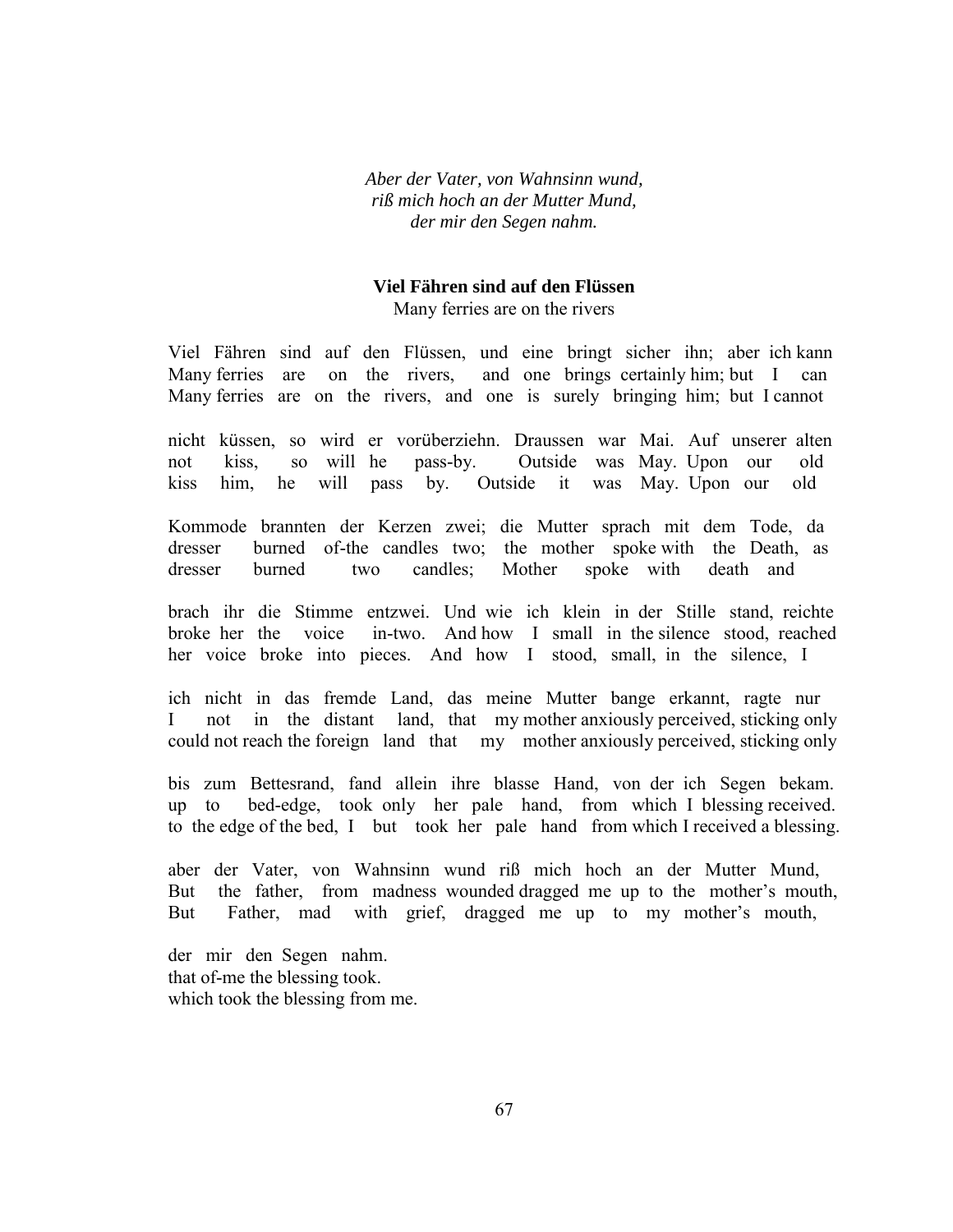**Op. 42 No. 3 Ich bin eine Waise** 

# **Ich bin eine Waise<sup>140</sup> Rainer Maria Rilke**

*Ich bin eine Waise. Nie hat jemand um meinetwillen<sup>141</sup> die Geschichten berichtet, die die Kinder bestärken und stillen.*

*Wo kommt mir das plötzlich her? Wer hat es mir zugetragen? Für ihn weiß ich alle Sagen und was man erzählt am Meer.*

# **Ich bin eine Waise** I am an orphan

Ich bin eine Waise. Nie hat jemand um meinerwillen die Geschichten I am an orphan. Never has someone for my-sake the stories I am an orphan. Never has someone, for my sake, told those

berichtet die die Kinder bestärken und stillen. Wo kommt mir das plötzlich reported that the children strengthen and calm. Where comes to-me that suddenly stories that strengthen and calm children. From where did this suddenly come

her? Wer hat es mir zugetragen? Für ihn weiß ich alle Sagen und was from? Who has it to-me carried? For him know I all legends and what to me? Who has brought this upon me? For him I know all the legends and what

man erzählt am Meer. they tell by-the sea. they tell by the sea.

<sup>140</sup> Rainer Maria Rilke, *Sämtliche Werke, Vol. 1*, (Frankfurt am Main: Insel Verlag, 1955), 170.

<sup>141</sup> Printed as *meinerwillen* in the Pejačević song publications.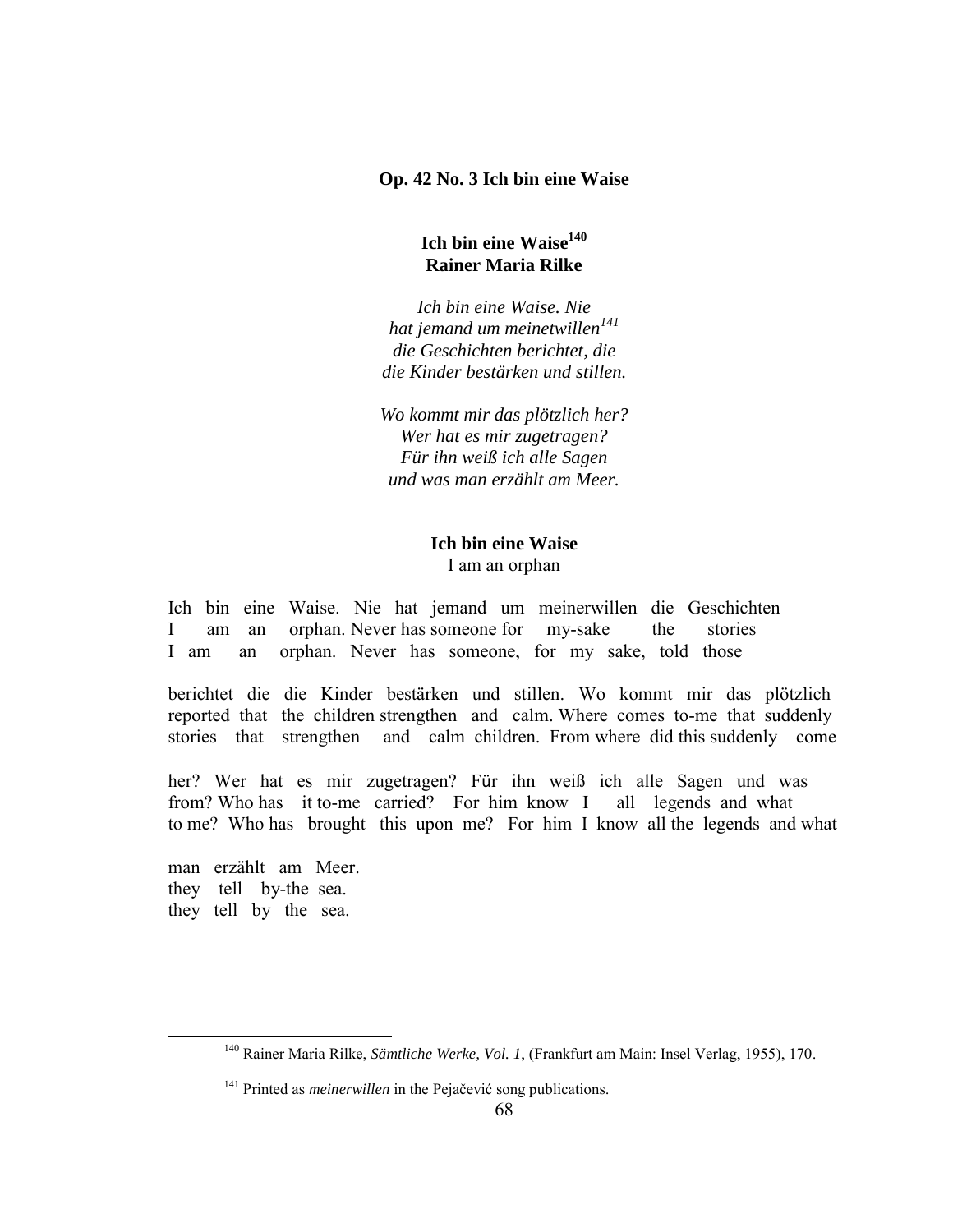# **Op. 42 No. 4 Ich war ein Kind und träumte viel**

# **Ich war ein Kind und träumte viel<sup>142</sup> Rainer Maria Rilke**

*Ich war ein Kind und träumte viel und hatte noch nicht Mai; da trug ein Mann sein Saitenspiel an unserm Hof vorbei. Da hab ich bange aufgeschaut: "O Mutter lass mich frei..."<sup>143</sup> Bei seiner Laute erstem Laut brach etwas mir entzwei.*

*Ich wußte, eh sein Sang begann: Es wird mein Leben sein. Sing nicht, sing nicht, du fremder Mann: Es wird mein Leben sein.*

*Du singst mein Glück und meine Müh, mein Leid singst du und dann: mein Schicksal singst du viel zu früh, so daß ich, wie ich blüh und blüh, es nie mehr leben kann.*

*Er sang. Und dann verklang sein Schritt, er mußte weiterziehn; und sang mein Leid, das ich nie litt, und sang mein Glück, das mir entglitt, und nahm mich mit, und nahm mich mit – und keiner weiß wohin... <sup>144</sup>*

<sup>142</sup> Rainer Maria Rilke, *Sämtliche Werke, Vol. 1*, (Frankfurt am Main: Insel Verlag, 1955), 170-1.

<sup>&</sup>lt;sup>143</sup> Pejačević replaces this ellipsis with an exclamation mark in her setting of the text.

<sup>&</sup>lt;sup>144</sup> In this stanza, there are four differences in punctuation between the original text and Pejačević's setting. The composer removes the dashes after *Schritt* and *mit*, well as the comma after *Glück*. Also, the final ellipsis is replaced with a period.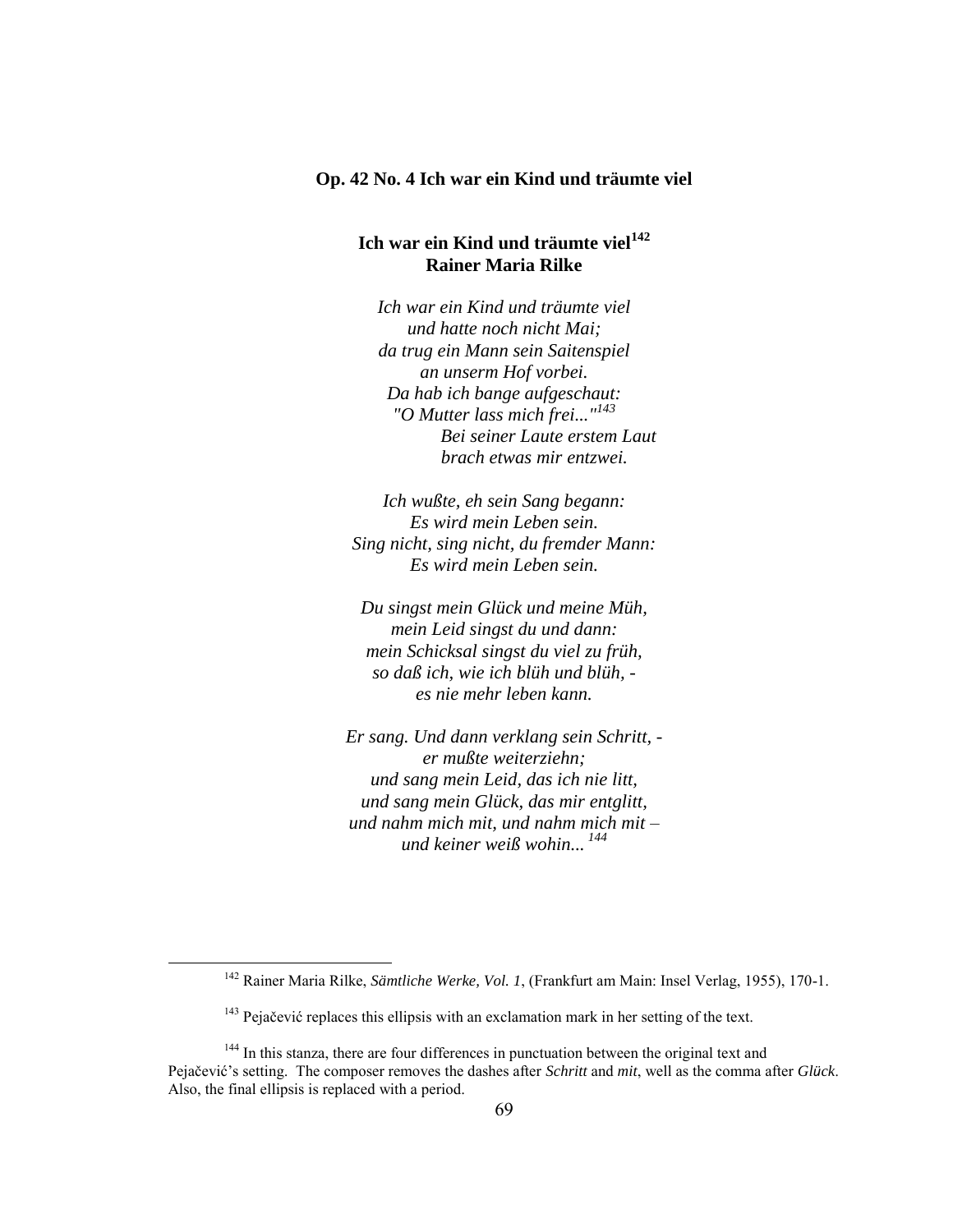#### **Ich war ein Kind und träumte viel** I was a child and dreamed a lot

Ich war ein Kind und träumte viel und hatte noch nicht Mai; da trug ein I was a child and dreamed much and had yet not May; when carried a I was a child who dreamed a lot and had not yet known May; when a man

Mann sein Saitenspiel an unserm Hof vorbei. Da hab ich bange aufgeschaut: man his lyre to our yard past. There have I anxiously looked-up: carried his lyre past our yard. I anxiously glanced over there:

"O Mutter lass mich frei!" Bei seiner Laute erstem Laut brach etwas mir "Oh mother leave me free!" By of-his lute the-first sound broke something in-me "Oh mother, let me go!" With the first sounds of his lute something within me broke

entzwei. Ich wusste eh sein Sang began: Es wird mein Leben sein. Sing in-two. I knew 'ere his song began: It will my life be. Sing in two. I knew, 'ere his song began: It will be my life. Sing

nicht, sing nicht du fremder Mann: es wird mein Leben sein. Du singst not, sing not you foreign man: it will my life be. You sing not, sing not, you strange man: it will be my life. You sing

mein Glück und meine Müh, mein Leid singst du und dann: mein Schicksal my happiness and my toil, my sorrow sing you and then: my fate my happiness and my toil, you sing my sorrow and then: you sing my

singst du viel zu früh, so daß ich, wie ich blüh' und blüh', es niemehr sing you much too early, so that I, as I bloom and bloom, it no-more fate much too early, so that I, even as I bloom and flourish, cannot live

leben kann. Er sang. Und dann verklang sein Schritt, er musste weiter live can. He sang. And then faded-away his steps, he had-to further anymore. He sang. And then his steps faded away, he had to depart

ziehn; und sang mein Leid, das ich nie litt, und sang mein Glück das mir retreat; and sang my sorrow, that I never suffered, and sang my happiness that from-me and he sang my sorrow that I never suffered, and he sang my happiness that slipped

entglitt, und nahm mich mit, und nahm mich mit, und keiner weiß wohin. slipped, and took me with, and took me with, and no-one knows where-to. away from me, and took me with him, and took me with him, and nobody knows where.)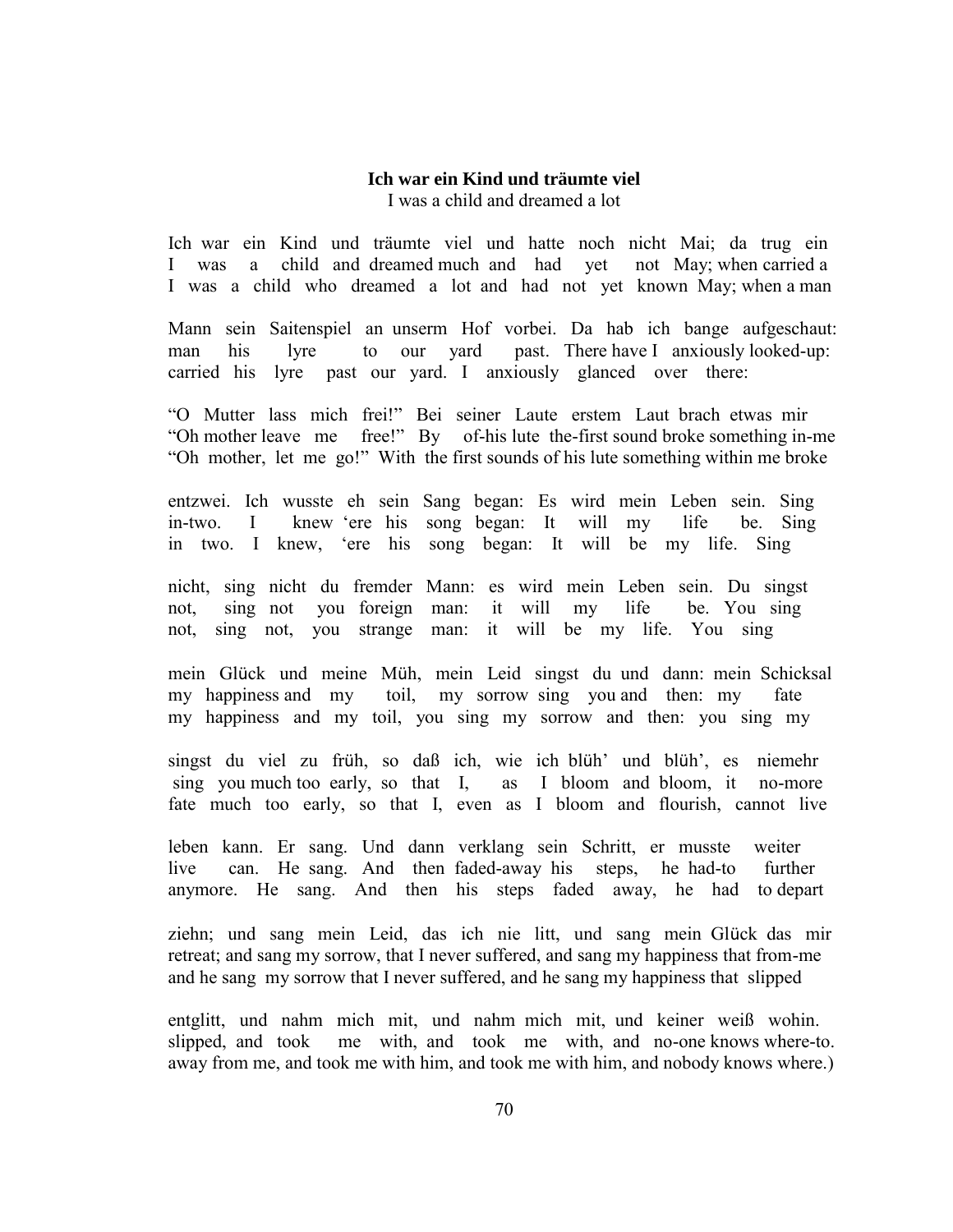After setting Rilke's *Liebeslied*, Pejaćević immediately returned to the work of this poet for her next vocal composition, the Op. 42 *Mädchengestalten* (Maiden Forms). Based on correspondence between Dora Pejačević and her friend Sidonie Nádherný, it is not surprising that the composer's work with Rilke's text might extend beyond her setting of his *Liebeslied*. Sidonie Nádherný was often trying to encourage collaboration between Rilke and Pejačević. She would often mention the composer to Rilke in her letters to the poet. For example, in a letter dated September 1914, Sidonie Nádherný tells Rilke how much she is enjoying a trip to Našice, Pejačević's hometown, and encourages the poet to meet the composer. She mentions Pejačević in another letter to the poet one month later, writing about her experience listening to the composer improvise for an hour at the piano, mentioning that this event allowed her to temporarily forget the ongoing World War.<sup>145</sup>

This type of communication eventually led to a direct connection between Pejačević and Rilke. In addition to her work with Rilke's *Mädchengestalten*, Pejačević was waiting on the poet to suggest an opera libretto to her. Unfortunately, this larger work never came to fruition.<sup>146</sup> The *Mädchengestalten* are Pejačević's only true song cycle. In addition to using the word *Liederzyklus* in the title of the opus, the composer did not title the individual songs. On the manuscripts, a large number appears in place of a title, as if to suggest that any individual song should not be viewed apart from its role within the larger opus.

<sup>145</sup> Koraljka Kos, "Dora Pejačević und Rainer Maria- Rilke." *International Review of the Aesthetics and Sociology of Music* 43, no. 1 (June 2012): 8.

 $146$  Ibid., 3.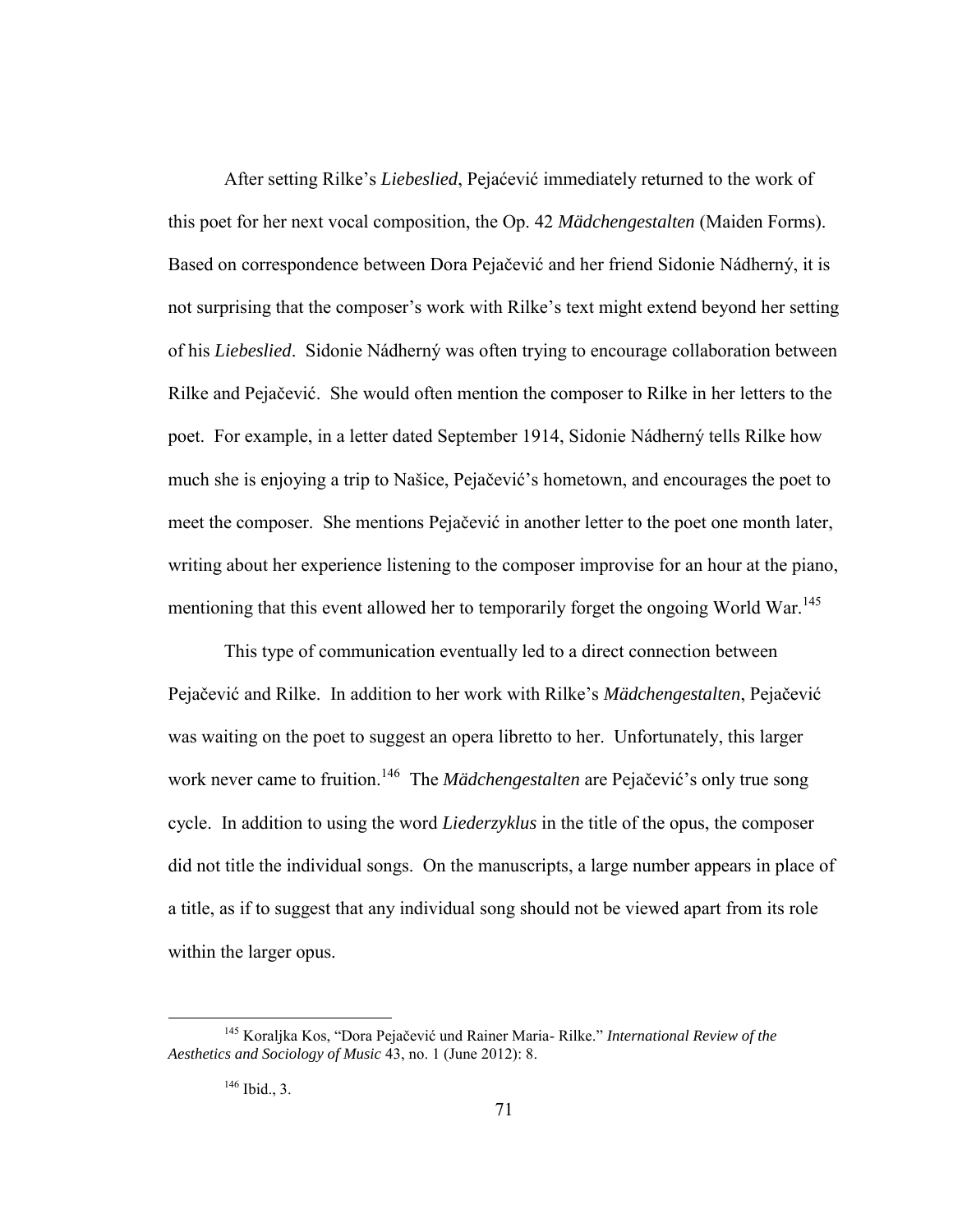## **Op. 46 An eine Falte**

# **An eine Falte<sup>147</sup> Karl Kraus**

*Wie Gottes Athem seine Fluren fächelt, so wird es leicht und licht in diesem klaren Angesicht. Es hat die Erde gern und schwebt ihr fern und liebt und lächelt.*

*Und Gottes Finger bildete den Bug vom Ebenbilde. Es zieht so milde hin über alles Leid, und es verzeiht der edle Zug.*

*In dich, o unvergeßlich feine Falte, betend versanken meine Gedanken. Daß diese letzte Spur seiner Natur mir Gott erhalte!*

**An eine Falte**

To a wrinkle

Wie Gottes Athem seine Fluren fächelt, so wird es leicht und licht in diesem Like God's breath his fields refreshes, so will-turn it easily and lightly in this Just as God's breath fans his plains, so will it refresh, with ease and gentleness, your

klaren Angesicht. Es hat die Erde gern und schwebt ihr fern und liebt und clear face. It has the Earth gladly and floats it away and loves and clear face. It is fond of the Earth and soars far above her, and loves,

 $147$  Ibid., 130-1.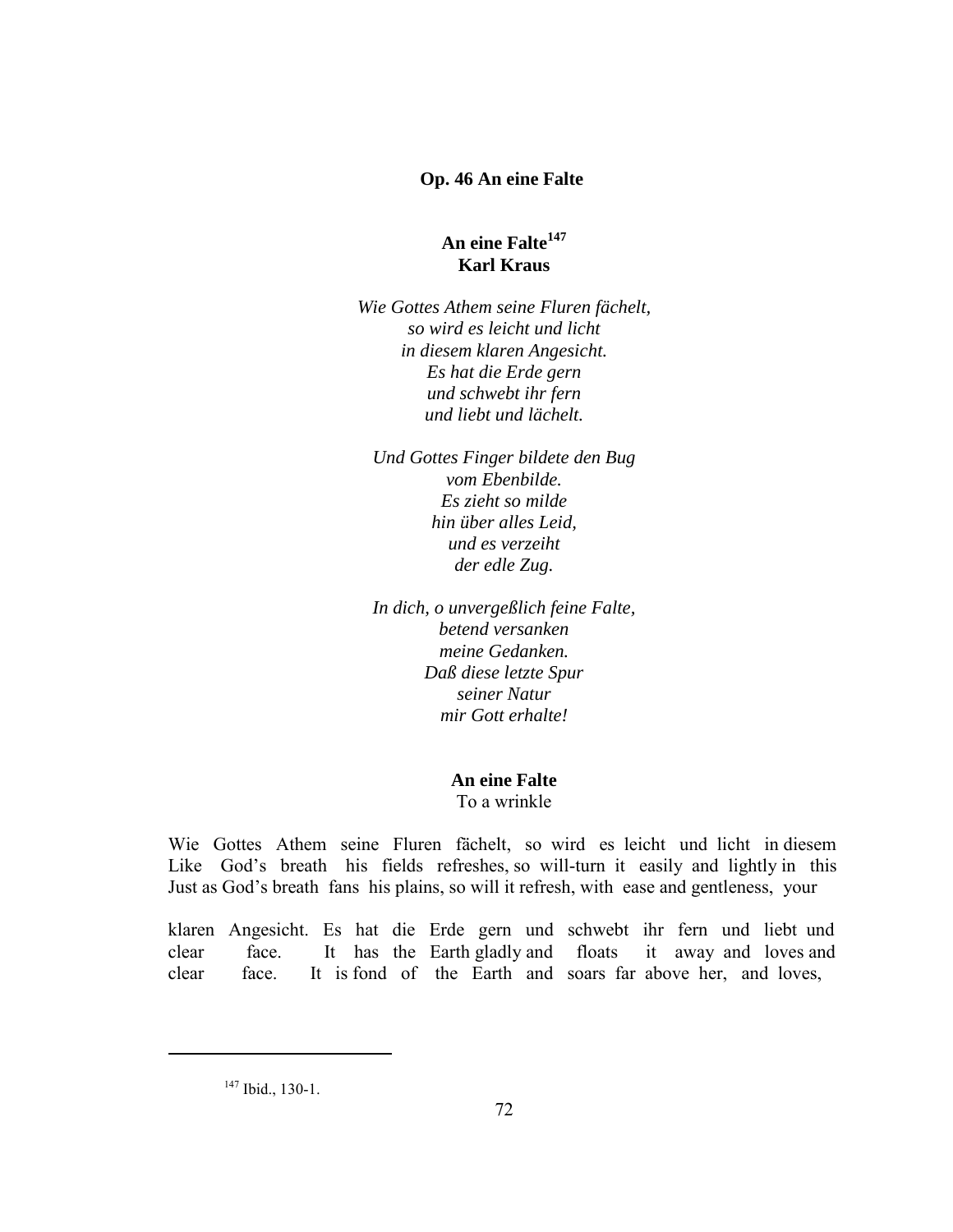lächelt. Und Gottes Finger bildete den Bug vom Ebenbilde. Es zieht so smiles. And God's finger made the fold from-the likeness. It extends so and smiles. And God's finger formed the fold from His likeness. It passes

milde hin über alles Leid, und es verzieht der edle Zug. In dich, o mild over all sorrow, and it distorts the noble trait. In you, oh so gently over all sorrow, and it distorts noble traits. In you, oh

unvergeßlich feine Falte, betend versanken meine Gedanken. Daß diese unforgettable fine wrinkle, praying are-absorbed my thoughts. That this unforgettable fine wrinkle, my prayerful thoughts are absorbed. That this

letzte Spur seiner Natur mir Gott erhalte! last trace His nature to-me God preserve. last trace of His nature may remain mine.

 $\overline{a}$ 

*An eine Falte* is the second of two texts by Karl Kraus that Dora Pejačević chose to set. Like *Verwandlung*, it once again connects the three figures often associated with the castle in Janovice, namely Kraus, Pejačević, and the Baroness Sidonie Nádherný. Also like *Verwandlung*, this text is one of the poems that Karl Kraus wrote specifically to Sidonie Nádherný, whom he often referred to as his "Sidi."<sup>148</sup> Just as she is the dedicatee of the poem, Sidonie Nádherný is also the dedicatee of the Pejačević composition.

 The final English translation of the text used in this document was produced with the influence of an already existing translation.<sup>149</sup> Since Kraus' use of the German language can complicate tranlastion, the reader is encouraged to consult this publication as well. Max Knight, a translator of much of Kraus' work notes that, "to a greater extent than is customary in German, one finite verb in Kraus can resolve several phrases; the

<sup>148</sup> Karl Kraus, *In These Great Times*, Edited by Harry Zohn, (Montreal: Engendra Press, 1976), 22.

 $149$  Ibid., 131 contains this poem as well as an alternate English translation to which this document owes the final three lines of the first stanza,as well as the last line of the poem.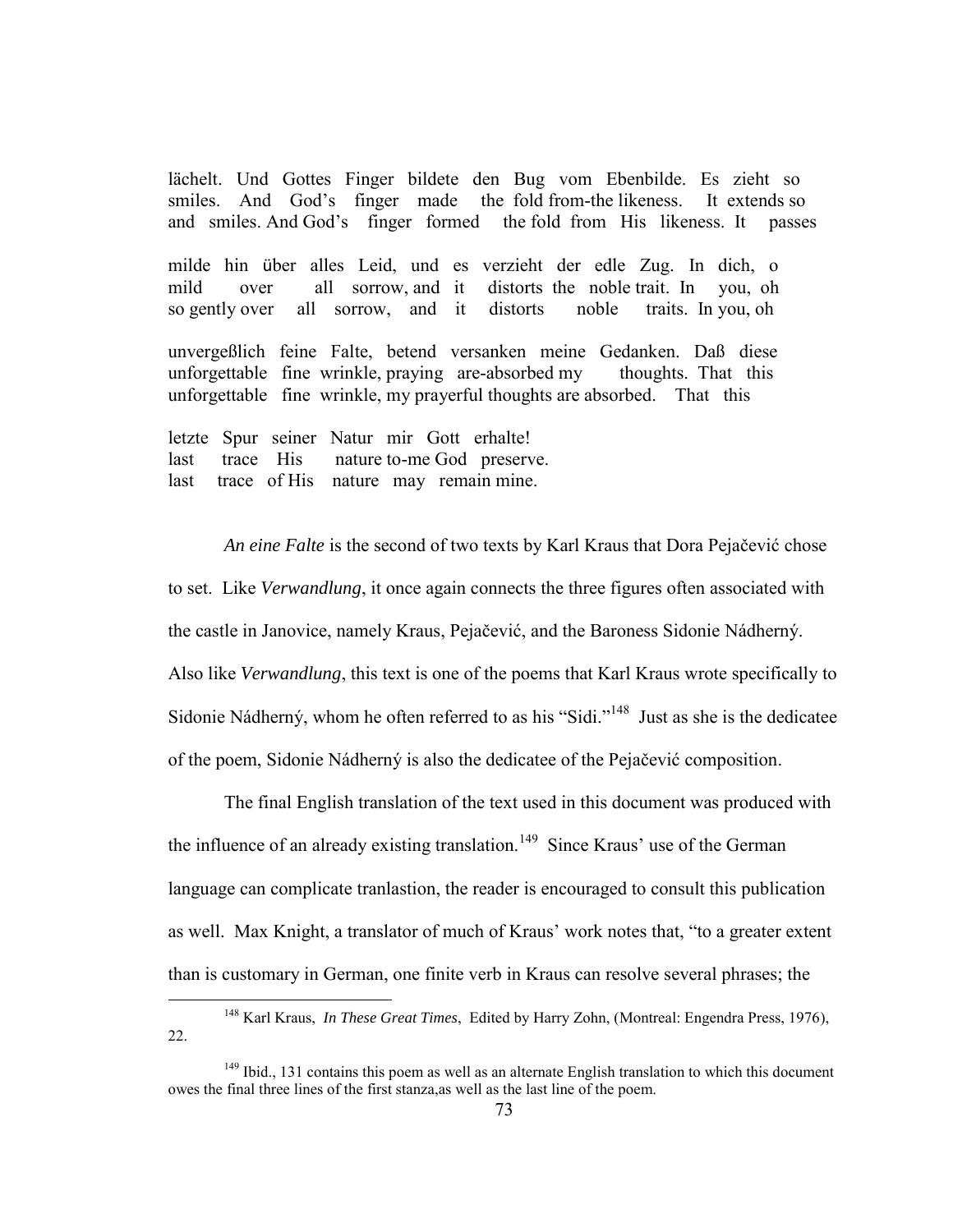links between nouns and pronouns are not always readily apparent; conjunctions are often

dispensed with; and the style is generally elliptical."<sup>150</sup>

## **Op. 52 No. 1 Goldne Sterne, Blaue Glöckchen**

## **Goldne Sterne, Blaue Glöckchen<sup>151</sup>**

*Goldne<sup>152</sup> Sterne, blaue Glöckchen, Wieviel wonnevolle Kelche! Welche Schimmerpracht, ach, welche Samtenen und seidnen Röckchen! Blaue Glöckchen, goldne Sterne, Tausend Blüten e ' ich winken, Weiche Blüten nah und ferne, Nur aus einer sollt' ich trinken? Daß ich das doch nimmer lerne! ... Goldne Sterne ... Blaue Glöckchen ...*

# **Gold'ne Sterne, blaue Glöckchen**

Golden stars, blue little-bells

Gold'ne Sterne, blaue Gl c kchen, wieviel wonnevolle Kelche, welche Golden stars, blue little-bells, how-many blissful chalices, what Golden stars, blue little bells, how many blissful chalices! What

Schimmerpracht, ach! Welche samtenen und seidnen Röckchen! Blaue shimmering-splendor, Ah! What velvety and silken little-skirts! Blue shimmering splendor, ah, what velvety, silken little skirts! Blue

 $150$  Ibid., 15.

<sup>151</sup> Ibid.

<sup>&</sup>lt;sup>152</sup> See the text following the translation for an explanation of the presence of an apostrophe in the song title and its removal from the poem.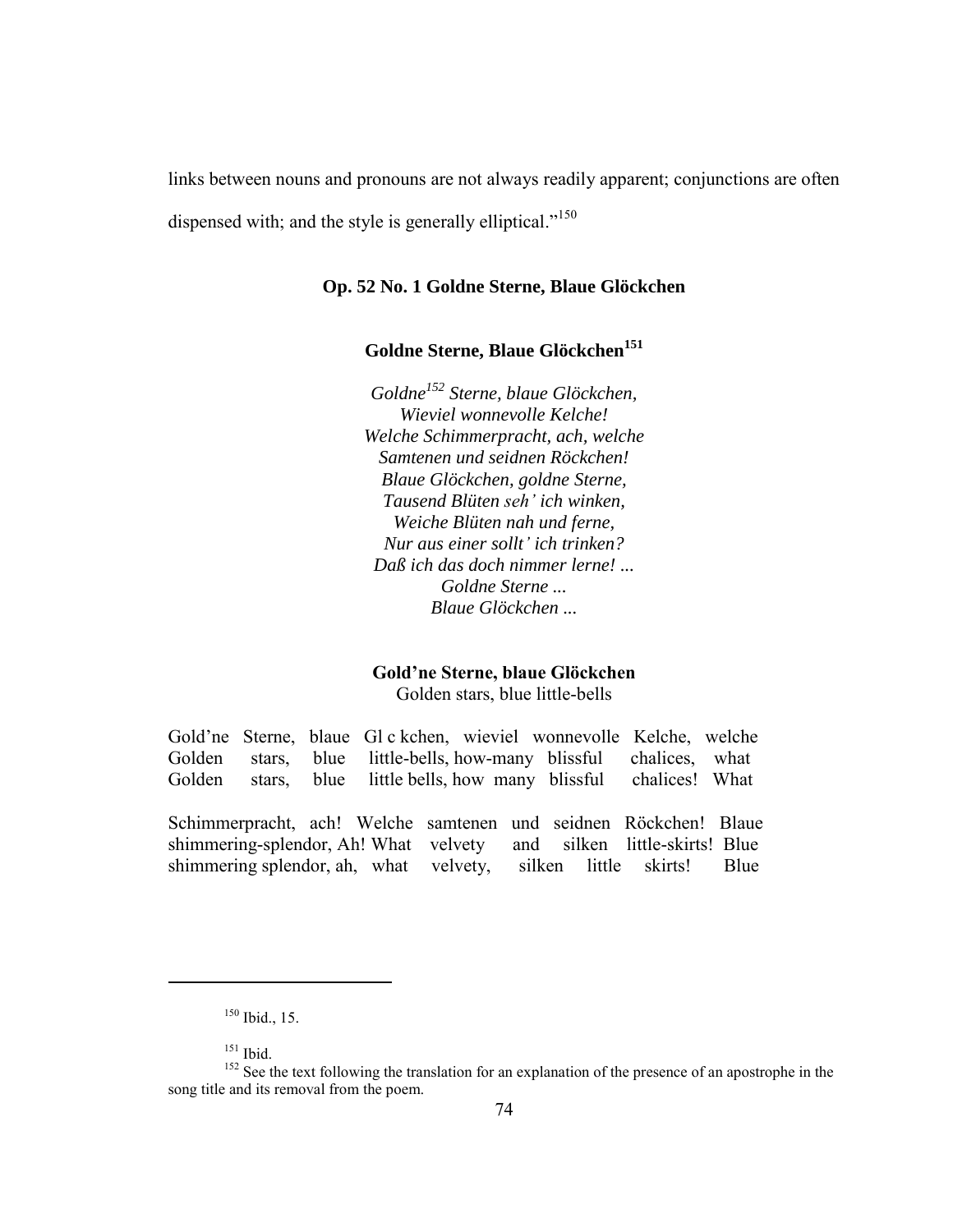Gl c kchen, gold'ne Sterne. Tausend Blüten seh' ich winken, weiche Blüten, little-bells, golden stars. Thousand flowers see I beckoning, soft flowers little bells, golden stars, I see a thousand flowers beckoning, soft flowers

nah und ferne, nur aus einer sollt' ich trinken? daß ich das doch nimmer near and far, only from one should I drink? that I this but never near and far, and I should only drink from one? But may I never

lerne! Gold'ne Sterne, blaue Gl c kchen… learn! Golden stars, blue little-bells… learn this! Golden stars, blue little bells...<sup>153</sup>

#### **Op. 52 No. 2 Schwebe du Schmetterling**

# **Schwebe du Schmetterling<sup>154</sup>**

*Schwebe, du Schmetterling, Schwebe vorbei! Leben ist leichtes Ding, Fühlst du dich frei.<sup>155</sup>*

*Leben ist Windeshauch, Welt ist wie Gras, Säuseln im Haselstrauch, Elfischer Spaß.*

*Rot ist das Heidekraut, Grün ist der Klee, Himmel, so weit er blaut, Ein goldner See.*

<sup>&</sup>lt;sup>153</sup> See the alternate translations by Malcolm Wren, The Lied, Art Song, and Choral Texts Archive, http://www.recmusic.org/lieder/get\_text.html?TextId=30105 (accessed October 12, 2013). His translations of the *Schmetterlingslieder* were not influential to the production of those for this document excepting the translation of *juchhei* as "hurrah" in the second *Schmetterlingslied.*

<sup>154</sup> Karl Henckell, *Mein Lied*, (Berlin: Bard, Marquardt & Co, 1906), 22-3.

<sup>&</sup>lt;sup>155</sup> The Pejačević song publications have an exclamation mark here.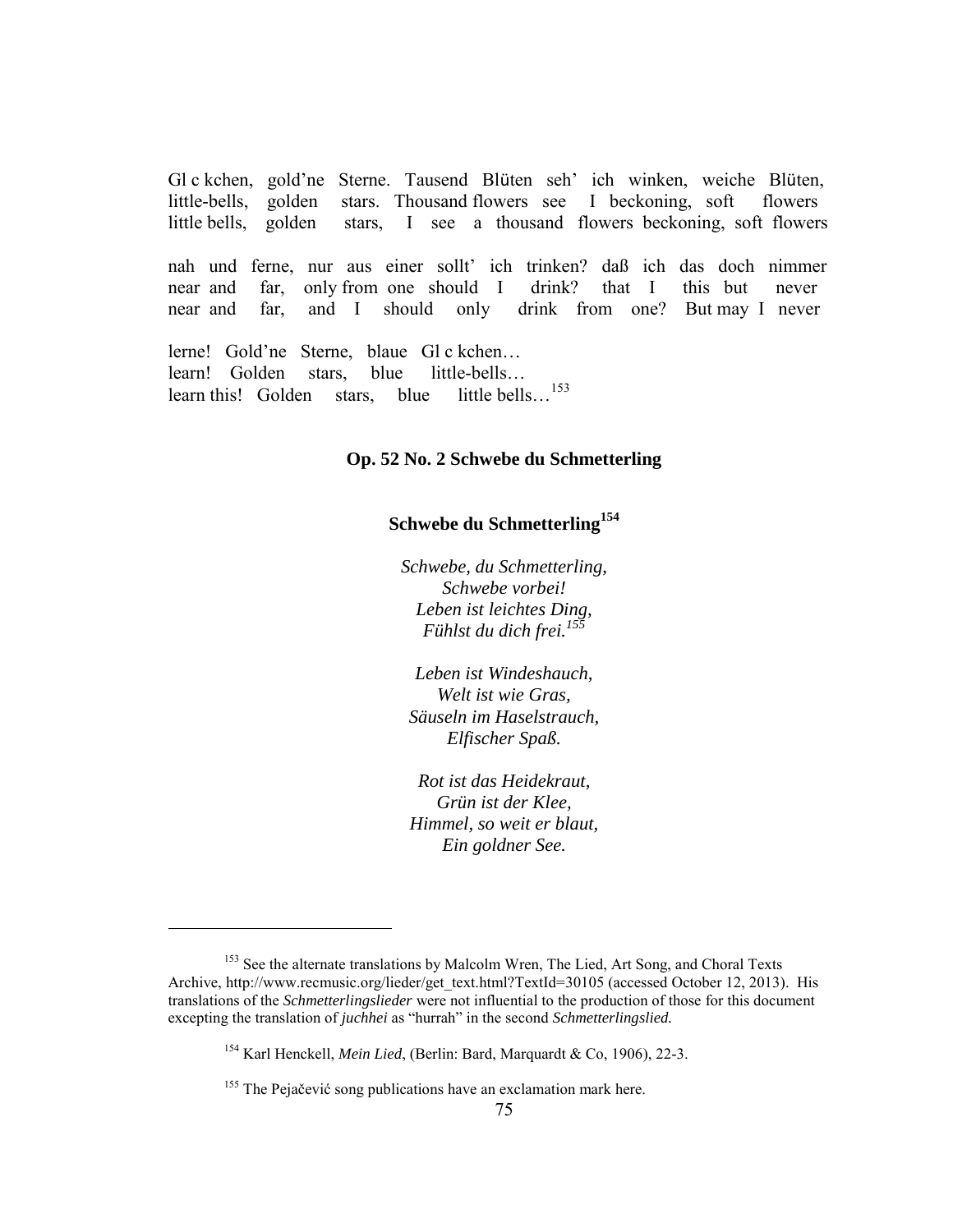*Schwebe, du Schmetterling, Schwebe vorbei!<sup>156</sup> Über die Blumen schwing' Hoch dich, juchhei!*

# **Schwebe du Schmetterling** Float you butterfly

Schwebe du Schmetterling, schwebe vorbei! Leben ist leichtes Ding, fühlst Float you butterfy, float past! Life is easy thing, feel Float, you butterfly, float on by! Life is an easy thing, you

du dich frei! Leben ist Windeshauch, Welt ist wie Gras, Säuseln im you yourself free! Life is breath-of-wind, world is like grass, rustling in should feel free! Life is a breath of wind, the world is like grass, elfish

Haselstrauch elfischer Spass. Rot ist das Heidekraut, grün ist der Klee, hazel-tree elfish merriment. Red is the heather, green is the clover, merriment rustling in the hazel tree. Red is the heather, green is the clover,

Himmel so weit er blaut ein goldner See. Schwebe du Schmetterling, heaven so wide it is-blue a golden lake. Float you butterfly the sky so wide and blue, a golden lake. Float, you butterfly,

schwebe vorbei, über die Blumen schwing hoch dich, juchhei! float past, over the flowers swing high you, hurrah! float on by! Swing high over the flowers, Hurrah!

As mentioned earlier, an "introspective period" arose in the oeuvre of Dora Pejačević concurrent with the start of World War I. These songs, and the texts used in their creation, are noted as an exception to the general tone of pieces from this second portion of her compositional life. The "unpretentious, breezy" texts of these pieces certainly contrast with the the typical introspective texts marked by "free poetic form, language,

<sup>&</sup>lt;sup>156</sup> The Pejačević song publications replace this exclamation mark with a comma.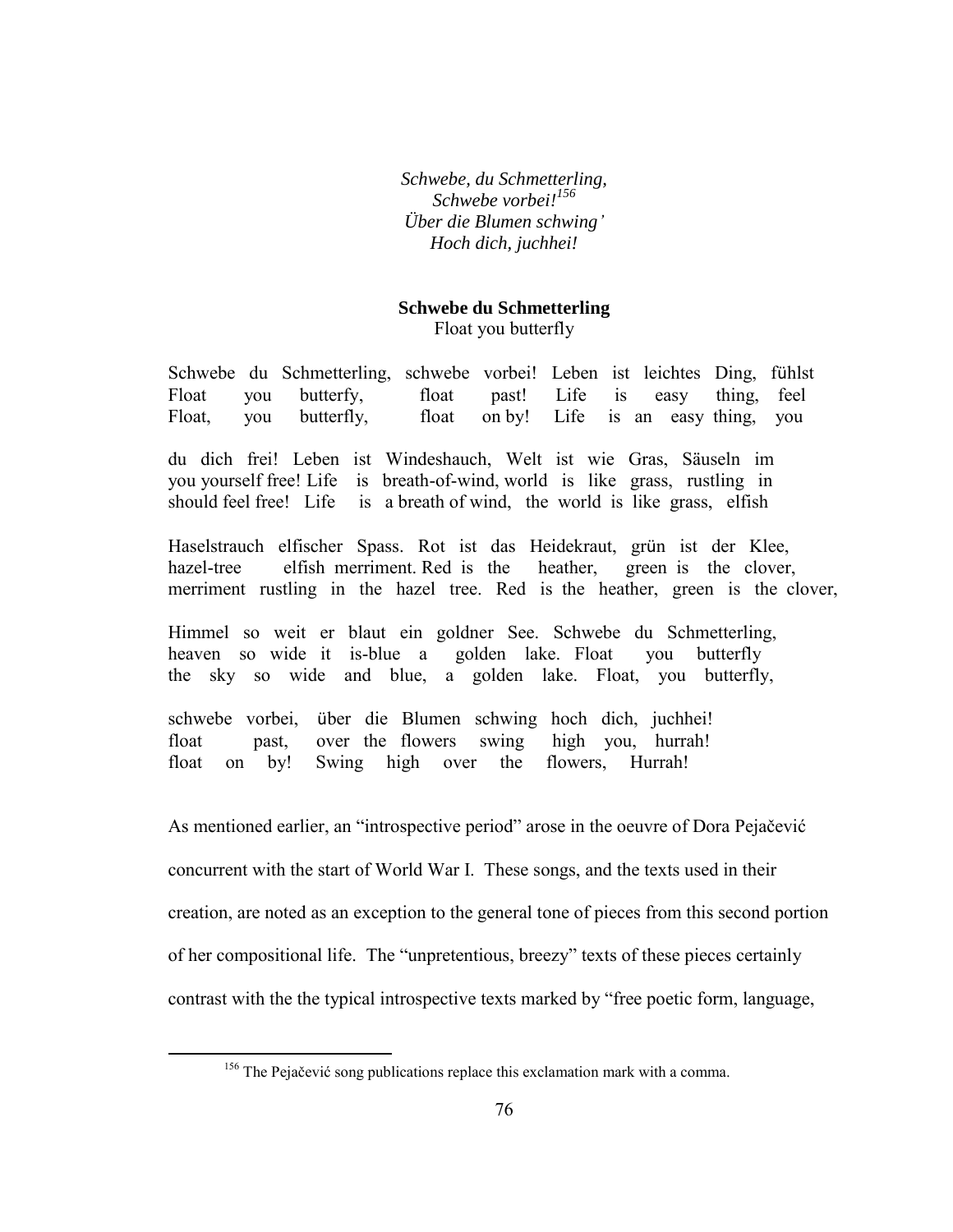[and] symbolism" of the texts from surrounding opuses (texts of Kraus, Rilke, and Nietzsche).<sup>157</sup>

 Just as Pejačević affixed large numbers at the top of the initial pages of the autographs of her Op. 42 *Mädchengestalten*, her only true song cycle, large numbers are also used in a similar manner in these two *Schmetterlingslieder*, clearly indicating that any one *Schmetterlingslied* is just one half of a pair. This type of numbering also shows consideration for the original setting of texts as conceived by Karl Henckell. Just as Rilke's four *Mädchengestalten* are presented in publications of his poetry as a group,<sup>158</sup> the two *Schmetterlingslieder* of Karl Henckell are typically found presented as a pair.<sup>159</sup> In other words, a consistency remains throughout Pejačević's vocal works that when original poetic texts are conceived as a larger unit by their authors, Pejačević respects these groupings and indicates their unity by the use of large Arabic numbers on the initial manuscript pages.

Concerning the first song of this pair, there are an assortment of differences in punctuation between the original text this poem and the text as printed in the Dora Pejačević song publications. The first of these is the addition of an apostrophe to the word *Gold'ne* that does not appear in the original poem. Knowledge that the original title contains *Goldne* is critical when searching for information on the text. Other differences

<sup>&</sup>lt;sup>157</sup> Dora Pejačević, *Dora Pejačević: Songs* (Zagreb: Croatian Music Information Center, 2009), XXXII and XXXV.

<sup>158</sup> Rainer Maria Rilke, *Sämtliche Werke, Vol. 1*, (Frankfurt am Main: Insel Verlag, 1955), 169-71, for example.

<sup>159</sup> Karl Henckell, *Mein Lied*, (Berlin: Bard, Marquardt & Co, 1906), 22.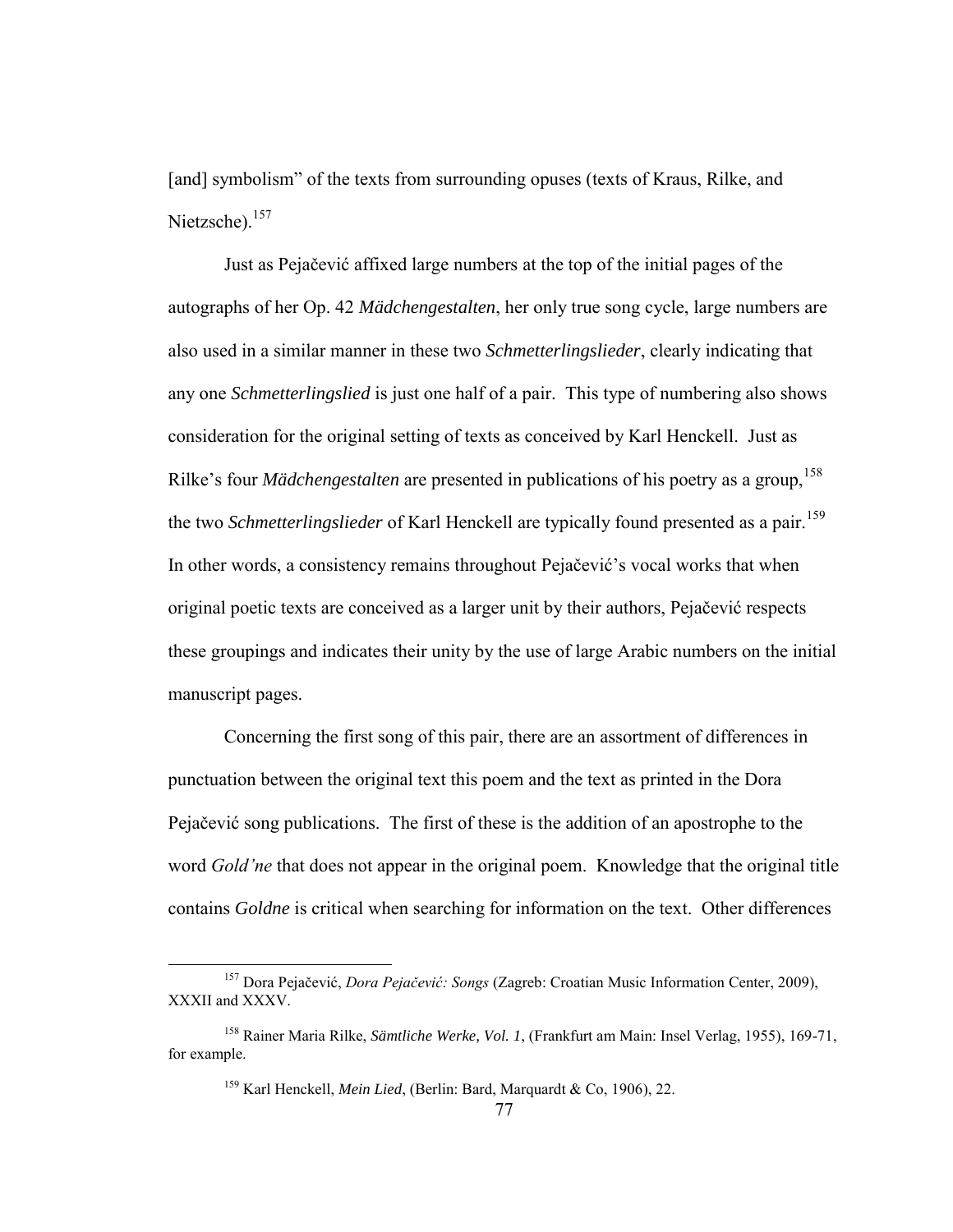in punctuation include: the exclamation mark after *Kelche* in the second line being replaced by a comma, the comma after *Sterne* in the fifth line being replaced by a period, and a comma being substituted for the original question mark after *trinken* in the eighth line. An exclamation mark appears in the song publications that does not appear in the original poem, namely after *ach* in the interior of the third line. Finally, only the final of the three ellipses from the original poem is retained in the song publications.

## **Op. 53 No. 1 Venedig**

# **Venedig<sup>160</sup> Friedrich Nietzsche**

*An der Brücke stand jüngst ich in brauner Nacht. Fernher kam Gesang; goldener Tropfen quoll's über die zitternde Fläche weg. Gondeln, Lichter, Musik trunken schwamm's in die Dämmrung hinaus ...*

> *Meine Seele, ein Saitenspiel, sang sich, unsichtbar berührt, heimlich ein Gondellied dazu, zitternd vor bunter Seligkeit. - Hörte jemand ihr zu?*

<sup>160</sup> Friedrich W Nietzsche, and James Luchte, *The Peacock and the Buffalo: The Poetry of Nietzsche*, (London: Continuum, 2010), 126. Many alternate translations of the Nietzsche texts used in Pejačević's Op. 53 can be found. This source, containing all three texts with English translations, is recommended. It was consulted after the translations for this document were produced.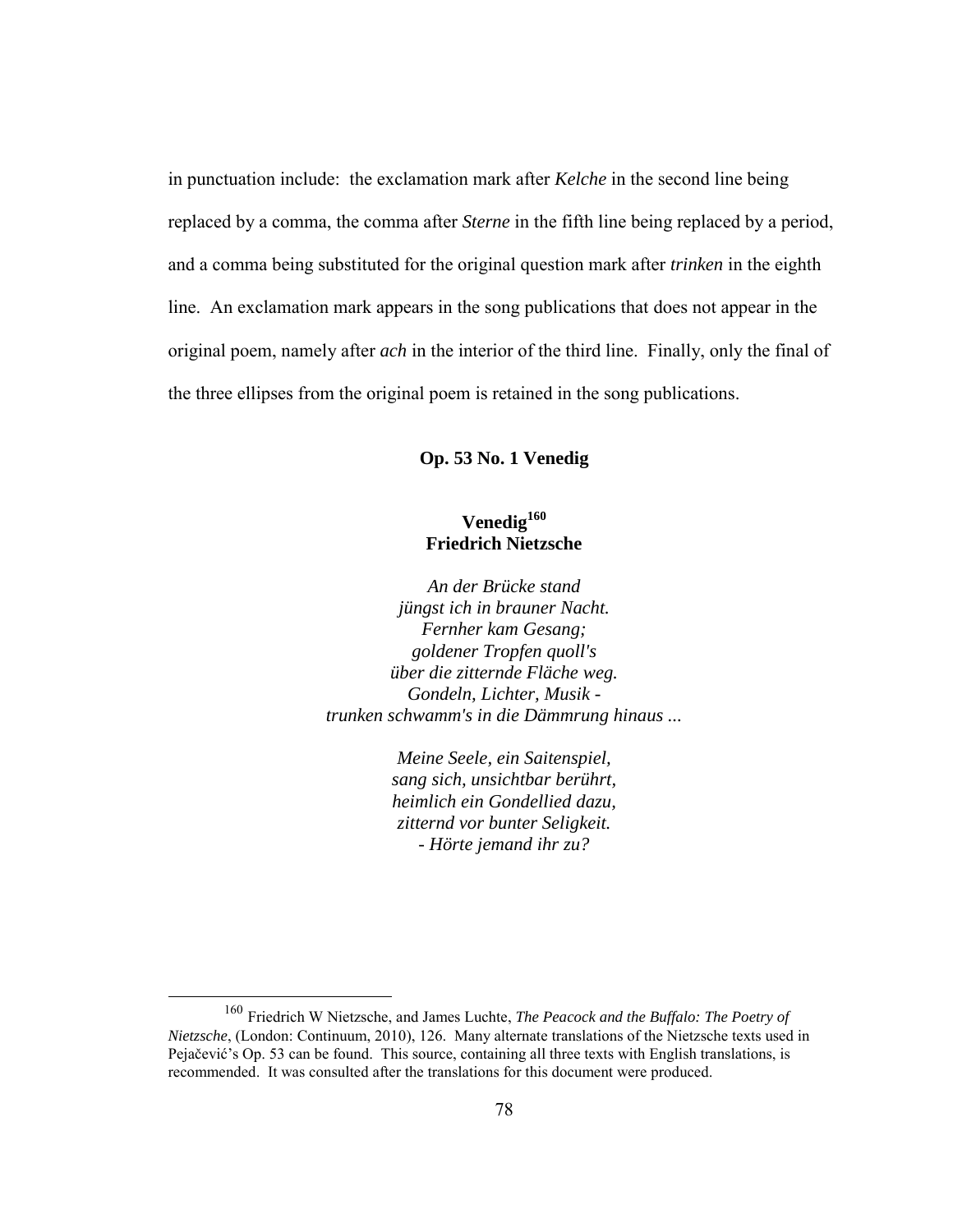#### **Venedig** Venice

An der Brücke stand jüngst ich in brauner Nacht. Fern her kam Gesang; On the bridge stood recently I in brown night. From afar came singing; Recently, I stood on the bridge in the brown night. Singing came from afar;

goldener Tropfen quoll's über die zitternde Fläche weg. Gondeln, Lichter, golden droplets gushed-it over the trembling expanse away. Gondolas, lights golden droplets welled across the trembling expanse. Gondolas, lights,

Musik - trunken schwamm's in die Däm'rung hinaus… Meine Seele, ein music – intoxicated floated-it into the twilight beyond… My soul, a music – intoxicatedly floated out into the twilight… My soul, a

Saitenspiel, sang sich, unsichtbar berührt, heimlich ein Gondellied dazu, stringed-instrument, sang to-itself, invisibly touched, secretly a gondola-song thereto, stringed instrument, secretly sang itself a barcarolle thereto, touched invisibly,

zitternd vor bunter Seligkeit. Hörte jemand ihr zu? trembling with colorful bliss. Listened someone it? trembling with colorful bliss. Did anyone hear it?

 $\overline{a}$ 

## **Op. 53 No. 2 Vereinsamt**

# **Vereinsamt<sup>161</sup> Friedrich Nietzsche**

*Die Krähen schrein Und ziehen schwirren Flugs zur Stadt: Bald wird es schnei'n - Wohl dem, der jetzt noch Heimat hat!*

*Nun stehst du starr, Schaust rückwärts, ach! wie lange schon! Was bist du, Narr, Vor Winters in die Welt entflohn?*

<sup>161</sup> Friedrich W Nietzsche, and James Luchte, *The Peacock and the Buffalo: The Poetry of Nietzsche*, (London: Continuum, 2010), 100.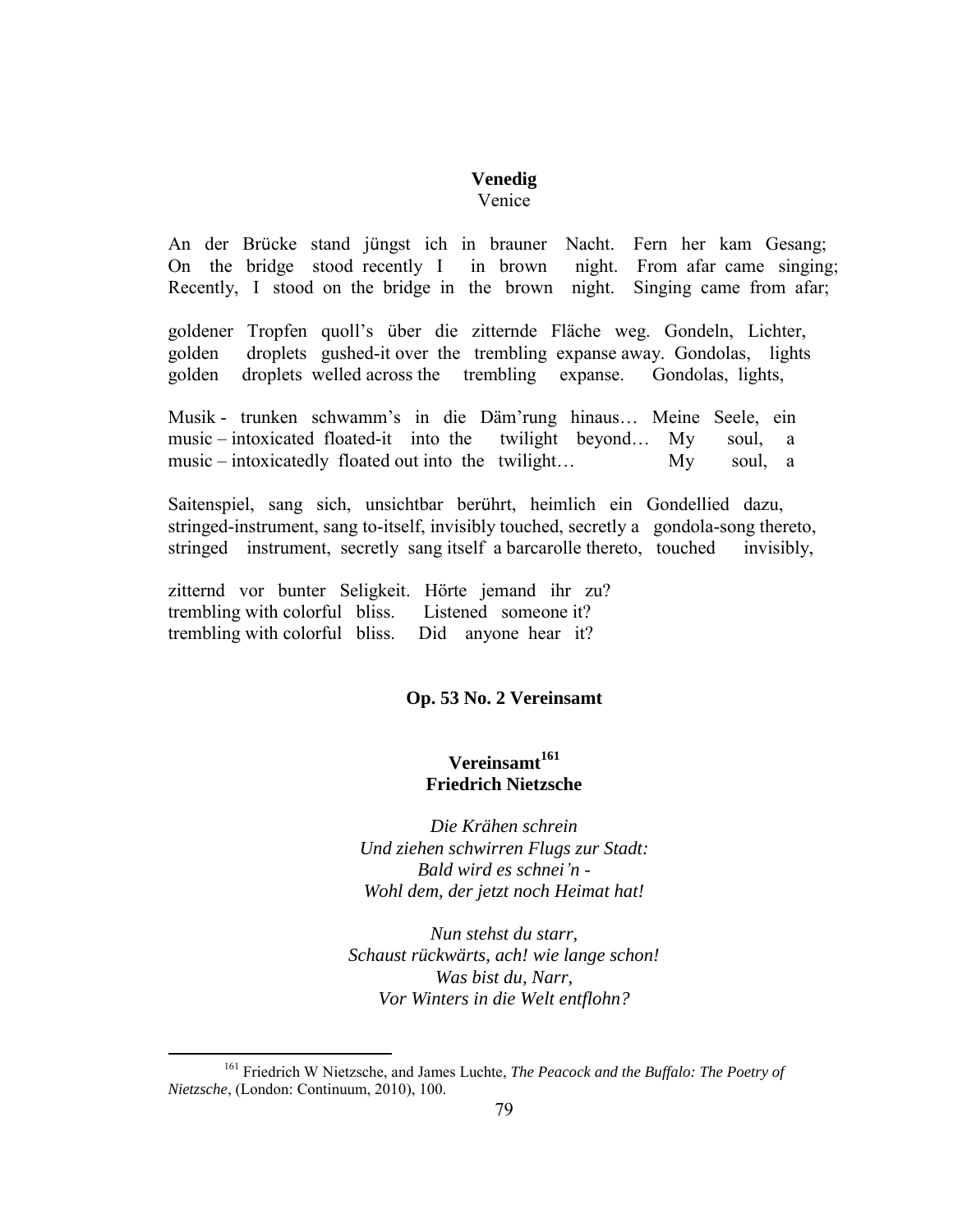*Die Welt - ein Tor Zu tausend Wüsten stumm und kalt! Wer das verlor, Was du verlorst, macht nirgends halt.*

*Nun stehst du bleich, Zur Winterwanderschaft verflucht, Dem Rauche gleich, Der stets nach kältern Himmeln sucht.*

*Flieg, Vogel, schnarr' Dein Lied im Wüstenvogelton! Versteck', du Narr, Dein blutend Herz in Eis und Hohn!*

*Die Krähen schrein Und ziehen schwirren Flugs zur Stadt: Bald wird es schnein, Weh dem, der keine Heimat hat!*

#### **Vereinsamt** Isolated

Die Krähen schrei'n und ziehen schwirren Flugs zur Stadt, bald wird es The crows shriek and pull the- whirring swarm towards-the city, soon will it The crows shriek and head in a whirring swarm to the city, soon it will

schnei'n wohl dem, der jetzt noch Heimat hat! Nun stehst du starr, schaust snow surely upon-him, who now yet homeland has! Now stand you rigidly, look-you surely snow upon him who still has a homeland! Now you stand rigidly, looking

rückwärts ach! Wie lange schon! Was bist du Narr vor Winters in die backwards ah! How long already! What are you fool of Winter into the backwards. Ah! How long already! What are you, a fool, fleeing into the world

Welt entflohn? Die Welt ein Thor zu tausend Wüsten stumm und kalt! world fled? The world a gateway to thousand deserts still and cold! away from winter? The world – a gateway to a thousand wastelands still and cold!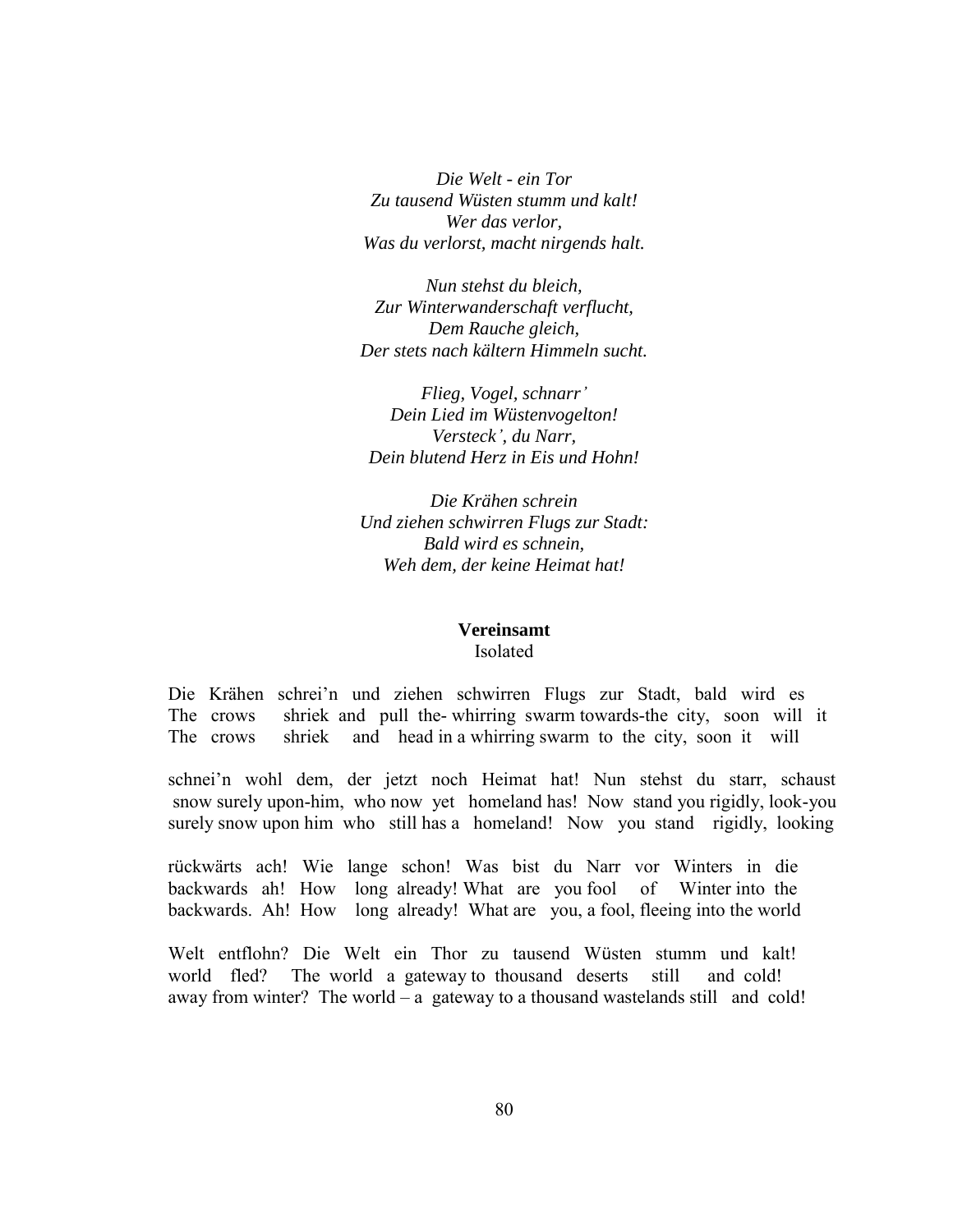Wer das verlor, was du verlorst, macht niergends Halt. Nun stehst du Who that lost, what you lost, makes nowhere stop. Now stand you He who has lost what you have lost stops nowhere. Now you stand

bleich, zur Winterwanderschaft verflucht, dem Rauche gleich, der stets nach pale, to winter-wandering cursed, the smoke similar, it constantly upon pale, cursed to winter wandering, like smoke, constantly searching

kältern Himmeln sucht. Flieg, Vogel, schnarr dein Lied im Wüstenvogelton! colder skies searches. Fly, bird, rasp your song in wild-bird-sound! for colder skies. Fly, bird, rasp your song like that of a wild bird!

Versteck', du Narr, dein blutend Herz in Eis und Hohn! Die Krähen Hide, you fool, your bleeding heart in ice and mockery! The crows Hide, you fool, your bleeding heart in ice and mockery! The crows

schrei'n und ziehen schwirren Flugs zur Stadt, bald wird es schnei'n, weh' shriek and pulls the-whirring swarm towards-the city, soon will it snow, woe shriek and head in a whirring swarm toward the city. Soon it will snow. Woe

dem, der keine Heimat hat! to-him, who no homeland has! to him who has no homeland!

 $\overline{a}$ 

## **Op. 53 No. 3 Der Einsamste**

# **Der Einsamste<sup>162</sup> Friedrich Nietzsche**

*Nun, da der Tag des Tages müde ward, und aller Sehnsucht Bäche von neuem Trost plätschern, auch alle Himmel, aufgehängt in Gold-Spinnetzen, zu jedem Müden sprechen: "ruhe nun", - Was ruhst du nicht, du dunkles Herz, was stachelt dich zu fußwunder Flucht Weß harrest du?*

<sup>162</sup> Friedrich W Nietzsche, and James Luchte, *The Peacock and the Buffalo: The Poetry of Nietzsche*, (London: Continuum, 2010), 382.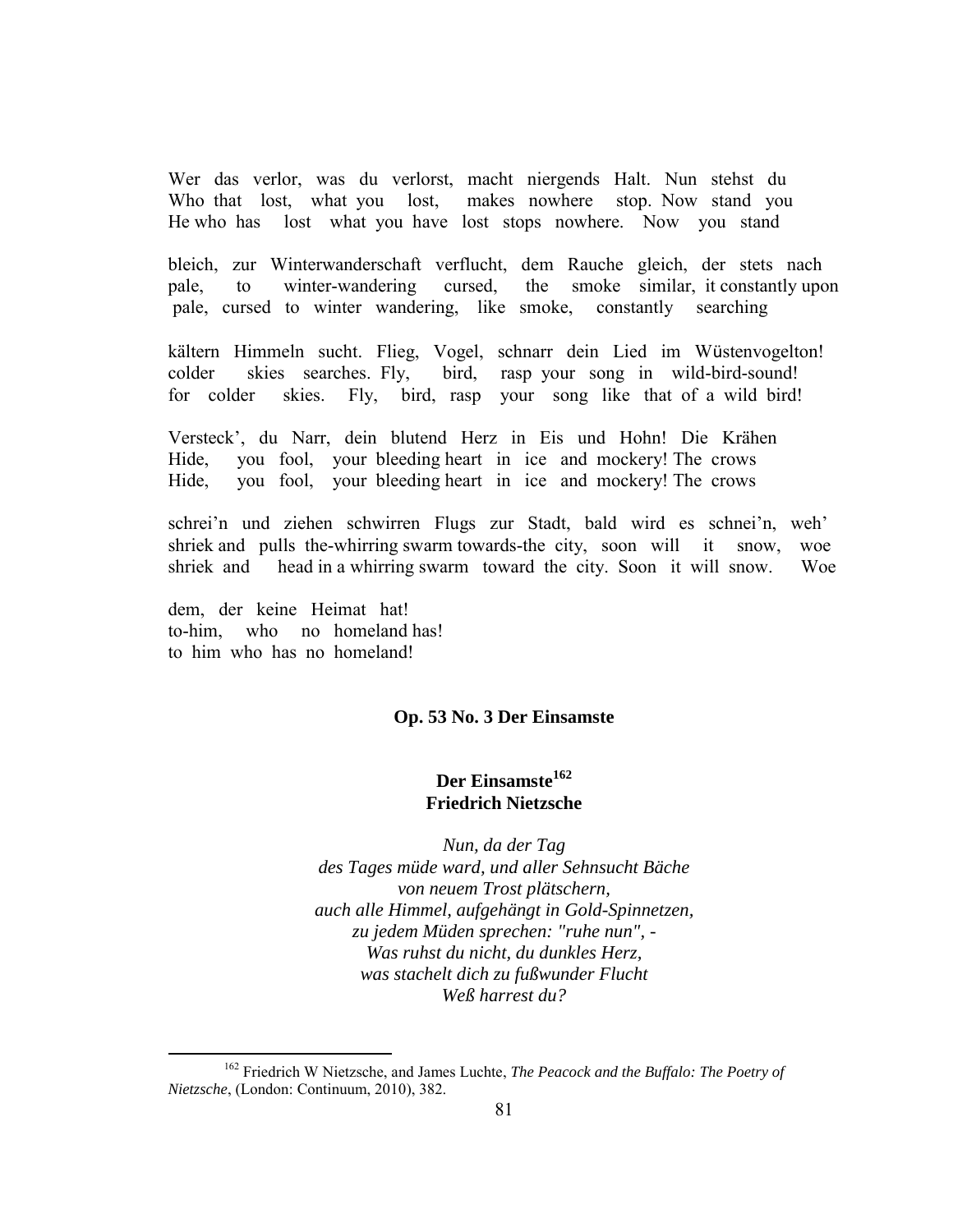# **Der Einsamste** The Loneliest-One

Nun, da der Tag des Tages müde ward, und aller Sehnsucht Bäche von Now, that the day of-the day weary has-grown, and of-all longing brooks of Now that the day of the day grows weary, and brooks of all longing

neuem Trost plätschern, auch alle Himmel, aufgehängt in Goldspinnetzen, new solace ripple, also all heavens, suspended in gold-spun-patterns, ripple with new solace, and all the heavens, suspended in gold-spun patterns,

zu jedem Müden sprechen: "Ruhe nun!" Was ruhst du nicht, du dunkles to each weary-one speak: "Rest now!" For-what rest you not, you dark to each weary one speak: "Rest now!" Why do you not rest, dark

Herz, was stachelt dich zu fußwunder Flucht? Weß harrest du? heart, what goads you to footsore flight? For-what await you? heart? What goads you to flee on weary feet? What do you await?)

Dora Pejačević's Op. 53 are often considered the most personal of the composer's

works. Other than her final vocal opus of three children's songs, these settings of texts

by Friedrich Nietzsche are her only songs that do not have a dedicatee. It has been

argued that "it is certain that in some way [Pejačević] dedicated her Op. 53 to herself."<sup>163</sup>

There is an abundance of biographical evidence (not simply the lack of a dedicatee) to

support this belief.

 $\overline{a}$ 

 Based on the composer's diary of books that she had read, it is known that Pejačević read a variety of Nietzsche's works. Furthermore, she placed enough importance on his *Also sprach Zarathustra* to loan her copy of the work, laden with her

<sup>&</sup>lt;sup>163</sup> Koraljka Kos, *Dora Pejačević* (Zagreb: Muzički Informativni Centar Kocertne Direkcije Zagreb, 1998), 49.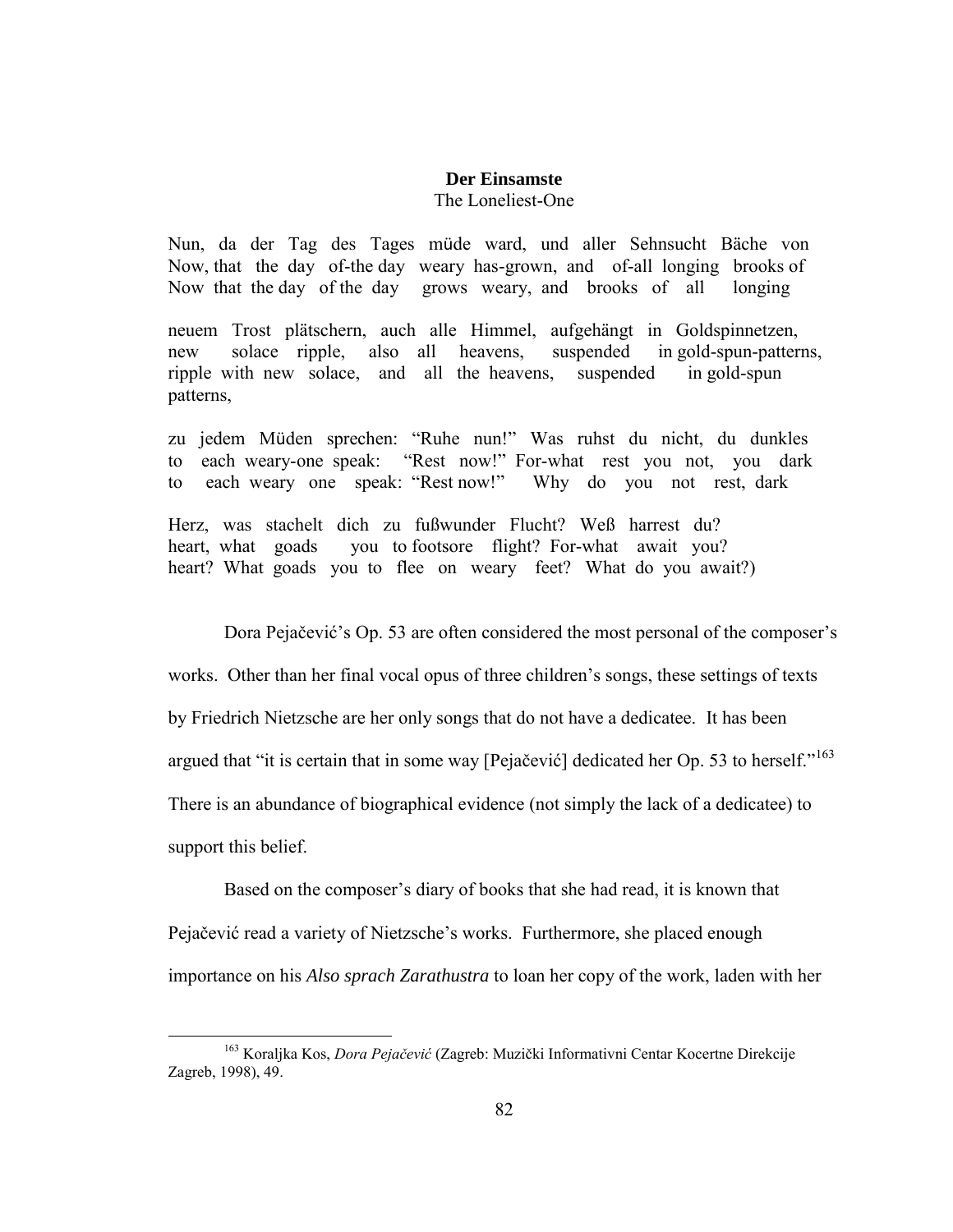own marginal commentary, to her future sister-in-law Rosa Mladota-Lumbe in 1920 (the

three songs of Op. 53 were completed in 1919-20).<sup>164</sup>

Pejačević described these songs spiritually to Rosa Mladote-Lumbe:

Floating off into this most invisible of worlds inside my very own self, only then do I become my own Me, and that Me, which then feels too much filled with itself in that far, heavenly hiding-place, searches for expression, searches for *relief* from that high spiritual pressure, which is in itself some sort of *delight* – and that liberation is *realised* when a composition is created!...Over the last few days that *high pressure* has been released in solo song compositions – I have come under the power of Nietzsche; listen to what I have composed.<sup>165</sup>

Another letter demonstrated Pejačevič's affinity for some of Nietzsche's ideas in general:

This world really is a sad place, and someone like me cannot decide for any one class, because a state of limitation, obduracy, and, finally, stupidity rules in all classes: we are…individual people who seek and find individuals; and as such we belong to no class, we are without a homeland, lonely and often sad…and, despite the suffering, that's where the beauty lies; we run into people all over the place, and only when they show themselves to us in all their nakedness do we turn away from them in abhorrence. – Nietzsche's theory which sees the final purpose of development in the *Übermensch*, consequently in the individual, is perhaps the most correct one.

Even the use of the term *Gesänge* in the title of this opus seems to indicate an

effort by the composer to identify these songs as a unique collection within her vocal

oeuvre; she consistently affixed the standard german term *Lieder* in similar situations.

Finally, to memorialize the personal connection described above, the phrase "*Ruhe nun,*"

<sup>&</sup>lt;sup>164</sup> Zdenka Veber, ed. Dora Pejačević: 1885-1923, "Poezija Friedricha Nietzschea u Vokalnoj  *i ici e ejačevi* " (Našice: SIZ kulture i tehničke kulture, 19 7), 45.

<sup>&</sup>lt;sup>165</sup> Koraljka Kos, *Dora Pejačević* (Zagreb: Muzički Informativni Centar Kocertne Direkcije Zagreb, 1998), 27.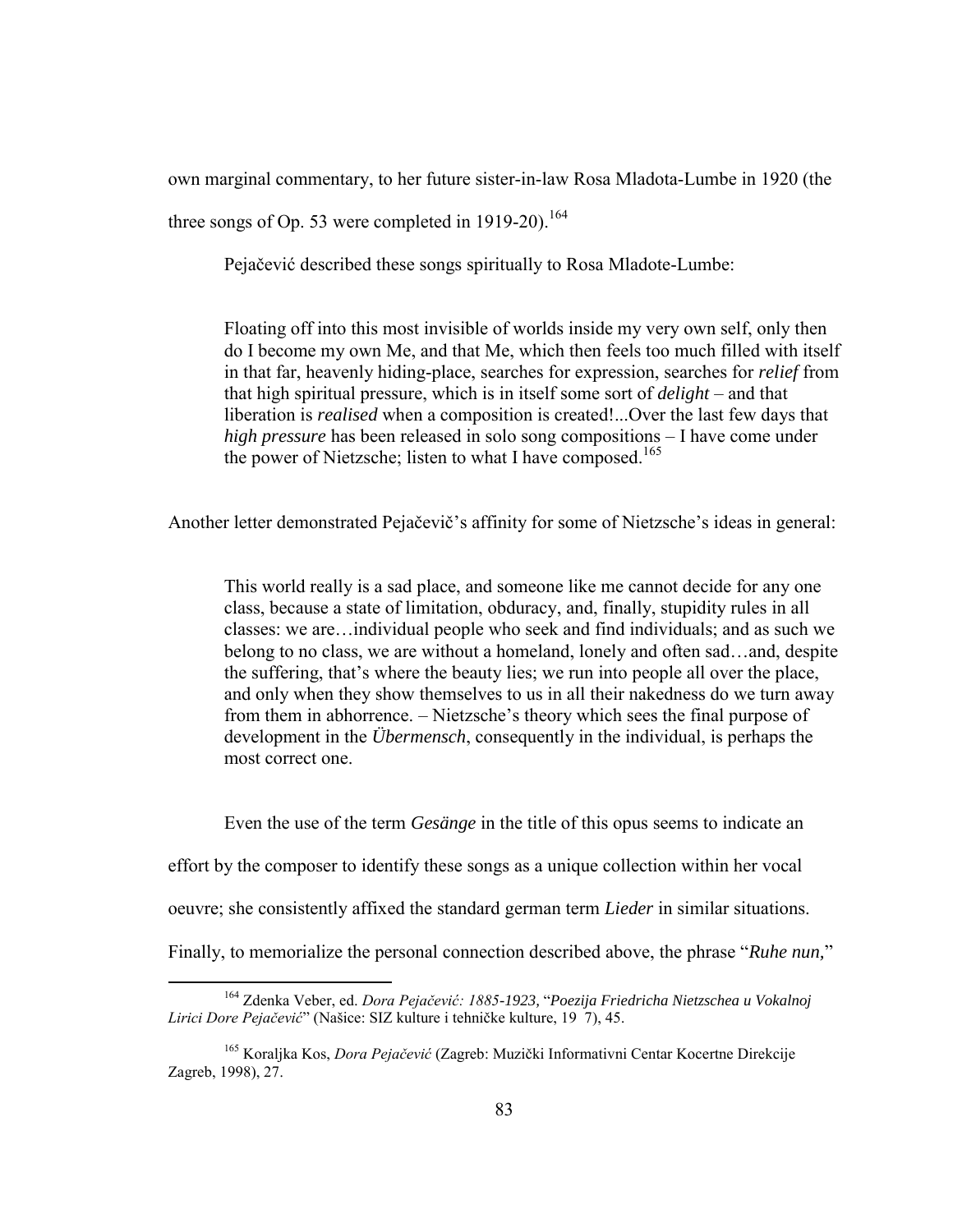a text from the third song of this opus, is imprinted on the composer's tombstone together with the simple inscription "DORA."

# **Op. 55a Zu dir!**

# **Zu dir!<sup>166</sup> Karl Henckell**

*Im Regen, im spritzendem Regen, Empor zu dir, zu dir! Wärmender Liebe Segen Wunderbar leuchtet mir. Triefende Zweige schlagen Sträubend mir ins Gesicht, Selig emporgetragen Spür' ich es nicht.<sup>167</sup> Schleudert stürzende Güsse, Wolken und Winde umher! Liebchens köstliche Küsse Winken mir wonnenschwer. Stampfend unter mich alle Nebel und Nesseln der Welt, Seh' ich die himmlische Halle Herrlich erhellt!*

## **Zu dir!**

To you!

Im Regen, im spritzendem Regen, empor zu dir, zu dir! Wärmender Liebe In rain, in splashing rain, upward to you, to you! Of-warming love In rain, in the splashing rain, upwards to you, to you! A warming blessing

<sup>166</sup>Karl Henckell, *Diorama*, (Zürich: Verlags-Magazin (J. Schabelitz), 1890), 172.

<sup>&</sup>lt;sup>167</sup> The song publications are missing the apostrophe found in this line.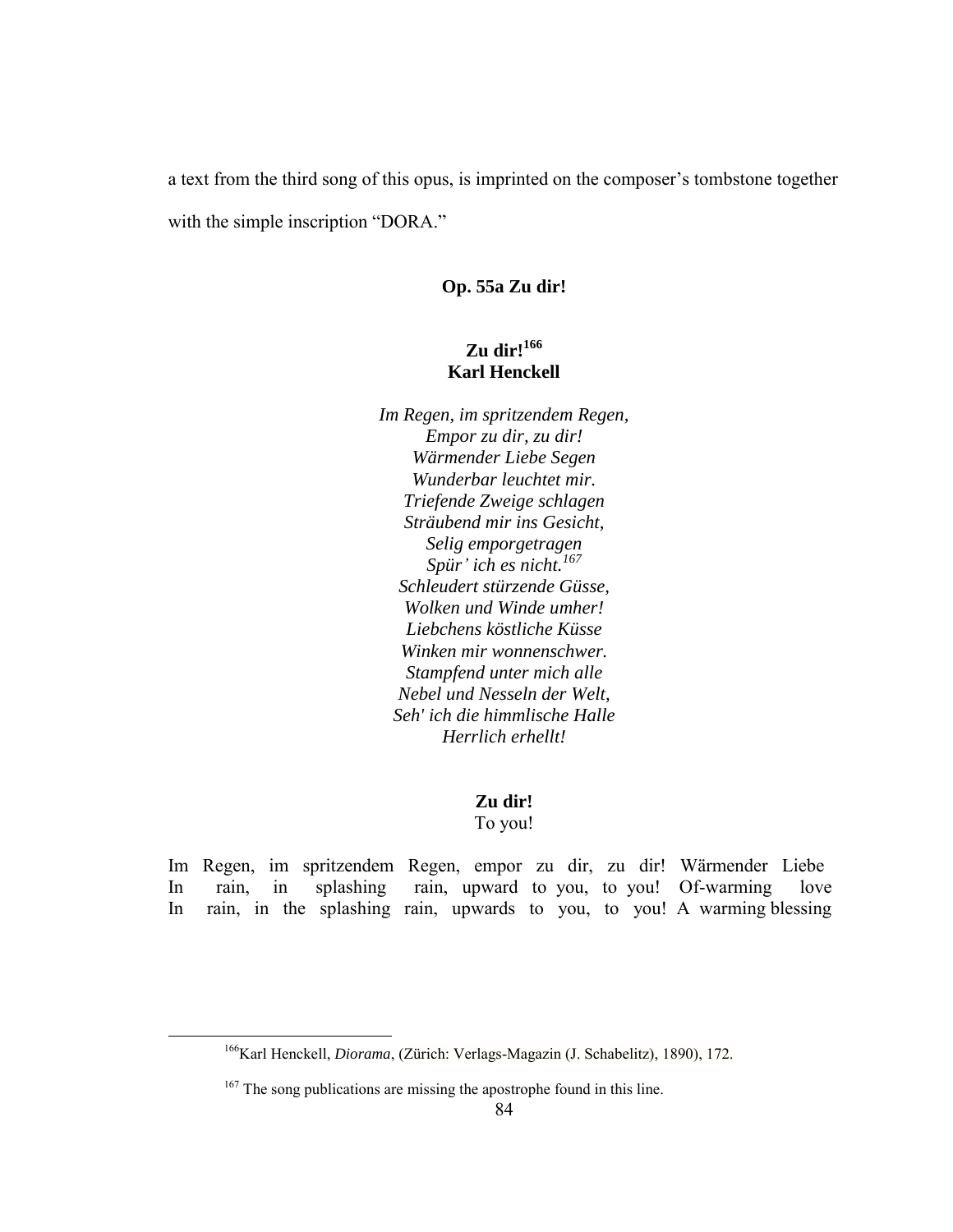Segen wunderbar leuchtet mir. Triefende Zweige schlagen sträubend mir ins blessing wonderfully shines on-me. Dripping branches hit ruffling me in-the of love shines wonderfully on me. Dripping branches strike me in the

Gesicht, selig emporgetragen spür ich es nicht. Schleudert stürzende Güsse, face, blissfully carried-upward perceive I it not. Tumble falling fountains, face, but blissfully carried aloft, I don't notice them. Tumbling fountains, clouds

Wolken und Winde, umher! Liebchens köstliche Küsse winken mir wonnenschwer. clouds and wind around! Sweetheart's delectable kisses beckon to-me heavy-with-bliss. and wind shoot all around! My sweetheart's delectable kisses beckon to me full with

Stampfend unter mich alle Nebel und Nesseln der Welt, seh' ich die Stomping under me all fog and nettles of-the world, see I the bliss. Tramping beneath me all fog and nettles, I see the

himmlische Halle herrlich erhellt! heavenly hall gorgeously lit! heavenly hall, gorgeously alight!

 $\overline{a}$ 

## **Op. 55b Um bei dir zu sein**

# **Um bei dir zu sein<sup>168</sup> Ricarda Huch**

*Um bei dir zu sein, Trüg' ich Not und Fährde, Ließ ich Freund und Haus Und die Fülle der Erde.*

*Mich verlangt nach dir, Wie die Flut nach dem Strande, Wie die Schwalbe im Herbst Nach dem südlichen Lande.*

<sup>168</sup> Ricarda O. Huch, *Gedichte*, (Leipzig: H. Haessel, 1894), 25. The poet originally titles the poem "*Sehnsucht.*"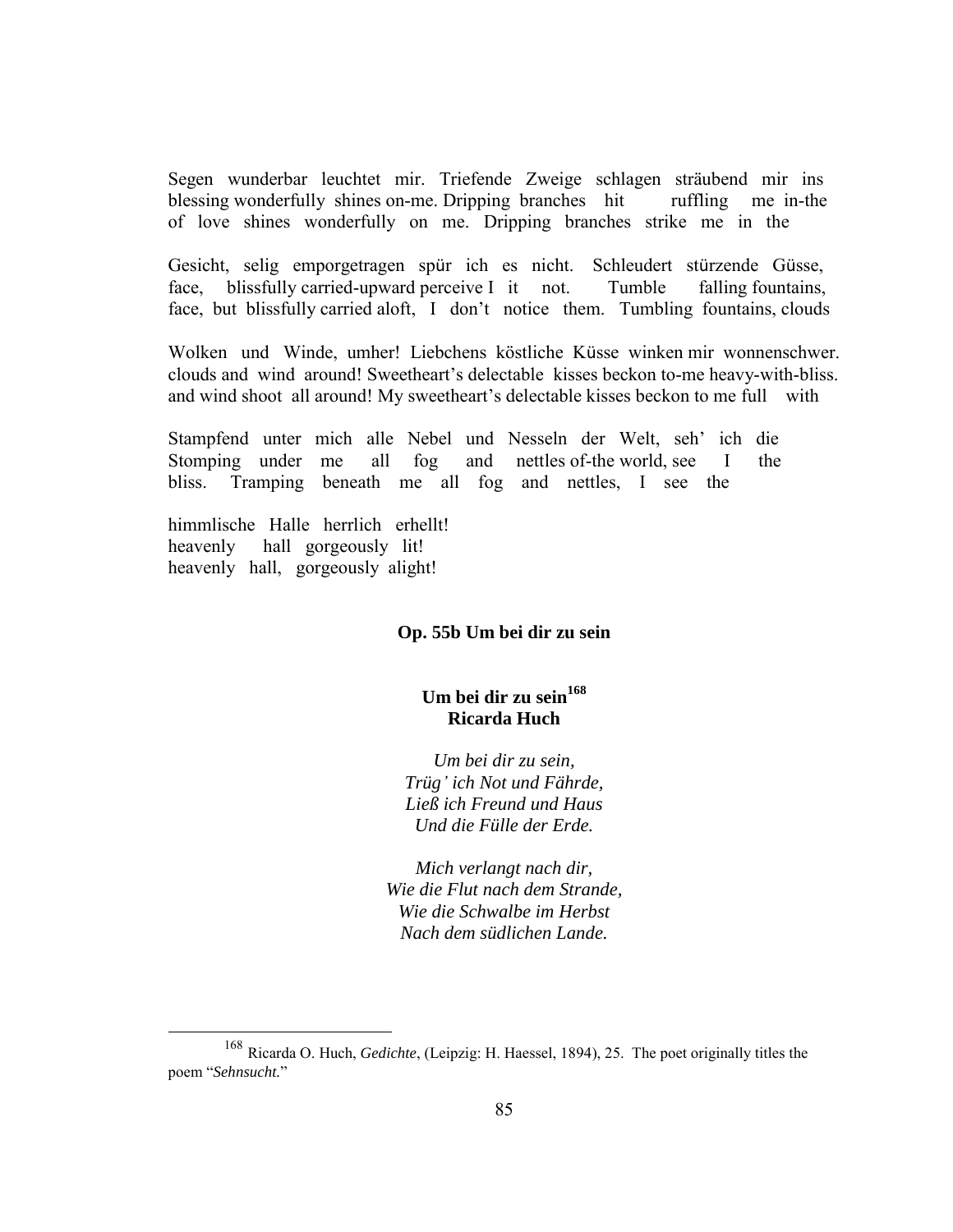*Wie den Alpsohn heim, Wenn er denkt, Nachts alleine, An die Berge voll Schnee Im Mondenscheine.*

# **Um bei dir zu sein**

In-order by you to be (In order to be by you)

Um bei dir zu sein trüg ich Not und Fährde, ließ ich Freund und Haus In-order by you to be would-bear I hardship and danger, would- leave I friend and house In order to be with you, I would bear hardship and danger, I would leave friend and house

und die Fülle der Erde. Mich verlangt nach dir wie die Flut nach dem and the abundance of-the Earth. I long for you as the tide for the and the abundance of the Earth. I long for you, as the tide for the

Strande, wie die Schwalbe im Herbst nach dem südlichen Lande. Wie den shore, as the swallow in Autumn for the Southern land. As the shore, as the swallow in Autumn for Southern lands. As the

Alpsohn heim wenn er denkt Nachts alleine an die Berge voll Schnee im Alp's-son home when he thinks nights alone of the mountains full-of snow in Son of the Alps longs for home when he thinks, alone at night, of the snow-covered

Mondenscheine. moonlight. mountains in the moonlight.

The final two vocal opuses of Dora Pejačević, the two songs of Op. 55 and the

three songs of Op. 56 are vastly overshadowed by the more personal songs to texts of

Nietzsche, Rilke, and Kraus. Indeed, the leading Pejačević scholar, Koraljka Kos,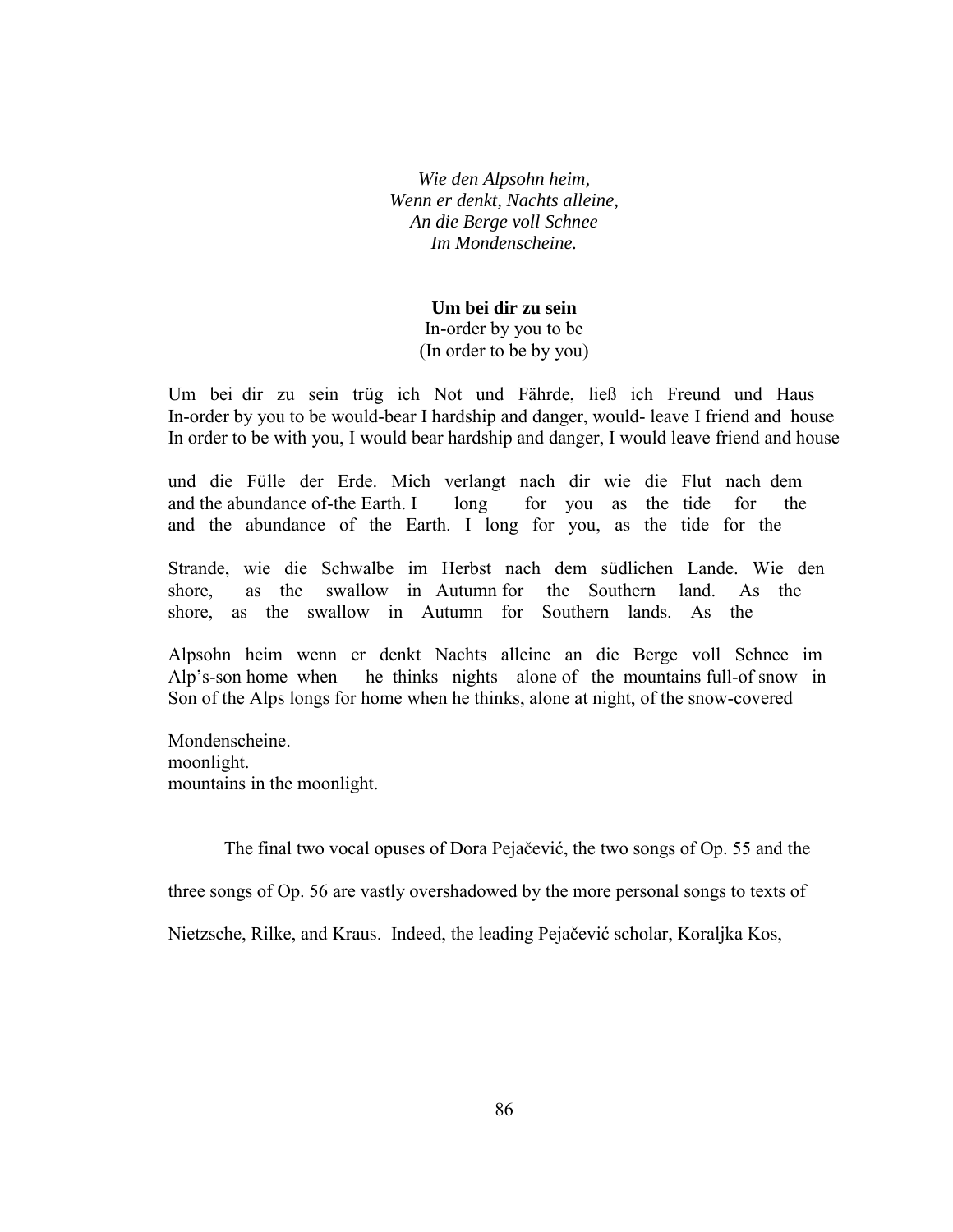considers the Nietzsche settings among "the most original, most individual and most bravely produced in the field of vocal lyricism in Croatia after the First World War."<sup>169</sup>

 Investigation into the available manuscripts of these compositions yields hints, but no conclusive information, pertaining to the unusual opus numbering. These are the only songs employing letters in the opus number (Op. 55a and Op. 55b) instead of using the precedent established by her other compositions (Op. 55 No. 1 and No. 2). The first autograph of these pieces displays the former opus numbering in the composers hand. A second autograph exists displaying the first song in a different tonality, yet this autograph is incomplete. A third autograph of only the second song, using the title "*Nur bei dir zu sein*," displays the opus number as Op. 56, the number eventually affixed to her final vocal opus. Finally, another late authograph of the second song exists, this with the opus number 55b, showing the song without an interior modulation (present in both earlier autographs).<sup>170</sup> The variety of manuscripts suggests that the use of "a" and "b" in the opus numbers is indicative of indecision as to the final format of these two songs.

The Op. 55 is often used to portray the composer's path as circular:

After the climax achieved with the cycle *Drei Gesänge*, it seems as though the path could not lead any further. In her Op. 55…Dora Pejačević returned to the style of her youthful solo songs…composed upon the legacy of late Romantic harmony. The circle is now complete.<sup>171</sup>

<sup>&</sup>lt;sup>169</sup> Zdenka Veber, ed. Dora Pejačević: 1885-1923, "Poezija Friedricha Nietzschea u Vokalnoj  *i ici e ejačevi* " (Našice: SIZ kulture i tehničke kulture, 19 7), 61.

<sup>&</sup>lt;sup>170</sup> This information from Koralja Kos, *Dora Pejačević* (Zagreb : Jugoslavenska akademija znanosti i umjetnosti, Razred za muzičku umjetnost: Muzikološki zavod Muzičke akademije u Zagrebu, 1982), 201.

<sup>&</sup>lt;sup>171</sup> Dora Pejačević, *Dora Pejačević: Songs* (Zagreb: Croatian Music Information Center, 2009), XXXVI.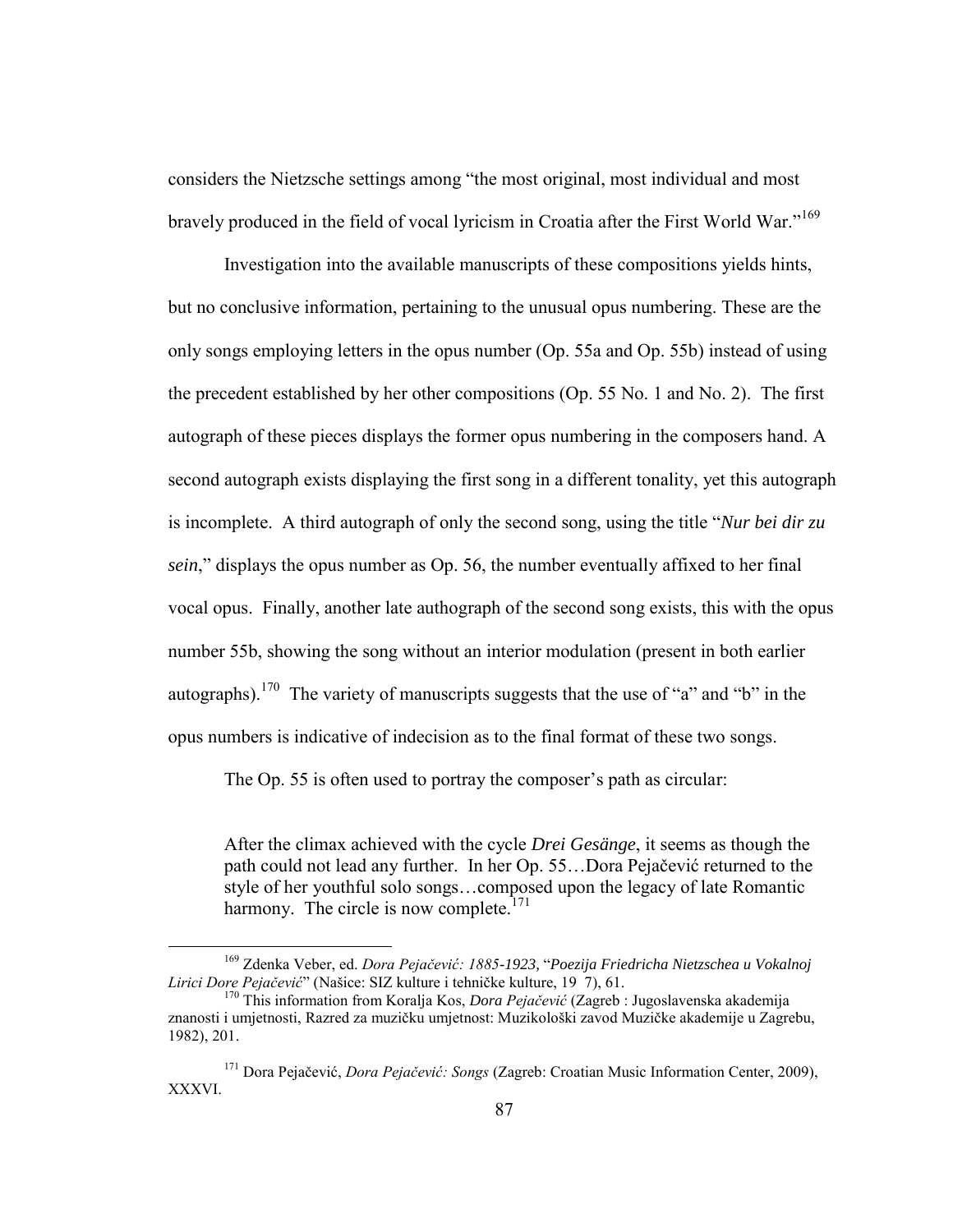The two songs of this opus are simple love songs titled *Zu dir!* (To You!) and *Um bei dir zu sein* (In order to be by you), and are dedicated to her sisters in-law Rosa and Juža Lumbe. For the first of these, she chose a text by the poet Karl Henckell, the same author of her earlier *Schmetterlingslieder*. For the second, she chose a love song by Ricarda Huch (who often published under the pseudonym Richard Hugo). Huch was a leading representative of German-speaking Neo-Romantic authors and often used the transience of life as a theme. The love song chosen by Pejačević is not particularly representative of his author's work.<sup>172</sup>

# **Op. 56 No. 1 Majčica, moj anđeo**

# **Majčica, moj anđeo<sup>173</sup> Jovan Jovanović Zmaj**

*Sad mi čelo ljubi*. *sad mi vlasi redi, sad mi lice gladi, sad u oči gledi,* sad mi ljubi oči, *sad opet usnice: Ti si vijek anđe sla ka i ajčice!*

<sup>172</sup> Dora Pejačević, *Solo Pjesme (Lieder)*, ed. Koraljka Kos, (Croatia: Ars Croatica, 1985), xi.

<sup>&</sup>lt;sup>173</sup> Settings of the original Serbian poetry printed in the Cyrillic alphabet (as opposed to the Latin alphabet printings found in the Pejačević song publications), could not be found by the author for the first and third songs of this opus. Yet with thousands of poems credited to Zmaj, and the existence of numerous publications similar to that containing the text of Op. 56 No. 2, this should not be presumed to imply that published settings are nonexistent.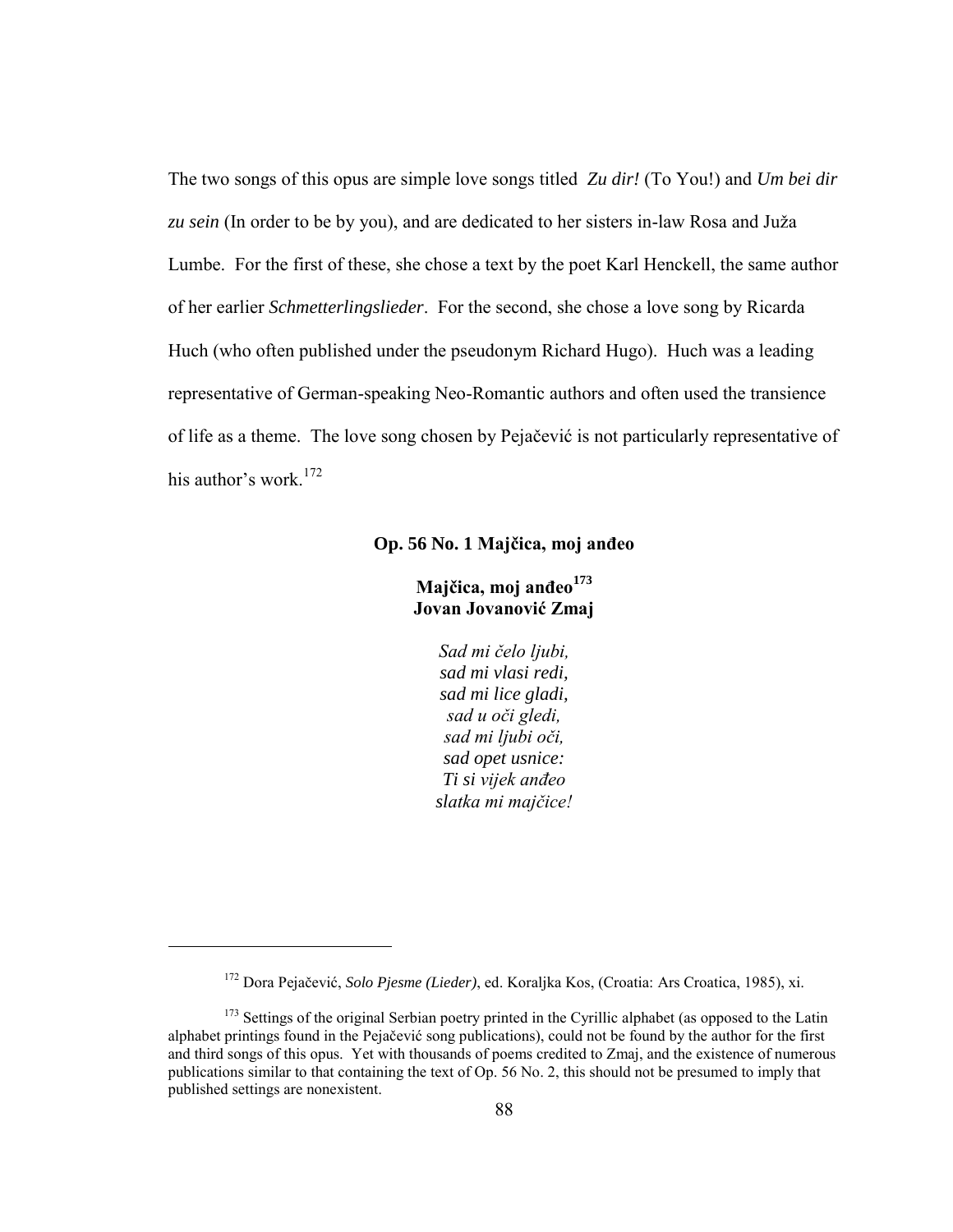## **Majčica, moj anđeo** Dear-Mother, my angel

Sad mi čelo ljubi, sad mi vlasi redi, sad mi lice gladi, sad u oči Now my forehead kisses, now my hair strokes, now my face caresses, now in eyes Now she kisses my forehead, now she strokes my hair, now she caresses my face, now

gledi, Sad mi ljubi oči, sad opet usnice: Ti si vijek anđeo, slatka mi looks, now my kisses eyes, now again lips: You are always angel, sweet my she looks in my eyes, now she kisses my eyes, now again my lips: You are always an

majčice! Dear-mother! sngel, sweet dear, mother!

 $\overline{a}$ 

# **Op. 56 No. 2 Dijete i baka**

# **Dijete i baka<sup>174</sup> Jovan Jovanović Zmaj**

*Bako, stara bako, babuščice mila, Jesil' i ti kadgod mala, mlada bila? Je il' gla ka g i avi i leđa?* Jel' i tvoja kosa bila kadgod smeđa? *Jel' i tvoja halja bila kadgod kratka?* Jel' i tebe tkogod zvao "Dušo slatka?" *Jel' i tebi tkogod kada lutku dao? Skrhala se valjda, pa ti je sad žao? Ta zar mora, bako, ostarjeti svako? Hočul' i ja, bako, ostarjeti tako? Moram li zar i ja tako da posijedim?* Tako se smežuram, zgurim i poblijedim? *Pa zar nema tome baš nikakva lijeka?* Zar ne može nitko živjeti dovijeka?

<sup>&</sup>lt;sup>174</sup> Those interested in seeing the poem set in the original Serbian can consult Jovan Jovanović Zmaj, Pevanija Zmaj-Jovana Jovanovića odabrane celokupne umotvorine u pesmi i prozi sa opširnim *životopisom*, (U N. Sadu, Izd. Srpske knjižare braće M. Popovića, 1 2), 813. The Pejačević song publications transcribe the poems from the Cyrillic alphabet to the Latin alphabet.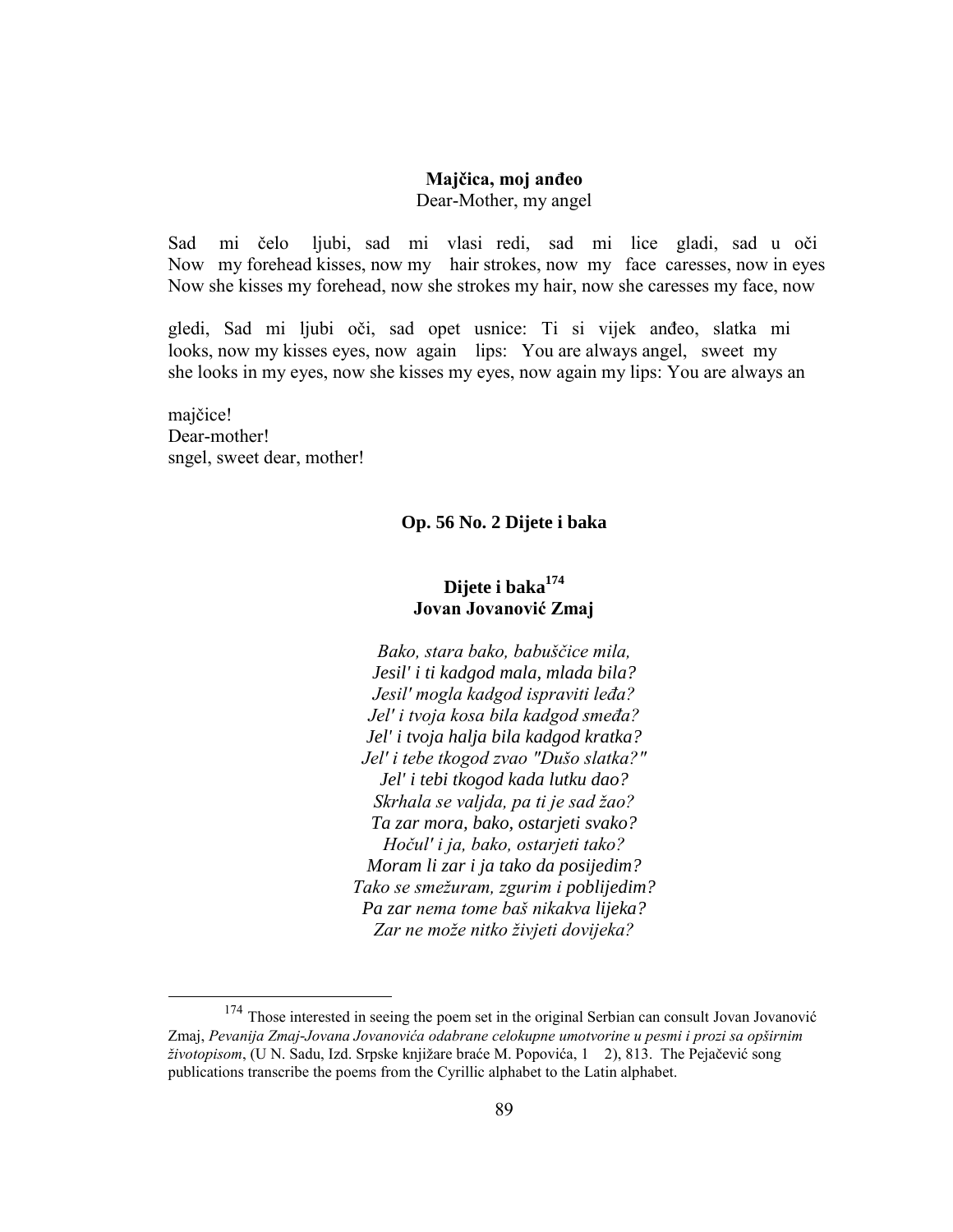# **Dijete i baka Child and grandmother**

Bako, stara bako, babuščice mila, jesi l' i ti kadgod mala, Grandmother, old grandmother, little-grandmother dear, Is-it-that and you once small, Grandma, old grandma, little grandma dear, were you once small

mlada bila? Jesi l' mogla kadgod ispraviti leđa? Je l' i tvoja kosa bila young were? Is-it-that could once straighten back? Is-it-that and your hair was and young? And could you straighten your back? And was your hair

kadgod smeđa? Je l' i tvoja halja bila kadgod kratka? Je l' i tebe tkogod once brown? Is-it-that and your gown was once short? Is-it-that and you someone once brown? And was your gown once short? And did someone once call

zvao "Dušo slatka?" Je l' i tebi tkogod kada lutku dao? Skrhala se valjda called "Soul sweet?" Is-it-that and you someone once doll gave? Shattered it maybe you "dear soul?" And did someone once give you a doll? Shattered it maybe

pa ti je sad žao? Ta zar mora bako ostarjeti svako? Hoću l' i ja but you are now sorry? Is-it really must grandma, grows-old everybody? Will even I and you're now sorry? Does everybody really grow old? Will I, also,

 bako, ostarjeti tako? Moram li zar i ja tako da posijedim? Tako se grandmother, grow-old so? Must even and I so that grow-gray? So grandmother, grow old? Do I really have to grow gray?

smežuram, zgurim i poblijedim? Pa zar nema tome baš nikakva lijeka? shrivel, sag and grow-pale? Well really there's-not therefore right no medicine? Shrivel, sag and grow pale? Is there really not any medicine yet?

Zar ne može nitko živjeti dovijeka? Really not can nobody live forever? Can't anybody live forever?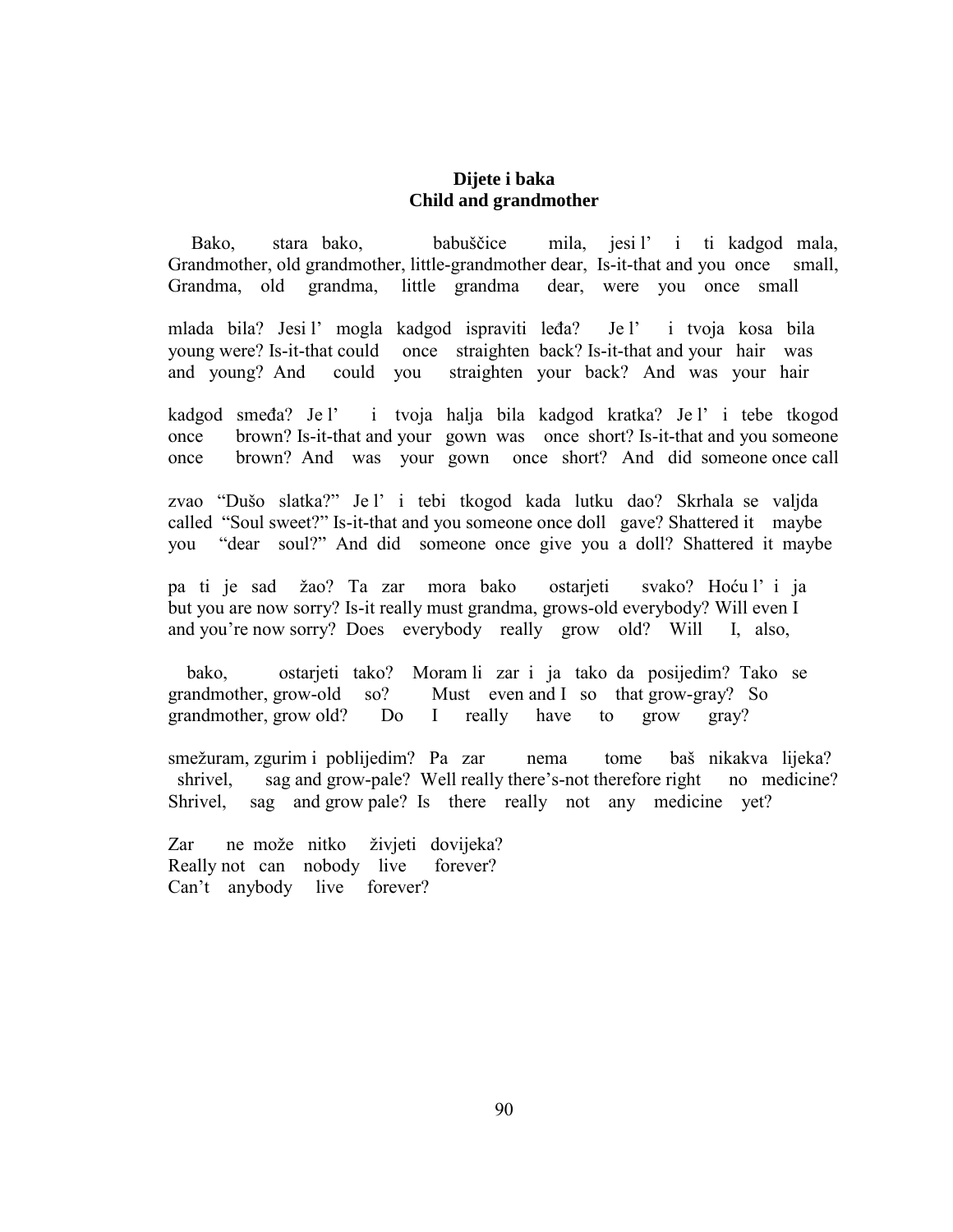#### **Op. 56 No. 3 Mali Radojica**

## **Mali Radojica Jovan Jovanović Zmaj**

*Radojica mali pred majkom se hvali: "Majko moja mila da si opazila, kako malo prvo popeh se na drvo! Rekla bi mi, da sam ptica, ili mala vjeverica." Ali majka stara Radi odgovara: "Za miloga Boga, nemoj činit toga jer ćeš pasti lako, bit će naopako." N naš ali Ra e luša i ne zna e*  već on kao prvo opet će na drvo; *ne dosegne grane, omakne se, pane, i prelomi ruku na veliku muku!*

# **Mali Radojica**

Little Radojica

Radojica mali pred majkom se hvali: "Majko moja mila da si opazila, kako Radojica small before mother bragging: "Mother my dear did you notice, how Small Radojica brags to his mother: "My dear mother, did you notice how

malo prvo popeh se na drvo! Rekla bi mi, da sam ptica, ili mala Small first climbed the tree! You-should-have-said to-me that I-am bird, or small I climbed the tree a little bit! You should have said to me that I'm a bird, or a small

vjeverica." Ali majka stara Radi odgovara: "Za miloga Boga, nemoj činit squirrel." But mother old Radi answered: "For dear God, don't do squirrel." But old mother answered dear Radi: "For God's sake, stop doing

toga jer ceš pasti lako, bit će naopako." No naš mali Rado slušati ne that because you-will fall easily, it-will-be topsy-turvy." But our small Rado to-listen not that, you'll fall easily and it will be trouble." But our small Rado does not know how

znade, već on kao prvo opet će na drvo; ne dosegne grane, omakne se, knows, already he as first again will on tree; not reach branch, slips to listen, already on the tree as he was before; he doesn't reach the branch, slips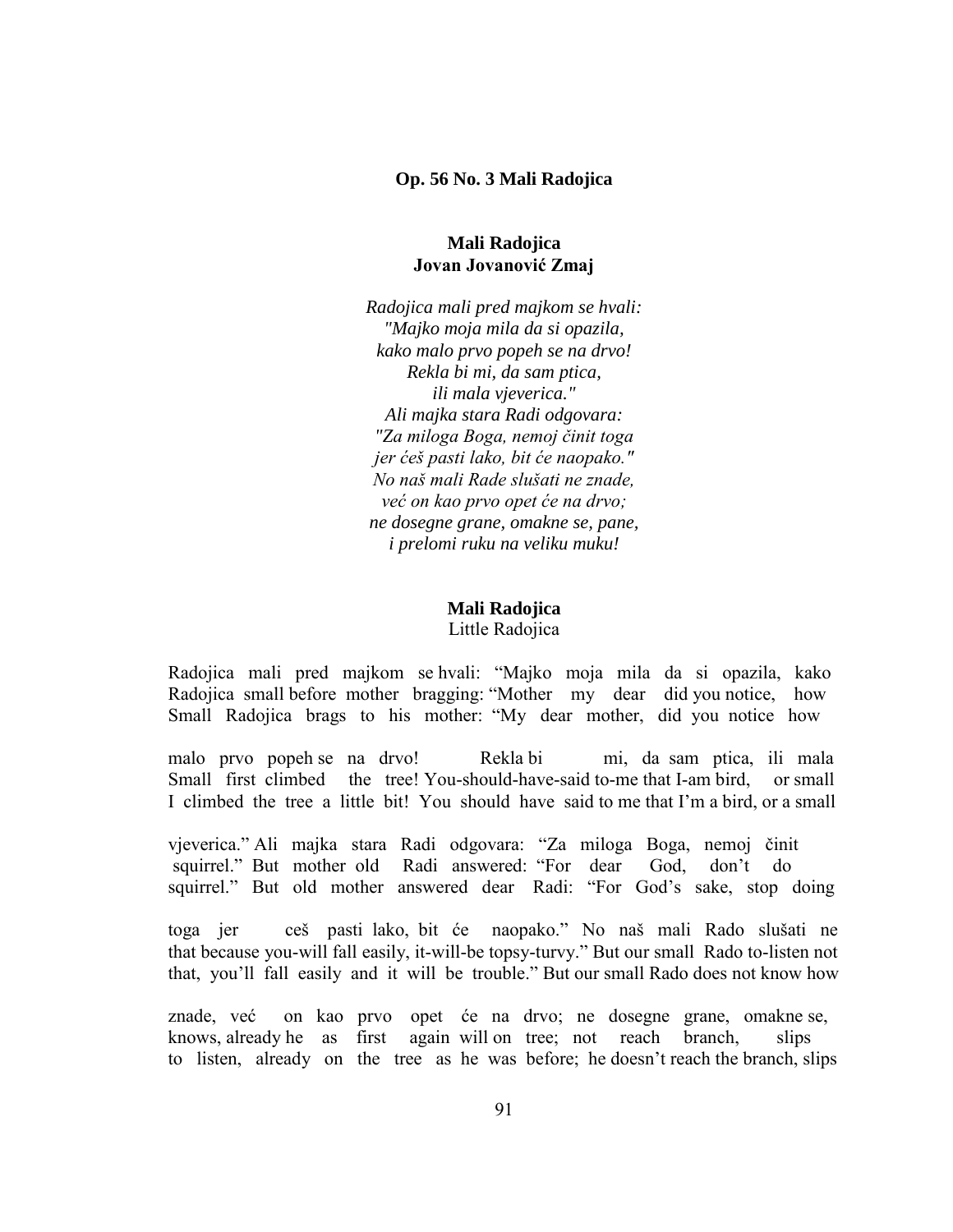pane, i prelomi ruku na veliku muku! falls, and breaks arm in big anguish! falls, and breaks his arm. What great anguish!

Dora Pejačević's final vocal opus consists of three settings of children's poems by the Serbian poet Jovan Jovanović Zmaj. One of the most well-known of Serbian poets, he is most famous for the poems he called "Children's Songs." He spent time studying in Vienna and Prague and was instrumental in translating the work of Goethe into Serbian.<sup>175</sup>

These three songs of Pejačević are often considered tangential to her vocal oeuvre by leading scholars. It is said that they were most likely composed in a short amount of time and differ from her usual work in that any expressive devices are contained in extremely simplicity; they were probably intended for children.<sup>176</sup> In the latest edition of the Pejačević songs, Koraljka Kos opines that the work is "an occasional little piece that, in spite of its charm and successful 'intonation' of the children's song, does not meet the artistic criteria of the *Lied*."<sup>177</sup>

<sup>&</sup>lt;sup>175</sup> J. Jovanović Zmaj, *Diečie Pjesme Za Odrasliju Djecu*, (Sarajevo, 1951), 7-9.

<sup>&</sup>lt;sup>176</sup> Koralja Kos, *Dora Pejačević* (Zagreb : Jugoslavenska akademija znanosti i umjetnosti, Razred za muzičku umjetnost: Muzikološki zavod Muzičke akademije u Zagrebu, 1982), 65.

<sup>&</sup>lt;sup>177</sup> Dora Pejačević, *Dora Pejačević: Songs* (Zagreb: Croatian Music Information Center, 2009), XXXVI.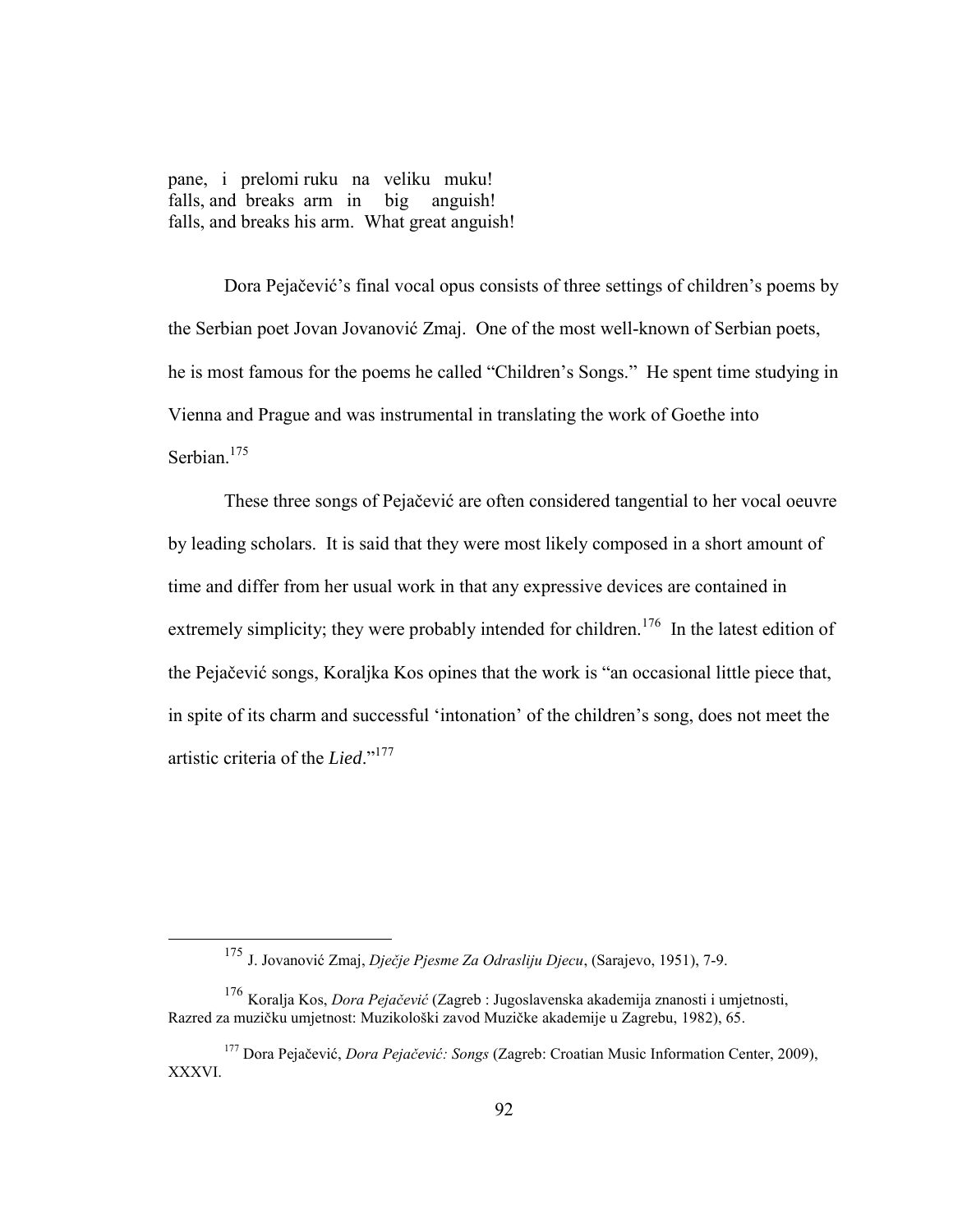# **BIBLIOGRAPHY**

#### **Sources: Dora Pejačević**

Kos, Koraljka. *Dora Pejačević*. Zagreb : Jugoslavenska akademija znanosti i umjetnosti, Razred za muzičku umjetnost: Muzikološki zavod Muzičke akademije u Zagrebu, 1982.

\_\_\_\_\_\_\_\_. *a ejačevi* . Zagreb: Muzički Informativni Centar Kocertne Direkcije Zagreb, 1998.

\_\_\_\_\_\_\_\_. "Dora Pejačević und Rainer Maria- Rilke." *International Review of the Aesthetics and Sociology of Music* 43, no. 1 (June 2012): 3-22.

\_\_\_\_\_\_\_\_. "'Verwandlung' Dore Pejačević sluhom Arnolda Schönberga." *Muzik l ški Zbornik* 43, no. 1 (2007): 137-146.

\_\_\_\_\_\_\_\_. "Pejačević, Dora." In *Grove Music Online*. *Oxford Music Online*, http://www.oxfordmusiconline.com/subscriber/article/grove/music/44994 (accessed 26 July 2013).

Ostleitner, Elena. "Dora, Sie, Die Lieder, Sie, Die Töne Hat." Die Kroatische Komponistin *Dora Pejačević (1885-1923)*. Kassel: Furore, 2001.

Pejačević, Dora. *Glasovirske Minijature (Piano Miniatures)*. Zagreb : Muzički informativni centar Koncertne direkcije, 2005.

\_\_\_\_\_\_\_\_. *a ejačevi ng* . Zagreb: Croatian Music Information Center, 2009.

\_\_\_\_\_\_\_\_. *Pet Minijatura: za violinu i klavir (Five Miniatures: for violin and piano)*, ed. Koraljka Kos. Zagreb: Ars Croatica, 1985.

\_\_\_\_\_\_\_\_. *Solo Pjesme: Lieder*, ed. Koraljka Kos. Croatia: Ars Croatica, 1985.

\_\_\_\_\_\_\_\_. *na a Za i l nčel i lavi O . 3* . Zagreb: Izdanja Muzikološkog Zavoda Muzičke Akademije, 1977.

Veber, Zdenka, ed. *Dora Pejačević: 1885-1923*. Našice: SIZ kulture i tehničke kulture, 1987.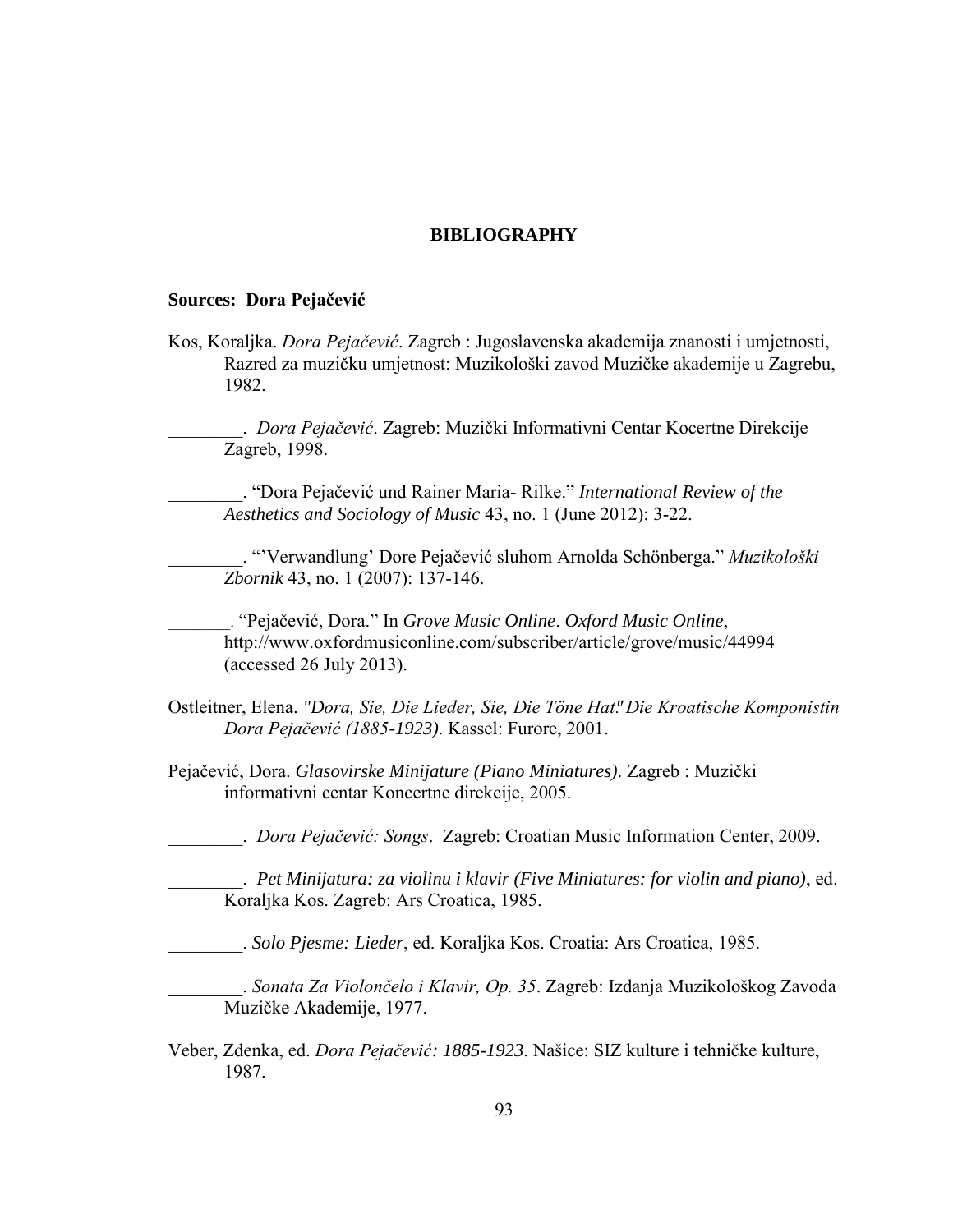Pejačević, Dora. *Dora Pejačević: Songs. Zagreb: Croatian Music Information Center,* 2009.

## **Sources: Texts of the Songs**

Conrad, M. G. and Arthur Seidl. *Die Gesellschaft* 15:4. Dresden: E. Pierson, 1899.

Henckell, Karl. *Diorama*. Zürich: Verlags-Magazin (J. Schabelitz), 1890.

\_\_\_\_\_\_\_\_. *Mein Lied*. Berlin: Bard, Marquardt & Co, 1906.

Huch, Ricarda O. *Gedichte*. Leipzig: H. Haessel, 1894.

Jovanović Zmaj, J.. Dječje Pjesme Za Odrasliju Djecu. Sarajevo, 1951.

- Jovanović Zmaj, Jovan. *Pevanija Zmaj-Jovana Jovanovića odabrane celokupne umotvorine u pesmi i prozi sa opširnim životopisom.* U N. Sadu, Izd. Srpske knjižare braće M. Popovića, 1 2.
- Kraus, Karl. *In These Great Times*. Edited by Harry Zohn. Montreal: Engendra Press, 1976.
- Mathieu, Gustave, and Guy Stern. *Introduction to German Poetry*. New York: Dover Publications, 1991.
- Nietzsche, Friedrich W, and James Luchte. *The Peacock and the Buffalo: The Poetry of Nietzsche*. London: Continuum, 2010.
- Nietzsche, Friedrich W, Mazzino Montinari, and Giorgio Colli. *Werke. Kritische Gesamtausgabe: Nachgelassene Fragmente Herbst 1884 – Herbst 1885*. Berlin: De Gruyter, 1967.
- Pelikan, Jaroslav. *Mary Through the Centuries: Her Place in the History of Culture*. New Haven: Yale University Press, 1996.
- Reschke, Renate. *Nietzsche: Radikalaufklärer Oder Radikaler Gegenaufklärer?: Internationale Tagung Der Nietzsche-Gesellschaft in Zusammenarbeit Mit Der Kant-Forschungsstelle Mainz Und Der Stiftung Weimarer Klassik Und Kunstsammlungen Vom 15.-17. Mai 2003 in Weimar*. Berlin: Akademie Verlag, 2004.

Rilke, Rainer Maria. *Neue Gedichte*. Leipzig: Im Insel-Verlag, 1920.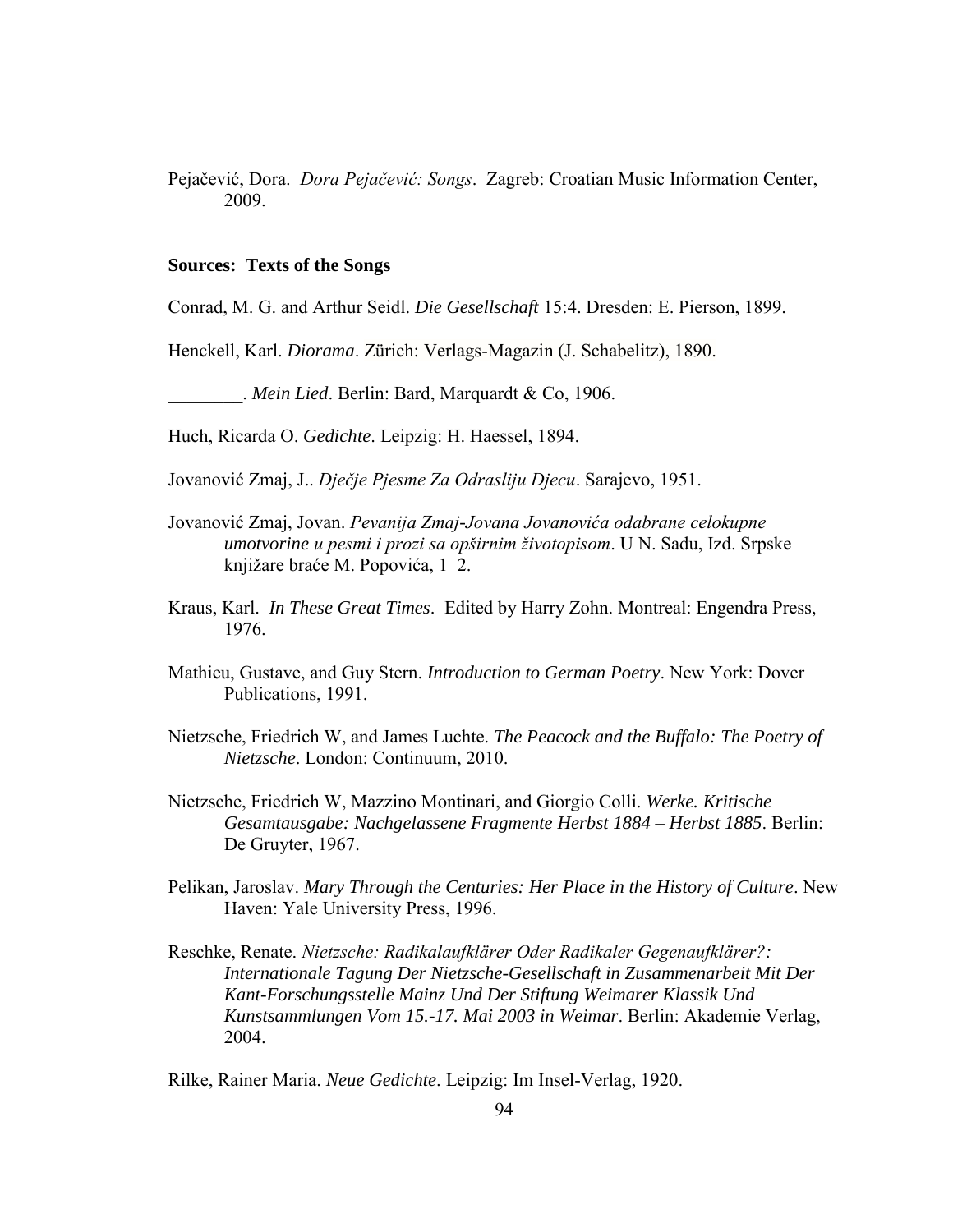\_\_\_\_\_\_\_\_. *Rainer Maria Rilke: Sämtliche Werke*. Vol. 1. Frankfurt am Main: Insel Verlag, 1955.

- Rilke, Rainer M, and Stephen Cohn. *New Poems: A Bilingual Edition*. Evanston, Ill: Northwestern University Press, 1998.
- Ritter, Anna. *Gedichte von Anna Ritter*. Leipzig: A.G. Liebeskind, 1898.
- Schoolfield, George C. *Young Rilke and His Time*. Rochester, N.Y: Camden House, 2009.
- Timms, Edward. *Karl Kraus, Apocaplytpic Satirist: Culture and Catastrophe in Habsburg Vienna.* New Haven, Conn.: Yale University Press, 1986.

Wickenburg-Almásy, Wilhelmine. *Letzte Gedichte*. Wien: C. Gerold, 1890.

Wickenburg-Almásy, Wilhelmine. *Neue Gedichte*. Wien: C Gerold, 1869.

Wilhelm, Paul. *Gedichte*. München: Müller, 1913.

#### **Other Sources**

- Blažeković, Zdravko. "Music in Zagreb between Croatian, Hungarian and Austrian Politics (1860-1 3) ." *History of European Ideas*, vol. 16 (1993), pp. 671-676.
- Ebers, Johannes. *Vollstandiges Worterbuch Der Englischen Sprache Fur Die Deutschen: Nach Den Neuesten Und Besten Hulfsmitteln Mit Richtig Bezeichneter Aussprache Eines Jeden Wortes Bearbeitet Von Johannes Ebers*. Leipzig: 1793. bey Johann Gottlob Immanuel Breitkopf, Sohn und Compagnie, 1793

Goldstein, Ivo. *Croatia: A History*. Montreal: McGill-Queen's University Press, 1999.

- Horvat-Dunjko, Lidija. *Ljuven Sanak: Izabrane pjesme za glas i glasovir*. Zagreb: Music Play, 2004.
- Janick, Jules, and Robert E. Paull. *The Encyclopedia of Fruit & Nuts*. Wallingford, UK: CABI North American Office, 2008
- Kos, Koraljka. "Hatze, Josip." In *Grove Music Online*. *Oxford Music Online*, http://www.oxfordmusiconline.com/subscriber/article/grove/music/46491 (accessed 26 July 2013).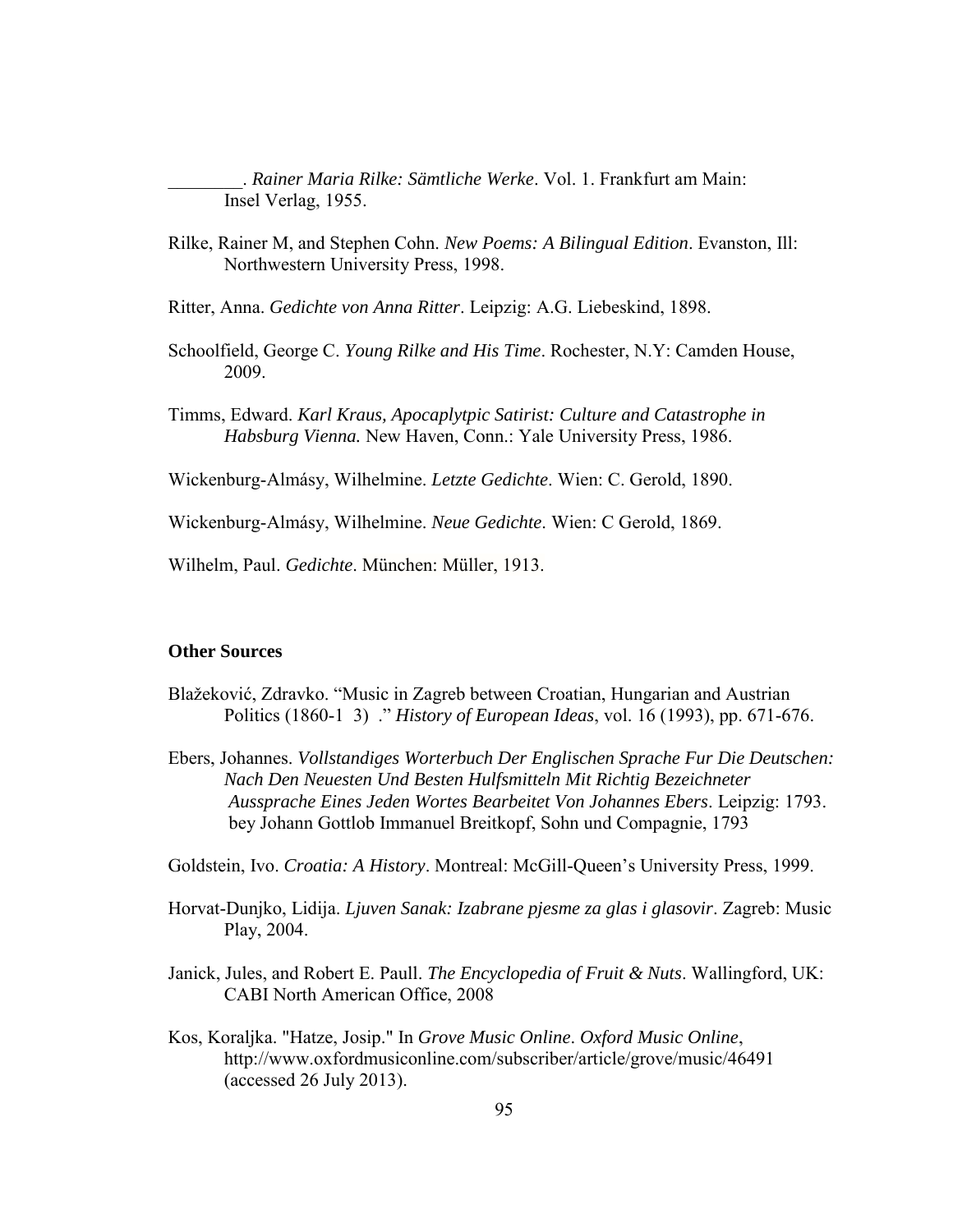- Kraus, Karl, and von B. S. Nádherny. Briefe an Sidonie Nádherný Von Borutin : 1913-*1936*. M nc hen: K se l, 197 .
- Lampe, John R. *Yugoslavia as History: Twice There was a Country*. Cambridge: Cambridge University Press, 2000.
- Lauer, Bernhard. Dorothea Viehmann Und Die Brüder Grimm: Märchen Und *Wirklichkeit*. Kassel: Br der-Grimm-Ges, 1997.
- Leventon, Melissa. *What People Wore When: A Complete Illustrated History of Costume from Ancient Times to the Nineteenth Century for Every Level of Society*. New York: St. Martin's Griffin, 2008
- The Našice Native Museum. http://www.mdc.hr/nasice/en/index.html (accessed August 27, 2013).
- Pettan, Svanibor, ed. *Music, Politics, and War: Views from Croatia*. Zagreb: Institute of Ethnology and Folklore Research, 1998.
- Taylor, Heimy F, and Werner Haas. *German: A Self-Teaching Guide*. New York: Wiley, 1997.
- Zorić, Blaženka ed. *Hrvatski Skladatelji za Klavir (Croatian Piano Composers)*. Zagreb: Music Play, 1992.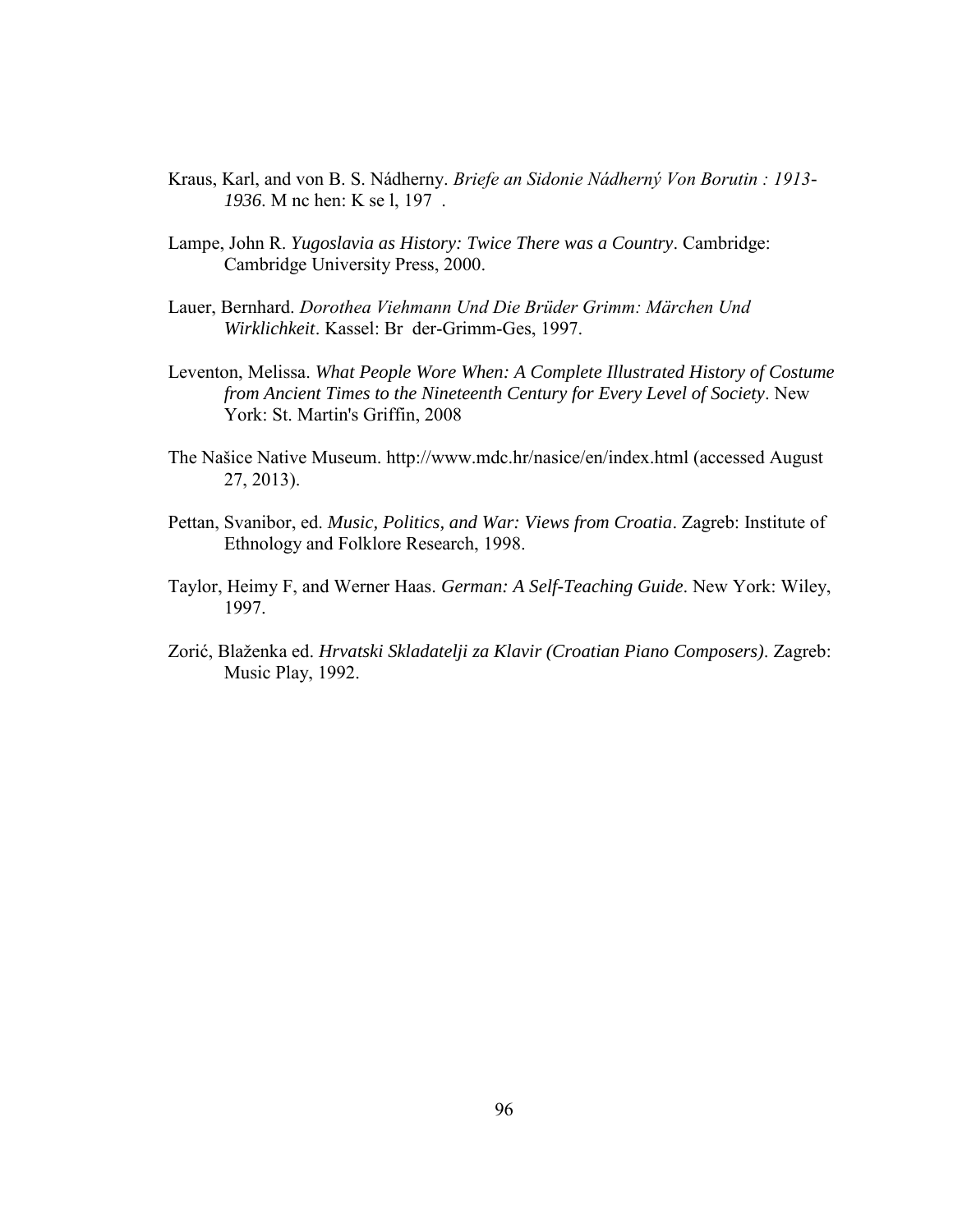# APPENDIX A

# THE COMPOSITIONS OF DORA PEJAČEVIĆ

# Most of the works are available in newly edited editions through the Croatian Music Information Center at: <http://www.mic.hr/>

|         |                                 | <b>Piano</b>            |  |
|---------|---------------------------------|-------------------------|--|
| Op. 2   | <b>Berceuse</b>                 | (1897)                  |  |
| Op. 4   | Gondellied                      | (1898)                  |  |
| Op. 5   | Chanson sans paroles            | (1898)                  |  |
| Op. 6   | Papillon                        | (1898)                  |  |
| Op. 7   | Menuett                         | (1898)                  |  |
| Op. 9a  | Impromptu                       | (1899)                  |  |
| Op. 10  | Chanson sans paroles            | (1900)                  |  |
| Op. 12  | Albumblatt                      | (1901)                  |  |
| Op. 14  | Trauermarsch                    | (1903)                  |  |
| Op. 17  | Sechs Phantasiestücke           | (1903)                  |  |
| Op. 19  | <i>Blumenleben</i> (8 pieces)   | $(1904-05)$             |  |
| Op. 20  | <b>Berceuse</b>                 | (1906)                  |  |
| Op. 21  | Valse de concert                | (1906)                  |  |
| Op. 24  | <i>Erinnerung</i> (Remembrance) | (1908)                  |  |
| Op. 28  | Walzer-Capricen                 | (1910)                  |  |
| Op. 32a | Vier Klavierstücke              | (1912)                  |  |
| Op. 32b | <i>Impromptu</i>                | (1912)                  |  |
| Op. 36  | Piano Sonata in Bb Minor        | (1914)                  |  |
| Op. 38  | Zwei Intermezzi                 | (1915)                  |  |
| Op. 44  | Zwei Klavierskizzen             | (1918)                  |  |
| Op. 45  | Blütenwirbel                    | (1918)                  |  |
| Op. 47  | Capriccio                       | (1919)                  |  |
| Op. 50  | Zwei Nocturnos                  | $(1919-20)$             |  |
| Op. 54  | Humoreske und Caprice           | (1920)                  |  |
| Op. 57  | Piano Sonata in Ab Major        | (1921)                  |  |
|         |                                 | <b>Cello and Piano</b>  |  |
| Op. 35  | Sonata in E Minor               | (1913)                  |  |
|         |                                 | <b>Violin and Piano</b> |  |
| Op. 3   | Reverie                         | (1897)                  |  |
| Op. 8   | Canzonetta                      | (1899)                  |  |
| Op. 18  | <b>Menuett</b>                  | (1904)                  |  |
| Op. 22  | <i>Romanze</i>                  | (1907)                  |  |
|         |                                 |                         |  |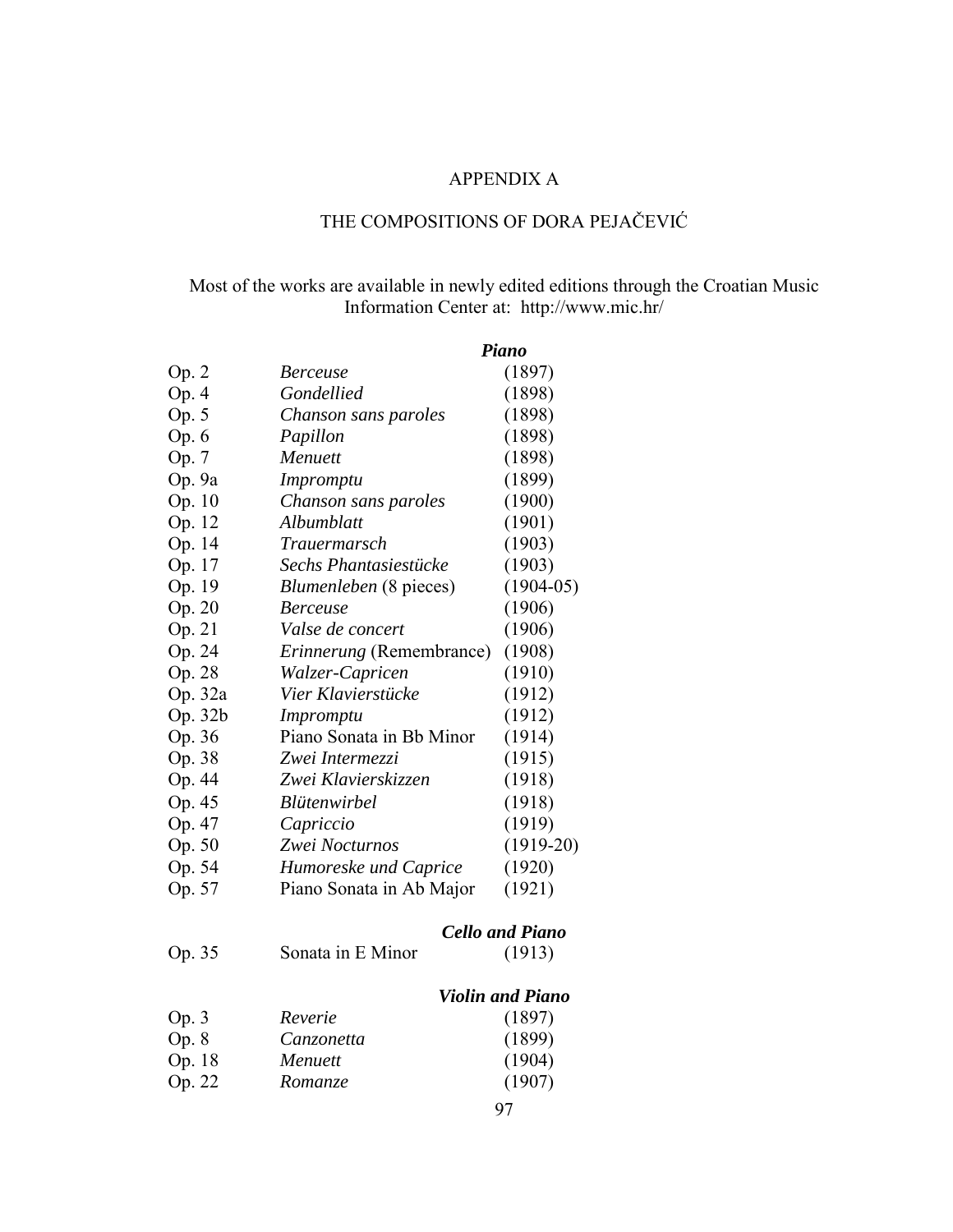| Op. 26 | Sonata in D Major                  | (1909) |
|--------|------------------------------------|--------|
| Op. 34 | Elégie                             | (1913) |
| Op. 43 | Slawische Sonate (Bb Minor) (1917) |        |
| Op. 51 | <i>Méditation</i>                  | (1919) |

## *Art Song*

| Op. 11 | Ein Lied      | (1900) |
|--------|---------------|--------|
| Op. 13 | Warum?        | (1903) |
| Op. 16 | Ave Maria     | (1903) |
| Op. 23 | Sieben Lieder | (1907) |

- Op. 23 No. 1 *Sicheres Merkmal*
- Op. 23 No. 2 *Es hat gleich einem Diebe*
- Op. 23 No. 3 *Taut erst Blauveilchen*
- Op. 23 No. 4 *Es jagen sich Mond und Sonne*
- Op. 23 No. 5 *Du bist der helle Frühlingsmorgen*
- Op. 23 No. 6 *In den Blättern wühlt*
- Op. 23 No. 7 *Es war einmal*

Op. 27 *Zwei Lieder* (1909)

- Op. 27 No. 1 *Ich schleiche meine Straßen*
- Op. 27 No. 2 *Verweht*
- Op. 30 *Vier Lieder* (1911)
	- Op. 30 No. 1 *Ein Schrei*
	- Op. 30 No. 2 *Wie ein Rausch*
	- Op. 30 No. 3 *Ich glaub' lieber Schatz*
	- Op. 30 No. 4 *Traumglück*
- Op. 37 *Verwandlung* (1915)
- Op. 37b *Verwandlung* (orchestrated)
- Op. 39 *Liebeslied* (1915)
- Op. 42 *Mädchengestalten Liederzyklus* (1916-18)
	- Op. 42 No. 1 *Als du mich einst gefunden hast*
	- Op. 42 No. 2 *Viel Fähren sind auf den Flüssen*
	- $\bullet$  Op. 42 No. 3 *Ich bin eine Waise*...
	- Op. 42 No. 4 *Ich war ein Kind und träumte viel...*
- Op. 46 *An eine falte* (1918)
- Op. 52 *Zwei Schmetterlingslieder* (1920)
	- Op. 52 No. 1 *G l 'ne Sterne, blaue Glöckchen*
- Op. 52 No. 2 *Schwebe du Schmetterling, schwebe vorbei!*

Op. 53 *Drei Gesänge*

- Op. 53 No. 1 *Venedig* (1920)
- Op. 53 No. 2 *Vereinsamt* (1919)
- Op. 53 No. 3 *Der Einsamste* (1920)